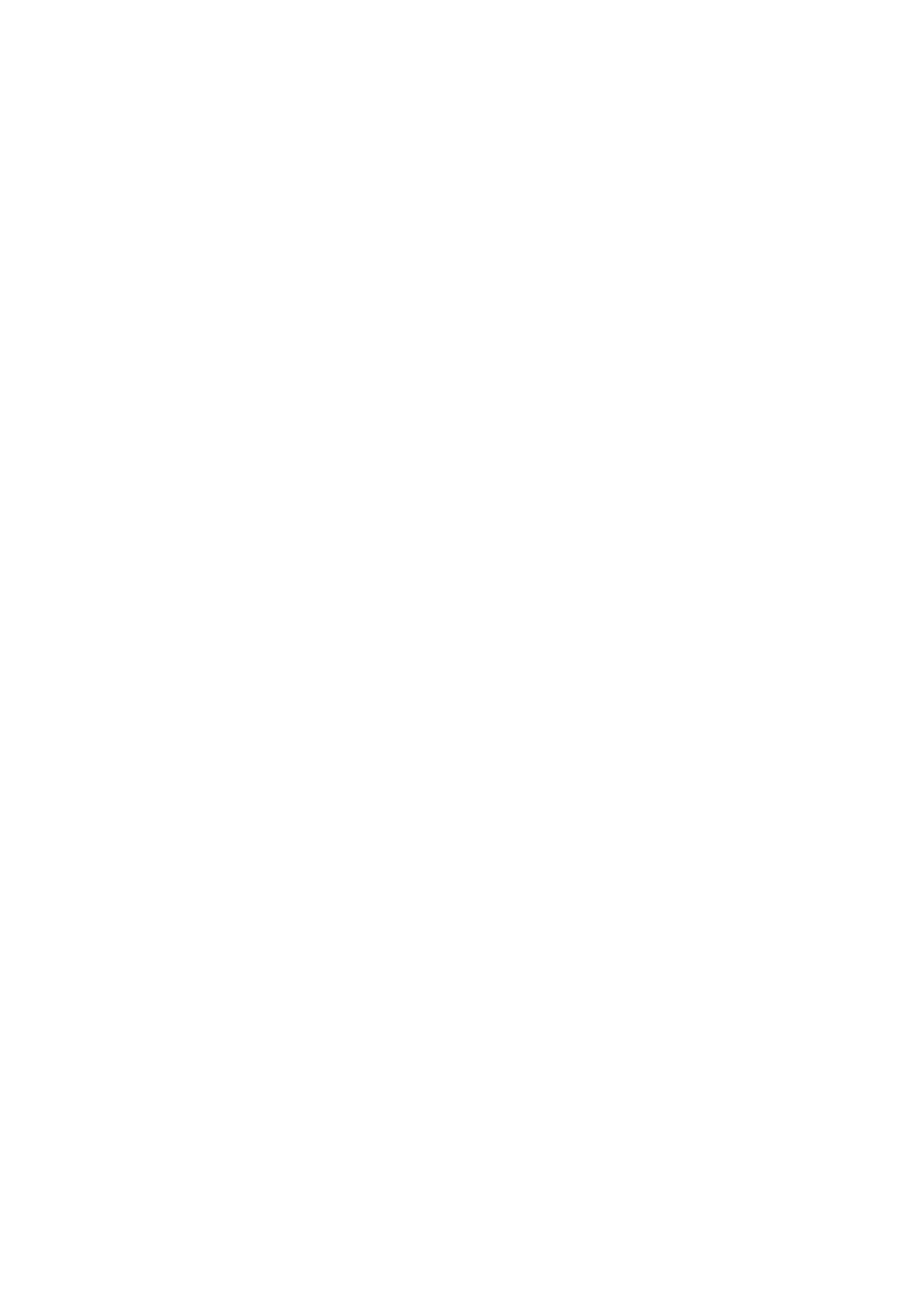### UNIVERSITY OF JYVÄSKYLÄ

Author: Mélodine Sommier

#### Title: EXPLORING THE PHENOMENON OF HOST CONFORMITY PRESSURE

Immigrants' experiences of host conformity pressure in Finland in relation to their acculturation processes

| Subject: Intercultural Communication | Type of work: Master's Thesis         |
|--------------------------------------|---------------------------------------|
| Time (Month/Year): September 2012    | Number of pages: $103 + 2$ appendices |

Abstract:

The present study investigates the phenomenon of host conformity pressure and its possible consequences on acculturation from immigrants' perspective. The research is motivated by the discrepancies between results of previous studies on the topic, the relatively small amount of research about immigration in Finland, and the will to examine adaptation issues from an intercultural communication perspective. The study uses different adaptation theories, notably Berry's (1997) model of acculturative strategies. It also builds on Kim's (2001) definition of host conformity pressure and Emerson's (1968) theory of structural power.

This research aims at examining (1) what immigrants identify as host conformity pressure, (2) the ways it can affect them, and (3) how they may react to it. Underlying these aims is the intention to identify possible factors for immigrants' identification of host conformity pressure.

Five immigrants living in Finland participated in this qualitative study. In depth theme interviews were conducted, transcribed, and analyzed.

Results indicated the existence of host conformity pressure and its absence on both the macro- and micro-levels in 11 different contexts out of which five were related to both phenomena. The participants' perceptions of host conformity pressure revealed two main types of pressures exerted by the host society: (1) to enforce uniformity and (2) to maintain difference. In addition, the participants' testimonies showed two main categories of absence of host conformity pressure: (1) bringing immigrants and hosts together and (2) accepting differences. Results revealed that participants' understanding and stance on the notions of conformity and acculturation were important factors in their perception of host conformity pressure.

The study implies that the experience of host conformity pressure can influence immigrants' acculturation processes especially if it affects their reasons to acculturate. Furthermore, the perceived absence of host conformity pressure can encourage immigrants to develop different acculturation strategies concerning their relationships with hosts and the extent to which they acculturate. This study also suggests that the similarities and differences between immigrants' and host societies' characteristics can affect one's perception of host conformity pressure.

Keywords: Immigration – Acculturation – Host Conformity Pressure – Power - Intercultural Communication

Location: University of Jyväskylä, Department of Communication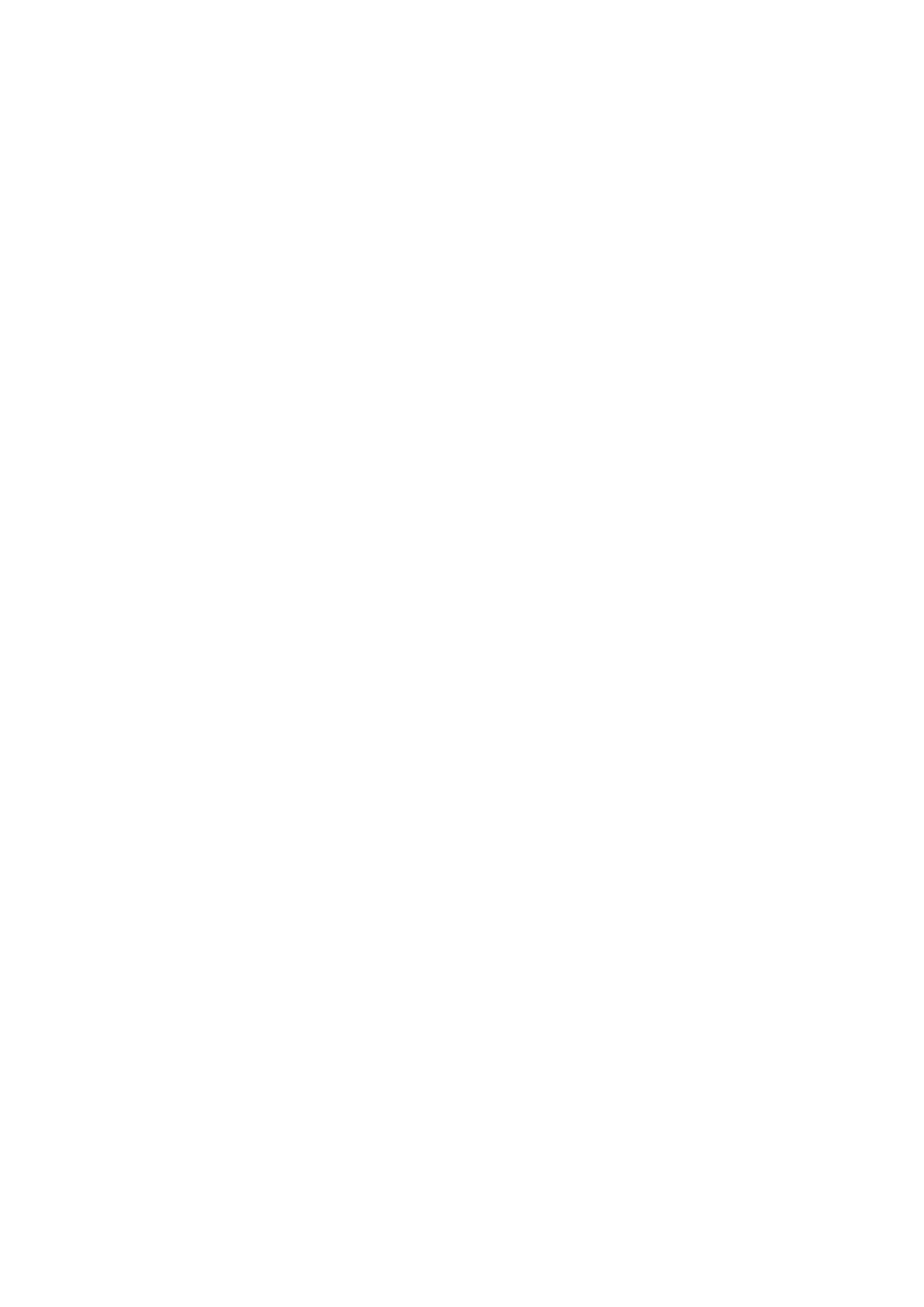# Table of Contents

## ABSTRACT

| $\mathbf{1}$   |     |                                                                                      |  |
|----------------|-----|--------------------------------------------------------------------------------------|--|
|                | 1.1 | Principal theories of the study: cultural adaptation and host conformity pressure 10 |  |
|                | 1.2 |                                                                                      |  |
|                | 1.3 |                                                                                      |  |
| $\overline{2}$ |     |                                                                                      |  |
|                | 2.1 |                                                                                      |  |
|                |     |                                                                                      |  |
|                |     |                                                                                      |  |
|                | 2.2 |                                                                                      |  |
|                |     |                                                                                      |  |
|                |     |                                                                                      |  |
|                |     |                                                                                      |  |
|                |     |                                                                                      |  |
|                |     | 2.2.5 A critique of Kim's theory: Kramer's theory of Cultural Fusion 27              |  |
|                |     |                                                                                      |  |
| 3              |     |                                                                                      |  |
|                | 3.1 |                                                                                      |  |
|                | 3.2 |                                                                                      |  |
|                | 3.3 |                                                                                      |  |
|                | 3.4 |                                                                                      |  |
|                | 3.5 | Host Conformity Pressure in intercultural and cross-cultural research 39             |  |
|                | 3.6 |                                                                                      |  |
|                |     |                                                                                      |  |
|                | 4.1 |                                                                                      |  |
|                | 4.2 |                                                                                      |  |
|                | 4.3 |                                                                                      |  |
|                | 4.4 |                                                                                      |  |
|                |     |                                                                                      |  |
|                |     |                                                                                      |  |
|                | 4.5 |                                                                                      |  |
|                |     |                                                                                      |  |
| 5              |     |                                                                                      |  |
|                | 5.1 | Main features of the participants' experiences of host conformity pressure 62        |  |
|                | 5.2 |                                                                                      |  |
|                | 5.3 |                                                                                      |  |
|                | 5.4 |                                                                                      |  |
|                | 5.5 | Consequences of perceived presence and absence of host conformity pressure  76       |  |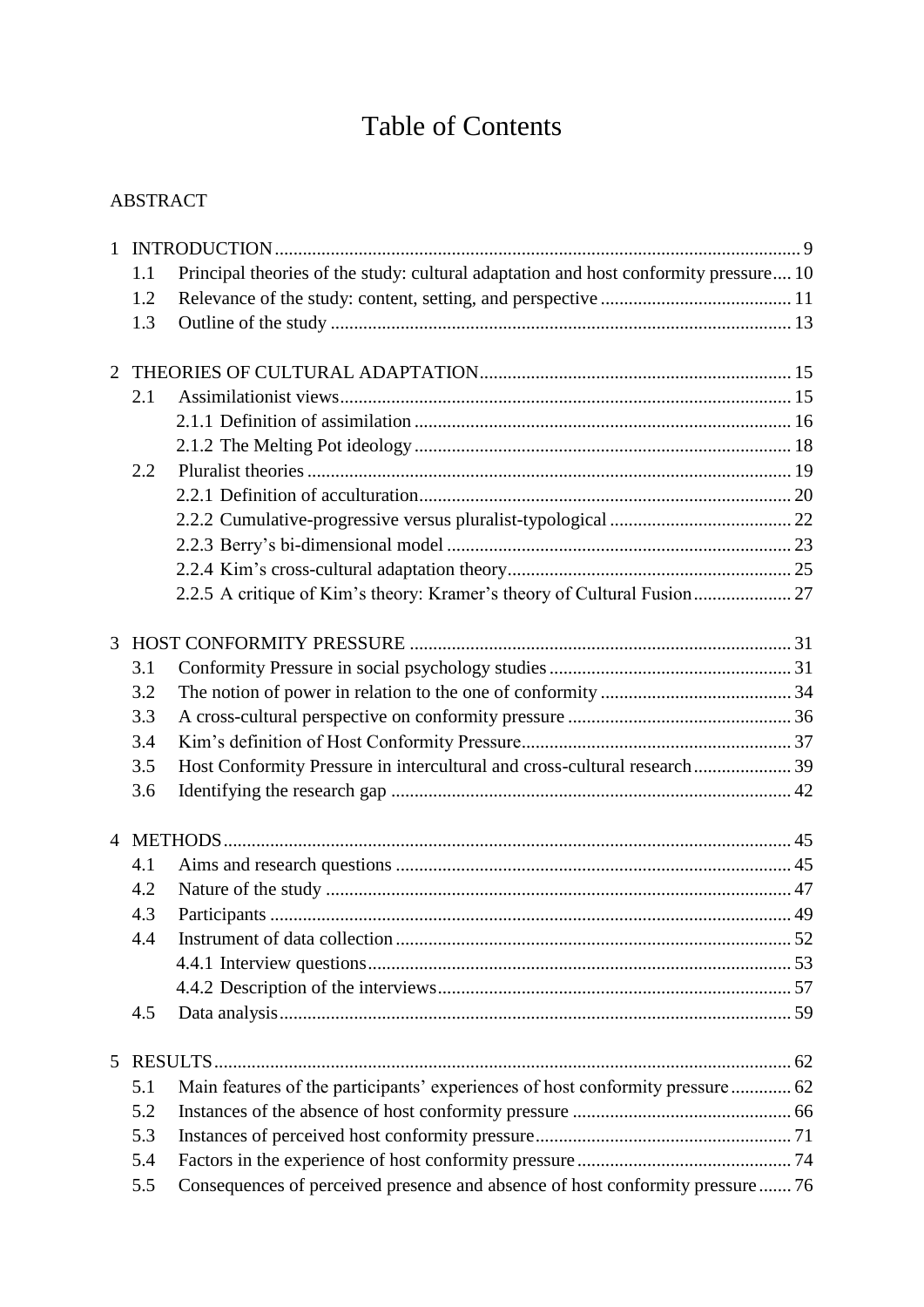| 6.1 |  |
|-----|--|
|     |  |
| 6.3 |  |
| 6.4 |  |
|     |  |
|     |  |
|     |  |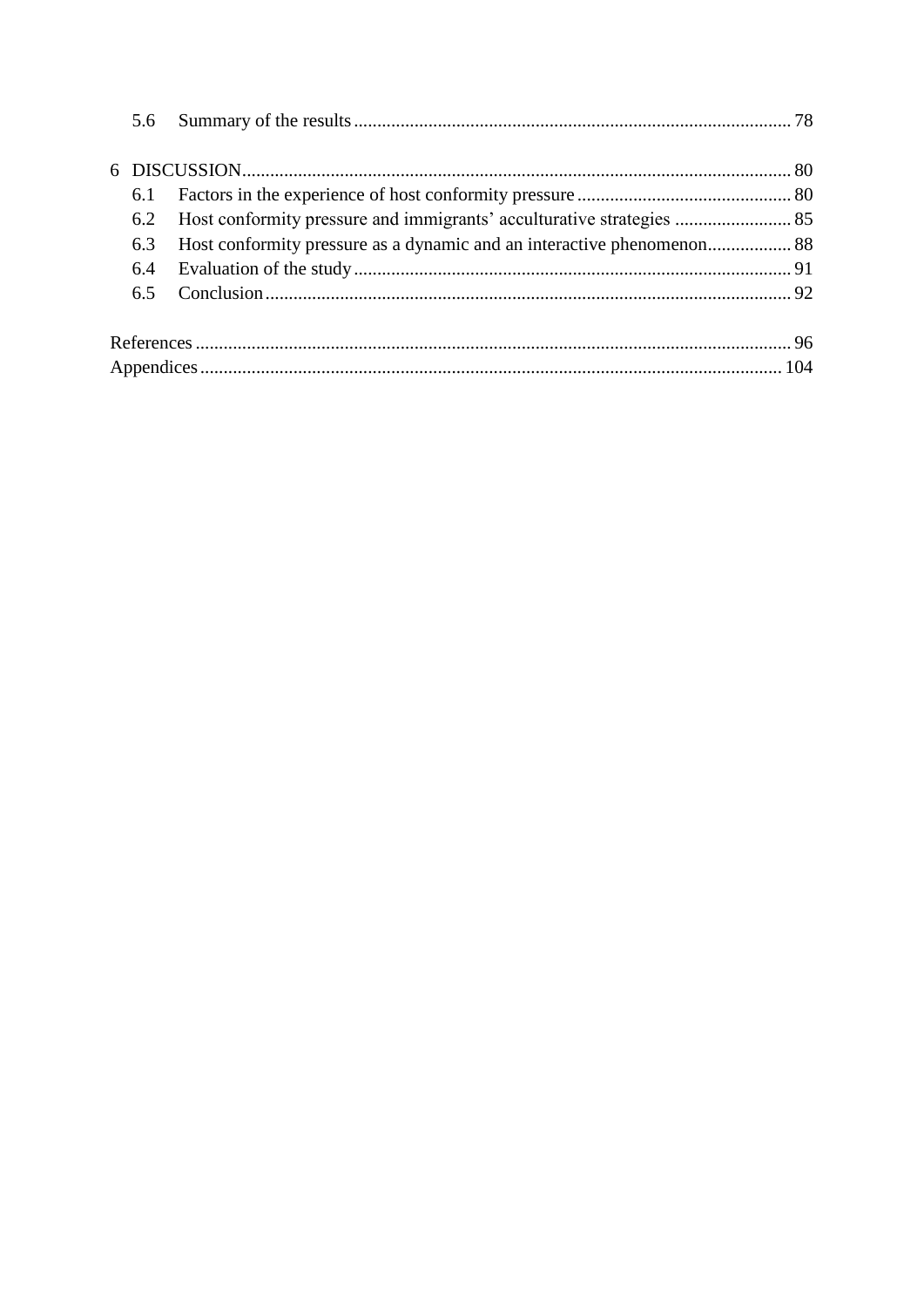## List of Tables

| TABLE 3: Relations between research questions and interview questions based on the |  |
|------------------------------------------------------------------------------------|--|
|                                                                                    |  |
|                                                                                    |  |
| TABLE 5: Contexts in which host conformity pressure and its absence appear to the  |  |
|                                                                                    |  |
|                                                                                    |  |

# List of Figures

| FIGURE 1: Kim's adaptation model and the "stress-adaptation-growth dynamic"              |  |
|------------------------------------------------------------------------------------------|--|
| FIGURE 2: Features of host conformity pressure as categorized for the theme interviews53 |  |
|                                                                                          |  |
|                                                                                          |  |

# List of Appendices

Appendix 1: Interview Questions Appendix 2: Letter of Consent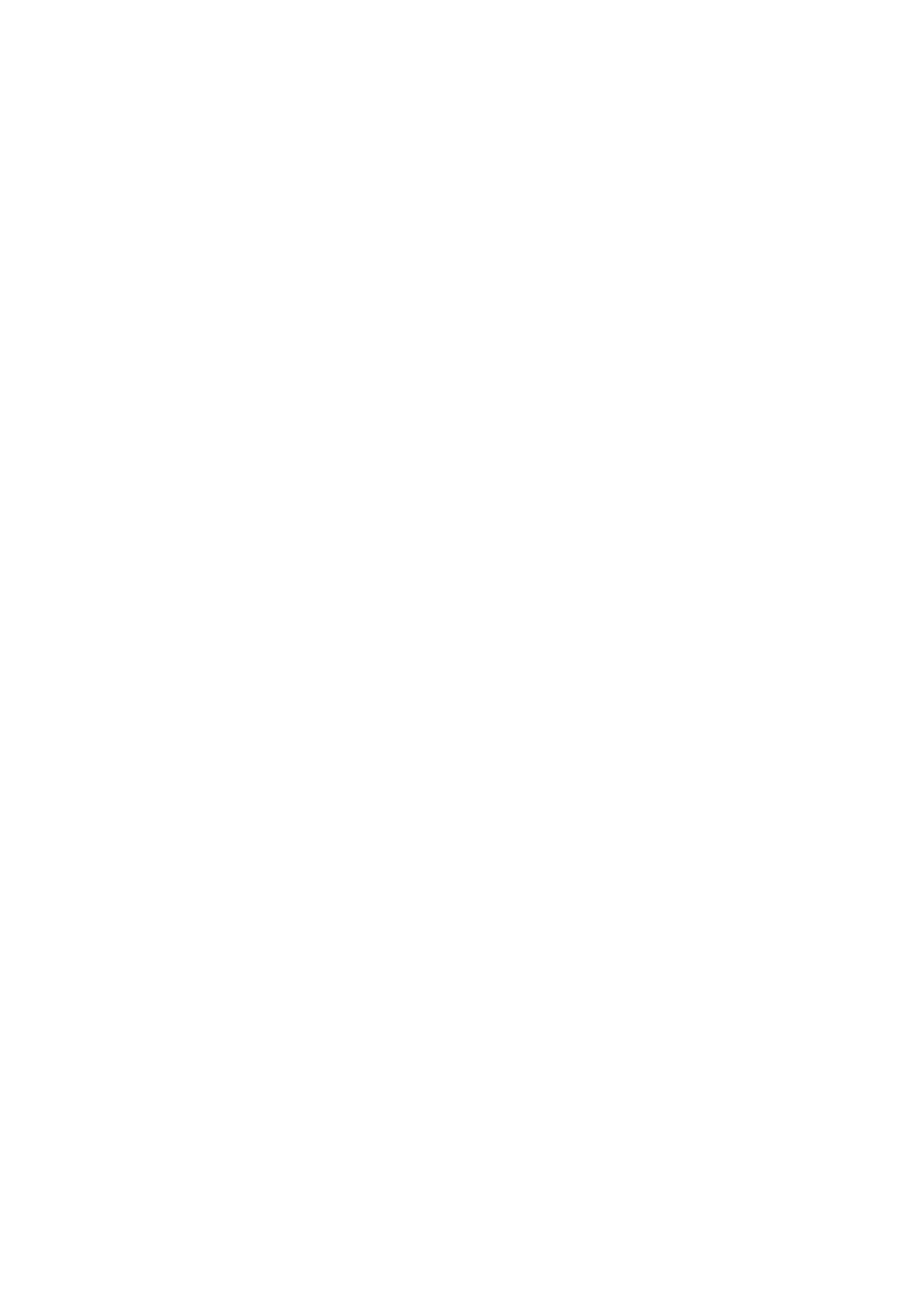## <span id="page-8-0"></span>**1 INTRODUCTION**

Examining individuals from different cultures coming and living together is at the heart of the Intercultural Communication field. This is also the perspective of the present study which examines the phenomenon of host conformity pressure through immigrants' experiences in Finland. The present study focuses on the nature of the interactions between immigrants and the receiving society they live in. The implications of such interactions are manifold and can therefore be studied from various perspectives depending on the issues that want to be emphasized. Adopting an intercultural communication perspective in this work is a choice made to highlight the importance of everyone's individual and cultural baggage when communicating with others. The present study examines the importance that conflicts or misunderstandings stemming out of intercultural encounters may have on the experience of host conformity pressure. It also aims at identifying the questions raised by the experience of the phenomenon and the implications it may have for immigrants' cultural adaptation and acculturation. The theories used to fulfill these main aims are introduced hereafter before the relevance of the study is discussed and the outline of it presented.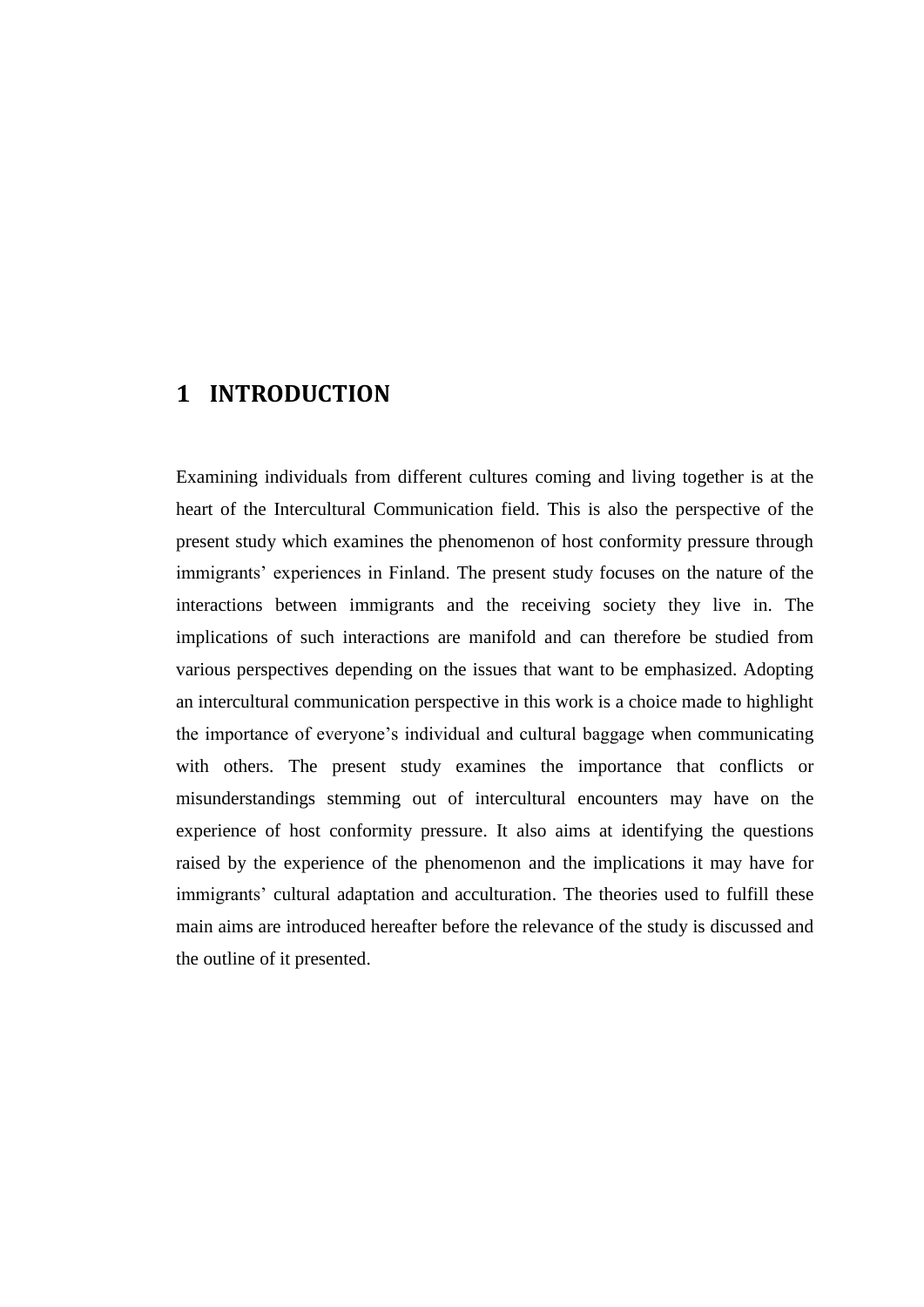## <span id="page-9-0"></span>**1.1 Principal theories of the study: cultural adaptation and host conformity pressure**

Two main theoretical areas are particularly important in this study. The first set of theories concern the notion of cultural adaptation and the second one the phenomenon of host conformity pressure.

The terminology of adaptation in intercultural settings is varied and encompasses terms such as *acculturation*, *assimilation*, *adaptation*, and *cultural adaptation*. All of these terms concern the ways individuals living in a new environment deal with cultural differences. In essence, they deal with *change*. Despite these general similarities, these terms can slightly or significantly vary from one another. Gordon (1964) has also explained that the use of these words is not always consistent in literature as *acculturation* and *assimilation* can sometimes describe the same matter or refer to different processes. These two terms are examined in detail throughout the following chapters in order to highlight their differences. At the same time, this enables to justify the reasons for preferring the term acculturation to the one of assimilation in this study. Investigating the shift from an assimilationist to a pluralist paradigm over time is closely related to the evolution of the term *culture*. In the present study, cultures are not regarded as static structures that have a one-way influence over individuals. On the contrary, this study agrees with Bennett's understanding (1993) that defines cultures as moving and evolving notably because of individuals' influences on them. The influence between cultures and people is thus reciprocal. This understanding of the notion of culture is representative of the pluralist paradigm rather than the assimilationist one. In the following sections, theories belonging to both perspectives are introduced and discussed using the most important models in the field. The Melting Pot ideology is exposed as an instance of assimilationist theory that is representative of the stance on immigration in the United States at the beginning of the  $20<sup>th</sup>$  century. The Melting Pot ideas are worth mentioning because they well represent the assimilationist views as well as their existence within a certain epoch.

After the 1960s, pluralist views became increasingly common in the field of adaptation and nowadays still constitute the principal school of thoughts. Various models of adaptation exist within the pluralist paradigm. Their principal characteristic is to mention the possibility for immigrants to maintain some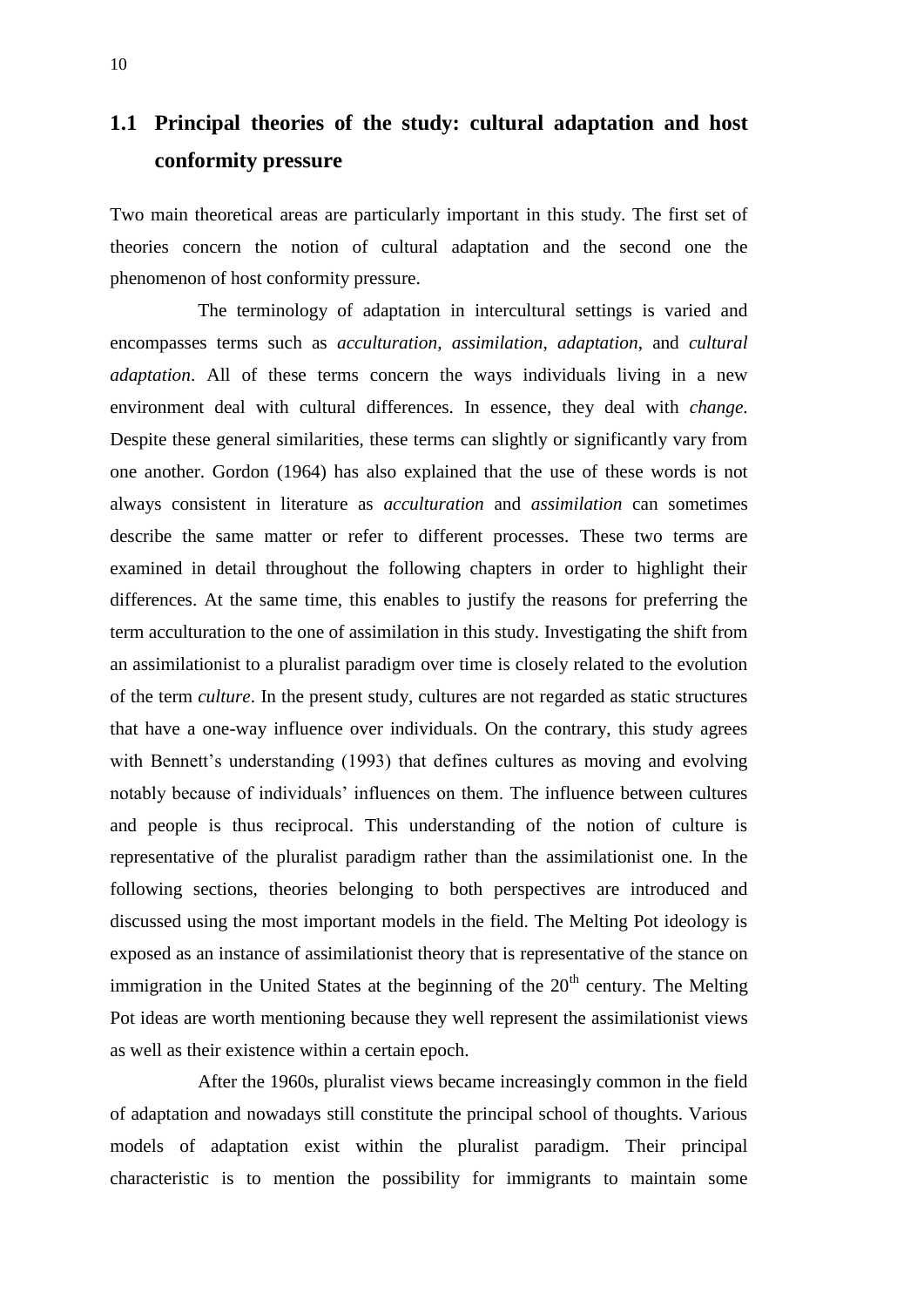characteristics of their ethnic identity while adapting to the receiving society. The model of acculturation strategies developed by Berry (1997) and the theory of crosscultural adaptation presented by Kim (2001) are introduced. They both serve as theoretical base for this study that investigates the possible relation between immigrants' experiences of host conformity pressure and their acculturation processes. The critical viewpoint of Kramer (2000) on Kim's theory is exposed as well because of the issues it tackles, notably concerning the unpredictability of one's acculturation. This is related to some extent to the notion of selective acculturation that is discussed later on in the light of Valenta's research (2009). The concept of selective acculturation notably emphasizes the variety of acculturation paths that can exist and immigrants' active role in developing them. The notion of acculturation is central to this research, hence the detailed analysis of the literature on this theme. Reviewing previous points of view and theories eventually allows to explain the way the term acculturation is understood for the purpose of this study.

The main aim of this research is to examine immigrants' experiences of host conformity pressure and the way they relate it to their acculturation processes. Therefore, the second relevant theoretical area of this research relates to the concept of host conformity pressure. This notion has been presented by Kim (2001) in her theory of cross-cultural adaptation to refer to the pressures exercised by receiving societies on immigrants to conform to their cultural and societal patterns. Outside from intercultural contexts, notions of conformity and conformity pressure have mostly been studied in the field of social psychology where their fundamental characteristics have been presented. Theories related to power and influence are also introduced as they bring complementary elements to the definition of host conformity pressure.

#### <span id="page-10-0"></span>**1.2 Relevance of the study: content, setting, and perspective**

The notion of host conformity pressure has been researched previously but often appeared under different names (Croucher, 2006, 2009; Matthews, 2006; Roccas, Horenczyk & Schwartz, 2000; Ruggiero & Taylor, 1997). Some of these studies have investigated the relation between immigrants' experiences of host conformity pressure and their acculturation processes. Croucher (2006, 2009) found that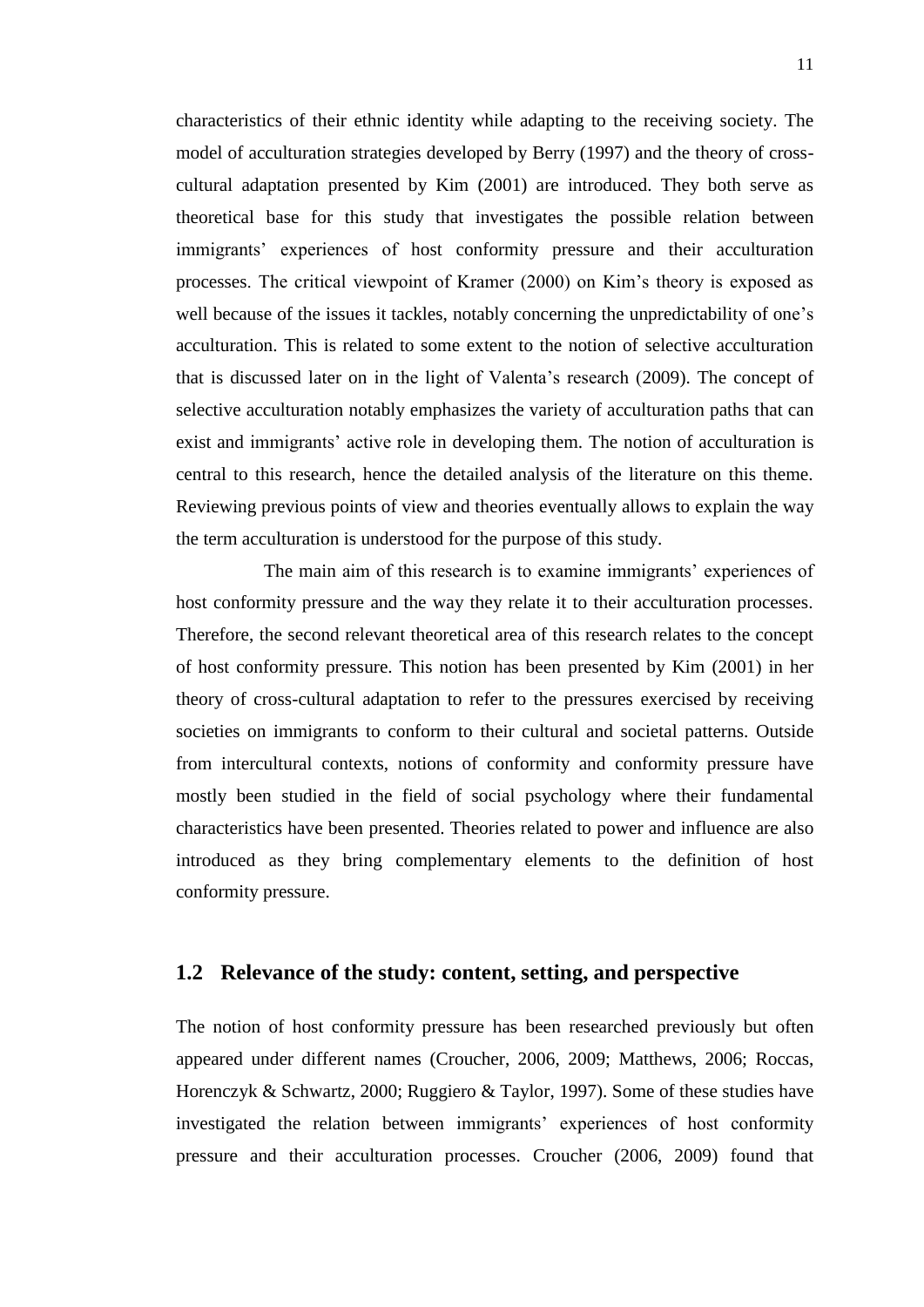pressures to conform tend to reduce immigrants' willingness to acculturate whereas Ruggiero et al., (1996) found that it is likely to increase it. The discrepancies between those results indicate a need to further investigate the phenomenon of host conformity pressure and its possible relation to immigrants' acculturation processes. The present research explores these issues from immigrants' perspectives in order to gain a deeper understanding of their experiences and bridge an existing gap in the literature on the topic.

In addition to the lack of consistency in previous research projects that investigated consequences of host conformity pressure, the present study is relevant because of its geographical setting. The participants selected were all living in Finland, a country that starts being confronted with immigration issues and is regarded as one of the most homogenous in Europe (Heikkilä & Peltonen, 2002). According to the Annual Report on Migration by the Finnish Ministry of the Interior, immigrants represented about 3% of the overall population in 2010. Following the growth of immigrants in Finland, the country enacted a new integration law in 1999. The document explains the immigration policy of the country, its aims regarding newcomers' integration and ways to achieve it. The official immigration policy of the country corresponds to the multiculturalism ideology which supports ethnic diversity and intends to protect minorities' cultural baggage (Verkuyten, 2005). The section 2 of the Act indeed explains that the outcome of integration is:

"the personal development of immigrants, aimed at participation in working life and society while preserving their own language and culture" (Act on the Integration of Immigrants and Reception of Asylum Seekers, 1999)

Most studies on immigration are conducted in countries that have a long time tradition of immigration or where foreigners are especially numerous. For this reason, countries such as Canada, France, or Germany regularly appear in migration studies. For the same reason, research that is done in Northern European countries mostly concern Norway and Sweden but hardly ever mention Finland. The small amount of literature on immigration dedicated to Finland even though the country welcomes more and more foreigners encouraged situating the present study there.

The need to increase knowledge about host conformity pressure and the setting of the study in Finland are two relevant motivations for conducting this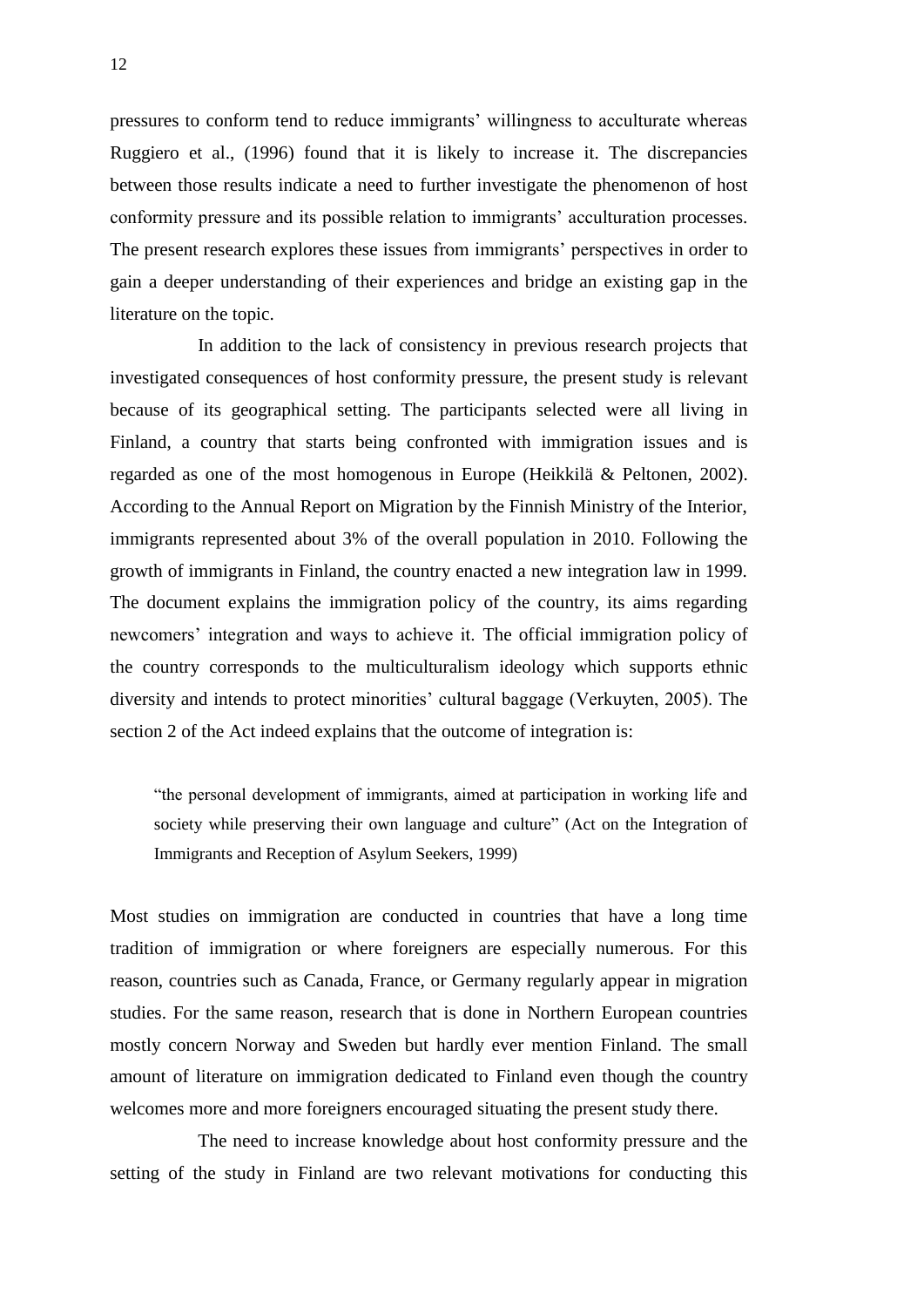research. The perspective used is also an important feature of this study as it belongs to the intercultural communication field. The idea of different cultures coming together is at the core of migration flows. Intercultural communication is therefore central to immigration studies and is especially relevant to this study because of its aim. The present research intends to investigate immigrants' experiences of host conformity pressure from their viewpoints in order to discover how this phenomenon may affect them and their acculturation processes. People's experiences in different societies and their cultural knowledge are important factors in their perception of themselves, others, and also in their relations (Laungani, 2007). The intercultural communication perspective therefore enables to ponder on the possible consequences of the interaction between immigrants' and hosts' cultures in the experience of host conformity pressure.

#### <span id="page-12-0"></span>**1.3 Outline of the study**

The present study is divided in five main parts. The two first chapters are dedicated to the literature written on the main theoretical areas used in this study. The main adaptation paradigms are first explored before theories that contribute to the understanding of host conformity pressure are introduced. The literature review enables to highlight a gap in previous research on the phenomenon of host conformity pressure and its possible consequences on immigrants' acculturation.

The aims and research questions used to bridge this gap are presented in chapter 3 in relation to previous theories. They are followed by the methodology and philosophy of sciences regarded as best corresponding to the main aim of this study. Justifications for conducting a qualitative research with aspects of phenomenology are given and compared with possible alternatives to highlight the suitability of these methods. The participants and interviews are described in the same chapter along with the data analysis methods and some important ethical considerations.

Results are exposed in chapter 4 and organized into themes that pave the way to the discussion part (chapter 5) where the main findings are further analyzed. The implications of the main results concerning the understanding of the phenomenon of host conformity pressure and immigrants' acculturation processes are discussed in the final chapter. In addition, the limitations of the study are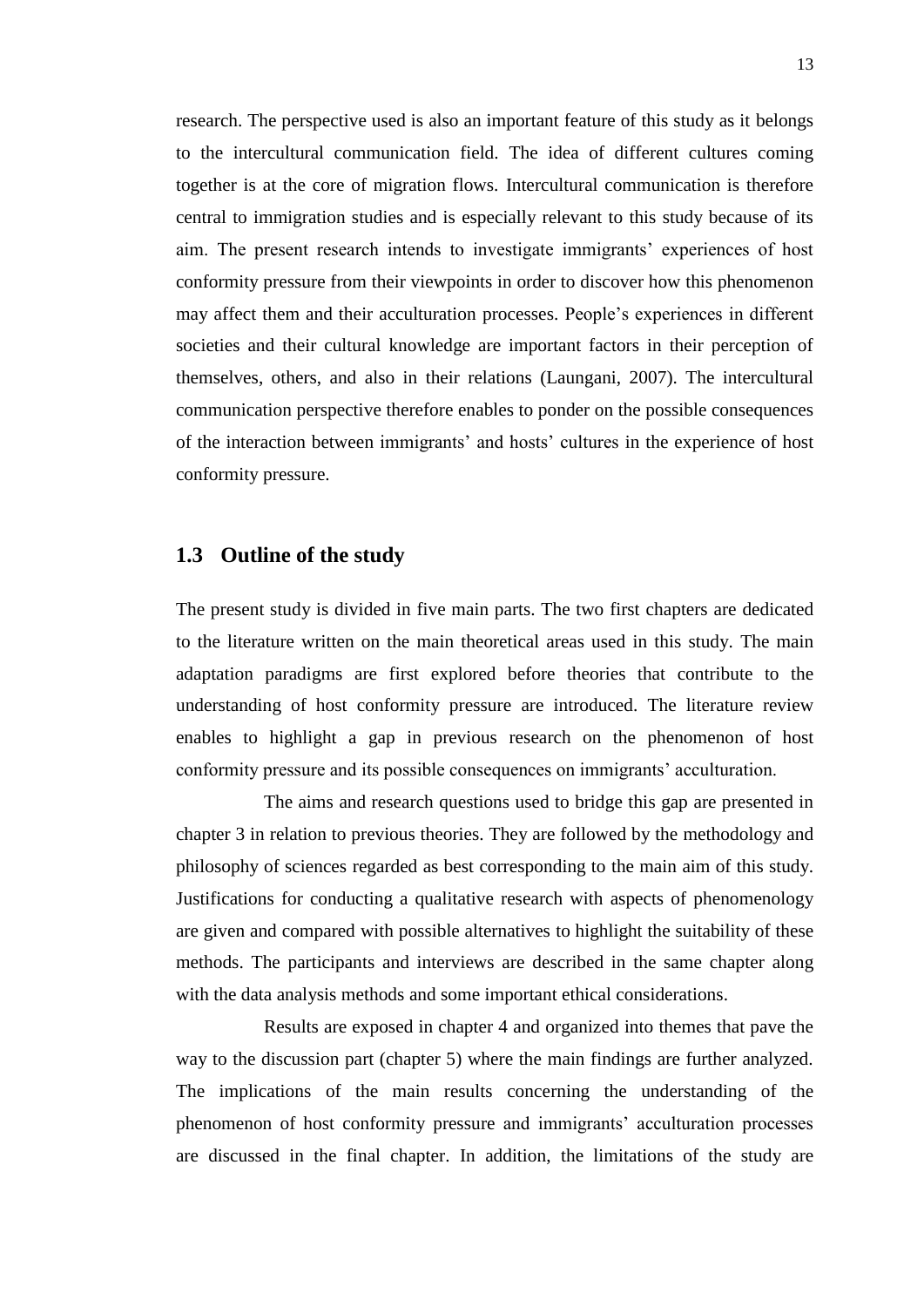examined and suggestions to further investigate this topic offered. Finally, the principal findings of the present study are reviewed in the conclusion in relation to the research questions.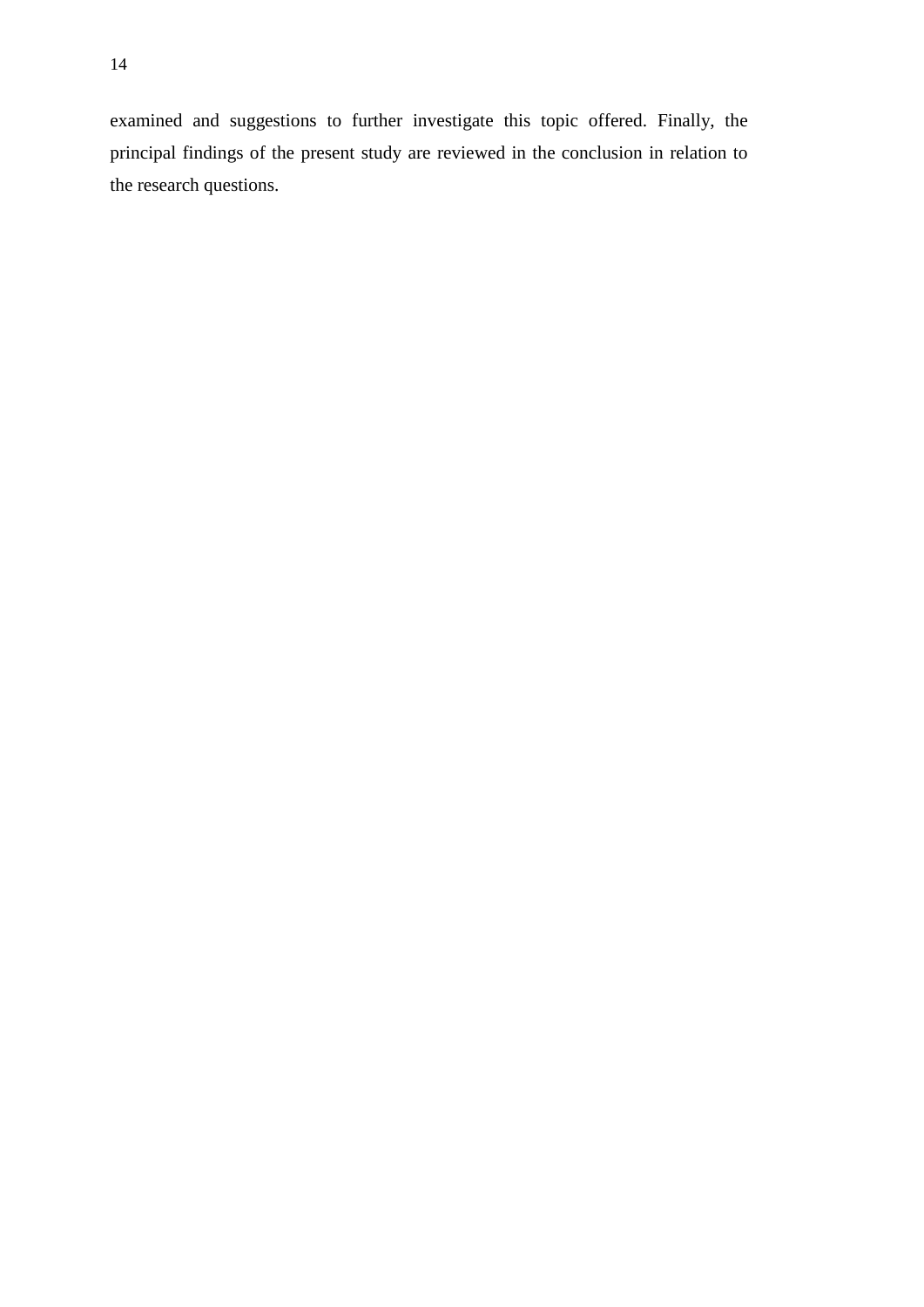## <span id="page-14-0"></span>**2 THEORIES OF CULTURAL ADAPTATION**

Different terms have been used by scholars to characterize immigrants' lives in a new cultural setting. Kim (1989) explains that a*cculturation*, *assimilation*, and *intercultural* or *cross-cultural adaptation* are commonly used. However, they all slightly differ in that they emphasize different aspects of the adaptation process. The words adaptation and acculturation can be used as umbrella expressions that encompass the other terms mentioned beforehand (see Kim, 1989; Berry, 1997). However, some researchers such as Bennett (1993) consider adaptation and acculturation to be remarkably different from assimilation.

The notion of adaption is relevant to this study which examines the relation that immigrants may establish between host conformity pressure and their adaptation. Many differences exist between the terms that refer to adaptation processes. Several differences also exist in the way these terms can be used by researchers. For this reason, the two main paradigms in the field of adaptation – assimilationist and pluralist – are discussed in this chapter as well as the variations that can exist within them. Exploring the different views within the field of adaptation enables to identify the paradigm the present study belongs to, and the theories it mostly relies on.

#### <span id="page-14-1"></span>**2.1 Assimilationist views**

Two main paradigms exist in the field of adaptation studies: assimilationist and pluralist. The main characteristics of the assimilationist paradigm is investigated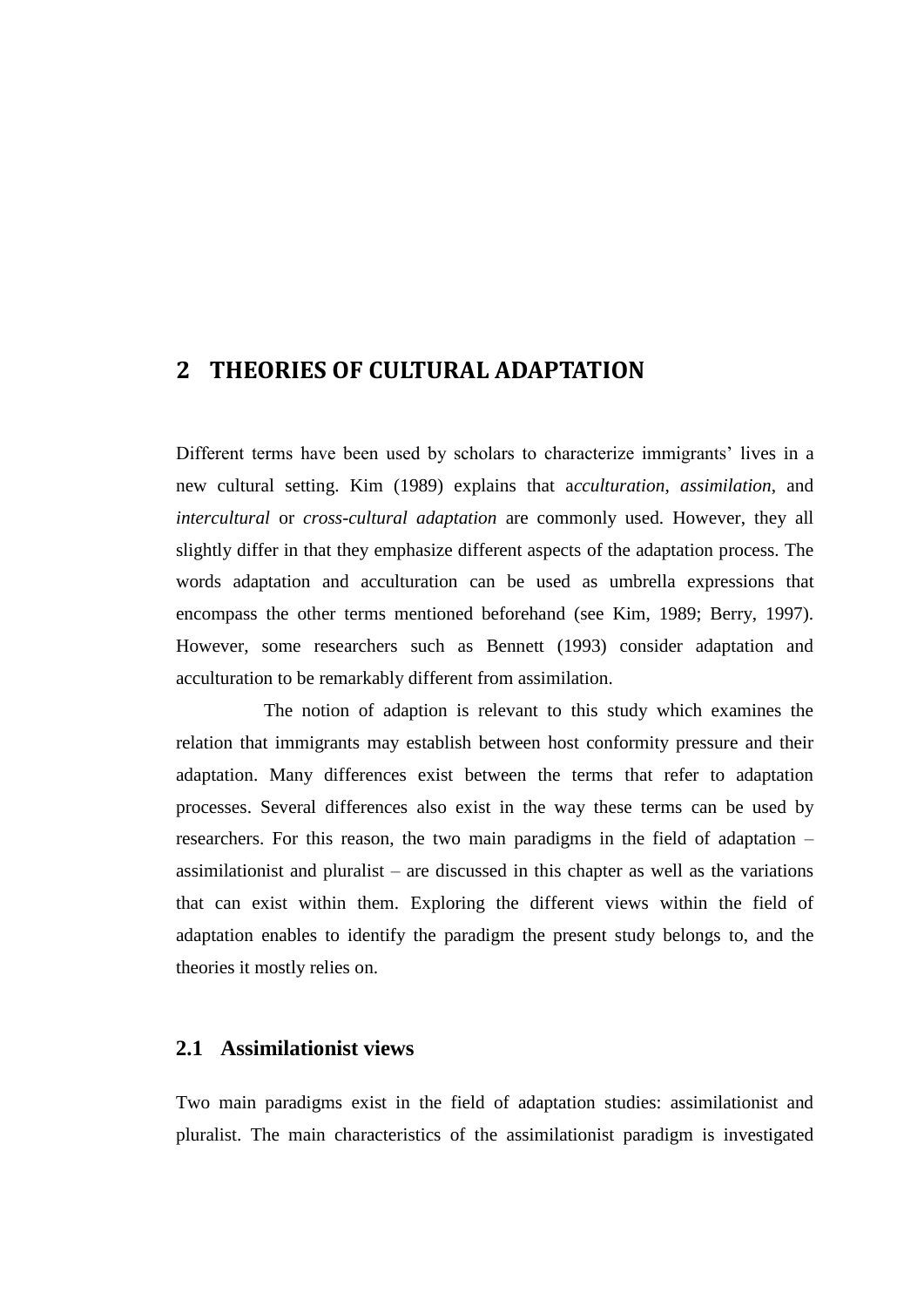thereafter as well as the *Melting Pot* ideology which belongs to it. The critiques addressed to this paradigm are also exposed throughout the following subchapters.

#### <span id="page-15-0"></span>**2.1.1 Definition of assimilation**

Assimilationist views have been held for a long time and can be traced back to the medieval phrase "in Rome do as Romans do". The idea that lies behind this ideology is that it is natural for newcomers to live according to the rules of their new place of residency. Scholars refer to assimilation as the process of discarding one's original cultural identity and fully blending into a new cultural environment (Bennett, 1993; Clément, Gauthier & Noels, 1993; Croucher, 2009; Gudykunst & Kim, 2003; Kim, 2001; Ruggiero et al., 1996; Yoon, Simpson & Haag, 2010). At the core of the notion are the abandonment of one's ethnic cultural background and the acceptance of social rules from the host society. As Gordon (1964 cited in Kim 2001) explains, these rules encompass several areas of one's life. He for instance lists seven different domains that are to be modified throughout assimilation process: "behavioral, structural, material, identificational, attitude receptional, behavior receptional, and civic" (Gordon 1964 cited in Kim 2001:23).

The assimilationist paradigm has become obsolete after the 1960s and has been progressively replaced by more pluralistic views (Kim, 2001; Ruggiero et al., 1996; Szapocznik & Kurtines, 1980). Assimilation theories have progressively disappeared and been largely criticized. Glazer (1993) explains that the term assimilation itself is nowadays charged with negative connotations. Alba and Nee (1997) also point out that the concept is disapproved of for being prejudiced and condescending by imposing cultural choices on ethnic minorities.

According to the assimilationist paradigm, the possibility for newcomers to maintain their former cultural identities is an obstacle to becoming actors in the receiving society. Immigrants' success in the host society is thus opposed to them maintaining their former ethnic identity. This suggests that newcomers are forced to dismiss their former cultural baggage in order to adopt a new one because it is necessary to their survival in the new environment (Kim, 2001). The impossibility to preserve one's former identity has been criticized for being opposed to ethnorelativism. In his *Developmental Model of Intercultural Sensitivity*, Bennett (1998) describes the successive steps towards Intercultural competence. The first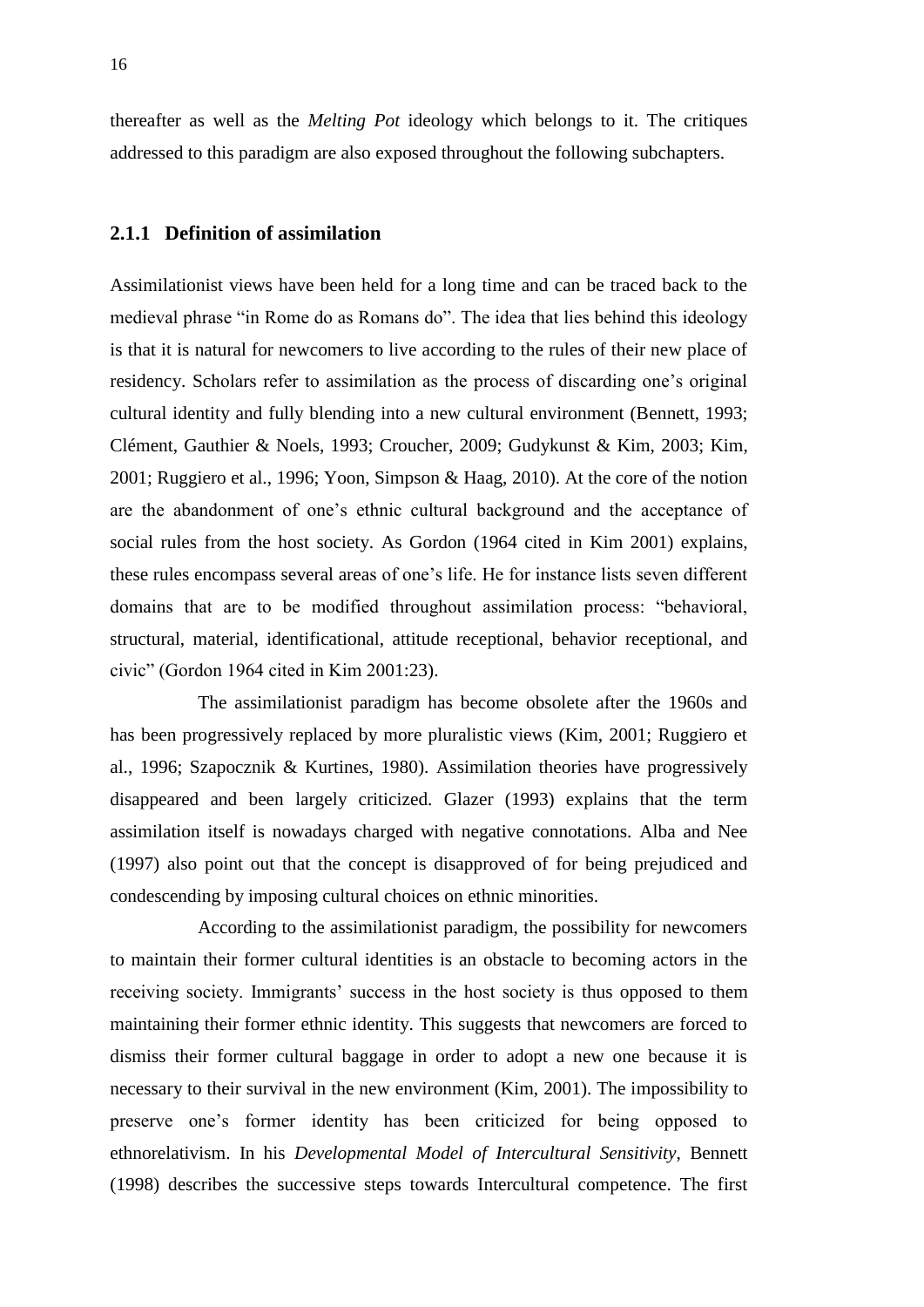stages of his model are referred to as being ethnocentric and the last ones – the closest to intercultural sensitivity – as being ethnorelative. He defines ethnorelativism as the capacity to accept different conceptions of the world and understand that one's point of view is neither the only one nor the best one. Ethnorelativity could be summarized as the acceptance of and respect for cultural differences. Such characteristic is missing from assimilation theories in which the merging of smaller cultural groups into a dominant one is regarded as the best solution for different cultures to live together.

Besides the negative connotation attributed to the necessity or obligation to merge into the culture of the receiving society, assimilation theories have been criticized for viewing cultures as items. Similarly to the evolution of adaptation paradigms over time – from assimilationist to pluralist views – the understanding of the concept of culture has also evolved. Berry, Poortinga, Segall and Dasen (2004) explains the shift undergone by the concept of culture as it went from being seen as an overarching static entity that guides people's behaviors, from being regarded as a reciprocal process that influences and is influenced by individuals. Bennett (1993:53) agrees with the latter perspective and describes culture as a "process" in which individuals are involved. From this perspective, cultures are not mutually exclusive but are on the contrary "additive" since people can combine different cultural experiences. It is therefore not necessary to give up one's culture in order to live in a new cultural environment. Bennett (1998) argues that encountering numerous cultures helps to develop one's knowledge and understanding of cultural diversity and is an undeniable asset to becoming interculturally sensitive. The last stage in his model of intercultural sensitivity is *integration*, which he regards as the ideal case of multiculturalism. Multiculturalism can only be obtained in societies that explicitly encourage newcomers and minorities to maintain their cultural heritage while learning the basic values of the host society. In return, the receiving society accepts to adapt to some extent its structure to the cultural minorities' needs (Berry et al., 2004). The idea of reciprocity is central to multiculturalism and is one reason why it is considered to be the opposite of assimilation. Verkuyten (2005) also explains that the previous one aims at reaching equality through diversity whereas the latter one argues for equality through uniformity.

The idea of a dominant culture is very apparent in assimilationist theories, which implies at the same time the idea of a dominated culture. Newcomers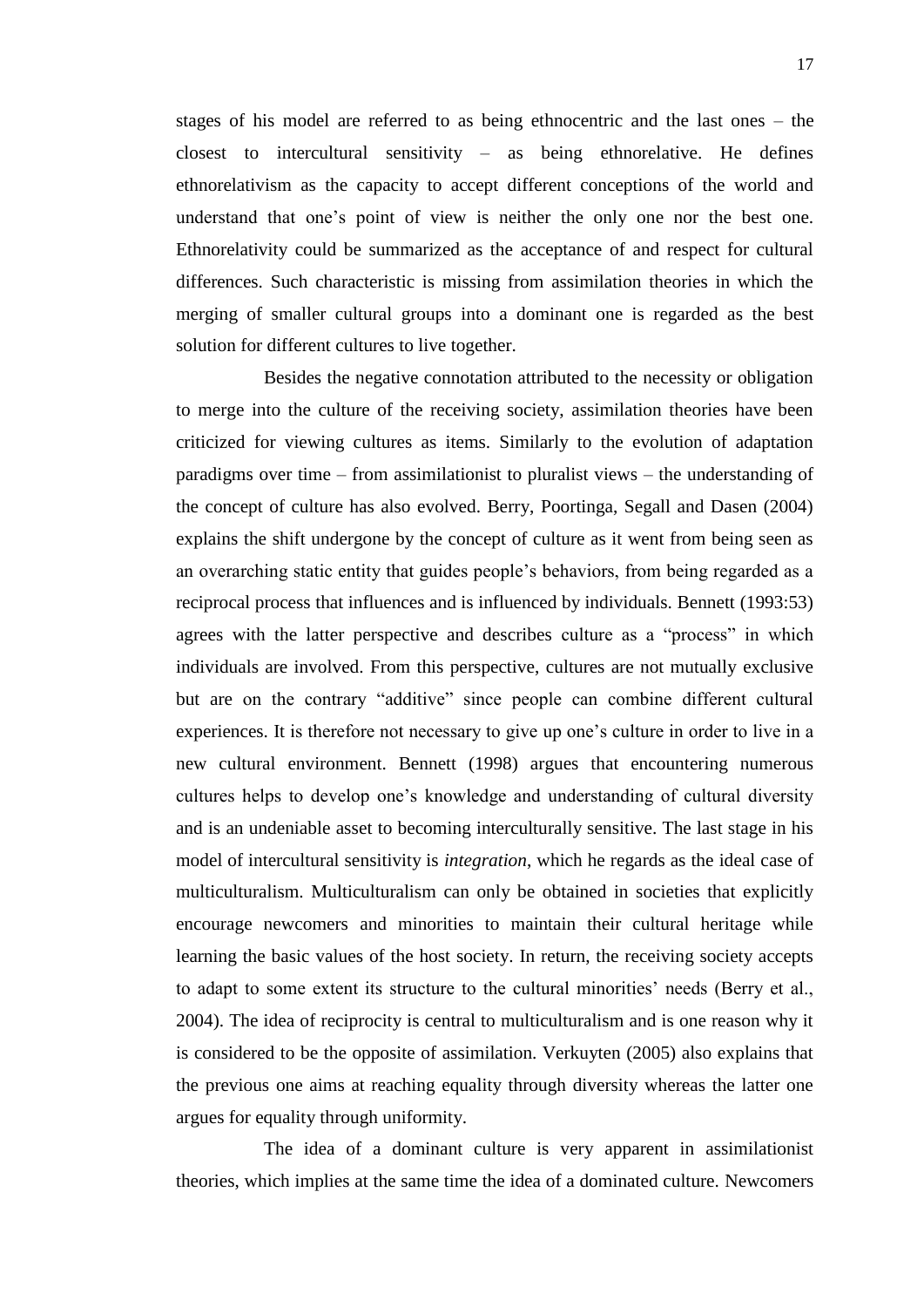are not on an equal footing with the host society before they have assimilated (Yoon et al., 2010). The supremacy and power of the receiving society over newcomers is one aspect regarded as a negative feature of assimilationist theories. It goes against the nowadays largely defended idea that all cultures are valuable and that ethnic minorities are equal to the larger cultural group with whom they live (Novak 1973 cited in Kim, 2001).

#### <span id="page-17-0"></span>**2.1.2 The Melting Pot ideology**

The *Melting Pot* ideology is associated with the assimilationist paradigm because of the fundamental ideas they share. The appearance of the expression is traced back by scholars to the writer Israel Zangwill, who wrote a play titled *The Melting Pot* performed for the first time in the United States in 1908. (Gleason, 1964, 1982; Hirschman, 1983; Kim, 2001; Kraus, 1999; Szuberla, 1995). Gleason (1964) points out that the Melting Pot ideology as explained by Zangwill cannot be regarded as a theory on its own because it lacks precision. Nevertheless, the expression describes relevant aspects of the American society in terms of immigration and is therefore worth investigating. Moreover, the phrase has come into general usage – notably because of the success of the play and the real aspects of the American society it encompasses – and is widely used even today (Gordon, 1964; Szuberla, 1995).

The Melting Pot ideology is largely associated with the United States because the country is the scenery of the play and at the heart of the concept. As Gleason (1964) explains, Zangwill's work advocated that immigrants coming to the United States relinquish their original cultural identity in order to form a new nation. This view has been interpreted in various ways at that time and over the following decades because of the vagueness of Zangwill's play itself. Even nowadays, the phrase "Melting Pot" refers to a rather imprecise concept as various meanings are ascribed to the expression.

The expression "Melting Pot" is sometimes referred to as the capacity of the United States to welcome immigrants on its territory and construct itself out of their diversity (Kraus, 1999). The assimilative power of the country is thus regarded as a positive feature that serves the ongoing construction of the American culture. From this perspective, Gleason (1964, 1982) explains that the Melting Pot ideology symbolizes ethnic interaction in the United States. For Hirschman (1983) it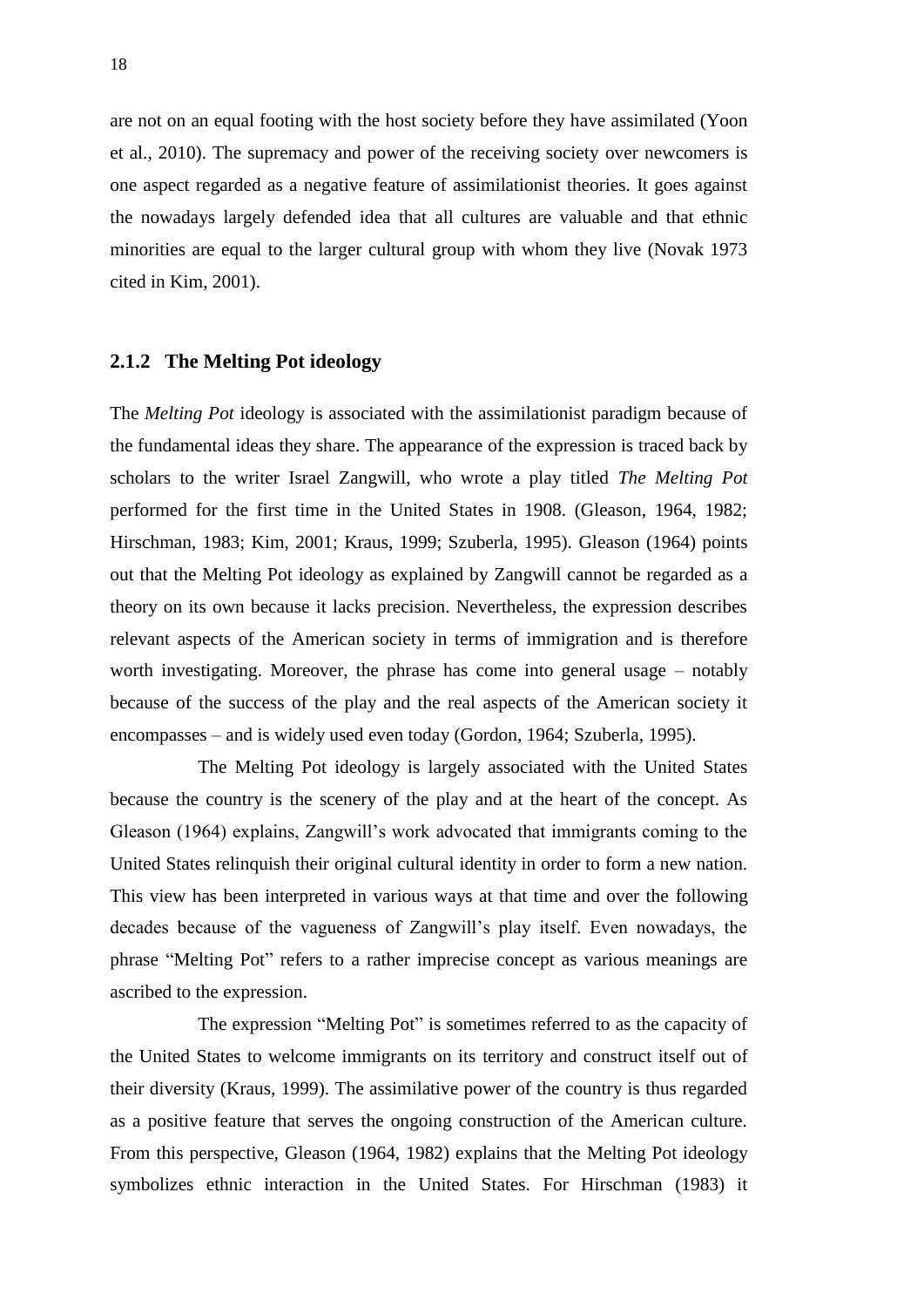symbolizes the "American dream", that is the possibility for immigrants to be truly involved in the American society by becoming fully part of it. However, shortcomings have also been highlighted including the assimilationist views conveyed in the play. Zangwill indeed wrote about individuals with different ethnicities mixing together in order to create a nationality of a new and superior kind. This particular aspect of the Melting Pot has been criticized for showing uniformity and homogeneity as the best possible results of ethnic interaction. (Gleason, 1964; Kim, 2001; Szuberla, 1995). In this view, the Melting Pot ideology belongs to the assimilationist paradigm and is therefore criticized for similar reasons.

Assimilationist views are often regarded as being too rigid because they do not investigate other options than discarding one's original cultural identity in order to blend into the host society. In contrast, acculturation and other adaptation theories suggest less comprehensive changes for minority groups and also consider various possible outcomes. They are referred to as pluralist theories and are introduced over the next pages.

#### <span id="page-18-0"></span>**2.2 Pluralist theories**

Pluralist and assimilationist theories convey contrasting solutions regarding the way different cultural groups can live together. As explained previously, in assimilationist theories, minority groups are encouraged to identify to the main cultural group and follow its cultural pattern instead of their former ethnic one. On the contrary, pluralist theories tend to accept that minority groups participate in the host society while retaining aspects of their former ethnic identities (Berry et al., 2004).

*Acculturation* is one of the main concepts in pluralist theories that refer to the changes individuals undergo when being in contact with other cultural groups over a certain period of time (Berry & Sam, 1997; Berry et al., 2004; Kim, 2001). The definition of acculturation is investigated in more detail throughout the next subchapters. Two prevailing theoretical models in the field of adaptation are notably introduced: the one developed by Berry (1980) and the theory of crosscultural adaptation proposed by Kim (2001). Finally, Kramer's (2000) strong critique of Kim's (2001) theory is exposed and discussed.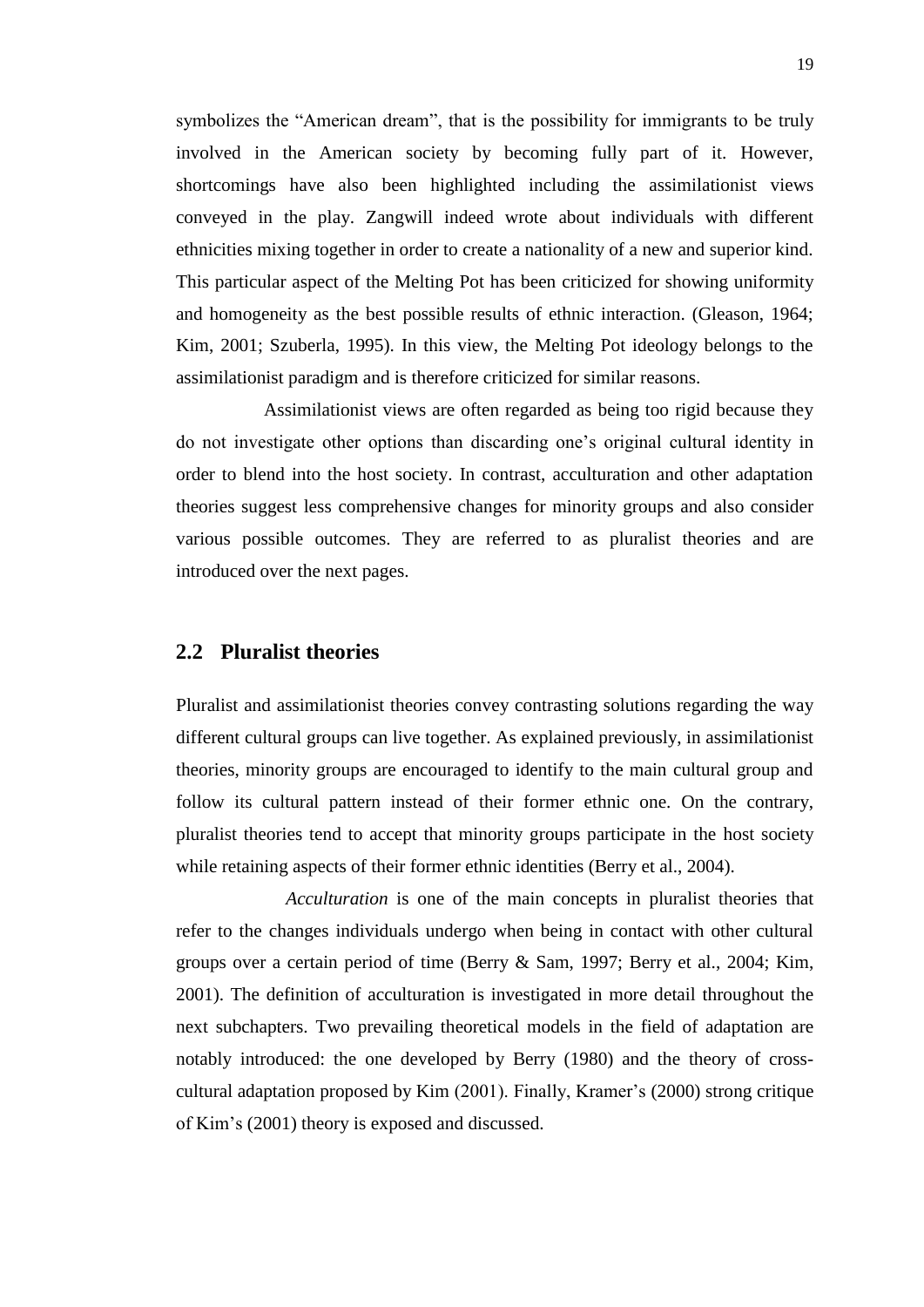#### <span id="page-19-0"></span>**2.2.1 Definition of acculturation**

When defining the concept of acculturation, most scholars refer to the first official definition given in 1936 (Berry, 1997; Berry & Sam, 1997; Kim, 2001):

Acculturation comprehends those phenomena which result when groups of individuals having different cultures come into continuous first-hand contact, with subsequent changes in the original culture pattern of either or both groups. (Redfield, Linton, & Herskovits, 1936:149)

However, since that definition, the meaning of the concept of acculturation has undergone some modifications. The expression of *psychological acculturation* has also appeared and become widely used in order to refer to individuals rather than groups phenomena.

At first, the term acculturation was used to depict the changes that one or two cultural groups undergo when being in contact over a certain period of time (Berry, 1997; Berry & Sam, 1997; Kim, 2001). Coined in 1967 by Graves, the term psychological acculturation started to be more commonly used in the 1970s to refer to psychological changes that occur at the individual level when living in culturally plural environments (Berry & Sam, 1997; Berry et al., 2004; Kim, 2001). Psychological acculturation has been widely used in the field of cross-cultural psychology that aims at studying the effect of cultural contexts on cognitive processes and human behaviors (Berry et al., 2004). As Berry and Sam (1997) explain, the difference between acculturation and psychological acculturation was partly made because of the discrepancies that can exist between individuals concerning their participation in their own cultural group changes. Another reason concerns the differences between the changes that concern groups and individuals. Berry et al. (2004) for instance note that groups may undergo structural or political changes, whereas individuals may experience identity or value transformations. Despite the differences between the two terms, Kim points out (2001) that the term acculturation is nowadays very often used as a synonym for psychological acculturation. It is for instance the case of the present study which uses the term acculturation even though it focuses on individuals instead of groups.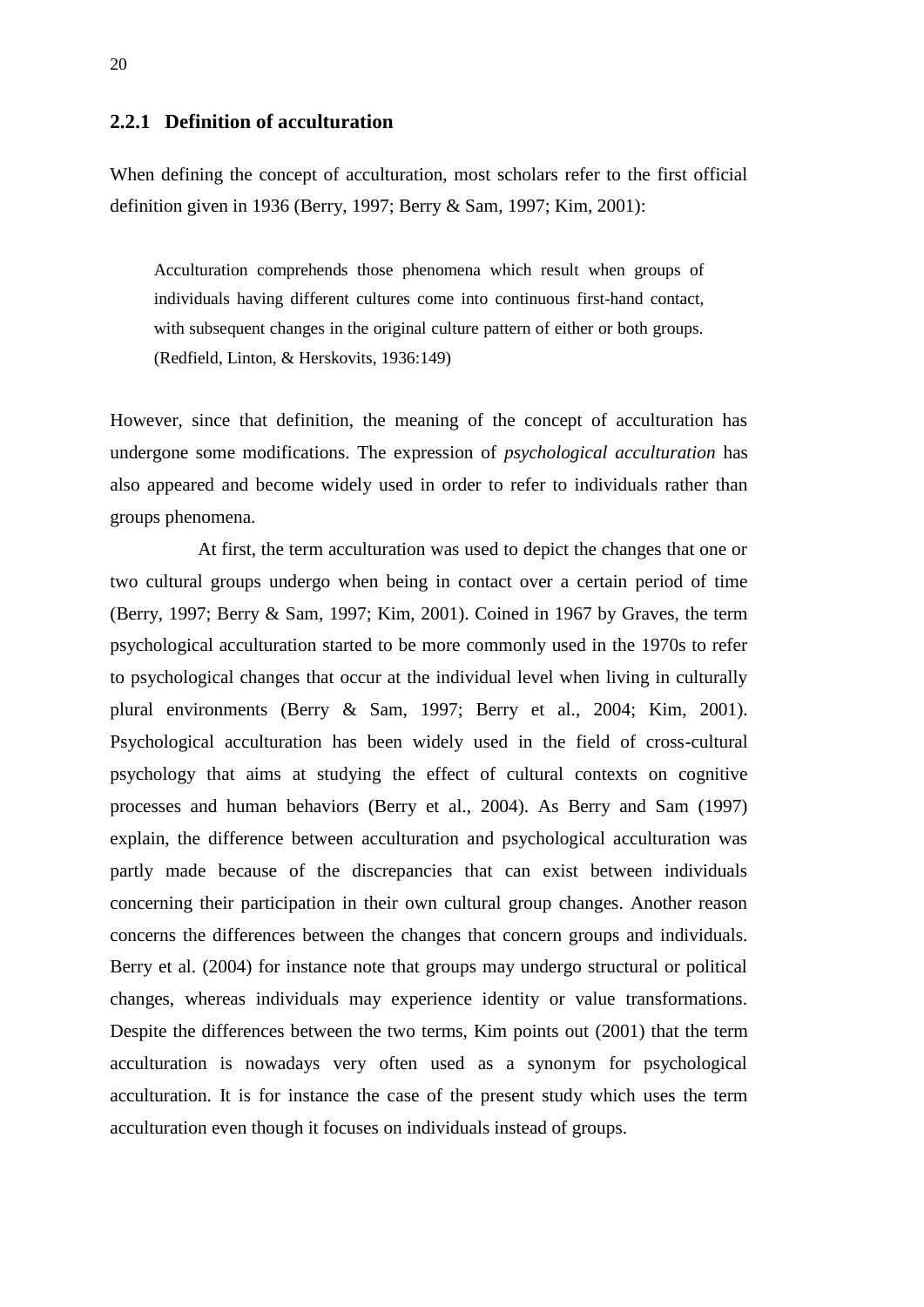In his review of the literature researching acculturation, Chirkov (2009) points out several characteristics involved in the process of acculturation. The notions of change, time, contact, and of both a large and a small cultural groups are at the core of the concept. Indeed, as Ward (1996) also asserts, acculturation – that is the changes in one's cultural repertoire – happens over time because of an ongoing contact between cultures or individuals from different cultures. Several factors are considered in acculturation research which concern characteristics of both receiving environments and newcomers' home-societies, as well as immigrants' individual features. Aspects of societies encompass their cultural heterogeneity, official policies and attitudes towards immigrants. Characteristics of individuals include one's personal qualities (language abilities, personality, etc) as well as one's experience of acculturation (length of stay, type of newcomer group, contact with the host society etc). (Ward, 1996). The fact that both the environment and the individuals are considered in acculturation research is interesting for the present research which intends to investigate the relation that immigrants – the individual variable – establish between host conformity pressure – the environmental variable – and their acculturation process.

Acculturation brings changes in one's cultural repertoire and Berry et al. (2004) list three consequences that the phenomenon can have on one's culture. *Cultural loss* is a possible outcome of acculturation as individuals who live in a new environment can dismiss some of their knowledge related to their previous culture. On the contrary, acculturative changes can encourage immigrants to *reaffirm their ethnic cultural heritage*. Finally, Berry et al. (2004) assert that *new cultures* can also arise when different groups are in contact. The range of outcomes from acculturation processes show that neither cultural loss nor cultural homogeneity is the only possible result.

For the purpose of this research, the term acculturation is understood as a process of adaptation that involves some changes in immigrants' cultural repertoires but does not require them to entirely let go of their ethnic identity. As Kim (2001:31) explains, acculturation processes are less comprehensive than assimilation processes because immigrants are only expected to "acquire some (but not all) aspects of the host culture". In this research, acculturation is not regarded as a process that ideally leads to assimilation but as a process with multiple possible outcomes that depend to some extent on newcomers' will. Theories of adaptation that envisage the possibility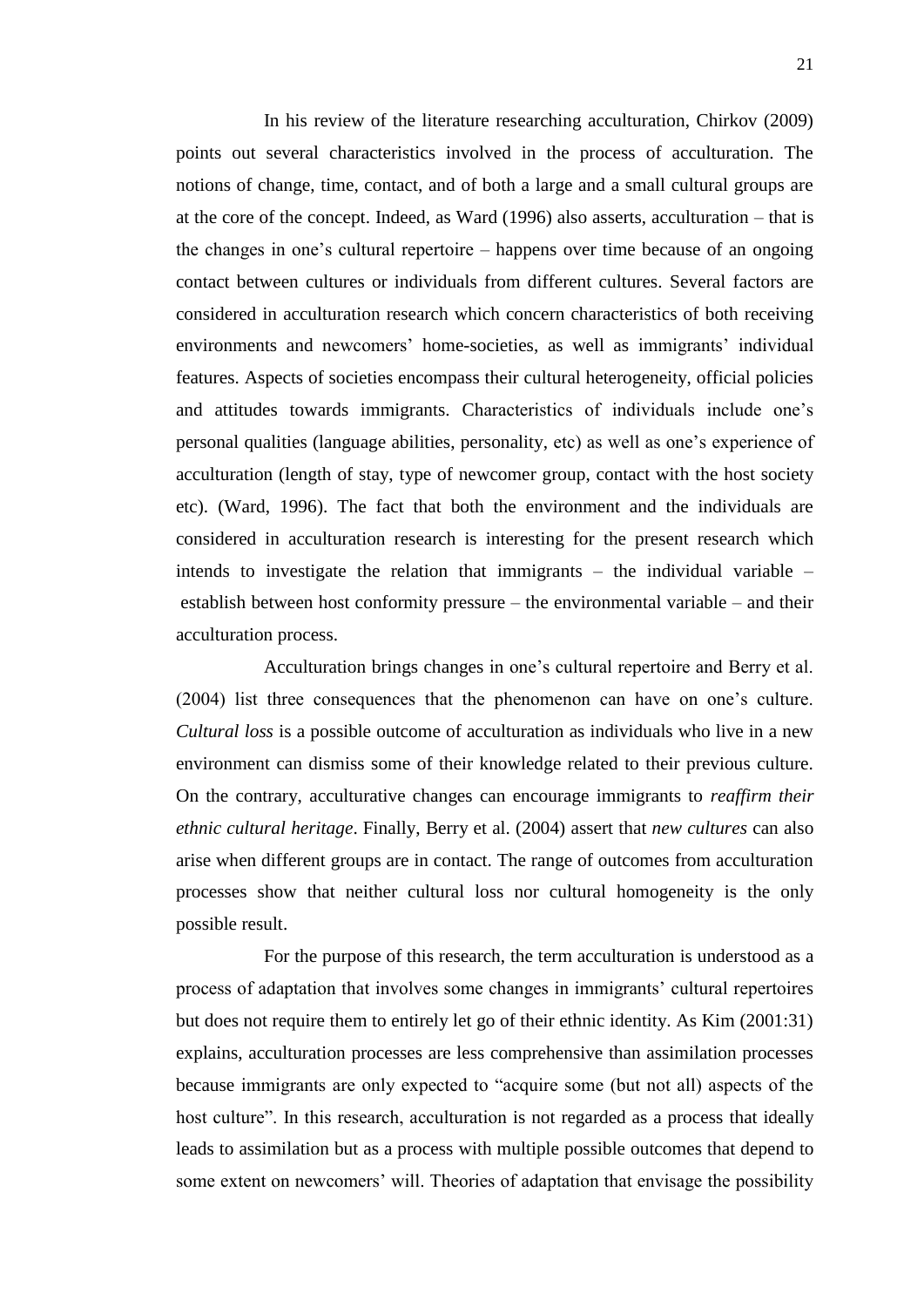for immigrants to choose their acculturation pattern – and for it not to be systematically assimilation – are called pluralist-typological.

#### <span id="page-21-0"></span>**2.2.2 Cumulative-progressive versus pluralist-typological**

Two paradigms exist in adaptation theories. The first one is regarded as *cumulative and progressive* while the second one considers different possible evolutions for immigrants (Kim, 1989). The latter approach is referred to as *pluralistic-typological* and envisages that immigrants follow different adaptation patterns. It for instance includes the idea that newcomers may be willing to reinforce their ethnic identity while adapting. This position is in opposition to the cumulative and progressive view which consists of saying that immigrants always keep on adapting while they are living in a new cultural environment. Interestingly, the pluralistic-typological view is sometimes qualified using the adjective "regressive" – for instance by Kim (1989) – with all the negative connotations that this word contains.

Such lexical choice reminds that the study of adaptation is still very subjective in that is it both linked to researchers' own points of view and the epoch of their works. The assimilationist theories are for instance representative of the school of thoughts from the first half of the twentieth century. On the other hand, pluralist theorists nowadays tend to be the most researched and valued within the academic field. Even in research, people cannot entirely distance themselves from their time and personal opinions. It is therefore important to be aware of one's own views and of the possible influence of the environment we live in so as to be warned and honest, if not fully impartial. In this study, I agree with the acculturation paradigm rather than the assimilationist one. Within the acculturation theories, I give particular attention to the concept of *selective acculturation* in general and for this research project in particular.

The notion of selective acculturation is similar to the one of *segmented assimilation* which is opposed to regular theories of assimilation that explain the process of adaption as being linear (Valenta, 2009). Building on the concept of selective acculturation, Valenta (2009) investigates immigrants' social adaptation in Norway and highlights the existence of different patterns. Most immigrants from his study prefer to have deep relationships with their ethnic groups and more superficial relationships with the hosts. The findings of Valenta's research (2009) show that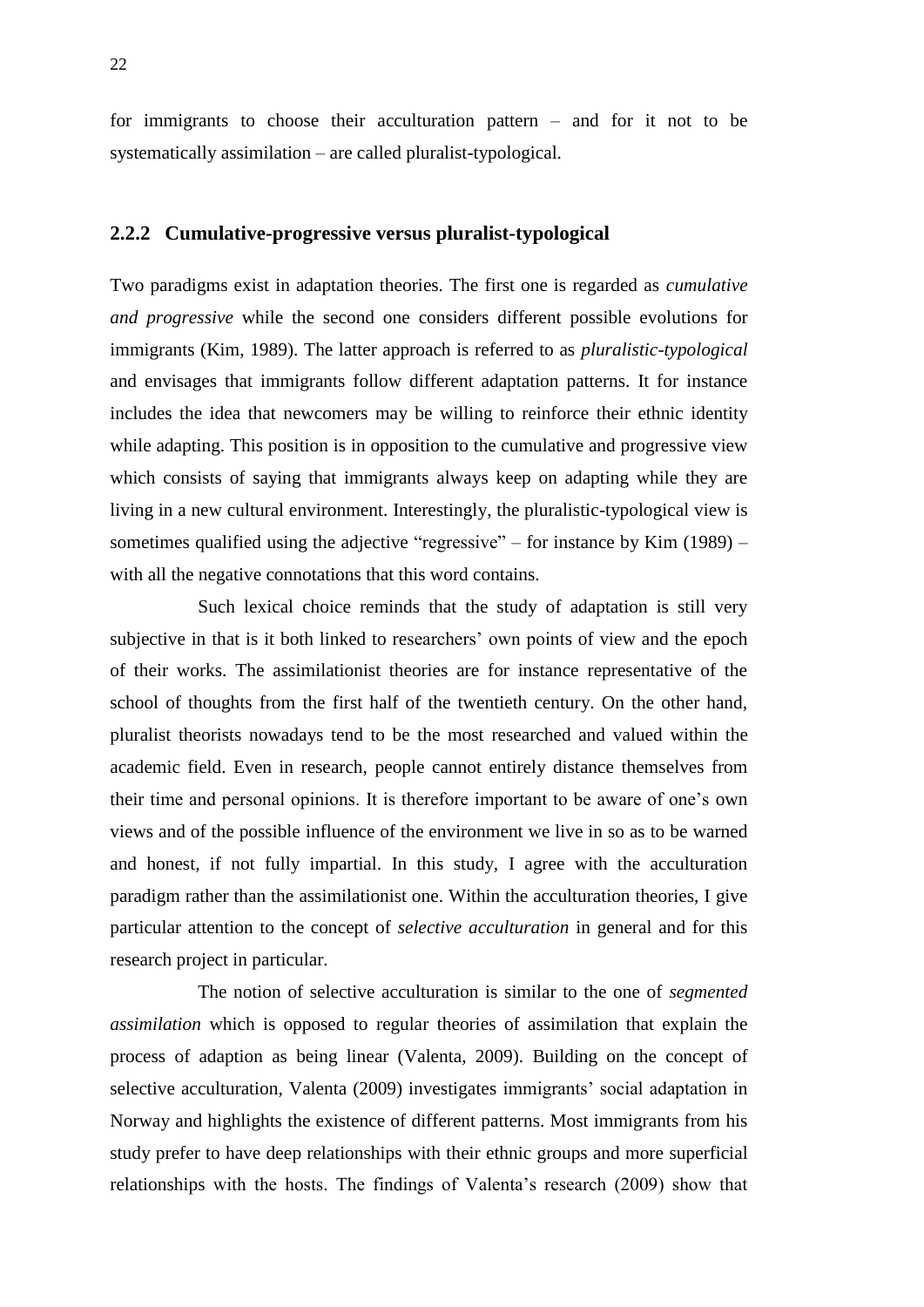having relationships with hosts, even if they are superficial or weak, are important for immigrants and stand as a symbol of their successful integration in the host society. Valenta's (2009) research supports the idea that there is more in adaptation than the two extreme solutions that are assimilation and withdrawal. Moreover, Valenta (2009) points out that immigrants' selective acculturation is often mistaken as a sign of withdrawal. However, having more friends among their ethnic group or other groups of foreigners rather than among natives is a way for immigrants to "protect their identities, culture and self-respect" while simultaneously integrating into the host society (Valenta, 2009:178).

Similarly to the concept of selective acculturation in general, Valenta's study (2009) stresses the fact that adaption is a dynamic process with more than one possible path for immigrants to follow. Such understanding of the acculturation process is close to the one exposed by Berry (1980, 1997). His model is presented in the following subchapter in relation to the present study.

#### <span id="page-22-0"></span>**2.2.3 Berry's bi-dimensional model**

Berry's (1980, 1997) model of acculturation is maybe the most often referred to in the field of cross-cultural psychology and cross-cultural adaptation. His model is based on two questions that immigrants answer with "yes" or "no". The first question concerns the preservation of one's ethnic identity – "Are cultural identity and customs of value to be retained?" – and the second relates to the relations between the two cultural groups – "Are positive relations with the larger society of value and to be sought?". Out of these two questions, Berry (1997) has defined four types of "acculturation strategies" used by immigrants (see table 1 below). Berry's model (1997) displays four degrees of acculturation: integration (yes-yes), assimilation (noyes), separation (yes-no), and marginalization (no-no).

Berry's bi-dimensional model (1997) is named after the two variables that are brought together – maintenance of ethnic heritage and adaptation to the receiving society – in order to determine types of acculturation strategies. These two dimensions are shown as being independent since immigrants can give different answers to each of them. Berry's model (1997) also highlights the fact that these two variables are not necessarily mutually exclusive, contrarily to what assimilation theories suggest. As Phinney, Horenczyk, Liebkind and Vedder (2001) explain,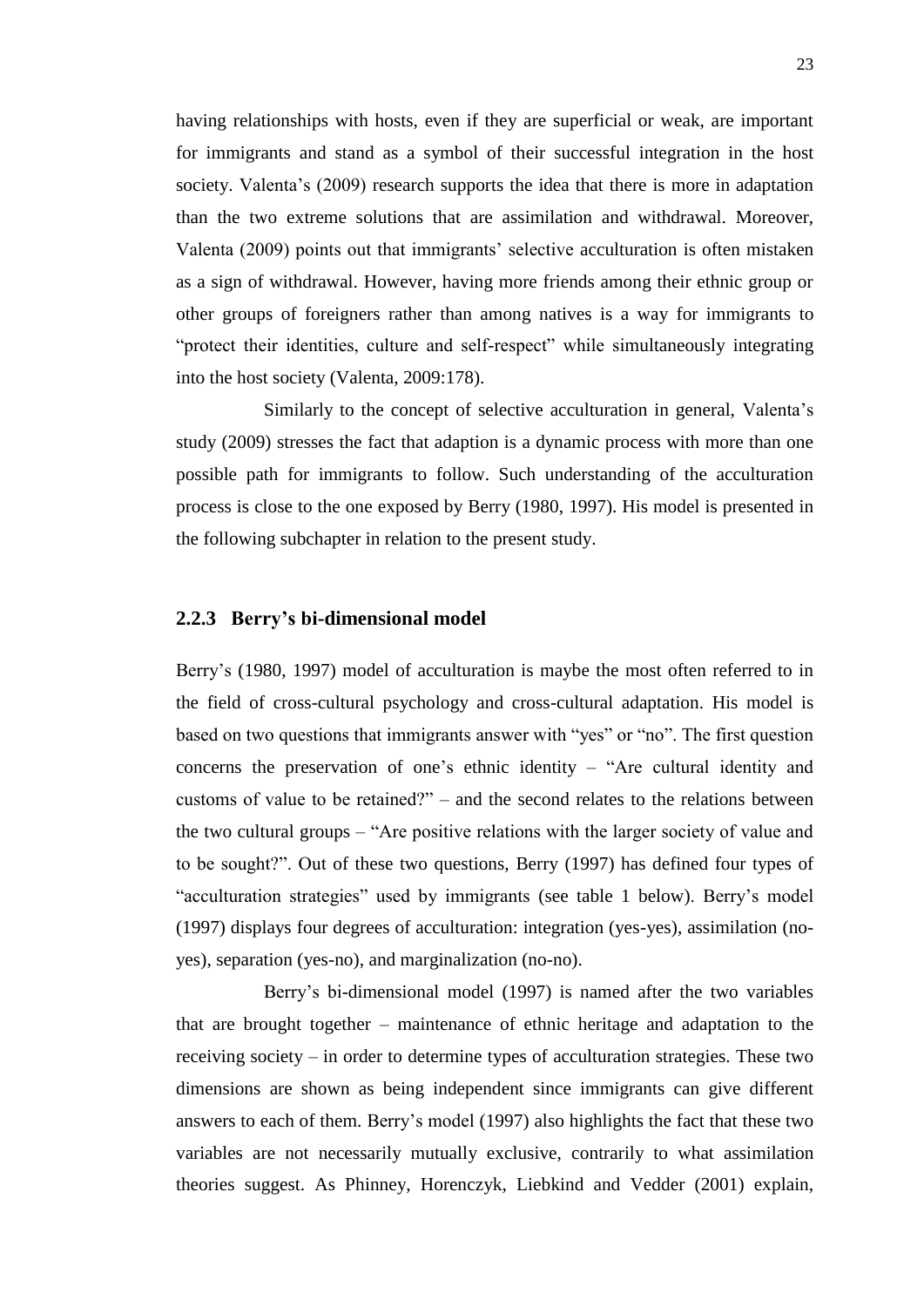Berry's model showed the limits of previous theoretical approaches that considered assimilation as the only possible outcome of adaptation.

However, assimilation does not disappear from Berry's model (1997) as it remains one of the four possible choices that immigrants can make in their acculturation strategy. Other alternatives are however presented on an equal footing with the solution of assimilating. Similarly, Kim (2001) points out the importance for scholars to investigate balanced adaptation outcomes and not necessarily choose only between assimilationist and pluralists views. In Kim's opinion (2001), all immigrants who live in a new cultural milieu and are in contact with hosts undergo adaptive changes to some extent, but none become fully assimilated nor stay entirely unchanged. She therefore points out the importance of considering intermediate positions in adaptation processes as well.

<span id="page-23-0"></span>

| TABLE 1: Berry's bi-dimensional model of acculturation |  |
|--------------------------------------------------------|--|
|--------------------------------------------------------|--|

|                                              |                | Are cultural identities and customs of<br>value to be retained? |                 |
|----------------------------------------------|----------------|-----------------------------------------------------------------|-----------------|
|                                              |                | Yes                                                             | No              |
| Are positive<br>relations with<br>the larger | Yes            | Integration                                                     | Assimilation    |
| society of<br>value and to<br>be sought?     | N <sub>0</sub> | Separation                                                      | Marginalization |

Berry's model (1997) suggests that acculturation stems out of individuals' choices and is therefore a matter of conscious decision. The expression of *acculturation strategies* used by Berry (1997) highlights the fact that immigrants are active in choosing their adaptation path. This aspect of Berry's model significantly opposes assimilationist views which assert that changes are imposed by host societies on newcomers. Similarly to Berry (1997), Chirkov (2009) claims that the process of acculturation is active and that it requires an important cognitive work from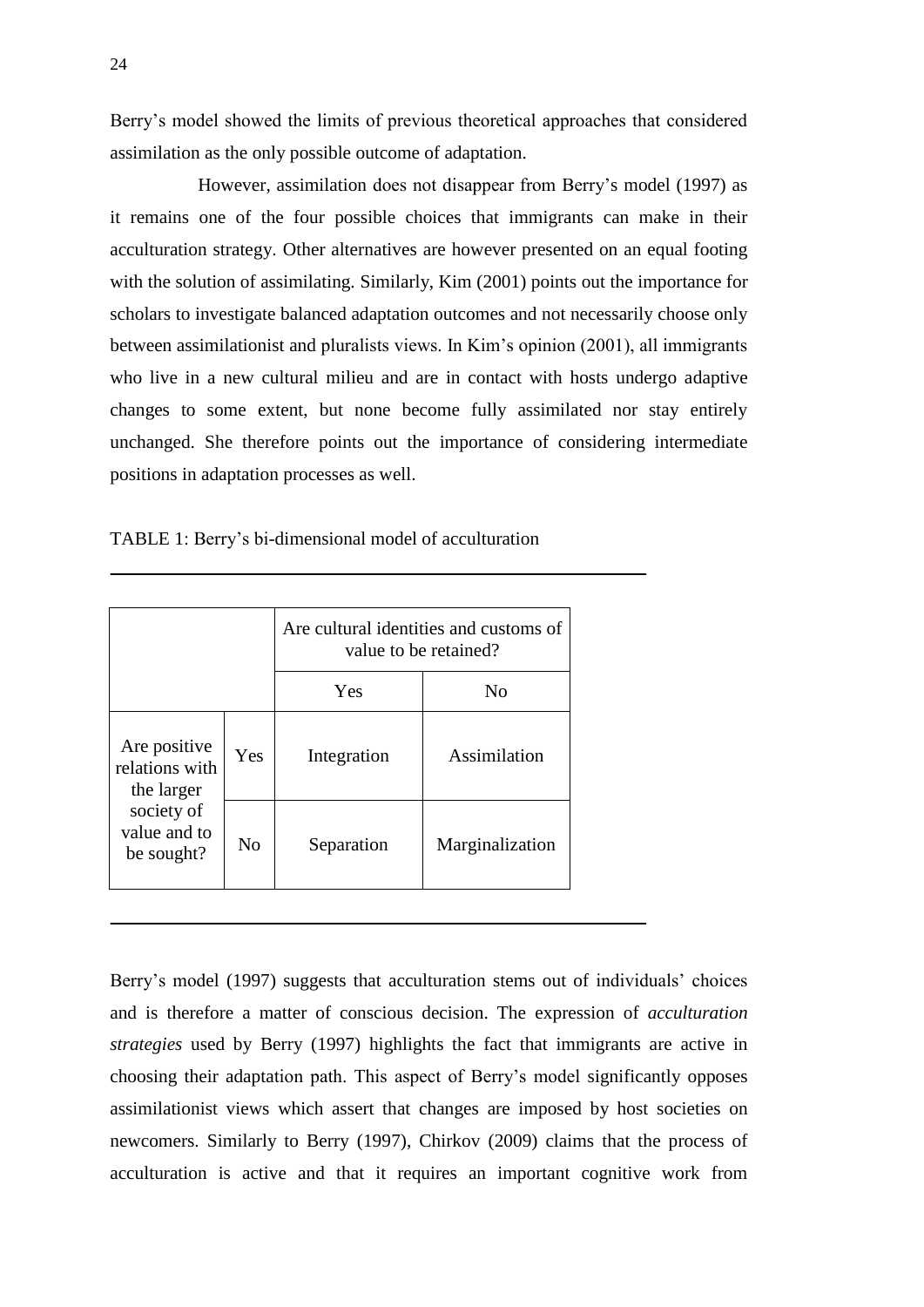individuals. From this perspective, immigrants are aware of both the changes they are or are not willing to undergo and the extent to which they are ready to acculturate. Immigrants are thus actors of their acculturation – at least to some extent – and it is therefore relevant to expect individual deviations from theoretical models. Nevertheless, Berry (1997) points out that immigrants are not always free to pursue the acculturation strategies of their choice because of the pressures exercised by receiving societies. This particular aspect is investigated in the present research which examines the relations immigrants make between what they perceive as host conformity pressure and their acculturation processes. (Berry, 1997:5–13)

#### <span id="page-24-0"></span>**2.2.4 Kim's cross-cultural adaptation theory**

In her book *Becoming Intercultural*, Kim (2001) outlines her own conceptualization of cross-cultural adaptation. Her theory relies on communication as she argues that adaptation is a process that can only occur if hosts and newcomers (she refers to them as *strangers*) are in contact with the receiving society (Kim, 2001). The importance of communication also appears in the presence of both macro-level factors that correspond to the environment and micro-level factors that correspond to individuals. Kim's theory (2001) strongly associates individuals to their environment in the process of adaptation. This appears in the five factors that are regarded in her theory as being the most important features of cross-cultural adaptation: *Environment*, *Host Communication Competence*, *Social Communication, Ethnic Communication*, and *Adaptive Potential*.

First, the Environment is considered to be a relevant aspect in the process of adaptation that deals with both the host society – the way it receives newcomers and the extent to which it pressures them to conform to its cultural patterns – and the strength of ethnic groups. The concept of Host Communication Competence is the second central aspect of Kim's theory and refers to immigrants' capacity to effectively communicate in the host society. This notion includes a large variety of skills that go beyond being linguistically successful. Host communication competence encompasses cognitive skills such as knowing the host language, understanding the host culture and its history of shared memories, and developing a less stereotyped and more accurate vision of the receiving society. Kim (2001) also considers affective skills to be necessary. In her understanding, they include one's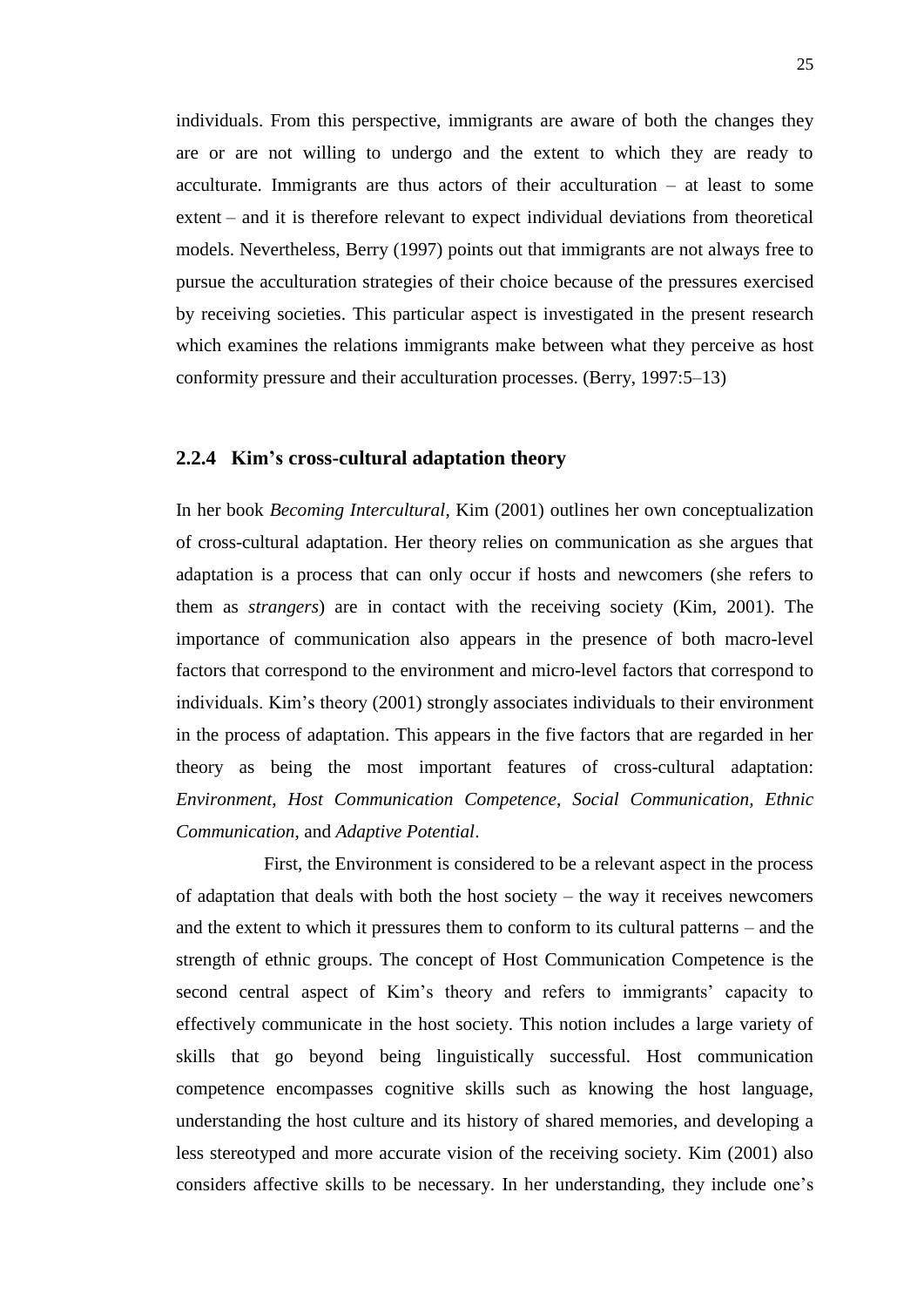motivation to adapt, ability to be empathic and flexible, and capacity to deal with ambiguity. Finally, host communication competence includes the ability to adjust one's behavior to new cultural patterns, for instance by using non-verbal communication effectively and appropriately. The third component of Kim's model (2001) of cross-cultural adaptation is Social Communication. This aspect encompasses both interpersonal communication – on the micro level – and mass communication through for instance media or public discourse – on the macro level. Ethnic Communication is the fourth significant aspect of Kim's theory (2001) and deals with immigrants' relation to their ethnic group. Kim (2001) describes ethnic communication to be a positive factor in immigrants' adaptation to some extent. However, overtime and depending on the strength of the relation, it is regarded as being potentially counter-productive. Finally, the Adaptive Potential of individuals is also considered by Kim (2001) as a factor which can either facilitate or impede the process of cross-cultural adaptation.

In her theory, Kim (2001:54) also introduces the concept of "*stressadaptation-growth dynamic"* which she uses to characterize the process of crosscultural adaptation (see figure 1 below). In her view, adaptation is not a linear process that goes from being a stranger to becoming adapted. On the contrary, she explains adaptation as being a "cyclic" process composed of repetitive ups and downs. According to Kim (2001), when arriving in a new cultural environment, all immigrants undergo some stress that may be the cause of some setbacks in their adaptation process, but in reaction to which they can find adaptive answers and eventually grow. From this perspective, stress is a positive factor that can give strength to newcomers in their adaptation process. It can thus be considered as a necessary factor to a positive adaptation. (Kim, 2001; Sandel & Liang, 2010).

In Kim's theory, growth happens as a result of two concomitant actions: *deculturation* and acculturation (Kim, 2001:68). That is, immigrants lose some of their original cultural knowledge while simultaneously gaining cultural knowledge from their new cultural environment (Kim, 2001; Sandel & Liang, 2010). This dynamic process between stress and growth, de-learning and learning, is at the core of Kim's cross-cultural adaption theory (2001).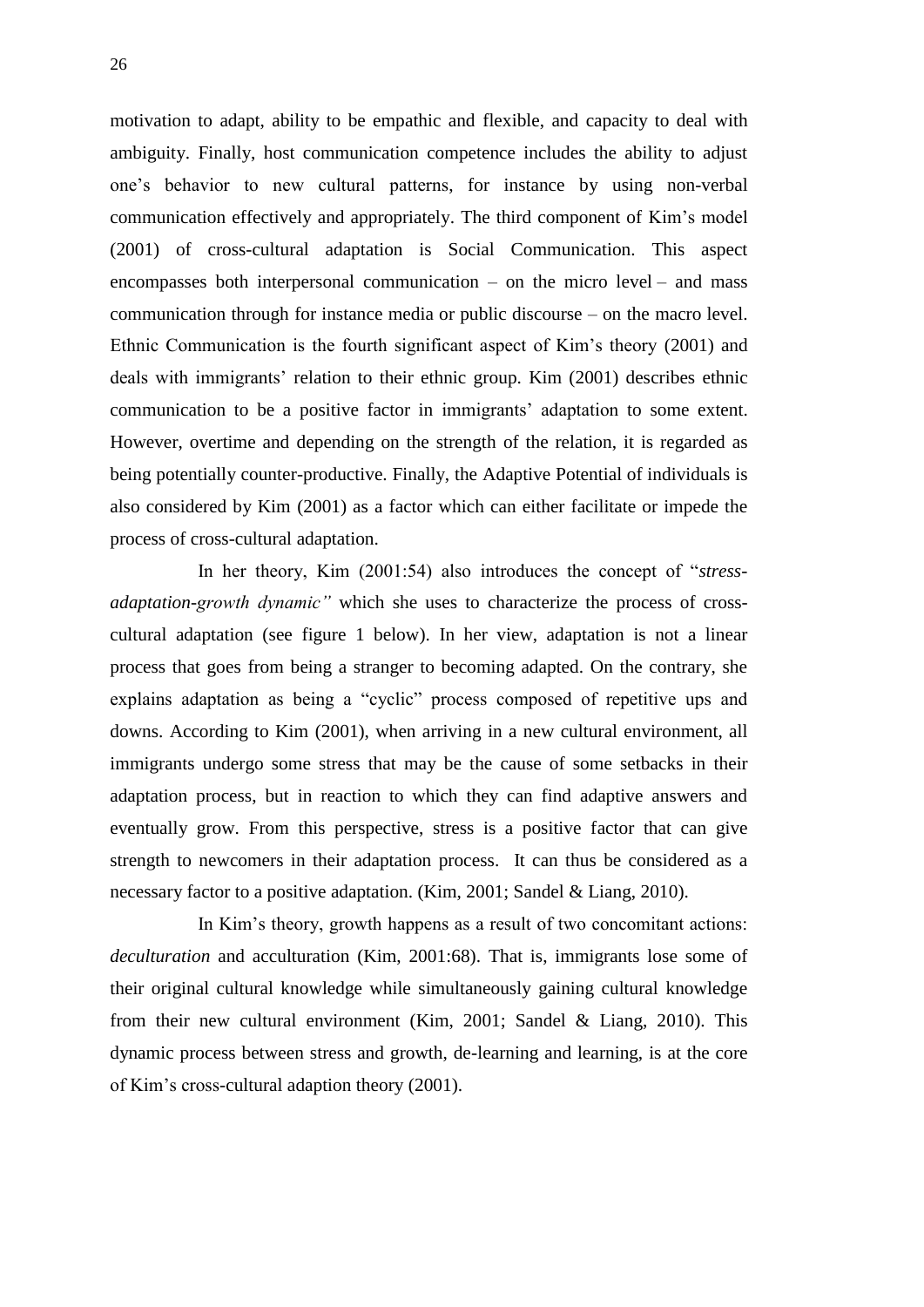#### Adaptation



<span id="page-26-1"></span>FIGURE 1: Kim's adaptation model and the "stress-adaptation-growth dynamic"

In her theory, Kim (2001:69) regards adaptation as a positive outcome that is "natural and inevitable" as long as hosts and newcomers are in contact. Kim (2001:68) also sees assimilation as "an eventual possible outcome" of her crosscultural adaptation theory. Despite her will to bridge the gap between assimilationist and pluralist views, some have criticized her theory for being too assimilationist. Kramer (2000, 2003) is one of them and introduces the concept of *cultural fusion* as an alternative.

#### <span id="page-26-0"></span>**2.2.5 A critique of Kim's theory: Kramer's theory of Cultural Fusion**

Kramer (2000) takes a very critical stance towards Kim's theory of cross-cultural adaptation. He strongly criticizes her concept of "*intercultural personhood*" and the predictable outcome of her model that seems to regard adaptation or assimilation as the only wanted and positive result of cultures being brought together. Kramer's criticism (2000) addresses the cumulative-progressive aspect of Kim's theory (2001) as he instead argues in favor of pluralist-typological views.

In a review of the *cultural fusion* concept, Sandel and Liang (2010) point out Kramer's negative interpretation of Kim's (2001) notion of intercultural personhood. In Kramer's view, this concept encourages to jettison and go beyond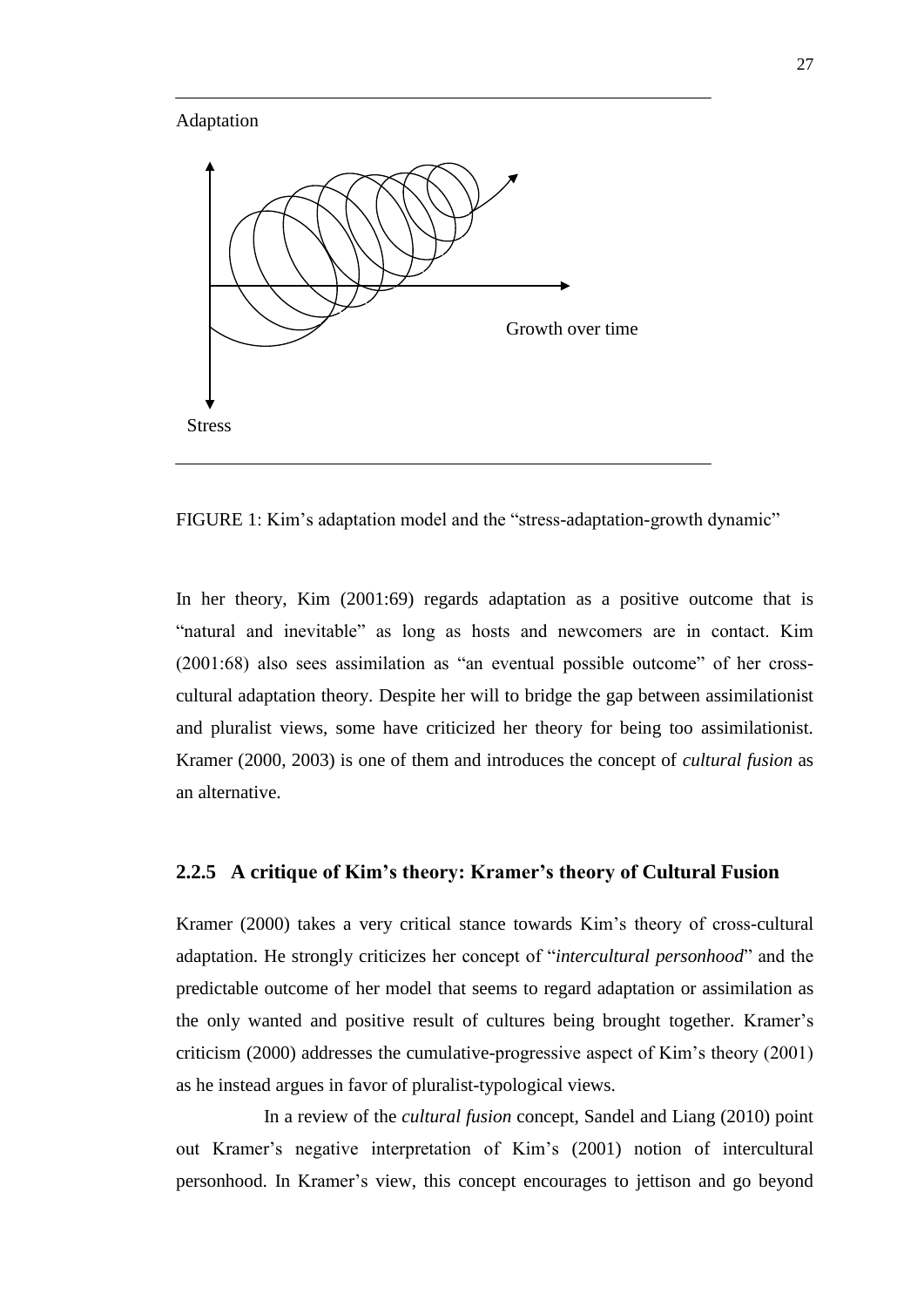cultural identities in order to surmount cultural differences. Kramer (2000) however considers discarding cultural identities as a source of problems rather than a solution. He therefore criticizes the fact that Kim (2001) presents uniformity as the only way to overcome differences and thus inequalities or discriminations (Kramer, 2000). The theory of cultural fusion differs in that it praises plurality within societies and encourages the existence of cultural differences (Sandel & Liang, 2010; Kramer, 2000, 2003). This reminds of the differences mentioned earlier between the assimilationist and multiculturalist paradigms, Kramer's theory being closer to the latter one. Kramer's theory calls for the *fusion* of different cultural patterns within society. In contrast to the Melting Pot ideology that envisages the mixing of various cultures as a way to give rise to a new American national culture, cultural fusion does not have a specific outcome. At the core of Kramer's ideology is the notion of *unpredictability*. That is, the possibility for individuals to follow their own acculturation path that will result in different outcomes. (Kramer, 2000; Rainwater-McClure, Reed & Kramer, 2003; Sandel & Liang, 2010).

Kramer (2000:196) also criticizes cross-cultural adaptation for being a one-way process in which only immigrants are required to learn and adapt whereas the "host culture, never learns anything from the newcomer". In his view, the lack of reciprocity in Kim's cross-cultural adaptation model (2001) creates a hierarchy between immigrants and the host society. In Kramer's (2000) opinion, Kim's theory regards hosts' cultural patterns as superior ones that immigrants should learn from and adapt to in order to become functionally fit. As Sandel and Liang (2010) explain, it is the whole process of deculturation-acculturation that Kramer condemns and considers to be suitable only for robots. In his opinion, growth does not consist of keeping a perfect balance so that when one learns something one has to put behind something else. On the contrary, Kramer (2003:239) regards growth as an "additive and integrative" process by which individuals learn more without having to discard some of their previous knowledge. It is however important to read Kramer's critique of Kim's intercultural personhood concept with prudence. Contrarily to what Kramer (2000) reproaches to Kim (2001:196), she points out several times that "the process of becoming intercultural is not one of having to replace one culture with another".

Even though assimilation is not the most visible and discussed aspect of Kim's (2001) cross-cultural adaptation model she nevertheless regards it as a possible result of her theory. She explains that assimilation is the wanted outcome of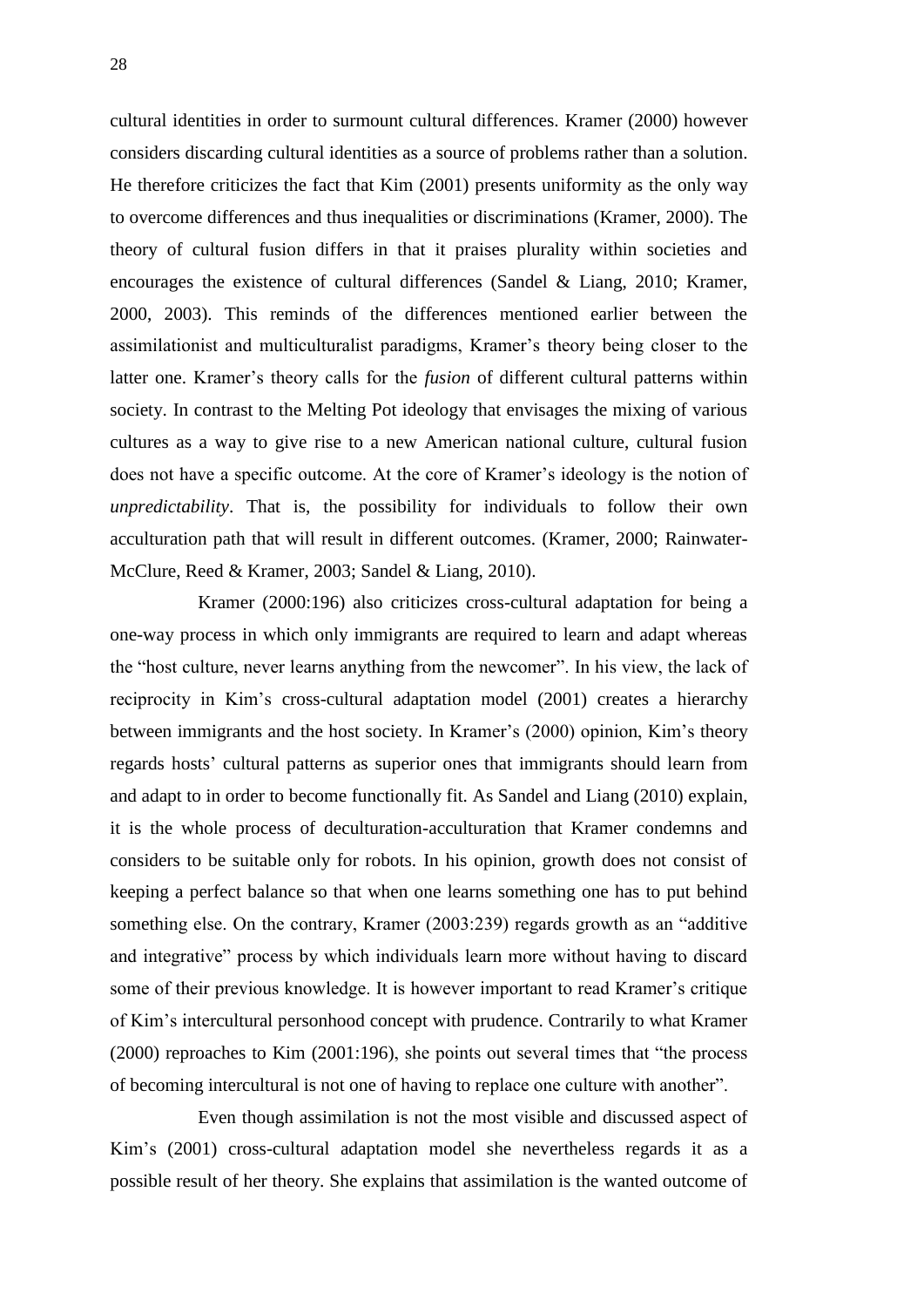all acculturation processes as it is an "ideal state characterized by the maximum possible convergence of strangers' internal conditions to those of the natives" (Kim, 2001:52). Kramer (2000) criticizes the assimilationist paradigm present in Kim's theory (2001) that considers following hosts' cultural patterns as the only positive outcome for newcomers. He especially regards Kim's theory (2001) as an instance of the modern world that brings cultures together and destroys them at the same time by promoting conformity and uniformity. Sandel and Lian (2010) identify cultural fusion as a theory of acculturation that thus supports the idea of change in cultures – or individuals from different cultures – which have been in contact. Kim's theory (2001) is also criticized by Kramer (2000) for envisaging balance between the receiving society and newcomers as possible only if immigrants adopt the way of life of the host society. On the contrary, his theory considers the balance between both only achievable through mutual influence, mutual change, and the negotiation and acceptance of cultural differences (Sandel & Liang, 2010; Kramer, 2000).

In the last sections, the assimilationist and pluralist paradigms have been examined and their differences pointed out. The main variations within these two schools of thoughts have also been highlighted. This gave the opportunity to see that the same terms – notably the one of acculturation – can take on slightly different meanings depending on researchers. As this study largely relies on the theory of acculturation, it is important that the way it is understood in this study is clearly explained. The term adaptation – or cultural adaptation – also is extensively used in this research as an umbrella term that covers the process of acculturation.

In this study, the understanding of the term acculturation is in many ways similar to Kim's (2001) definition that describes it as a process of adaptation implying cognitive and behavioral changes in newcomers who are in contact with hosts. This study also considers acculturation as a cyclic process, rather than a linear one, where stress can play an important part. However, in contrast to Kim (2001), this research does not regard assimilation as a positive and ideal outcome of acculturation. Rather, it agrees with Kramer's view (2000) that advocates for mutual influence and change between hosts and newcomers. Therefore, acculturation is understood as implying reciprocal changes rather than the replacement of one's original culture by the host culture. Finally, acculturation is understood as being a process of cultural adaptation of different degrees, meaning that each newcomer may acculturate to a different degree with diverse outcomes.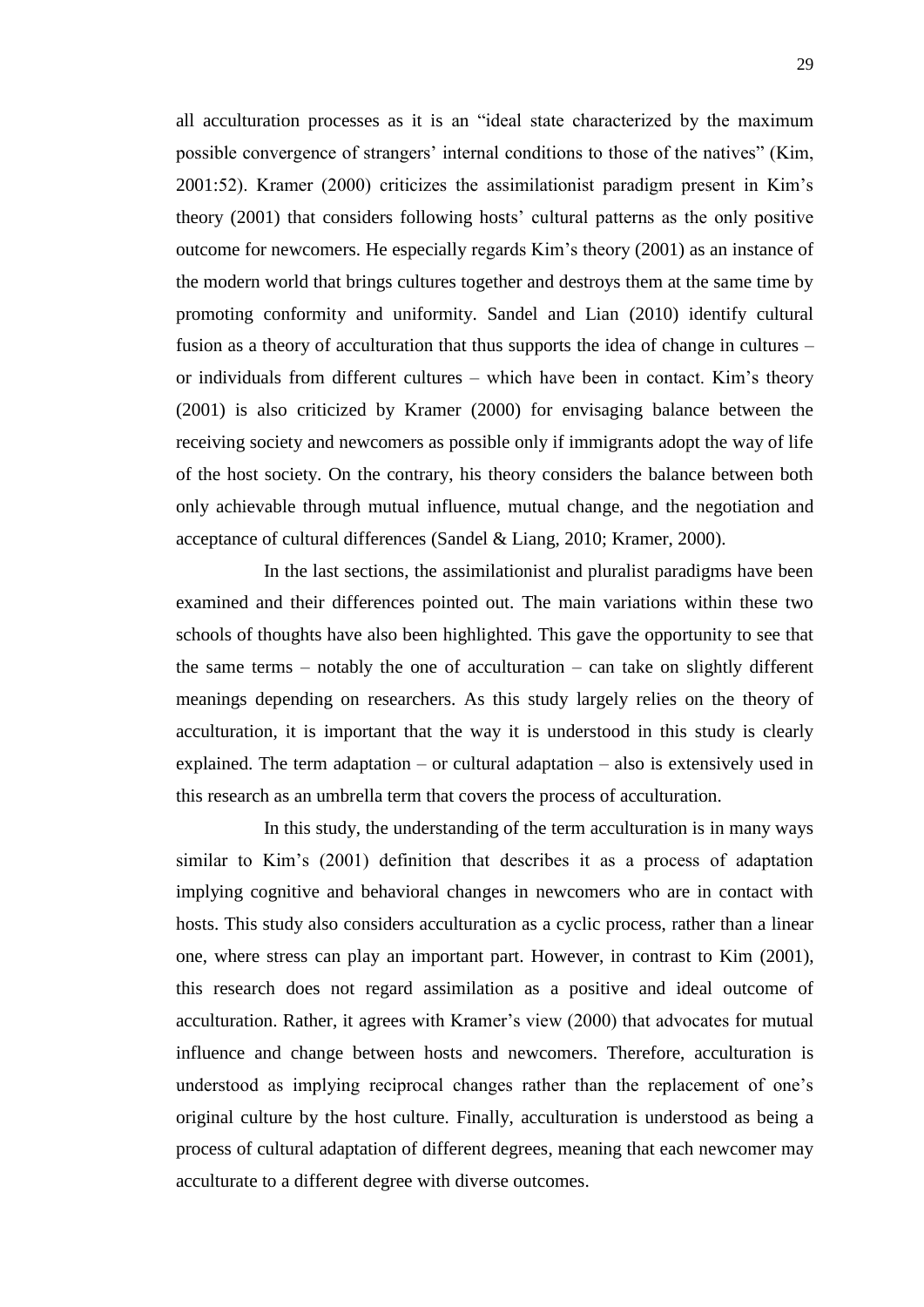This study investigates immigrants' acculturation process in the light of host conformity pressure. Therefore, two principal theoretical areas are particularly relevant to the research: theories of adaptation and the concept of host conformity pressure. In the previous pages, various adaptation paradigms have been examined. The following chapter investigates the concept of host conformity pressure.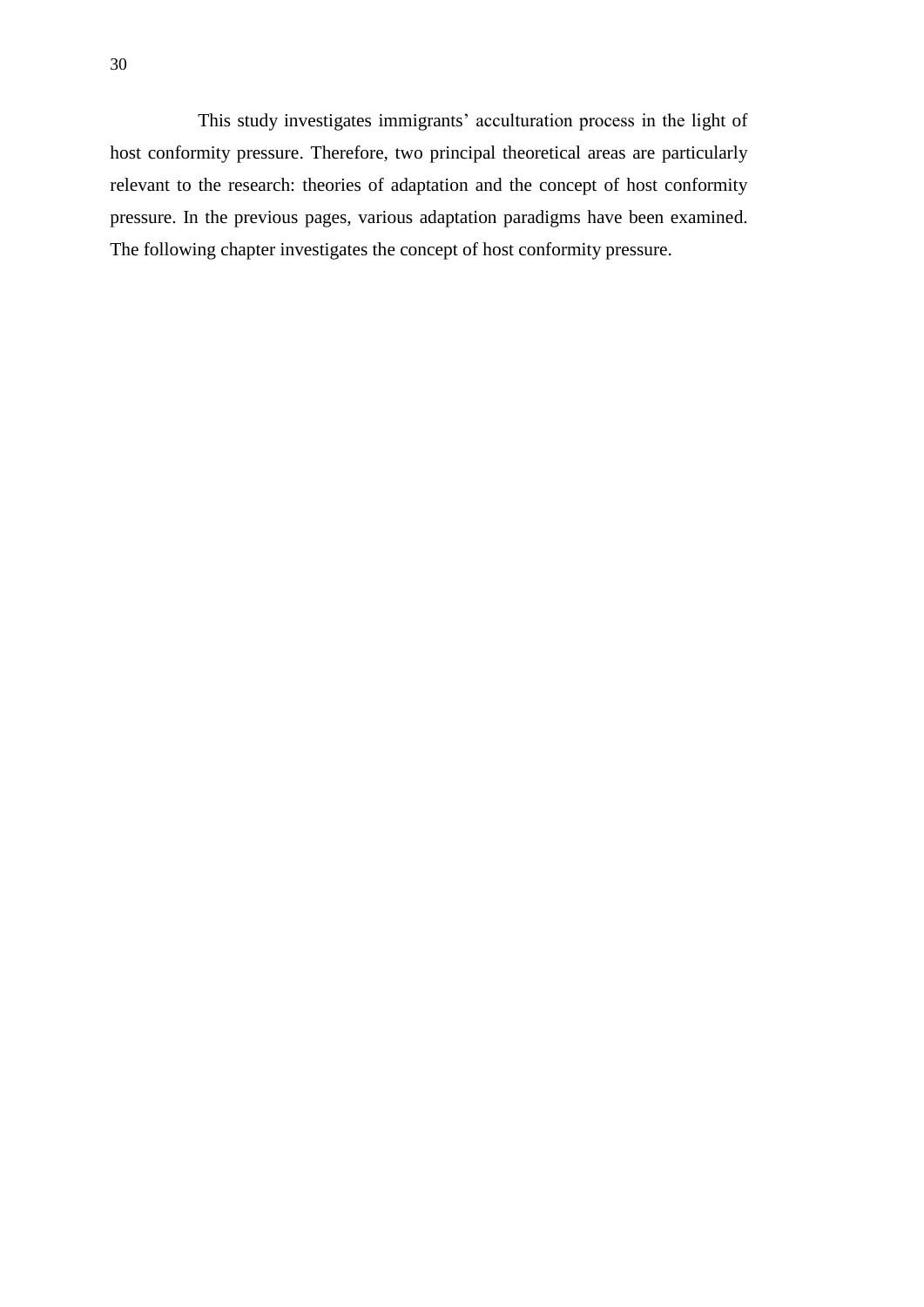#### <span id="page-30-0"></span>**3 HOST CONFORMITY PRESSURE**

A considerable number of studies have been conducted about conformity pressure. According to Bond and Smith (1996), most of them have been carried out within the field of social psychology in relation to theories of social influence. Conformity pressure studies examine the extent to which individuals within a same culture and society are forced to follow the general rules and norms (Berry, 2004; Mann, 1988). Several definitions of conformity pressure are reviewed in the present chapter and followed by theories of power as the notion appears to be strongly intertwined with the one of conformity pressure and to help comprehend it better. Moving towards an intercultural understanding of conformity pressure, Kim's (2001) concept of *Host Conformity Pressure* is introduced. It refers to conformity pressures exercised by hosts of a receiving society on newcomers with a different cultural background. Results of recently conducted studies about host conformity pressure are examined at the end of this part, which enables to highlight the existence of a research gap.

#### <span id="page-30-1"></span>**3.1 Conformity Pressure in social psychology studies**

The concepts of *conformity* and *conformity pressure* are related to group behavior studies and have notably been researched in the field of social psychology. Bond and Smith (1996) explain that conformity is regarded by scholars as being interrelated to group and social processes. The notions of conformity and conformity pressure also have a great influence on communication processes and have therefore been researched within the field of communication as well (Moscovici, 1976).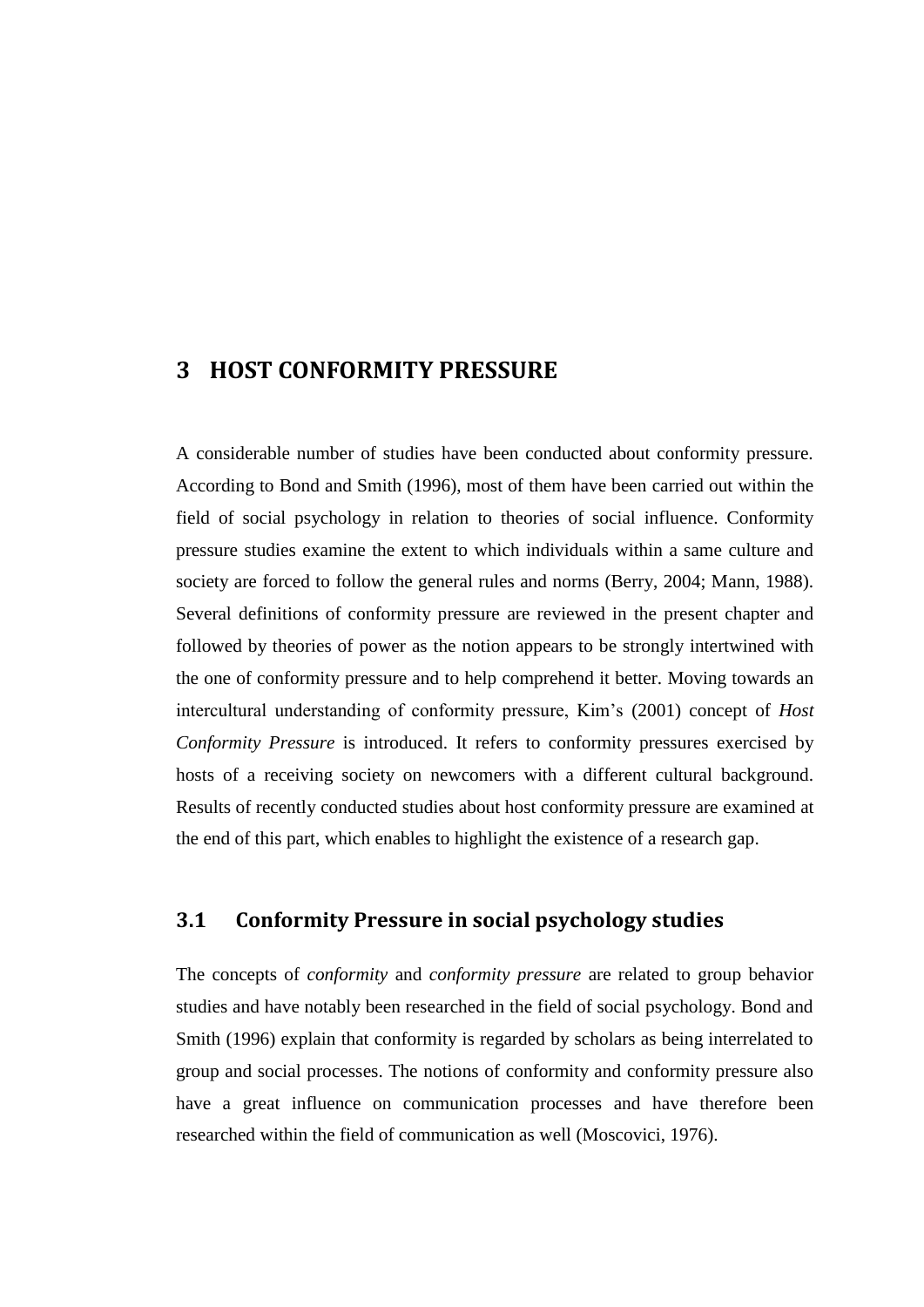In his definition of conformity, Moscovici (1976) identifies two different groups of factors that confront each other: the majority and the minority groups. The first one is associated with the norms established within a given society and environment. The majority is empowered to decide what behaviors, judgments, and opinions are acceptable, and which are not. On the contrary, the minority – which can consist of subgroups or individuals – represents the exception that carries out behaviors, judgments, or opinions deviant from the mainstream. As Moscovici (1976) himself points out, in reality the distinction between majority and minority groups is less sharp than it is in theory. Indeed, individuals' statuses can vary from belonging to the majority group to being deviant, and discrepancies can exist between what people say and the way they act.

Conformity is defined by scholars as the act of incorporating and following the societal patterns of the majority without resistance and in spite of original differences (Berry et al., 2004; Güngör, 2007; Moscovici, 1976). However, Moscovici (1976) makes a distinction between *external conformity* which concerns behaviors or appearance, and *internal conformity* that refers to the approval and incorporation of values. The first one is thus more superficial and less comprehensive than the second one. As explained, the process of conforming is undertaken by the minority group; however, conformity pressure is enforced by the majority group. Mann (1988) and Moscovici (1976) define conformity pressure as the power of a group to influence its members – among whom some can be perceived as deviant – to follow the norms established and, in case of failure, penalize the ones who did not conform.

According to Mann (1988) and Moscovici (1976), the aim of conformity pressure is to ensure success, goal achievement, and survival, but also to guarantee cohesion and provide a reassuring sense of unity. Not following the norms of a majority group, or proposing new norms to this group, can be a source of conflict. Conformity pressure is therefore a way to ease or dismiss tensions that can arouse within a group because of deviant individuals or sub-groups (Moscovici, 1976). Thus, achieving cohesion is a reason for exercising conformity pressure. Achieved cohesion can also be a cause for doing so as the more uniform and unified a majority group is, the more pressure it is likely to put on deviant individuals or subgroups to conform to its own norms. In such context, the majority group is also likely to be reluctant to make compromise or establish dialogue with the minority and will act so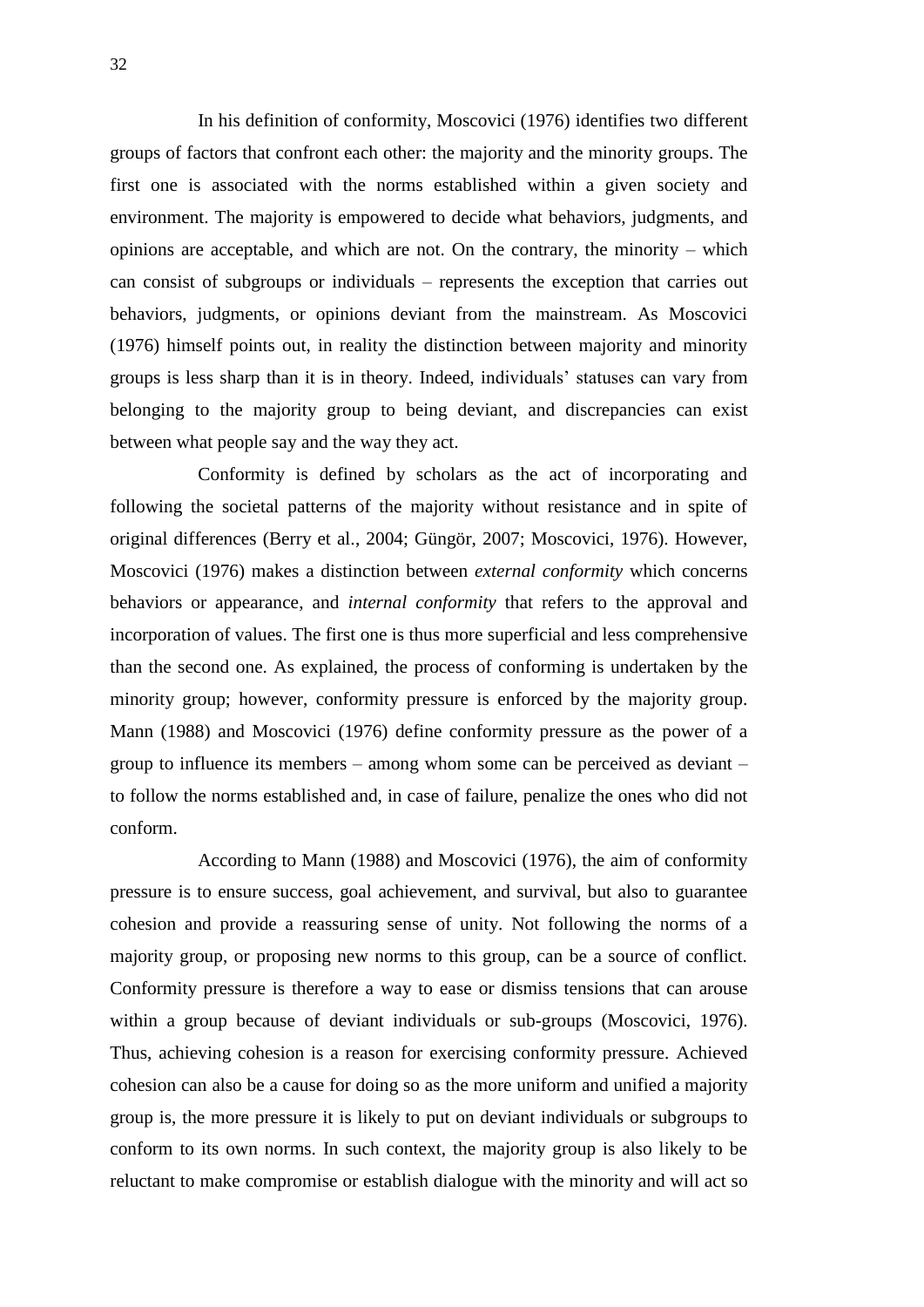as to preserve its own ways of doing. (Moscovici, 1976). Cartwright and Zander (1968) also list the cohesion of a group as a motivation to enforce conformity pressures. They add to this the importance given by the majority group to the new and different pattern that is brought into attention. That is, how important it is for the group to maintain the old way of doing regarding a particular area that could be changed. Cartwright and Zander (1968) also introduce the concept of *internal power of the group*, which they regard as a consequence of a group's cohesiveness. They define it as the degree of change that a group can encourage among its members. In this case, the internal power of a group thus corresponds to the influence a group has on its members.

As stated earlier, minority groups are the ones undergoing conformity processes. Nevertheless, studies in social psychology have also investigated the influence that minorities can have over majority groups (Mann, 1988; Moscovici, 1976). Moscovici (1976:172) refers to the changes provoked by a minority group in a majority group as "innovation from below". The concept of *minority influence* implies some possible reciprocity in the process of conformity pressure by advocating that through consistent efforts, a minority can also modify the behaviors and opinions of a majority group (Mann, 1988).

Moscovici (1976) has taken the idea of reciprocity further by introducing the concept of *normalization* which refers to the mutual influence between a majority and a minority group. Normalization is based on the ideas of compromise and cooperation in order to prevent either side from dominating or being dominated. According to the concept, neither of the groups pressures the other to conform to its norms. Mutual understanding is then at the heart of this process which aims at putting both groups on an equal footing. Because of its conciliatory nature, the notion of normalization as exposed by Moscovici (1976) strongly differs from the concept of conformity pressure. Indeed, the idea of a trial of strength or conflict appears to be inherent to the theory of conformity pressure. The vocabulary used to define it shows so: "yield", "surrender", "confront", "conflict", "survive", "exert", "punish", "enforce" (Moscovici, 1976; Mann, 1988). The lexical field of conformity pressure theories also hints at the idea of power.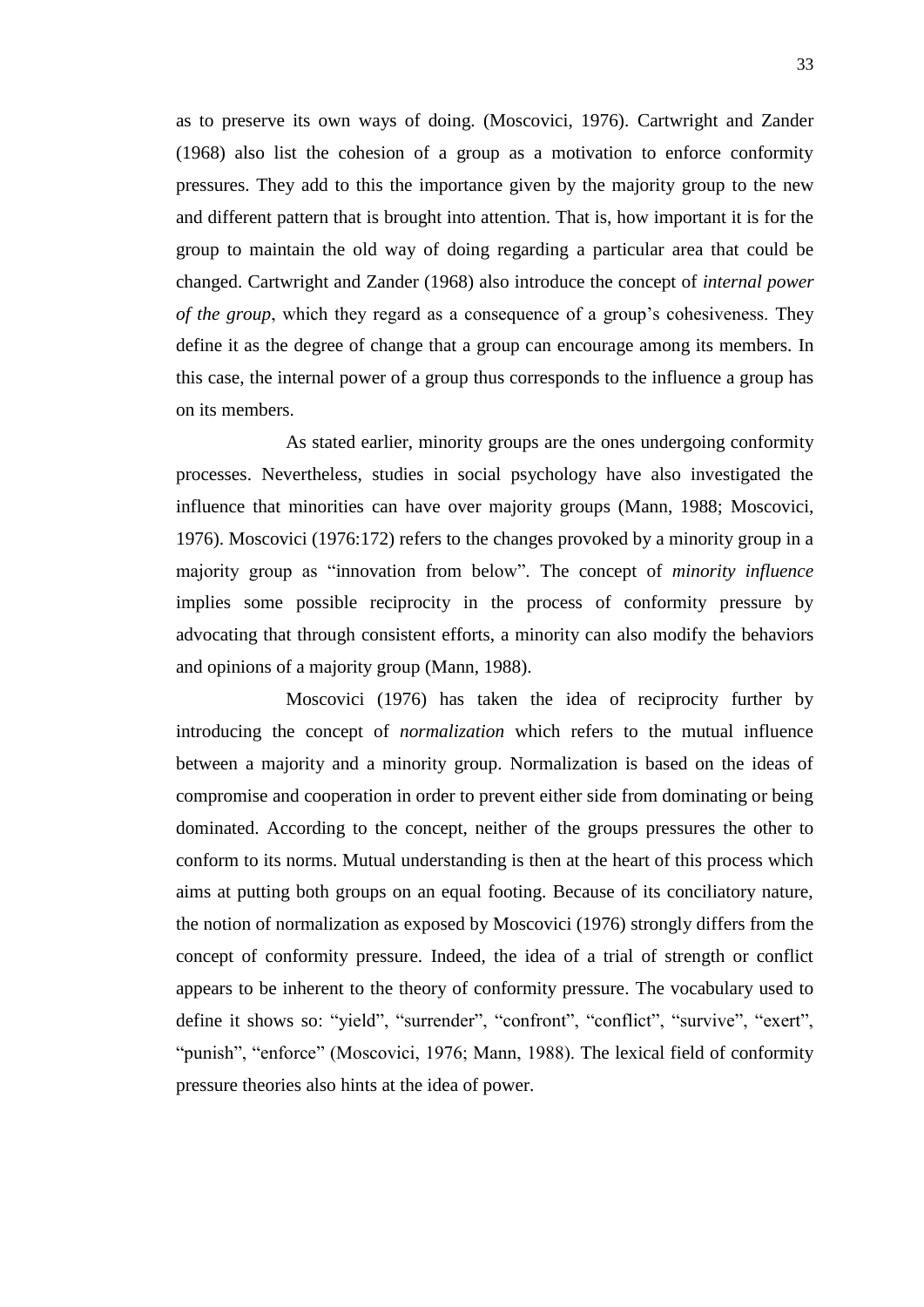#### <span id="page-33-0"></span>**3.2 The notion of power in relation to the one of conformity**

The notion of *power* has been extensively studied in the field of social sciences and the various definitions highlight the different understandings of the concept that exist.

Cartwright and Zander (1968) identify the main characteristics of power in order to define the concept in contexts of interpersonal relationships. The two researchers establish a parallel between influence and power as they regard the latter one as the ability to influence an individual. Cartwright and Zander (1968) highlight the fact that one's influence over somebody else can be restricted to only certain aspects and not his or her entire personality. According to their definition, one's influence can be limited to one area and in time; power is thus not absolute. Cartwright and Zander (1968) also point out the fact that power in interpersonal relationships is not automatically asymmetric but can come from both sides. Similarly, Oyamot, Fuglestad, and Snyder's (2010) definition of power gives a fairly balanced idea of the notion. They explain it as being both the ability to influence others and the ability to resist undesired influence coming from the outside. This explanation offers a wider understanding of power by pointing out different ways to be empowered. It highlights the fact that minorities can also be powerful when they resist influence from majority groups.

When detailing the way one can influence another, Cartwright and Zander (1968) underline two interrelated characteristics: having qualities valued by somebody else. In this way, their definition is close to the one given by Foa and Foa (1974:135) who explain power as "the amount of a given resource that is available to an individual for eventual giving". They focus on the fact that one is empowered if he or she owns something that can be offered to others. Foa and Foa (1974) reject the definition of power as being the influence of someone over others. They understand this as one of the consequences of power rather than as an explication of the real nature of power.

In the explanation of his theory of *structural power*, Emerson (1968) criticizes former statements made about the concept. He notably regrets to see power being systematically defined as a characteristic inherent to a group or a person. In his understanding, "power is a property of the social relation; it is not an attribute of the actor" (Emerson, 1968:32). The structural power theory refers to social relations,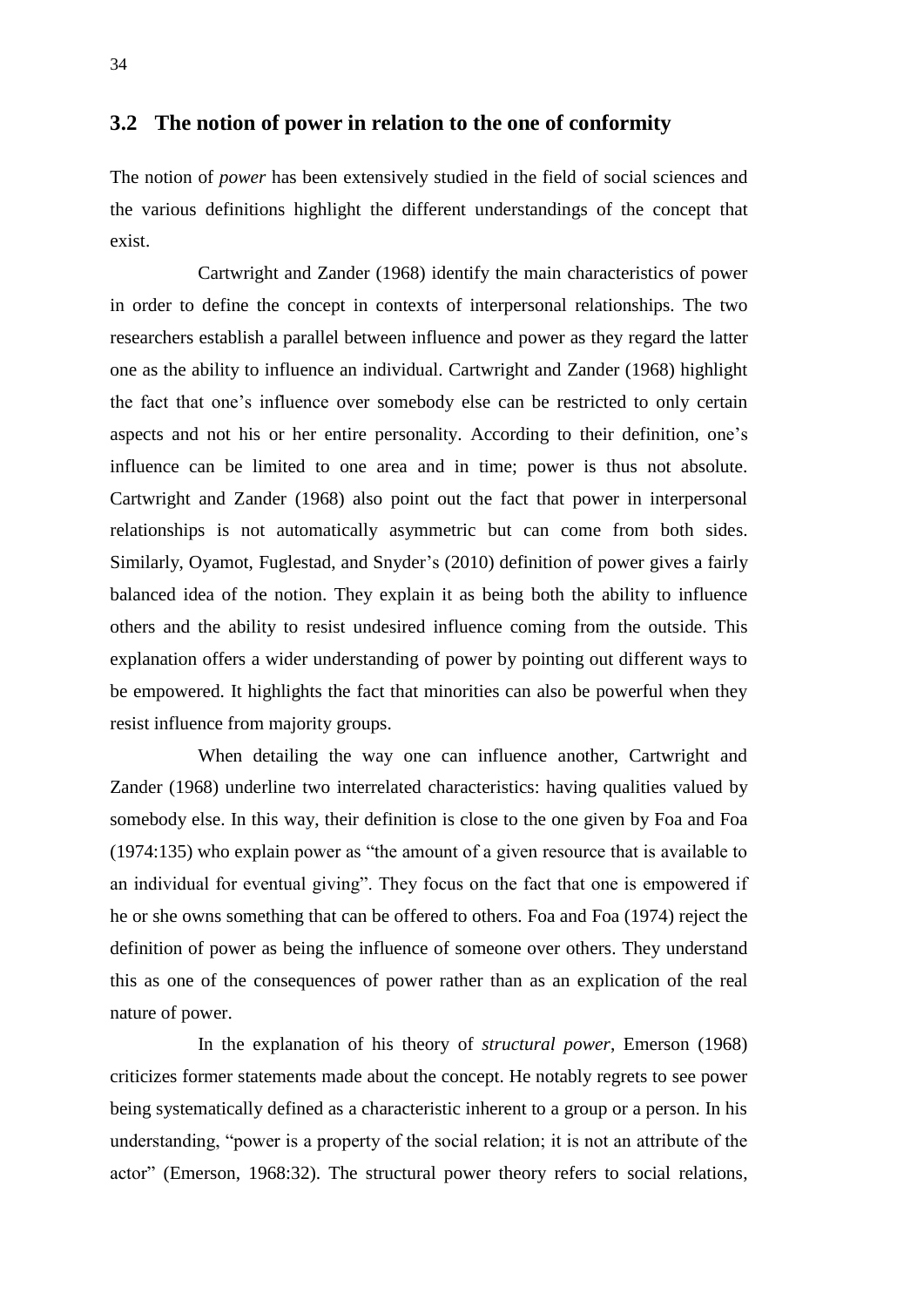which Emerson (1968) defines as creating mutual dependence between the actors involved. Building on this, Emerson (1968) explains that one's power is not based on one's characteristics but on others' dependence. That is, nobody is powerful on its own but only in relation to others if they need him or her. Emerson's (1968) affirmation is particularly relevant when it comes to examining host conformity pressure. Kim's (2001) definition of the phenomenon also refers to the idea of dependence as she states that immigrants' dependence on the host society is likely to increase their experiences of conformity pressure. Even though Emerson (1968) asserts that power appears in social relations, he excludes the idea that it is systematically visible in people's interactions.

Nevertheless, Emerson (1968) hints at the importance of communication by explaining power as a product of social relations. A view also shared by Cartwright and Zander (1968:175) who define communication as "the means by which influence is exerted". Festinger and Thibaut's (1951) experiment in small groups validate the hypothesis according to which individuals use communication as a mean to influence deviant members who belong to the same group. They also explain that communication can be used to detach one's group from deviant individuals or even exclude them by ending all types of interactions.

The definitions of power discussed over the last pages provide an additional insight to consider the interrelatedness between power, influence, conformity pressures, and communication. They nevertheless convey two ideas in the understanding of power that are regarded as significant shortcomings in this study. The first idea is that power regularly appears as being a matter of gain and loss. Joseph Nye (2010) offers a different understanding of the concept of power that is especially relevant for societies in general, and intercultural settings in particular. He suggests going beyond the dichotomy between gain and loss, powerful and powerless, and instead seeing power as a "positive sum, where your gain can be my gain" (Nye, 2010). This perspective is particularly interesting when studying relations between host societies and immigrants as it indeed seems that empowering immigrants could empower the whole society. The second idea to be critically addressed concerns the recurrent suggestion that power and influence are consciously enforced. It is nevertheless important to remember that it is far from being always the case, especially, as Kim (2001) explains, when it comes to host conformity pressure.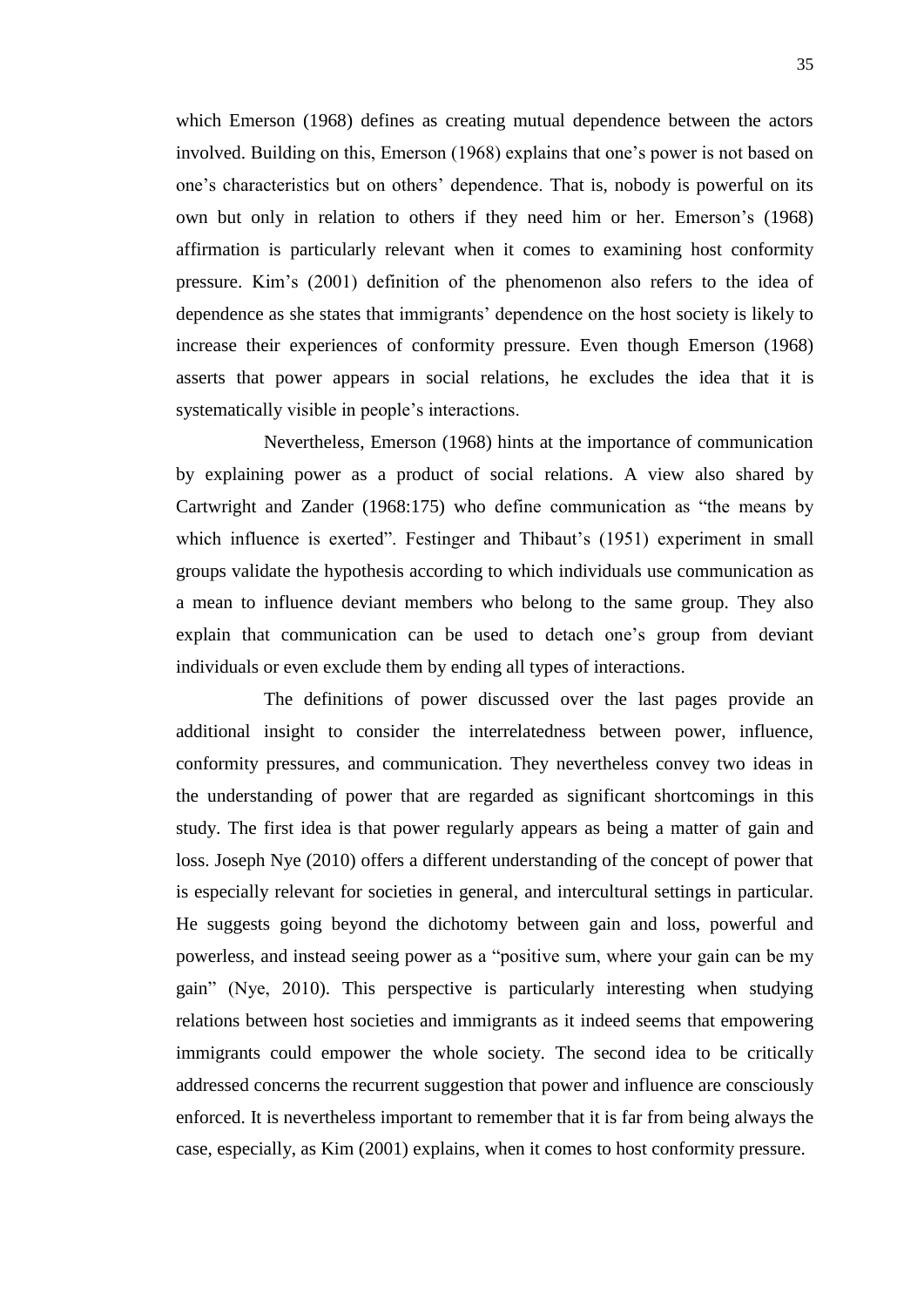#### <span id="page-35-0"></span>**3.3 A cross-cultural perspective on conformity pressure**

Several cross-cultural studies have been conducted about conformity pressure in order to compare the meanings assigned to conformity in different countries and to find out whether the level of pressure differs between cultures. Some researchers have claimed that conformity is partly based on cultural characteristics and can vary across historical periods within the same society (Bond  $\&$  Smith, 1996). Conducting cross-cultural research on the topic is thus a way to demonstrate whether conformity and conformity pressure is culture-bound or a universal phenomenon (Mann, 1988).

Cross-cultural studies on conformity have found that conformity exists across cultures but to a different degree. Some research projects – most of them conducted by Berry – have investigated the relation between the way a society obtains food and its level of expectations regarding conformity. According to the results of these studies, agricultural societies tend to have higher conformity expectations than hunting- and fishing-based societies. (Berry et al., 2004; Bond & Smith, 1996). Another widespread way to compare levels of conformity and conformity pressure between cultures is to consider the value attached by individuals to the notion of group (Bond & Smith, 1996). Such studies – most of them conducted by Hofstede, Trompenaars, and Schwartz – have argued that societies which value collectivism and conservatism typically have a higher level of conformity than societies where autonomy and individualism are valued (Berry et al., 2004; Bond & Smith, 1996). That is, the emphasis that certain societies put on the harmony of the majority group is likely to make individuals who come from those societies to be more inclined to conform. Bond and Smith (1996) suggest the existence of a relation between the general collectivistic view of a society and its people's willingness to conform. To our knowledge however there is not an explicit relation established between collectivistic views of a society and the degree or intensity of conformity pressure exercised.

In their study, Kim and Markus (1999) investigate the differences in the meanings ascribed to "conformity" between East Asian societies and European American ones. At the same time, they do not over generalize their results and assert that cultures cannot be simply reduced to systematically organized systems. Kim and Markus' (1999:786) study suggests that "depending on the cultural context, 'uniqueness' can be 'deviance' and 'conformity' can be 'harmony'". Such statement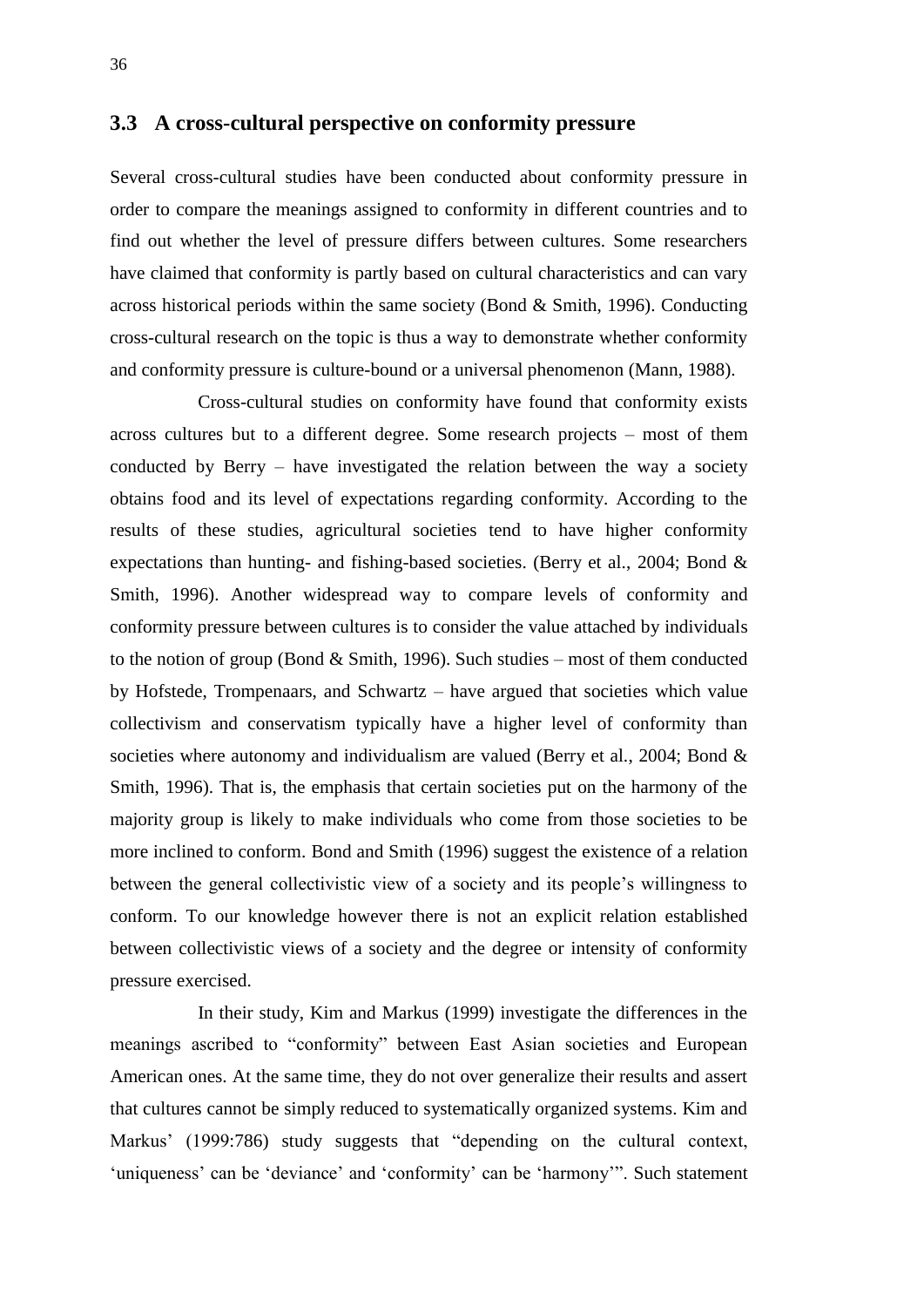is particularly relevant for the study of immigrants' perception of host conformity pressure as the meaning of conformity itself – whether it is negatively or positively connoted – plays a role. Kim and Markus' (1999) study also provides useful results for researchers who investigate the concept of conformity as it highlights people's preconceptions about it. Conformity may be seen as a negative, "undesirable tendency" and uniqueness as a positive feature (Kim and Markus, 1999:786). However such perspectives are not universally shared and it is important to be aware of them so as to not anticipate participants' answers.

The cross-cultural perspective on conformity pressure compares ways of acting across cultures. It also shows the different values attributed to conformity across cultures and the influence it can have on individuals' willingness or tendency to conform. When investigating immigrants' experiences of host conformity pressure from an intercultural perspective, it is particularly important to examine the values they attach to the notion of conformity. Individuals' personal and cultural values have an influence on the judgments they make and the decisions they take. For this reason, Samovar, Porter, and Stefani (1998) emphasize the importance of understanding one's and others' values as a way to avoid misinterpretations in intercultural settings. Kim's concept (2001) of host conformity pressure applies to intercultural communication as it examines interactions between individuals who have different cultural backgrounds. It is introduced hereafter.

## **3.4 Kim's definition of Host Conformity Pressure**

The concept of *host conformity pressure* has been coined by Kim (2001) in her theory of cross-cultural adaptation. It is one of the three components in relation to strangers' new cultural *environment* – together with *host receptivity* and *ethnic group strength* – that she explains as having an influence on the adaptation process.

Host conformity pressure and host receptivity are interrelated notions. The former one refers to the extent to which a host society welcomes newcomers, while the latter one is the degree to which receiving societies put pressure on newcomers to follow their cultural patterns. (Kim, 2001). Thus, similarly to the definition of conformity in social psychology, two groups of actors are involved: a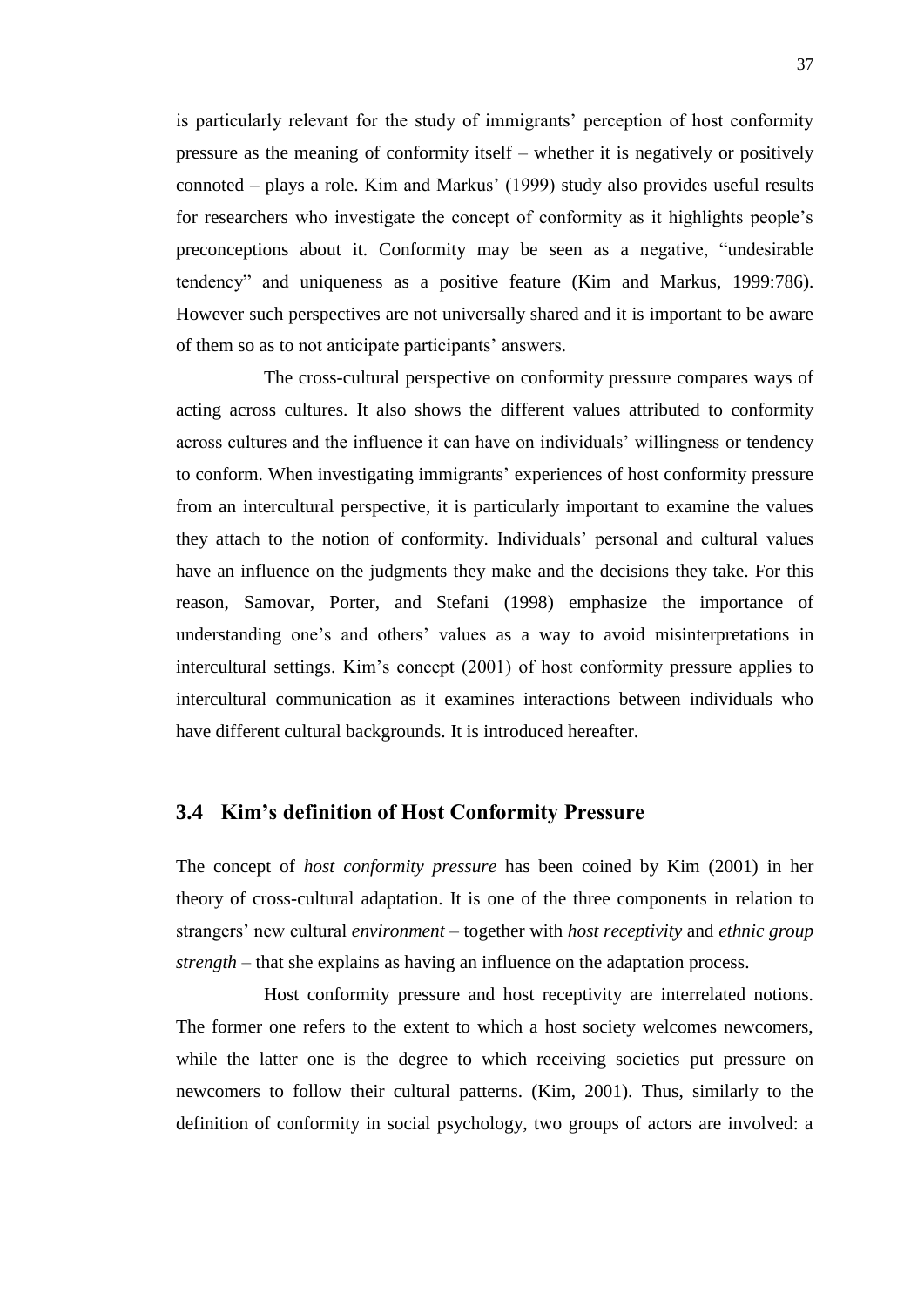majority group – the receiving society – that enforces conformity pressure on a minority group – newcomers.

Host conformity pressure is related to some extent to national policies of the receiving society regarding immigration. Indeed, whether an environment as a whole is assimilationist or pluralist influences behaviors of hosts and their expectations towards newcomers' degree of adaptation (Kim, 2001). Higher levels of host conformity pressure are likely to be found in assimilationist environments where newcomers are expected to discard their ethnic identity so as to adopt the local cultural patterns. On the contrary, lower levels of host conformity pressure are expected to be found in multicultural environments which encourage immigrants to maintain their ethnic identities while respecting the fundamental values of the host society. Despite the relation between immigration national policies and host conformity pressure, the latter one is not explicitly written in the law of a country but rather emerges out of it and is implicitly conveyed in the society. Host conformity pressure can appear in various ways; for instance through public discourse or natives' expectations towards newcomers' learning of the host communication patterns. Kim (2001) also notes that discrepancies exist between urban and rural environments within a same country. Host conformity pressure is likely to be less strong in cities than in smaller areas because of the variety and cosmopolitanism that tend to exist in large urban places. (Kim, 2001). Thus, one could assert that there is a correlation between being accustomed to cultural diversity and exercising less host conformity pressure.

Kim (2001) emphasizes the link between host conformity pressure and communication. The level of proficiency required in the host society language is indeed often a way to evaluate the degree of conformity pressure exercised by the receiving society (Kim, 2001). Partly because of the language issue, Kim (2001) suggests that host conformity pressure is more strongly felt by migrants whose living depends on the receiving society. In contrast, sojourners who come for a short period of time and hardly communicate with hosts are likely to be less affected by conformity pressure. (Kim, 2001). As explained previously, host conformity pressure is both explicitly and implicitly conveyed in the society. Similarly, hosts express it both consciously and unconsciously by showing disapproval, prejudice or discrimination towards newcomers who do not conform to the receiving society conventions. (Kim, 2001).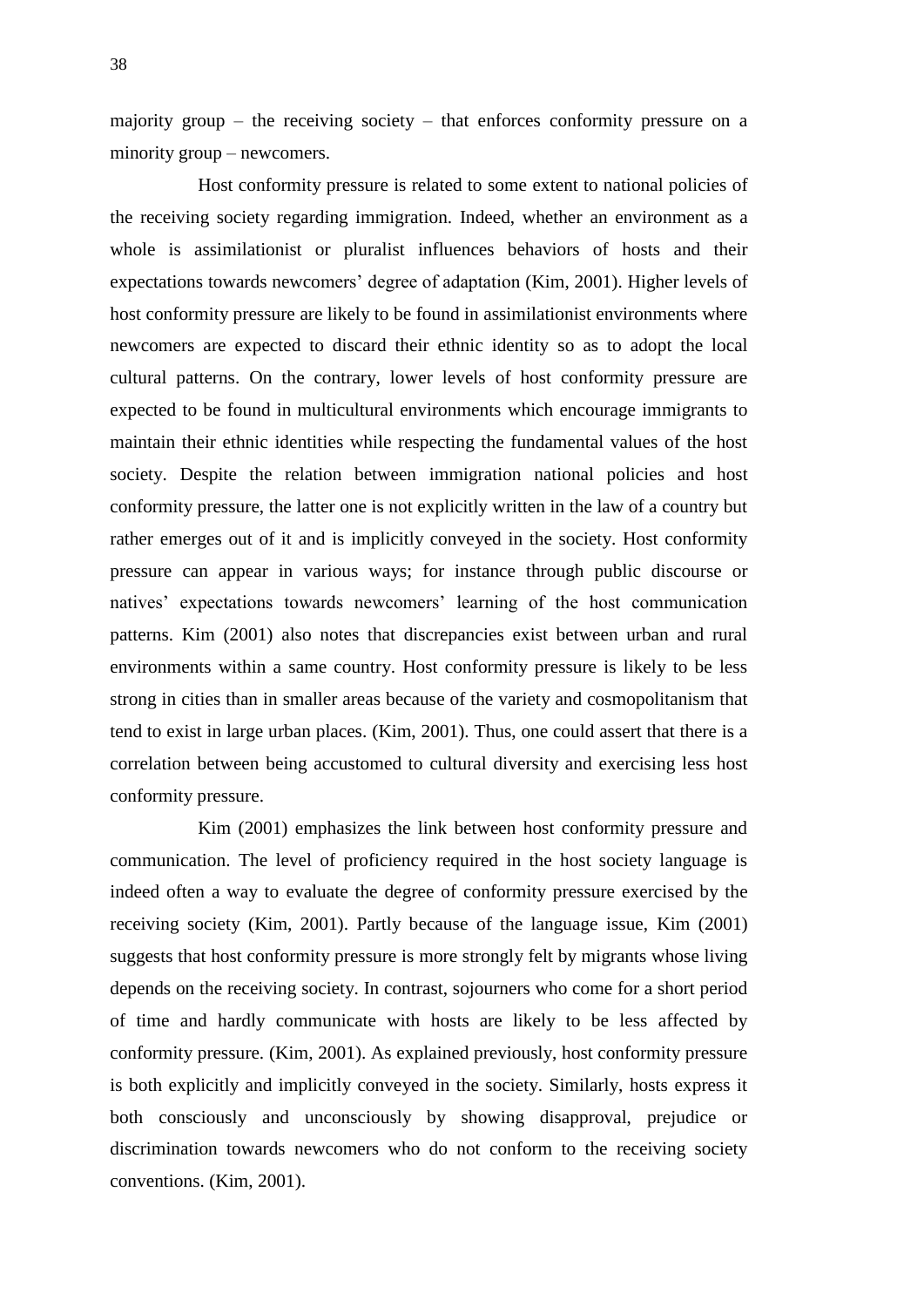## **3.5 Host Conformity Pressure in intercultural and cross-cultural research**

Other scholars besides Kim have also investigated the phenomenon of host conformity pressure. Nevertheless, the phrase itself has not been so widely used. Different expressions have been employed instead to refer to the same process such as "perceived control" (Ruggiero & Taylor, 1997) "pressure to conform" (Matthews, 2006) "external pressure to adapt culturally", "a force to acculturate" (Croucher, 2009, 2006), "pressure to assimilate", and "perceived pressure" (Roccas et al., 2000). Some researchers also refer directly to the possible outcomes of host conformity pressure by using the terms "discrimination" and "expressions of prejudice" (Ruggiero et al., 1996; McLaren, 2003).

Studies have also been conducted from the perspective of the host society in order to investigate the ways host conformity pressure is enforced and can be minimized. McLaren (2003) for instance examines the influence that contacts between hosts and immigrants can have on the reduction of hosts' prejudice. The study shows that several types of relation – such as between co-workers or neighbors – are usually too shallow to effectively enhance understanding between hosts and immigrants. However, friendship relations are likely to positively affect hosts' representations of newcomers and reduce their level of prejudice. McLaren (2003) partly relies on Allport's definition of prejudice who defines it as resulting from stereotypical visions. Thus, deep relationships such as friendship are likely to reduce preconceptions and consequently decrease hosts' level of prejudice. The research also examines the different reasons for prejudice. It refers to "symbolic prejudice" as being hosts' feelings of threat for their culture when living with immigrants who have different visible cultural patterns (McLaren, 2003:916). The research mentions religion in contemporary Europe as being likely to raise symbolic prejudice because of the differences between traditionally catholic European countries that are increasingly becoming secular and Muslim immigrants.

Cultural differences are often regarded as the reason for prejudice towards immigrants. Depending on the views of the society – assimilationist or pluralist ones – the will to level out differences will be more or less important and lead to a certain degree of host conformity pressure. Host conformity pressure aims at encouraging newcomers to follow the cultural patterns of the receiving society.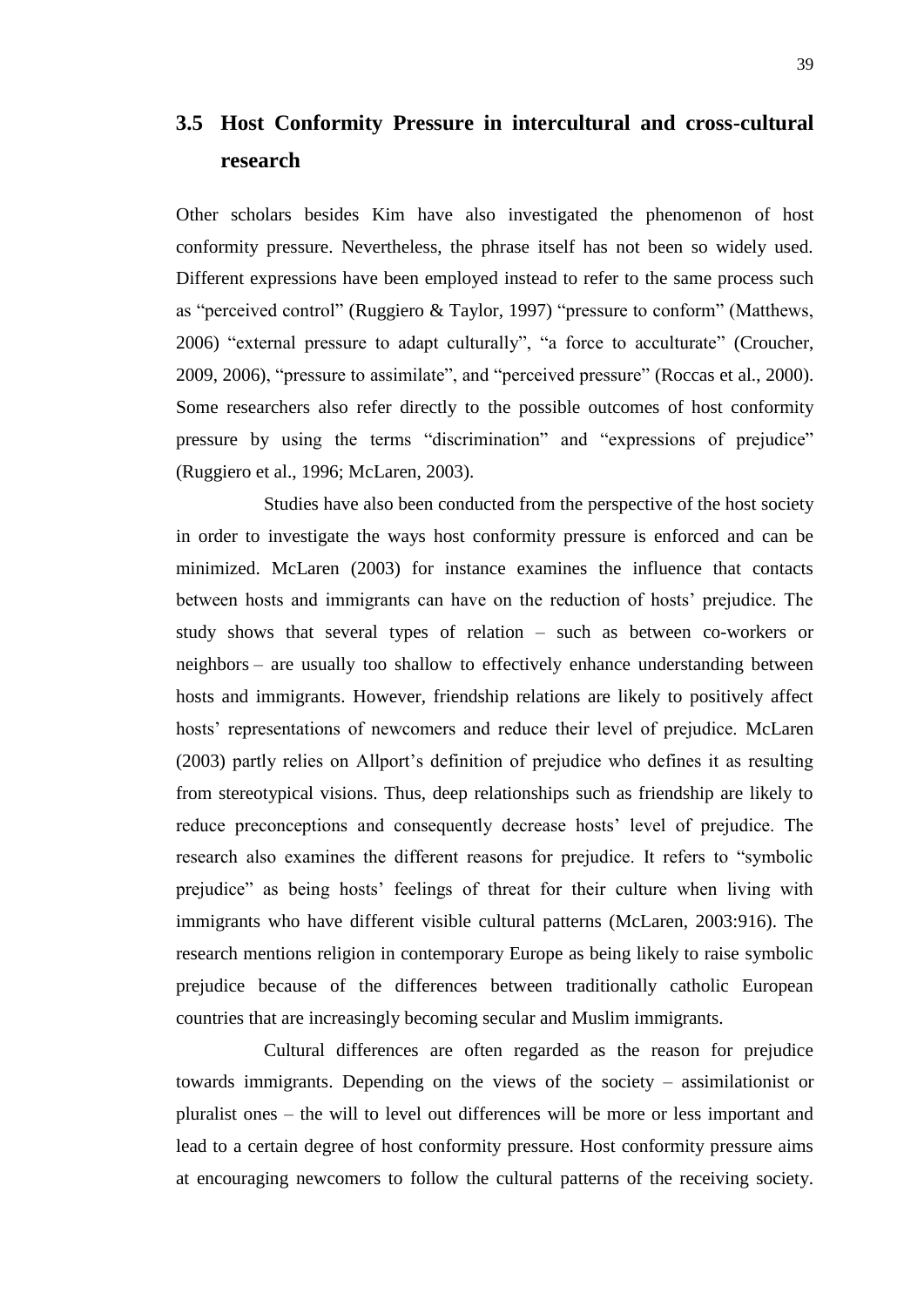Some societies and individuals may see uniformity as being the best way to live harmoniously while others will tolerate more diversity. The role of host conformity pressure is clear but its outcomes on individuals can vary depending on immigrants. Croucher's (2006, 2009) and Ruggiero et al.'s (1996) studies have established a correlation between host conformity pressure and immigrants' acculturation processes but without consistent results. These studies are now examined more specifically.

In his study, Croucher (2006) investigates the way two ethnic groups respond to external pressures conveyed by a dominant group to follow its cultural, political, religious, and economic patterns. The minority groups selected by Croucher (2006) are Chinese living in Montreal's Chinatown and Muslims living in France. The choice of the participants is motivated by the important cultural and ethnic differences that exist between the minorities and the native populations.

In his research, Croucher (2006) uses the term *cultural adaptation* and relies on Gudykunst's and Kim's definition (2003). Croucher (2006) uses this term as a synonym for assimilation. He considers cultural adaptation as an acculturation process, meaning that individuals undergo changes that would eventually lead towards assimilation. Even though Croucher (2006) investigates the effect of external pressures to adapt, his study is not based on any definitions of conformity, or conformity pressure. Rather, his study presents theories of language ideology that examine processes leading to language disappearances. Croucher (2006) claims that the nonverbal communication patterns of a specific culture can gradually disappear when the nonverbal communication patterns of another culture are promoted instead.

The results of Croucher's study (2006) show that minority groups who are pressured to follow the societal patterns of a dominant culture are likely to distance themselves from the majority group. Croucher (2006) however points out behavioral differences across generations, the younger ones being more inclined to detach themselves from their ethnic heritage. Nevertheless, Croucher (2006) notes strong discrepancies within younger generations. Attitudes can be totally opposed and either support the abandonment of ethnic culture or the reinforcement of ethnic pride.

Despite the important differences between the two environments where the research was conducted, the results do not show differences in minorities' reactions. Canada and France largely differ in terms of immigration policies. Canada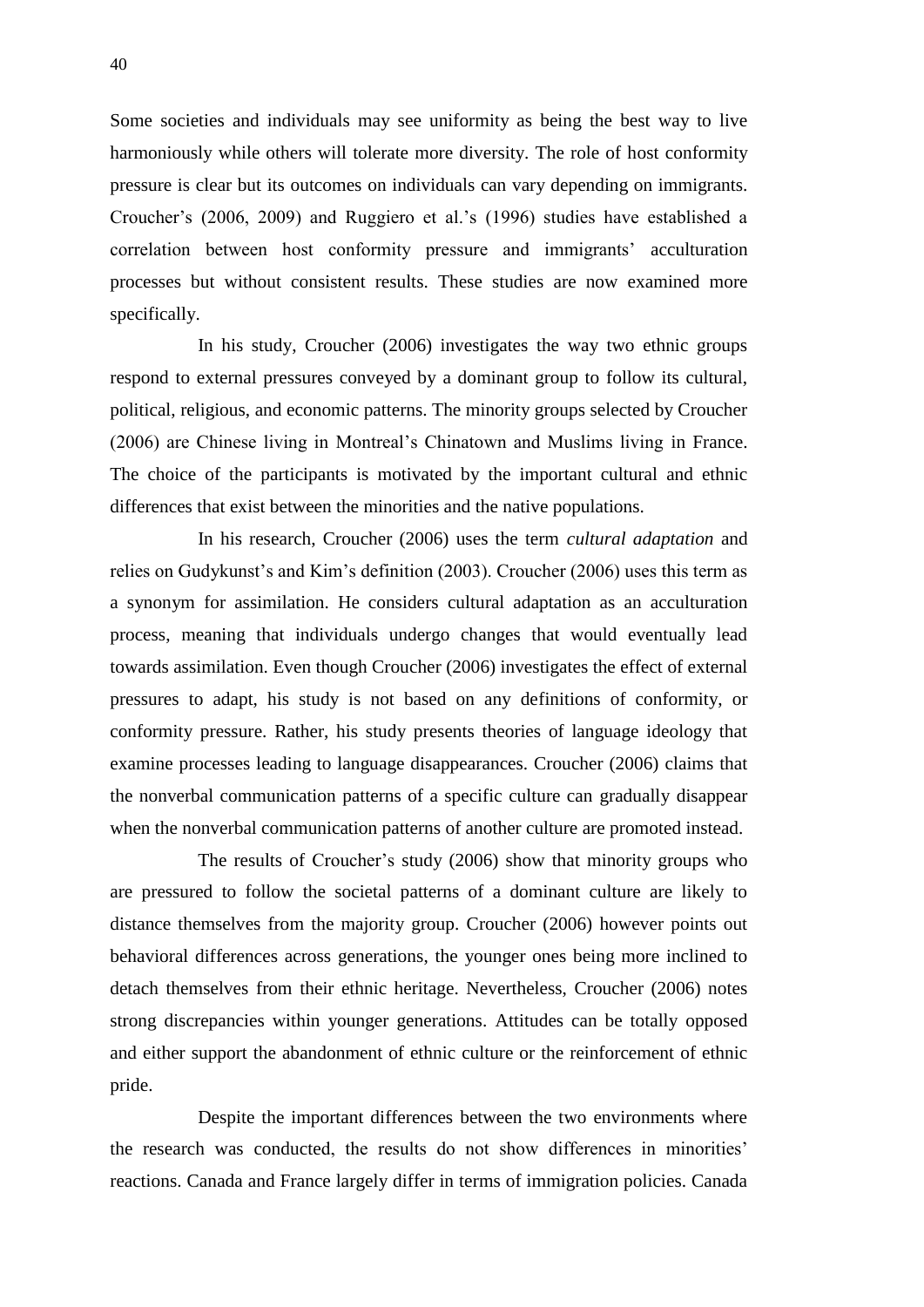is recognized as a model of multiculturalism worldwide (Ku, 2011) whereas France has a particular republican model that calls for convergence in cultural practices sometimes referred to as "assimilatory republicanism" (Favell, 1998:9).

In the quantitative research published in 2009, Croucher focuses on the relation between linguistic pressures and cultural adaptation process surveying the Muslim population living in France. The linguistic pressures referred to consist of rules of the host environment – such as governmental laws – that aim at limiting the use of an original language for a minority group.

The results of his study assert that pressures on ethnic linguistic freedom affect the motivation of members of the minority group to acculturate. The results also show other consequences such as growing aversion towards the majority group, reduction of contacts between minority group and hosts, reinforcement of ethnic pride and ties between members of the minority group. Based on Croucher's study (2009) linguistic pressures appear to have clear negative consequences on minorities' willingness to adapt and their perception of the majority group. With this study, Croucher (2009) challenges Kim's (2001) assertion that immigrants are motivated to adapt as the results show that a perceived challenge – pressure on ethnic linguistic freedom – can decrease immigrants' motivation to acculturate.

When discussing the results of his study, Croucher (2009) emphasizes the importance of taking into consideration the context of the research as it was conducted in France in 2006. That is, two years after the Madrid bombing, a year after the London bombing, and two years after France forbade the wearing of religiously connoted clothes in public schools. The succession of these events created a climate of suspicion and prejudices towards the Muslim population that was especially strong in France.

Both of Croucher's studies (2006, 2009) show that pressures to acculturate exercised by host societies on minority groups typically discourage members from the minority from adapting. However, these results differ from the ones found by Ruggiero et al. (1996). Two minority groups living in the United States have been surveyed in this research: Afro-Americans and Hispanic-Americans. The study measures group and personal discriminations in different contexts – at work, in public, at home, and in relation to the police – and also measures the preservation of an ethnic culture in two different settings, at home and within the ethnic community. The aim of the research is to examine the effects of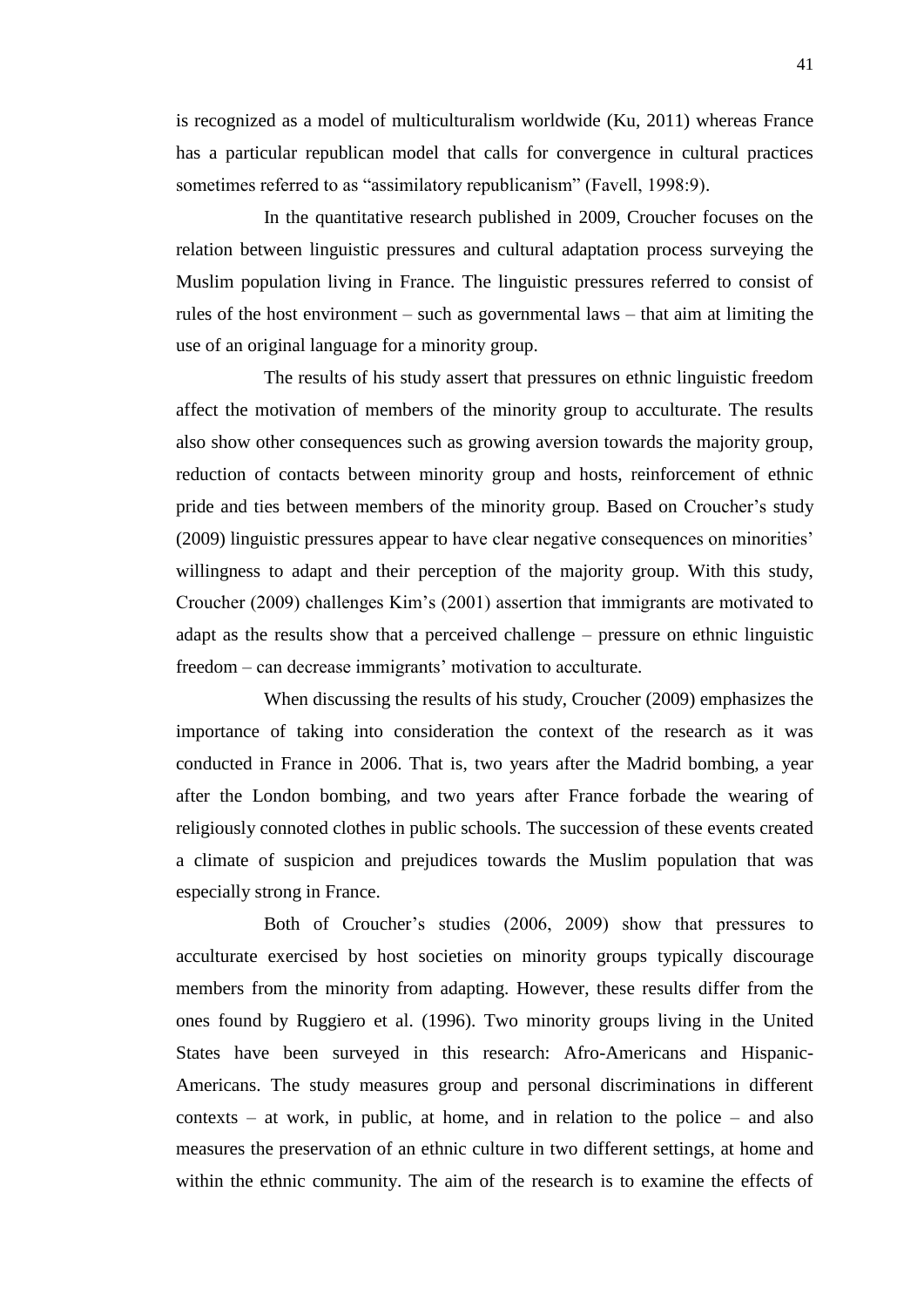discriminations enforced by a receiving society on *heritage culture maintenance*. Two hypotheses are formulated regarding this aim: discriminations discourage minorities from maintaining their ethnic culture; discriminations encourage minorities to preserve their ethnic cultural background.

Ruggiero et al. (1996) remind that numerous studies have shown minorities' preferences for retaining ethnic cultural backgrounds to some extent in their adaptation process. Ruggiero et al.'s study (1996) indicates that the more minorities perceive themselves to be discriminated against, the less they are willing to maintain their ethnic cultural heritage, both at home and in the minority group. The study thus shows an existing correlation between discriminations and the decreasing importance given to the maintenance of ethnic culture by minority groups. Consequently, Ruggiero et al. (1996) assume that a receiving society with a low rate of discriminations would encourage minorities to keep their ethnic cultural patterns. Ruggiero et al. (1996) emphasize the fact that results were consistent despite having two different minority groups. The similarity of the results was not predicted by the researchers, who thus speculate that it may indicate the existence of a pattern shared across cultures by different minority groups facing discriminations from hosts.

## **3.6 Identifying the research gap**

Some studies have been conducted to investigate the phenomenon of host conformity pressure and its influence on immigrants. Several reasons however justify the relevance of researching host conformity pressure in relation to immigrants' acculturation processes more extensively and in different ways.

The studies conducted by Croucher (2009) and Ruggiero et al. (1996) both used quantitative methods and aimed at showing the existence of a certain consistency in minorities' reactions towards host conformity pressures. However, the discrepancies between their results show that individuals can respond to host conformity pressures in different ways. The results of Phinney et al.'s (2001) study show that official immigration policies and individuals' adaptation processes are not systematically related. They thus assert that local conditions – such as the density of immigrants, one's relation with others, one's quality of life – can have more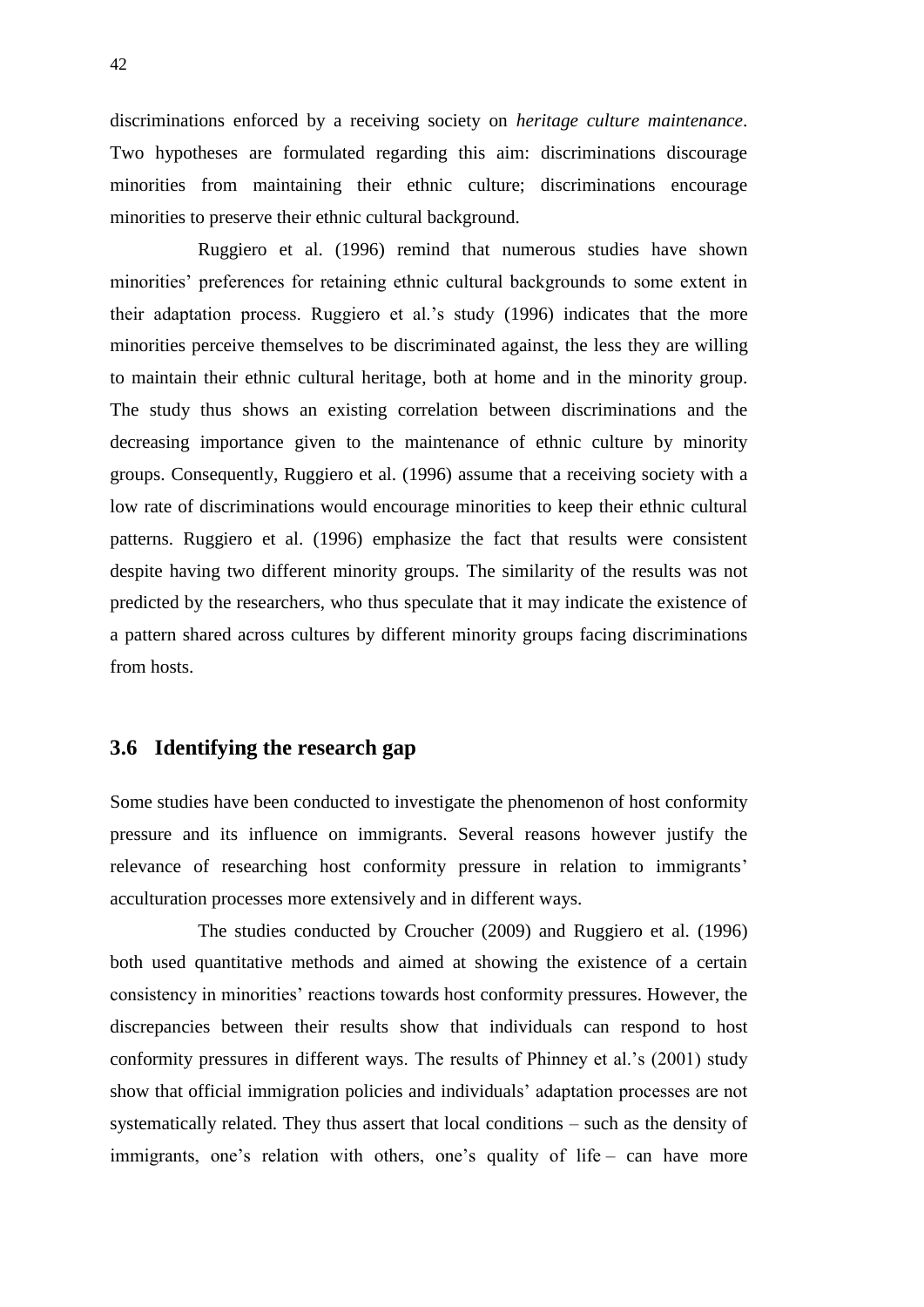influence on one's adaptation than national policies. Since individuals may respond differently to host conformity pressure and local conditions may have various consequences on immigrants' acculturation processes, it is relevant to transfer studies about host conformity pressure to different contexts. Transferability is a characteristic of qualitative studies that stands for the equivalent of generalization in quantitative studies (Patton, 2002; Trochim, 2006). It refers to the possibility of conducting a study in a different context in order to discover whether similar patterns exist or not under different circumstances (Patton, 2002).

Most research projects that concern immigration and host conformity pressure are located in countries that have a long time tradition of immigration or have large groups of immigrants. Canada, the United States, France, and Norway are among the countries that are often used as settings for immigration studies. This research is located in Finland where only few studies on the issue have been conducted. Phinney et al. (2001) point out that immigration in Finland started about twenty years ago and still happen in relatively small proportions, which contrasts with most countries in continental Europe. In the annual report on Migration, the Finnish Ministry of the Interior (2010) stated that immigrants represent about 3% of the overall population.

Immigration is a fairly new topic in Finland and the country is starting to consider itself as a potential land of immigration. As Zick, Wagner, Dick and Petzel (2001) explain, the immigration strategies of a country can only be successful once inhabitants and officials accept to consider their country as a land of immigration. However, in the last years, the issue has mostly been tackled by the populist party of the True Finns (in Finnish "Perussuomalaiset") from a negative perspective. The anti-immigration discourse of the party can be an important factor in individuals' adaptation. Political discourses in general are part of what Kim (2001) referred to as Social Communication in her theory of cross-cultural adaptation. In her research, Matthews (2006) – who investigates the ways and reasons why minorities sometimes minimize discriminations – also explains that pressures to conform are experienced as a threat when they are conveyed by political leaders.

No systematic pattern has been displayed by the few studies that researched a correlation between host conformity pressure and acculturation strategies. The environment where this research is conducted, Finland, has been seldom investigated although the issue of immigration is becoming increasingly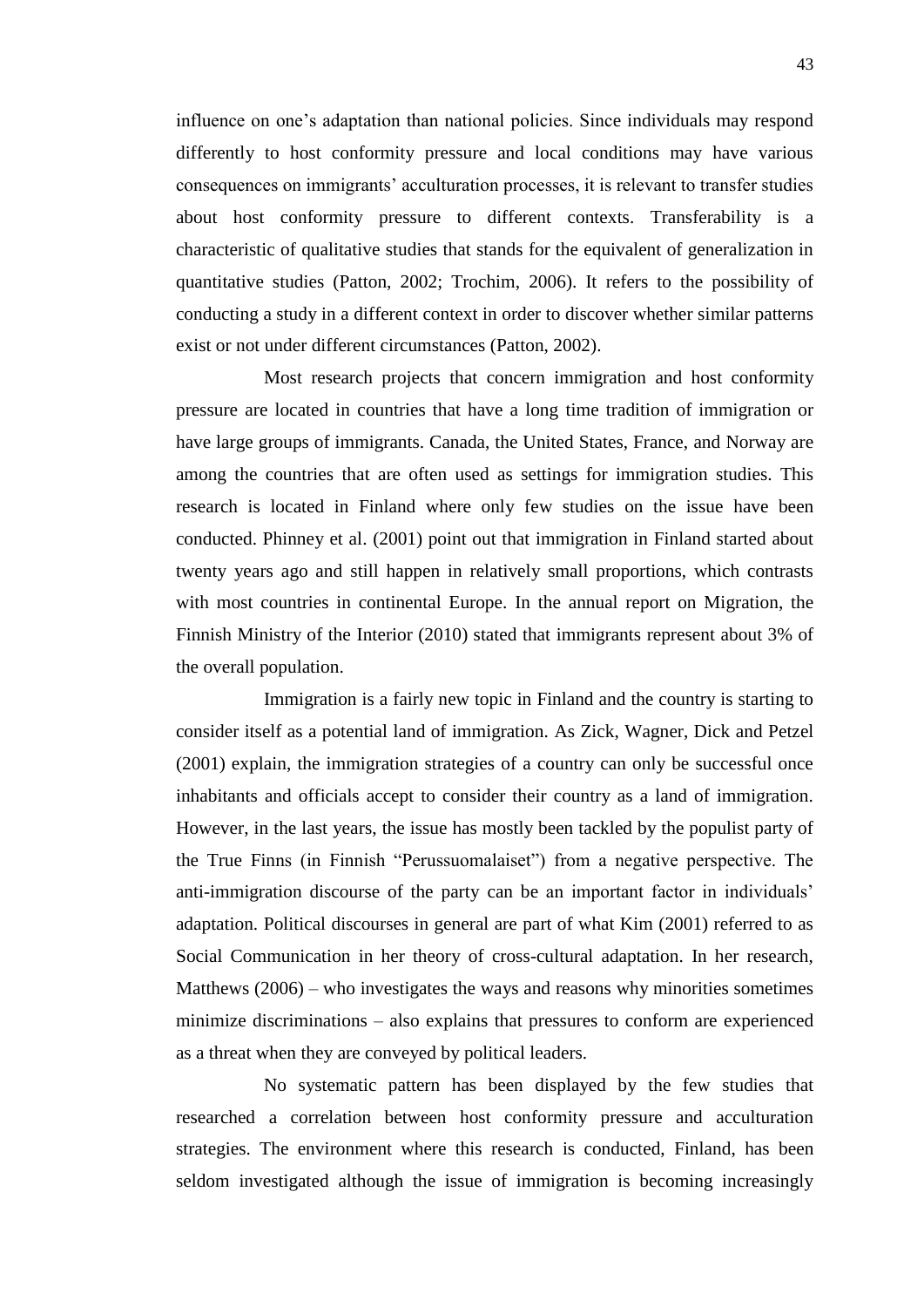important there. These different facts – the discrepancies of former results and the new setting of the research – highlight the relevance of this study which is conducted from an intercultural perspective.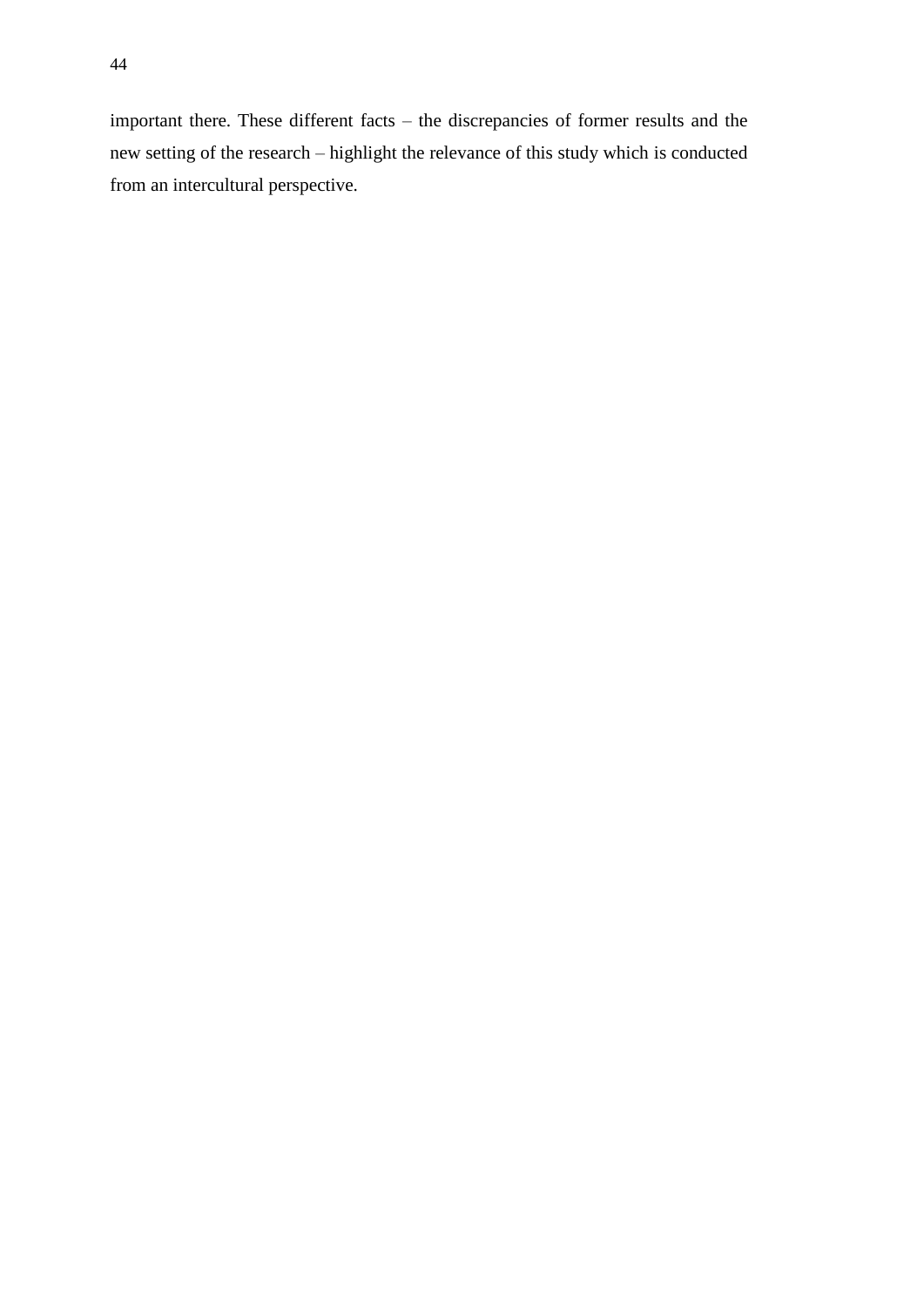## **4 METHODS**

The aim and research questions of the study are presented in this chapter followed by the methodological choices made to complete this research in the most appropriate and efficient ways. The chapter ends with a description of the data collection and analysis.

### **4.1 Aims and research questions**

The main motivation of this study is to examine immigrants' experiences of host conformity pressure in order to better comprehend where it shows and the way it affects them and their acculturation processes. This study regards acculturation as anchored in context and aims at investigating the influence of the environment on individuals' adaptation. The study focuses on host conformity pressure as an aspect of the receiving environment. By examining immigrants' experiences, perceptions, and reactions to host conformity pressure, the present study also intends to develop a better understanding of the phenomenon itself.

This research is based on three main research questions that focus on participants' experiences of host conformity pressure. That is, their identification of the phenomenon, their feelings, and reactions towards it. The relation between the experienced phenomenon and the process of acculturation is underlying the last two research questions. Each of the questions stresses a different aspect of the experience of host conformity pressure and gradually moves from concrete contextual issues to more general emotional and behavioral ones. Each of these three research questions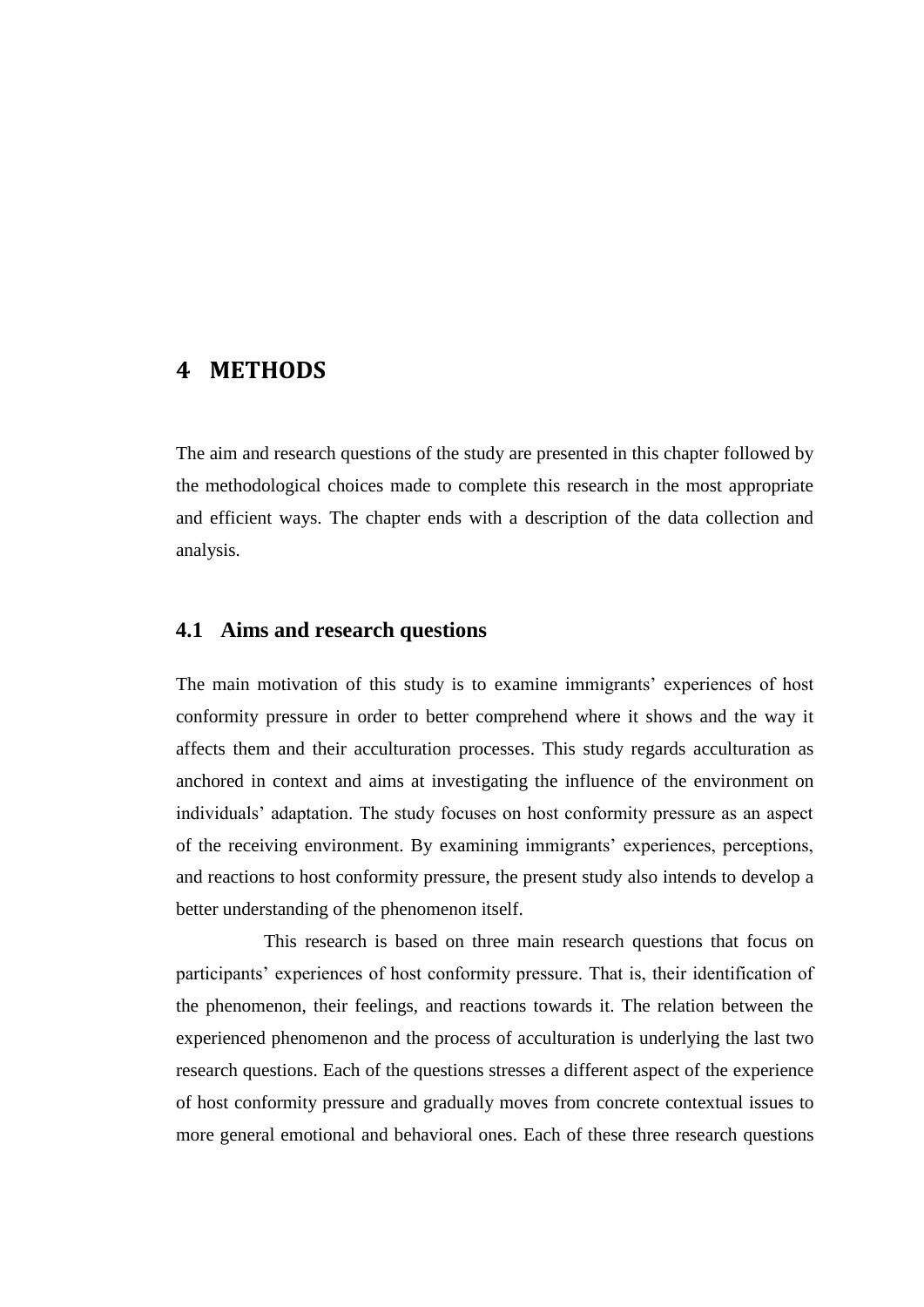## RQ 1:

- 1.What do immigrants identify as host conformity pressure?
	- 1.1. In which contexts does host conformity pressure appear to immigrants (work, public places etc)?
	- 1.2. What aspects do immigrants explain as being central to their experience of host conformity pressure (language, clothing, behaviors etc)?

Kim and Markus (1999) point out the different connotations of the notion of "conformity" depending on cultures. It is possible that the meaning attached to the concept influences the experience of the phenomenon. For this reason, starting by examining participants' identification of host conformity pressure is a way to avoid studying the phenomenon based on one's pre-conceptions. It moreover corresponds to the phenomenological aspect of this study that focuses on the meanings people give to their experiences.

#### RQ 2:

- 2.What feelings do immigrants attach to their experience of host conformity pressure?
	- 2.1. How does perceived host conformity pressure make immigrants feel regarding their position in the host society?
	- 2.2. How does perceived host conformity pressure make immigrants feel towards the hosts?

In his theory of structural power, Emerson (1968) points out that power is not a personal feature but a product of social relations. In his opinion, it is notably the dependence of some people that give power to others. Emerson's definition (1968) highlights the fact that power – similarly to influence and pressure – emerges out of people's relations and interactions. Building on Emerson's (1968) theory, it seems central to investigate people's relationships with, and feelings towards others to explore the phenomenon of host conformity pressure.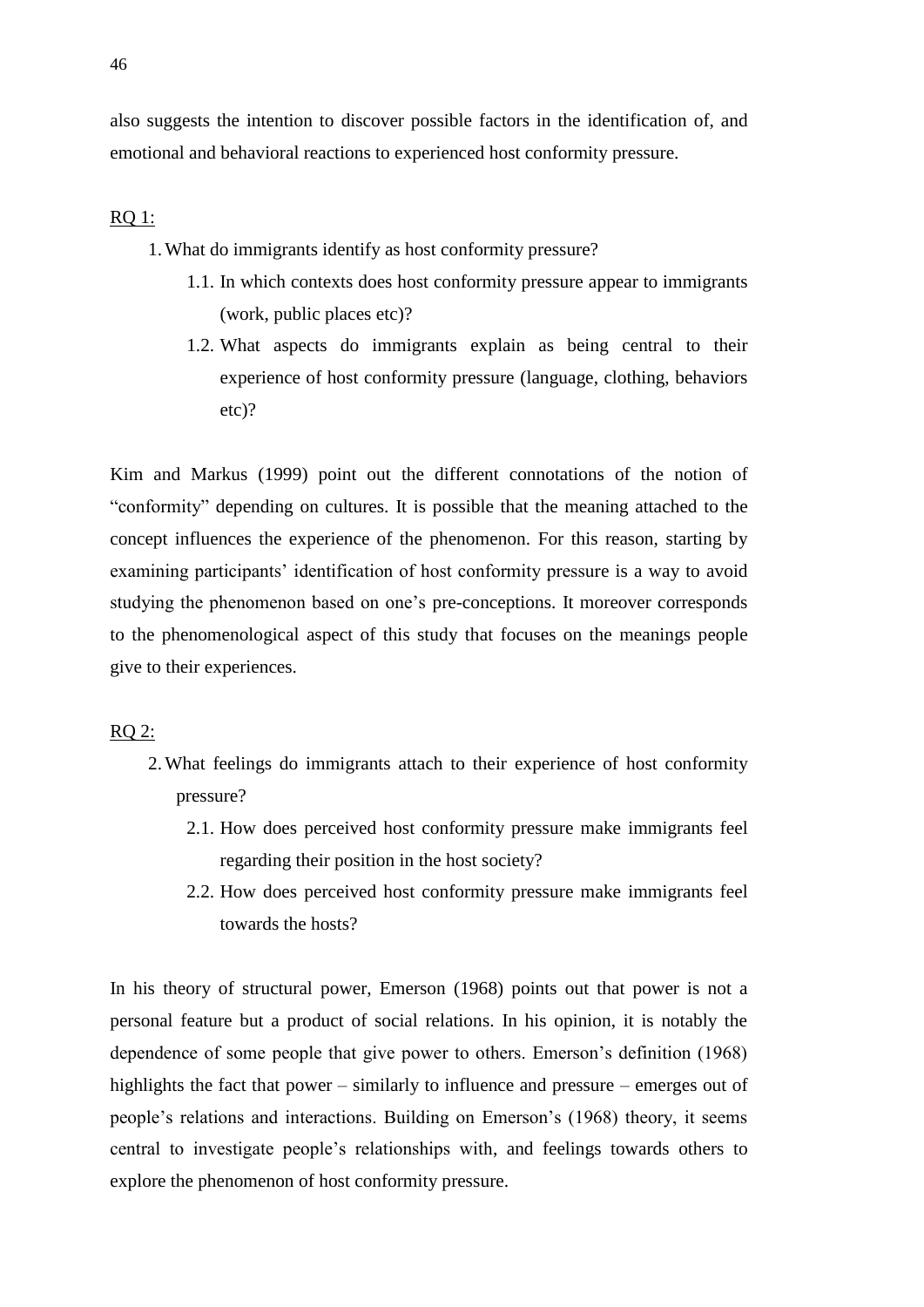- 3. How do immigrants react to perceived host conformity pressure?
	- 3.1. To what extent do immigrants conform to the pressure they perceive to be exercised?
	- 3.2. What changes can the experience of host conformity pressure bring in immigrants' acculturation strategies?

According to Berry's (1997) model, immigrants are active and aware of the acculturation strategies they choose. However, Berry (1997) points out that the pressures exercised by receiving societies can prevent immigrants from following the acculturation path they favor the most. Experiences of host conformity pressures can lead immigrants' acculturation processes towards *assimilation* (Ruggiero et al.'s, 1996) or contrarily towards *separation* (Croucher, 2006, 2009). This research question investigates such correlation in the case of the immigrants interviewed for this study.

### **4.2 Nature of the study**

As stated earlier, this study aims at investigating the way immigrants living in Finland experience host conformity pressure and how it may influence their acculturation process. The aim of the study shows that the research focuses on individuals' experiences and their understanding of these experiences, which corresponds to a phenomenological approach. This type of inquiry is used in qualitative studies that aim at understanding the meaning of experiences from individuals' points of view (Patton, 2002; Smith, 2011; Trochim, 2006). Patton (2002) lists various ways of experiencing a phenomenon such as one's perception, description, feeling, judgment, memories, and understanding of the phenomenon itself. Similarly, he mentions different types of experiences such as emotion, relationship, or culture. At the core of phenomenology is the idea that individuals' experiences of a phenomenon consist of their reality, which relates to the philosophy and aim of the present study.

The importance given to individuals' own perception of their experiences justifies the use of qualitative methods. Contrarily to quantitative studies that aim at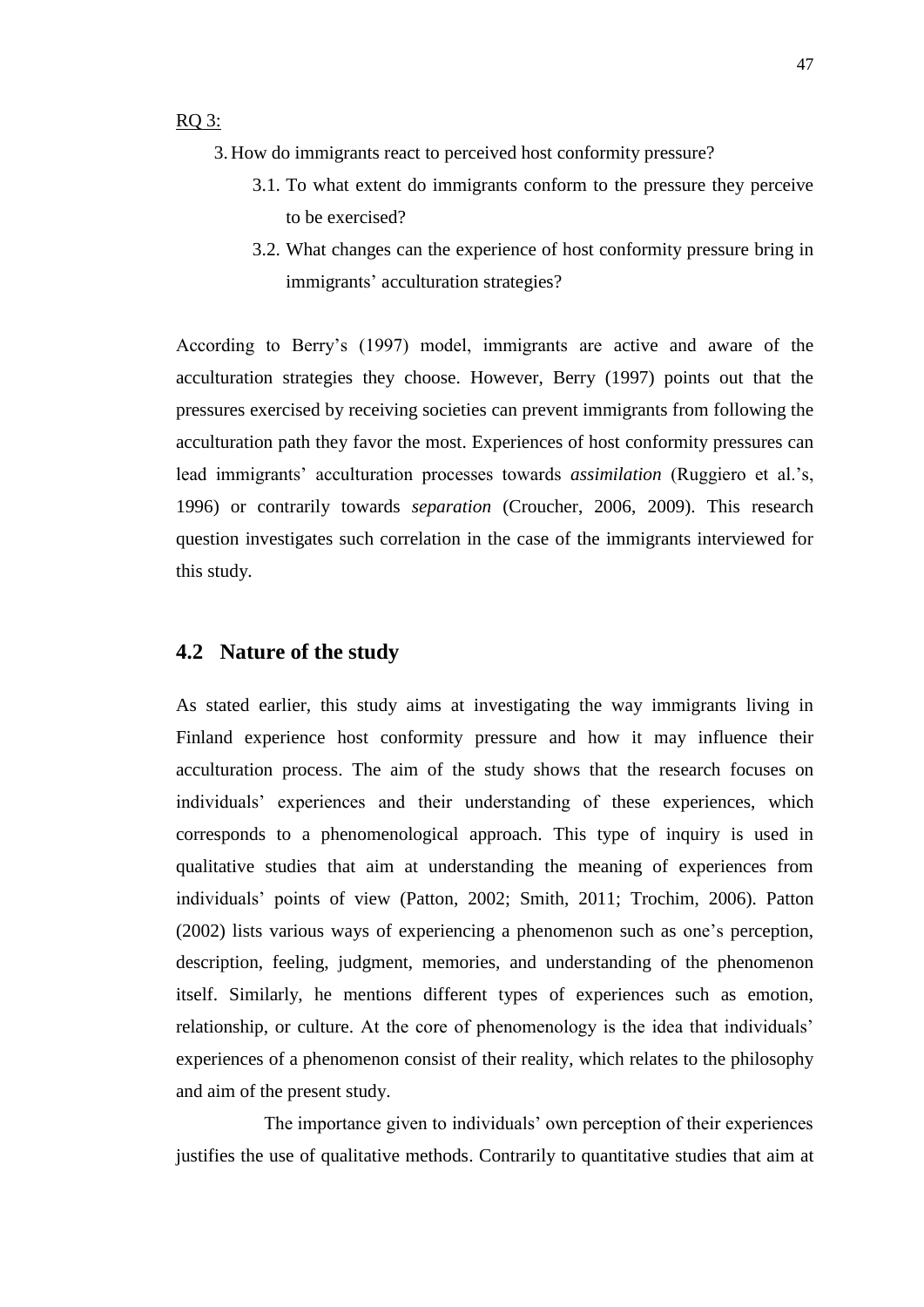generalizing and finding regular patterns, qualitative research focus on the way things happen in a particular setting and in the view of certain individuals. (Frey, Botan & Kreps, 2000). As explained before, host conformity pressure in relation to one's willingness to adapt has also been researched quantitatively. Both of Croucher's (2009) and Ruggiero et al.'s (1996) studies used this method since their research aimed at providing wide and general findings concluded from the answers given by a large amount of participants (Patton, 2002). Both researchers drew conclusions from their study that represented general patterns and both obtained limited justifications about the answers given by participants. As Patton (2002) explains, quantitative studies homogenize results as they aim for generalization. The present research however relies on qualitative methods because it does not only reach for an answer but aims at understanding the various reasons behind it. Qualitative methods therefore seem better suited for this research as they allow to discover the meanings individuals ascribe to their experiences.

In this study, using qualitative methods is also a way to go beyond the understanding of culture as a repertoire of behaviors and a set of ideas that differentiates groups from one another. Signorini, Wiesemes and Murphy (2009) explain that this paradigm is defended by researchers such as Geert Hofstede who defined culture as a fairly static item and studied cultures using national scales. The present research does not belong to this paradigm and on the contrary wants to include the importance of both local factors and individual characteristics in the definition of culture. The use of qualitative methods is a way to avoid generalization and to find more specific and personal justifications for one's behavior and experiences.

Patton (2002) points out that qualitative studies concentrate on the meaning of phenomena and for this reason are mostly used with small samples so as to go as in-depth as possible. The phenomenon researched in this study is host conformity pressure and the aim is to collect individuals' appreciations of and reactions to this phenomena. Following Patton's (2002) statement, this research thus focuses on a fairly small sample of participants. The surveyed population and the reasons for sampling is described in the following subchapter.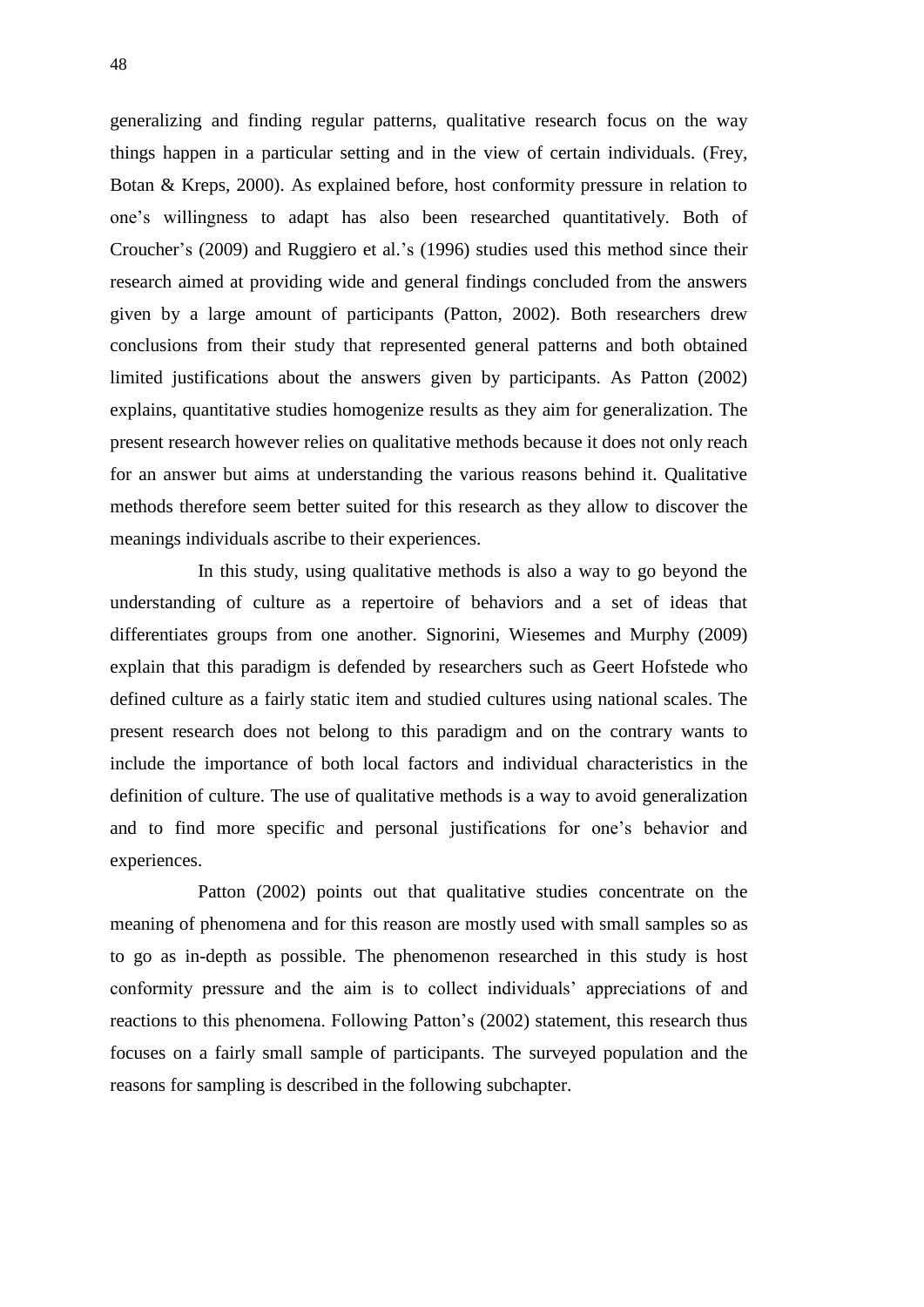## **4.3 Participants**

Participants were chosen according to three main criteria:

- The time spent in Finland at the time of the interview
- The cultural background
- The professional position

Theories of culture shock assert that at the beginning of a stay abroad, newcomers usually tend to regard all aspects of their experience as positive ones (Kim, 2001; Martin and Nakayama, 2007). Since this study aims at gathering immigrants' experiences and critical views on them, it seemed more relevant to select individuals who had been living in Finland already for some time.

The study of Jasinskaja-Lahti and Liebkind (1999) guided the choice regarding immigrants' length of stay in Finland. Their study investigates the change in the affirmation of ethnic identity among Russian speaking adolescents living in Finland. Jasinskaja-Lahti and Liebkind's (1999) empirical study relies on Phinney's theoretical model of *identity development* which is composed of three stages. Their results show a clear evolution over time of their participants' ethnic identity. The first stage lasts at least during the first year of living abroad. During that time immigrants have not dealt with their ethnic identity yet. The second stage takes place between the first and third year and consists of strongly questioning one's ethnic identity before progressively accepting what was rejected beforehand about it. The last stage occurs after three year of residency abroad when immigrants have a biethnic identity. This study shows the importance of time in the process of affirming one's identity, and thus one's status in a foreign environment. These results are relevant to acculturation studies as well since they show that three years is a period of time that allows individuals to deal with their identity and their experience as an immigrant. In order to collect interesting experiences and reflections upon them, participants chosen for this study had been living in Finland for at least three years already.

The cultural background was important when selecting the participants as it was necessary that they would be regarded in Finland as belonging to ethnic minorities. It could be expected that the more different people and culture are from one another, the more one is likely to experience host conformity pressure. For this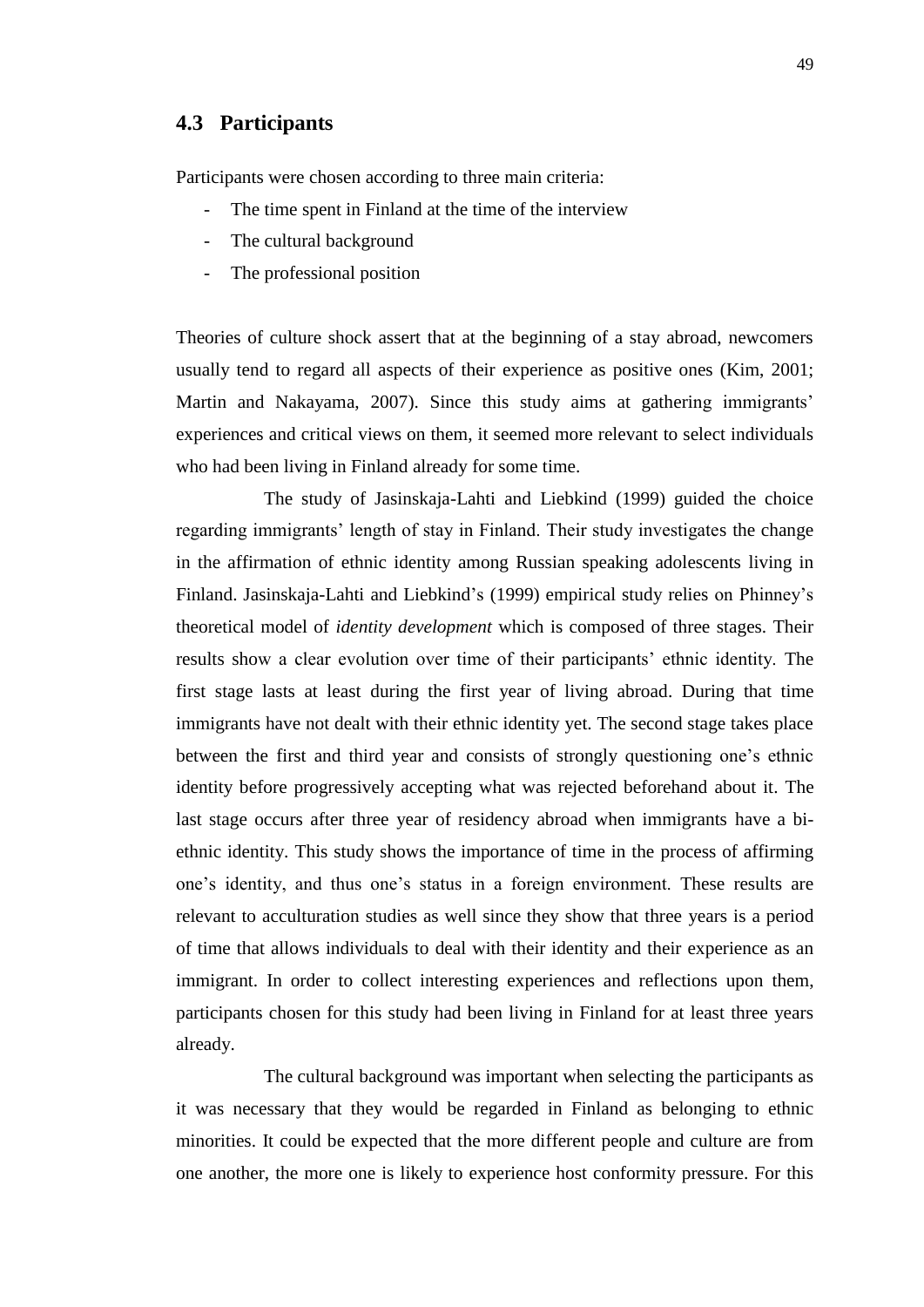reason, it was decided to select participants with a cultural background that would strongly differ from the Finnish western type of culture. It was also decided to select participants who had visible different physical features from most Finnish people. These two criteria were ways to enhance the probability of selecting participants who experienced the phenomenon researched.

The professional position of immigrants in the Finnish society was the last criterion. Kim (2001) explains that host conformity pressure is likely to be felt with more intensity by strangers whose living depends on the receiving society. Building on this idea, immigrants who work in Finland were selected as participants for this study. Once again, the idea was to increase the likelihood of selecting individuals with experiences of host conformity pressure.

In addition to these three criteria – the time spent in Finland, the cultural background and the professional position – it is important to mention the status of the participants as immigrants. Even though the reason to come to Finland was discussed in the interview, it was not used as a criterion for the selection. Therefore, immigrants who came as refugees or who came voluntarily were interviewed likewise. The difference between the two statuses is likely to influence one's acculturation process, one's appreciation of the host society, and one's experience of host conformity. Nevertheless, these are relevant differences in the study of host conformity pressure that are worth investigating. The present study focuses on individuals' experiences of host conformity pressure in the Finnish society, which stands for the common denominator. It therefore seemed appropriate to authorize a certain variety in the sampling so as to examine various types of experiences happening in the same environment. The qualitative type of study allows for such heterogeneity in the participant population.

Five immigrants living in Finland accepted to be interviewed for the purpose of this study. Participants are described throughout this chapter so as to provide all relevant details that would be necessary to reproduce this study in the future. The rich description of participants should allow transferability but without endangering interviewees' anonymity (Creswell, 1998). For ethical reasons, all pieces of information that could compromise participants' identities have been left out. Similarly, their real names have been modified and new ones invented for the purpose of this study. Details about all five participants appear in table 2 below.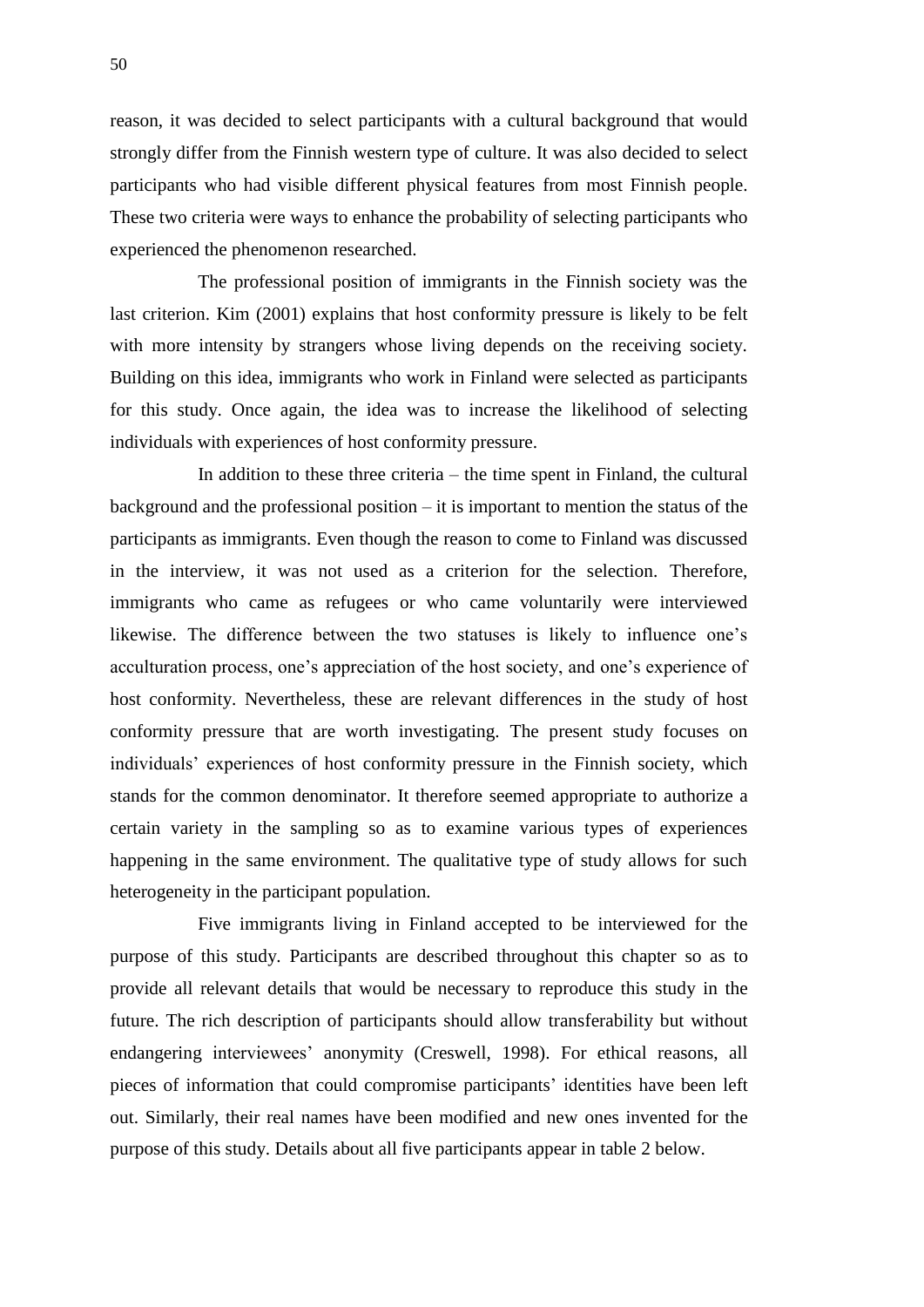As explained beforehand, the selection of the participants was based on three criteria: the time spent in Finland so far, their cultural background, and the fact that they were employed. All participants, to the exception of Ulya, had been living in Finland for already a minimum of ten years. Most of them thus arrived at a time when the immigration rate was very low and have witnessed the progressive increase of foreigners coming to live in Finland. Interviewees all came from different cultural backgrounds – Nigeria, Iran, Bangladesh, Philippines, and Kenya – and most of them had come to Finland for different reasons. One of them was a refugee – Adar – two came to pursue their studies – Ulya and Rosa – and two came for familial reasons – Patrick and Georgianna.

|                                           | <b>Patrick</b>     | <b>Adar</b>                                       | <b>Ulya</b>    | Georgianna           | <b>Rosa</b>           |
|-------------------------------------------|--------------------|---------------------------------------------------|----------------|----------------------|-----------------------|
| <b>Gender</b>                             | Male               | Male                                              | Female         | Female               | Female                |
| Age                                       | 46                 | 47                                                | 35             | 57                   | 42                    |
| <b>Time</b><br>spent in<br><b>Finland</b> | 10 years           | 17 years                                          | 3 years        | 20 years             | 22 years              |
| Country<br>of origin                      | Nigeria            | Iran - Kurd                                       | Bangladesh     | Philippines          | Kenya                 |
| <b>Finnish</b><br>nationality             | Yes                | Yes                                               | N <sub>0</sub> | Yes                  | Yes                   |
| <b>Mother</b><br>tongue                   | English            | Kurd                                              | Bengali        | English /<br>Tagalog | English               |
| <b>Education</b>                          | Master's<br>Degree | Vocational<br>Master's<br>Qualification<br>Degree |                | Bachelor's<br>Degree | Bachelor's<br>Degree  |
| <b>Reason to</b><br>come<br>to Finland    | Family             | Refugee                                           | <b>Studies</b> | Family               | <b>Studies</b>        |
| <b>Additional</b><br><b>Information</b>   |                    |                                                   |                |                      | Physically<br>impared |

TABLE 2: Description of the participants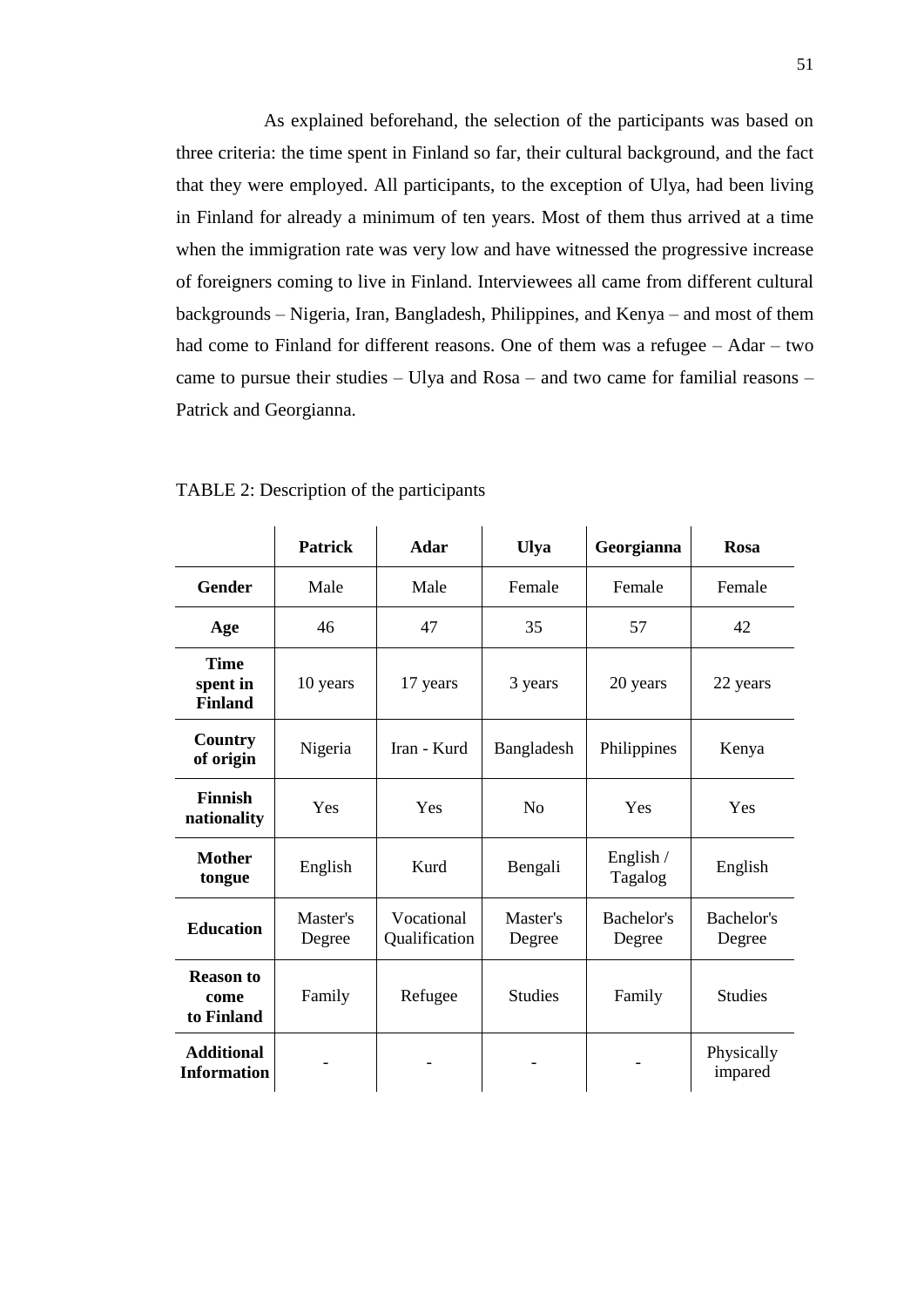The participants also had very different contacts with Finland before moving to the country. Georgianna, Ulya, and Adar had never been to Finland beforehand and the culture was therefore entirely new to them. Patrick and Rosa, on the other hand, had some prior knowledge about the country before moving there since Patrick's spouse and Rosa's mother were both Finnish.

All participants were chosen because they had a professional position in Finland at the time of the interviews. However, the nature of the profession itself was not a criterion of selection. Four out of the five participants happened to be working for the city in relation with immigration. The link between their professions and their status of immigrant enabled some of the respondents to have a more advanced reflection on their own experience and status. Ulya was the only one to work in a different field as she was a part-time cleaner for a private company.

The participants showed a certain level of differences and similarities that definitely contributed to enrich the data. They all had various cultural backgrounds, reasons to come to Finland, and prior relations with the host society. On the other hand, they all were from a mid-size town in Finland, had distinguishing physical features from the typical Finnish type, and most of them worked in the same professional area. The balance between variety and similarity enabled to broaden the scope of experiences collected while maintaining some common characteristics between the participants.

## **4.4 Instrument of data collection**

The purpose of this study is to investigate the meaning of host conformity pressure from immigrants' perspectives and the ways in which it affects them and their acculturation processes. Two main instruments of data collection allow to gather such qualitative data: interviews and questionnaires. The first one was chosen for this research for various reasons.

Using qualitative interview for this research goes hand in hand with the aim of the study. Both Kvale (1996) and Lindlof and Taylor (2002) describe the principal asset of qualitative interviews as the opportunity for researchers to understand people's opinions and thoughts about their own experiences.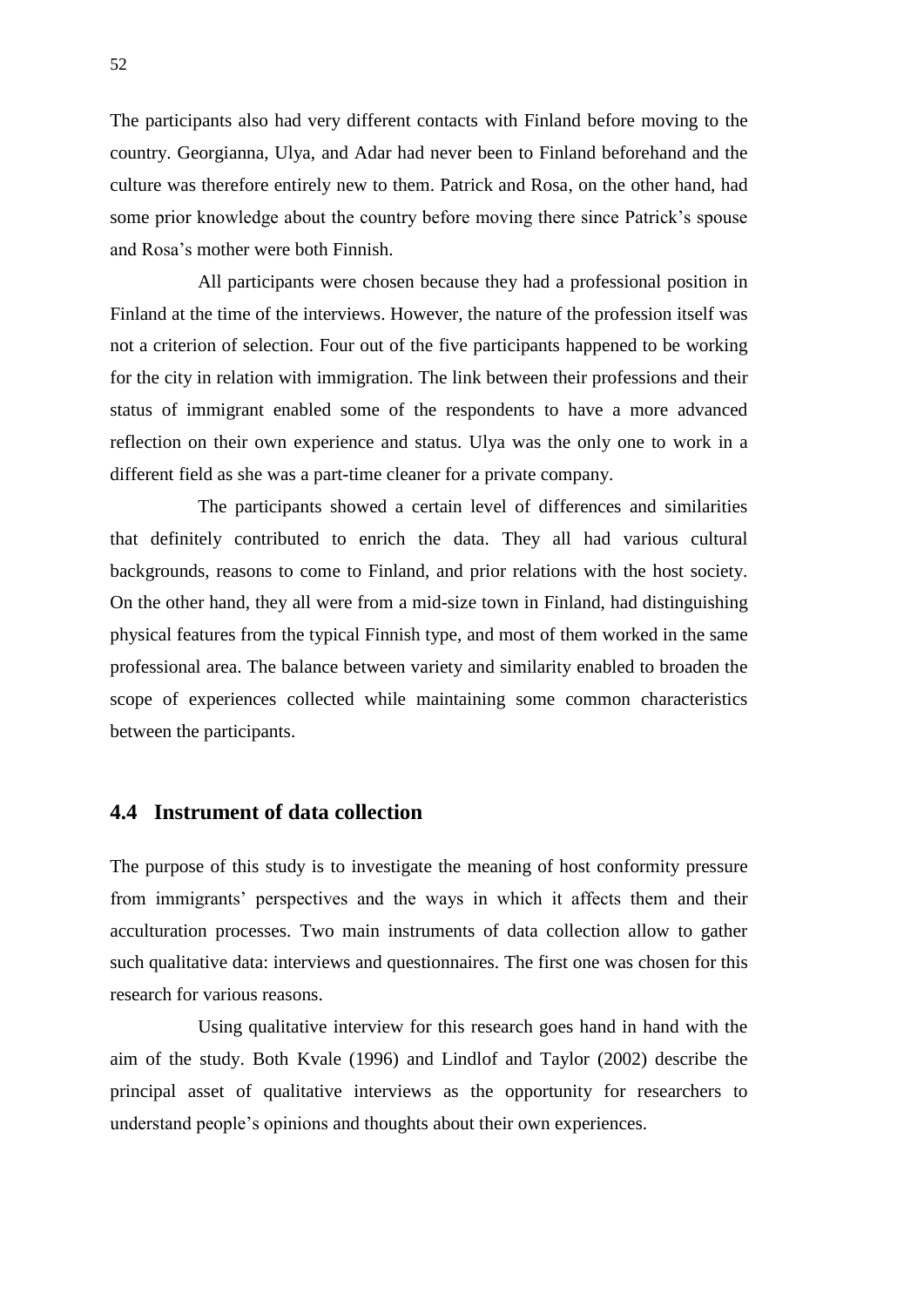Qualitative interviews are characterized by the use of open questions, which gives participants the opportunity to speak their minds (Frey et al., 2000). Semi-structured question interviews were used for this study as they allow for more flexibility. They enable interviewees to freely introduce new dimensions or concepts and allow researchers to add or skip questions depending on the answers given by participants (Frey et al., 2000; Kvale, 1996). It can be argued that using questionnaires instead of interviews enables to diminish the influence of external parameters such as the role played by the interviewer (Frey et al., 2000). Despite the accuracy of the statement, the possibility for the researcher to be active was regarded as a positive aspect in this study. It was a way to adapt each interview to the respondent by asking questions relevant to the experience of each participant.

#### **4.4.1 Interview questions**

The theories and studies introduced in the literature review indicate the variety of factors involved in the way host conformity pressure can be perceived and experienced by immigrants. A set of interview questions had been prepared (see appendix 1) using various components of host conformity pressure highlighted in previous research projects and theories on host conformity pressure.



FIGURE 2: Features of host conformity pressure as categorized for the theme interviews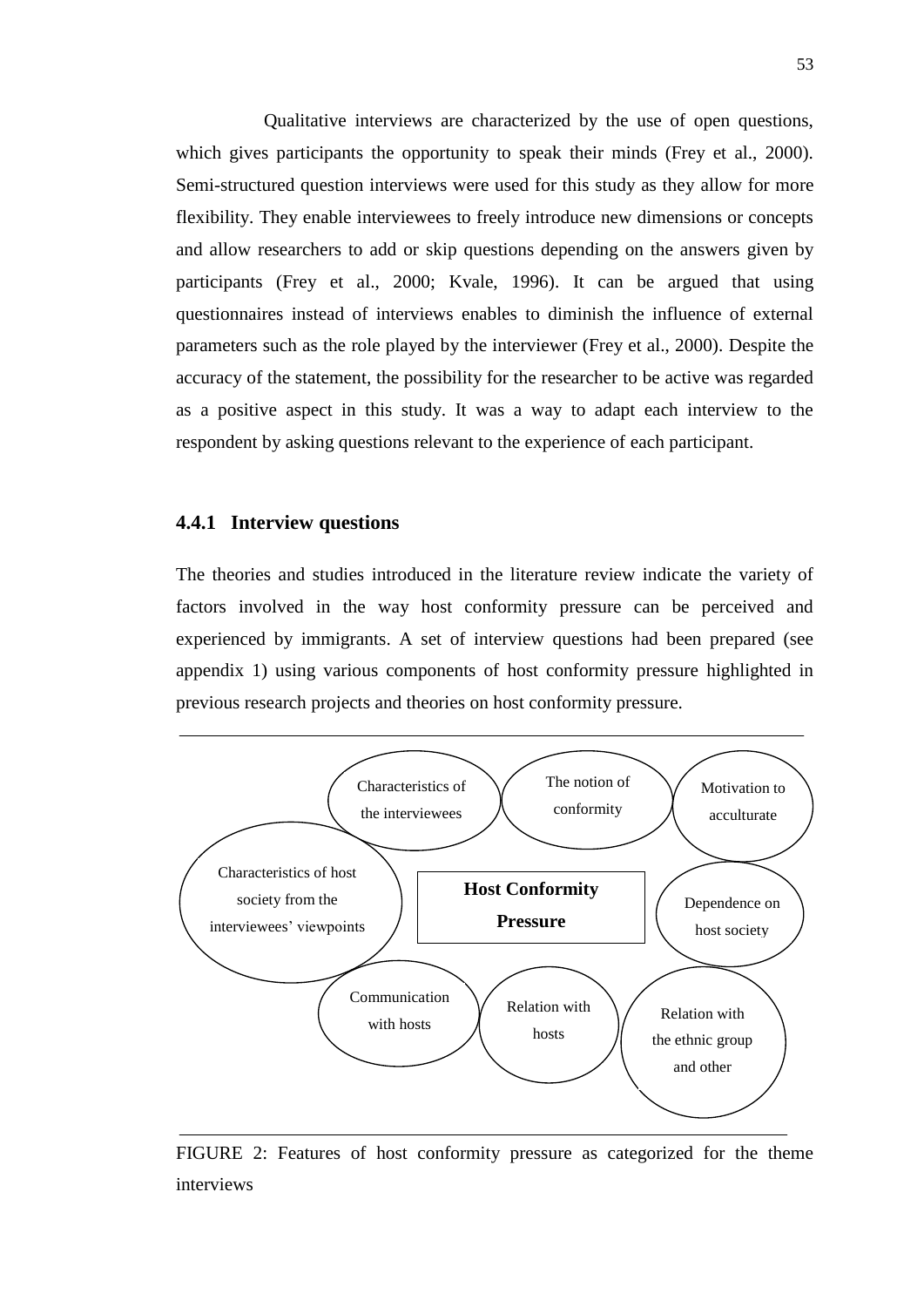The features involved in the process of identifying, experiencing and reacting to host conformity pressure were gathered into eight themes used for the interviews. The aspects chosen are presented in figure 2 above in a straightforward manner and as they are understood in this research. That is, without hierarchical or ranking order between each other.

Throughout the interviews, questions that focused on searching for immigrants' perceptions of their experiences in Finland were favored so as to follow the aim of the study. That is, to investigate immigrants' experiences of host conformity pressure and their influence on their acculturation.

One of the themes concerned immigrants' own characteristics and encompasses questions related to the age, nationality, reason(s) to move to Finland, and time spent in the host country. It also included questions that aimed at understanding interviewees' perceptions of their living situation and status in the receiving society. Knowing about interviewees' experiences prior to their arrival to Finland was seen as relevant information in order to investigate their experiences once living there. As Piontkowski, Florack, Hoelker and Obdrzálek (2000) point out in their own study about acculturation attitudes, immigrants' personal histories influence the relation they have with their respective national cultures, which in turn has an impact on their relation with the host culture.

The relation immigrants have with the host society – here, Finland – is central in this study since it investigates one particular aspect of the receiving environment: host conformity pressure. Therefore, one interview theme was dedicated to the description of the host society by the interviewees. The questions asked within this theme particularly focused on the reactions of the Finnish society towards the participants when they arrived and in the present days. Here again, the aspect was researched from immigrants' perspectives. Those questions were related to what Kim (2001) calls "host receptivity". She defines it as one of the three characteristics of the receiving environment – along with ethnic group strength and host conformity pressure – and uses it to consider the extent to which a host society welcomes newcomers.

As explained in the theoretical background, several scholars assert that influence, power, and thus conformity pressure, appear through people's relations, interactions, and communication (Cartwright & Zander, 1968; Emerson, 1968; Festinger & Thibaut, 1951). For this reason, one of the themes focused on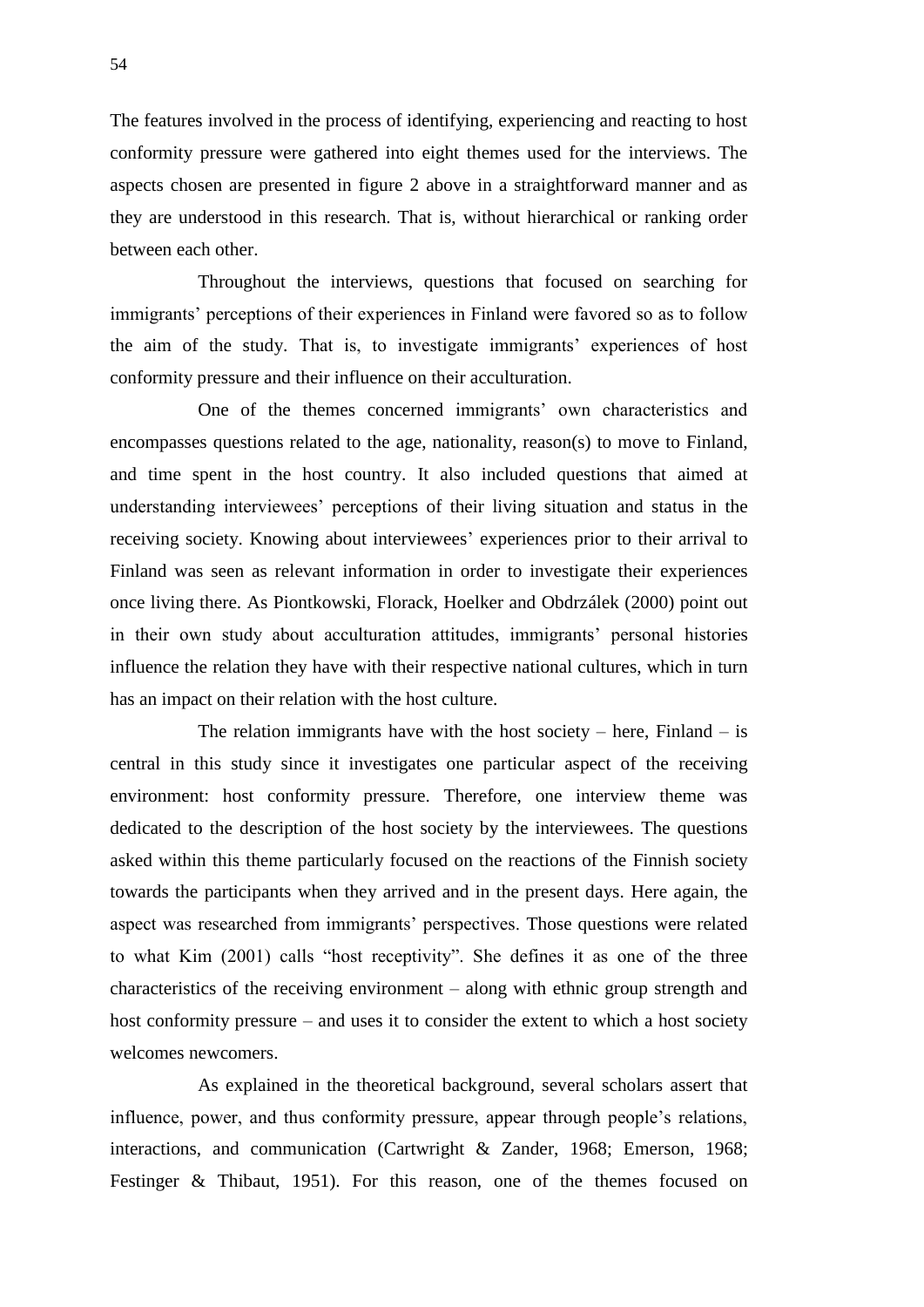immigrants' communication with the hosts. The aim of these questions was to examine interviewees' level at Finnish, the places and contexts where they use it, as well as the people with whom they converse in the host language. The intention was also to investigate immigrants' points of view on their communication experiences with hosts. This was a way to examine whether, and to which extent, interviewees saw communication as the medium by which host conformity pressure was exerted.

The theme dedicated to describing the communication with the hosts was very close to the one concerning the nature of the relations between the hosts and the interviewees. Studies have indeed shown that individuals are likely to resist the influence of somebody they do not appreciate. Similarly, when pressures are felt to be forced upon or illegitimate, individuals are more inclined to resist them. (French, Morrison & Levinger, 1960; Zipf, 1960 cited in Bandura, Ross & Ross, 1963).

The relation immigrants have with their ethnic group and other foreigners is relevant to the study of acculturation process and host conformity pressure, and therefore constituted a theme interview. Cartwright and Zander (1968) mention the two most common reasons for resisting influence: the width of differences between the situation before and after being influenced, and the value attributed to the position prior to influence. A parallel can be made between the latter one and immigrants' ethnic cultural identity. Cartwright and Zander (1968) point out that the more individuals are attached to and confident about their original status, the more they tend to refuse external influence.

Since this study focuses on host conformity pressure and is conducted from immigrants' points of view, one central aspect of it concerns the understanding interviewees have of the term "conformity". Kim and Markus' (1999) study highlights very well the connotations that can be attached to this word and the importance of being aware of them when researching this concept. The way one regards conformity, as a positive or negative thing, can influence people's willingness to conform (Bond & Smith, 1996). Similarly, the values attached to conformity are likely to be significantly interrelated to the way one reacts to conformity pressures.

Interviewees' motivation to acculturate was another component of the theme interview which enabled to examine immigrants' perspectives on their acculturation processes. Berry's (1997) model of acculturative strategies was largely used to articulate the questions. The aim was to investigate what acculturation path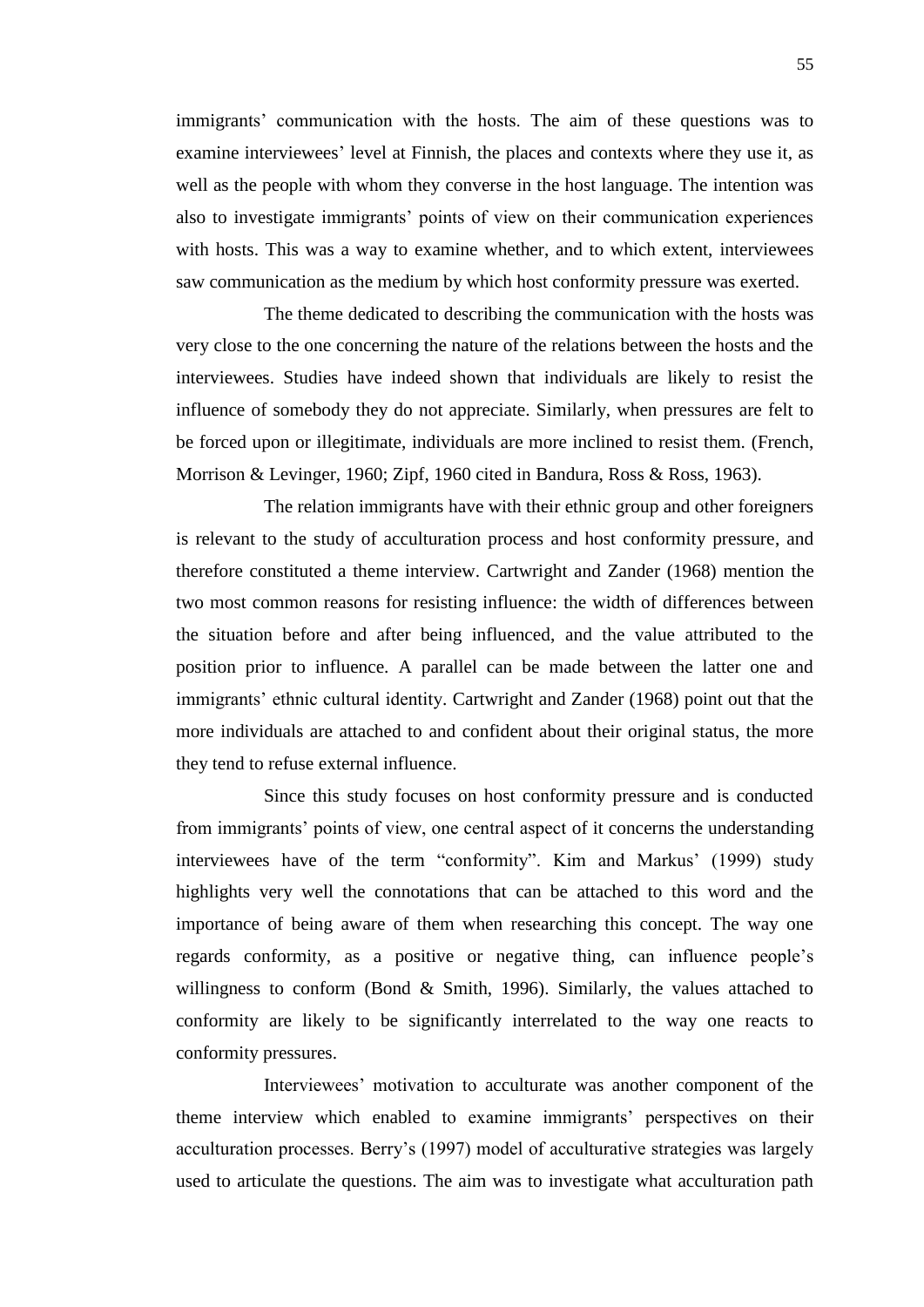interviewees favored, how they followed this path, and what obstacles they may have encountered on the way. It also gave an opportunity to examine whether interviewees had felt free or pressured to acculturate to their own pace and degree. Immigrants' motivation to acculturate is an indicator of the extent to which immigrants are willing to change and thus relates to their readiness to accept host conformity pressure. For this reason, interviewees' motivation to acculturate is also associated to their dependence on the host society.

Building on Kim's (2001) conceptualization of host conformity pressure, immigrants' dependence on the host society was selected as a theme. Kim (2001) asserts that newcomers who are involved in the receiving society are more likely to undergo host conformity pressure. The reason for this lies in the definitions of power mentioned previously. Power, similarly to influence or pressure, appears through communication (Cartwright & Zander, 1968; Emerson, 1968; Festinger & Thibaut, 1951). Therefore, immigrants whose social situation leads them to interact with hosts

| TABLE 3: Relations between research questions and interview questions based on |  |  |  |  |
|--------------------------------------------------------------------------------|--|--|--|--|
| the literature                                                                 |  |  |  |  |

| <b>Research Question 1:</b>                                 |                                | <b>Research Question 2:</b>                                  |                                        | <b>Research Question 3:</b>                                |                           |
|-------------------------------------------------------------|--------------------------------|--------------------------------------------------------------|----------------------------------------|------------------------------------------------------------|---------------------------|
| What do immigrants identify<br>as host conformity pressure? |                                | How do immigrants feel<br>about host conformity<br>pressure? |                                        | How do immigrants react<br>to host conformity<br>pressure? |                           |
| Possible<br>factors                                         | Possible<br>illustrations      | Possible<br>factors                                          | Possible<br>illustrations              | Possible<br>factors                                        | Possible<br>illustrations |
| Dependence<br>on the host<br>society                        | Host<br>Receptivity            | Understanding<br>of the notion<br>of conformity              | Description<br>of host<br>society      | <b>Relations</b><br>with ethnic<br>group                   | Acculturation<br>strategy |
| Motivation to<br>acculturate                                | <b>Relations</b><br>with hosts | <b>Characteristics</b><br>of the<br>interviewees             | Description<br>of their<br>experiences | <b>Relations</b><br>with hosts                             | Choice<br>to conform      |

are expected to experience conformity pressure. Moreover, immigrants who are committed to staying in the receiving society probably undergo host conformity pressure more in that they become dependent to the host society. As Emerson (1968)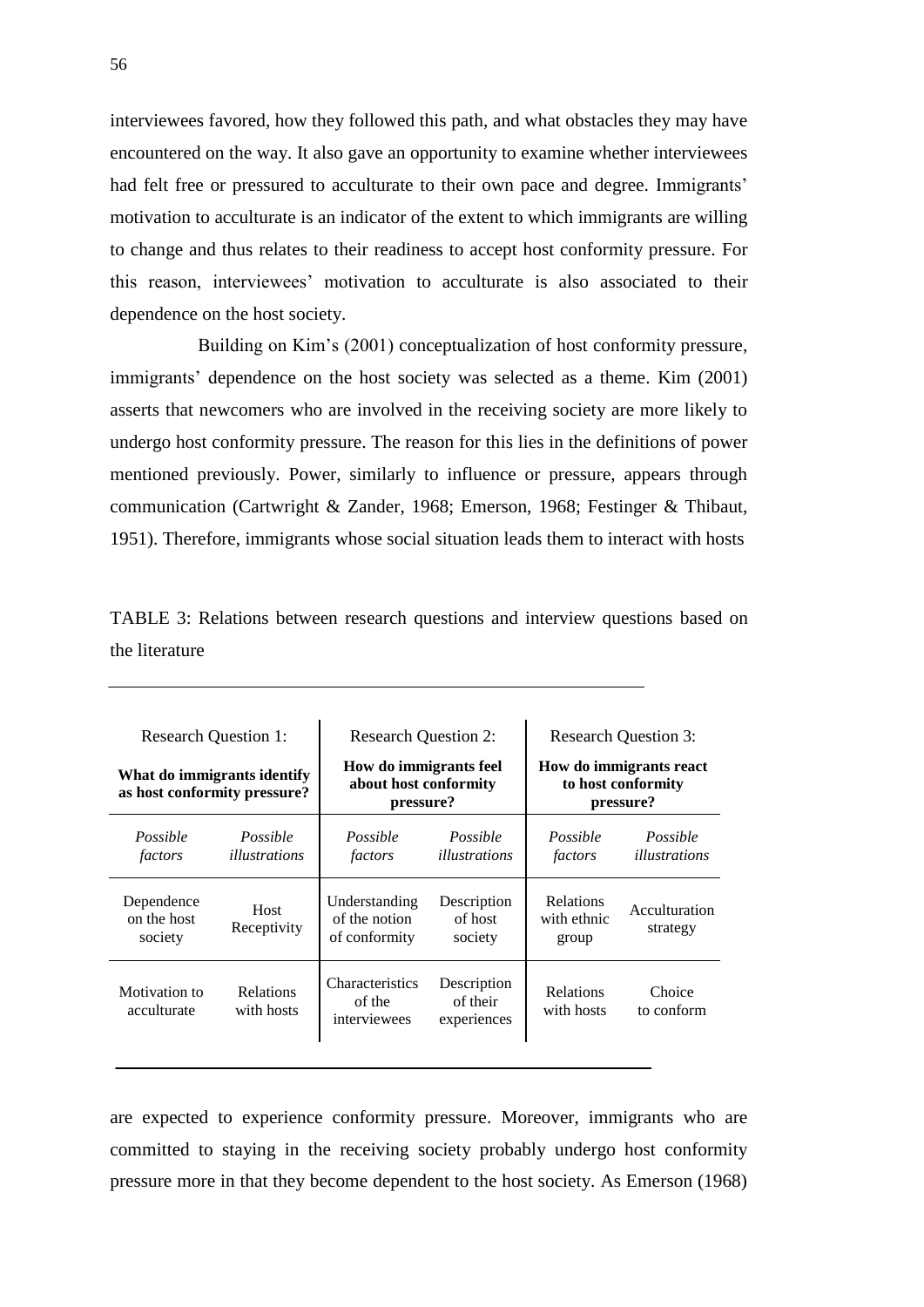explains, it is the dependence of some that empowers others and put them in a situation of having influence or being able to exert pressure.

The literature shows that all the factors mentioned beforehand are interrelated when it comes to identifying, experiencing and reacting towards host conformity pressure. Building on the literature, table 3 above illustrates the relations between the main themes of the interviews and the three research questions of this study.

#### **4.4.2 Description of the interviews**

In total six interviews were conducted, the first one served as a test interview and the five others were used to gather the data. All the interviews were conducted in February and March 2012 in Finland. Practical details about the interviews are gathered in table 4 below.

|                 | <b>Test</b><br><b>Interview</b> | <b>Patrick</b>       | <b>Adar</b>                       | Ulya                          | Georgianna                                               | <b>Rosa</b>                       |
|-----------------|---------------------------------|----------------------|-----------------------------------|-------------------------------|----------------------------------------------------------|-----------------------------------|
| Date            | 17/02/12                        | 21/02/12             | 21/02/12                          | 22/02/12                      | 06/03/12                                                 | 14/03/12                          |
| <b>Contact</b>  | Through<br>a friend             | Through<br>a teacher | Through<br>another<br>interviewee | Through<br>a friend           | Through the<br>webpage of<br>an immigrant<br>association | Through<br>another<br>interviewee |
| Lenght          | $45$ min                        | 1 hour               | $40 \text{ min}$                  | $35 \text{ min}$              | $45 \text{ min}$                                         | 1 hour $10 \text{ min}$           |
| <b>Venue</b>    | University<br>Library           | His<br>office        | His<br>office                     | University<br>Library         | In $a$<br>multicultural<br>centre                        | In a<br>multicultural<br>centre   |
| <b>Recorded</b> | yes                             | yes                  | yes                               | yes<br>(technical<br>problem) | yes                                                      | yes                               |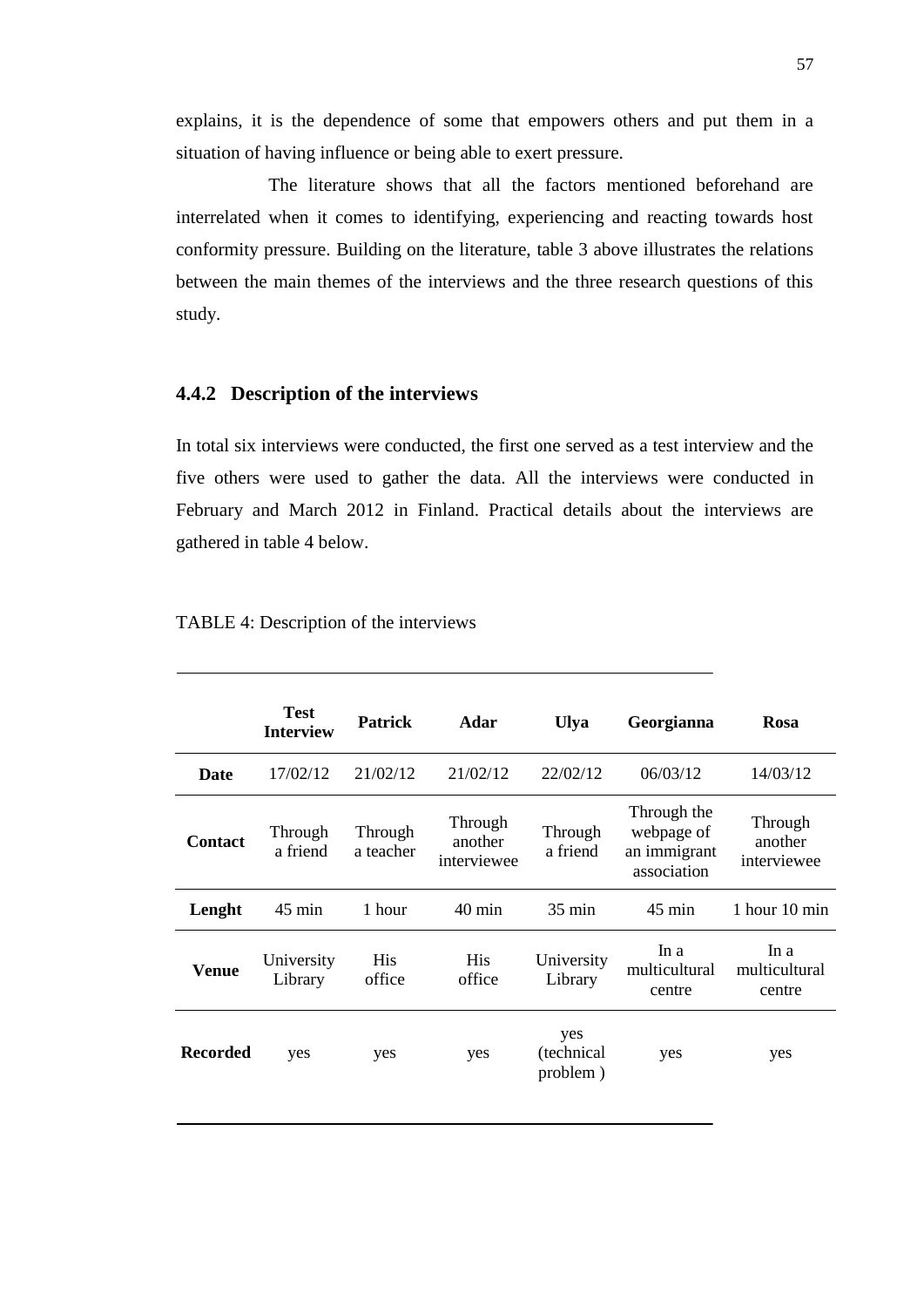Before the interviews, participants were given a letter of consent (see appendix 2) to read and sign in order to learn about the confidentiality clause and their right to withdraw from the study at any time. They were also able to choose whether they agreed to be recorded, and for the transcript of their interviews to be quoted in this research. All participants agreed to these terms.

Participants also answered few questions from a printed questionnaire concerning their age, gender, nationality, mother tongue, educational background, and time spent in Finland. This set of questions was originally designed to be answered some days before the interview so as to prepare for the face-to-face meeting. Nevertheless, for all participants except Patrick, interviewees answered these questions at the beginning of the meeting. This change in the original organization enabled to start the interviews in a nice manner with lighter and more straightforward questions than the rest. Adar filled in the letter of consent and the short questionnaire by email after the interview due to practical reasons. His interview was not originally planned on the day it actually took place and there were no more copies of these documents left.

As explained beforehand, the interviews consisted of open-questions so as to collect participants' thoughts and own perspectives on their experiences of host conformity pressure in Finland. Even though a set of questions had been prepared, not all interviews strictly followed the same order of questions. Using semi-structure question interviews enabled to add, modify, or skip questions depending on the answers given by the participants (Kvale, 1996; Frey et al., 2000).

The interviews all took place in a venue agreed upon with the interviewees. Ulya's and Georgianna's interviews took place in open spaces apart from other people so as to ensure enough privacy to speak freely. Patrick's, Adar's, and Rosa's interviews all took place in a separate, closed room with only the interviewees and the researcher present. This higher level of privacy was especially important for Rosa who shared and displayed more personal emotions than the other respondents.

The interviews were all conducted in English as it was the only common language between the researcher and the interviewee. Only Patrick, Georgianna, and Rosa were native English speakers. However, Patrick was the only one to speak in a very fluent way. All others participants sometimes had to search for words or think in Finnish first as they had not used English on a regular basis. However, no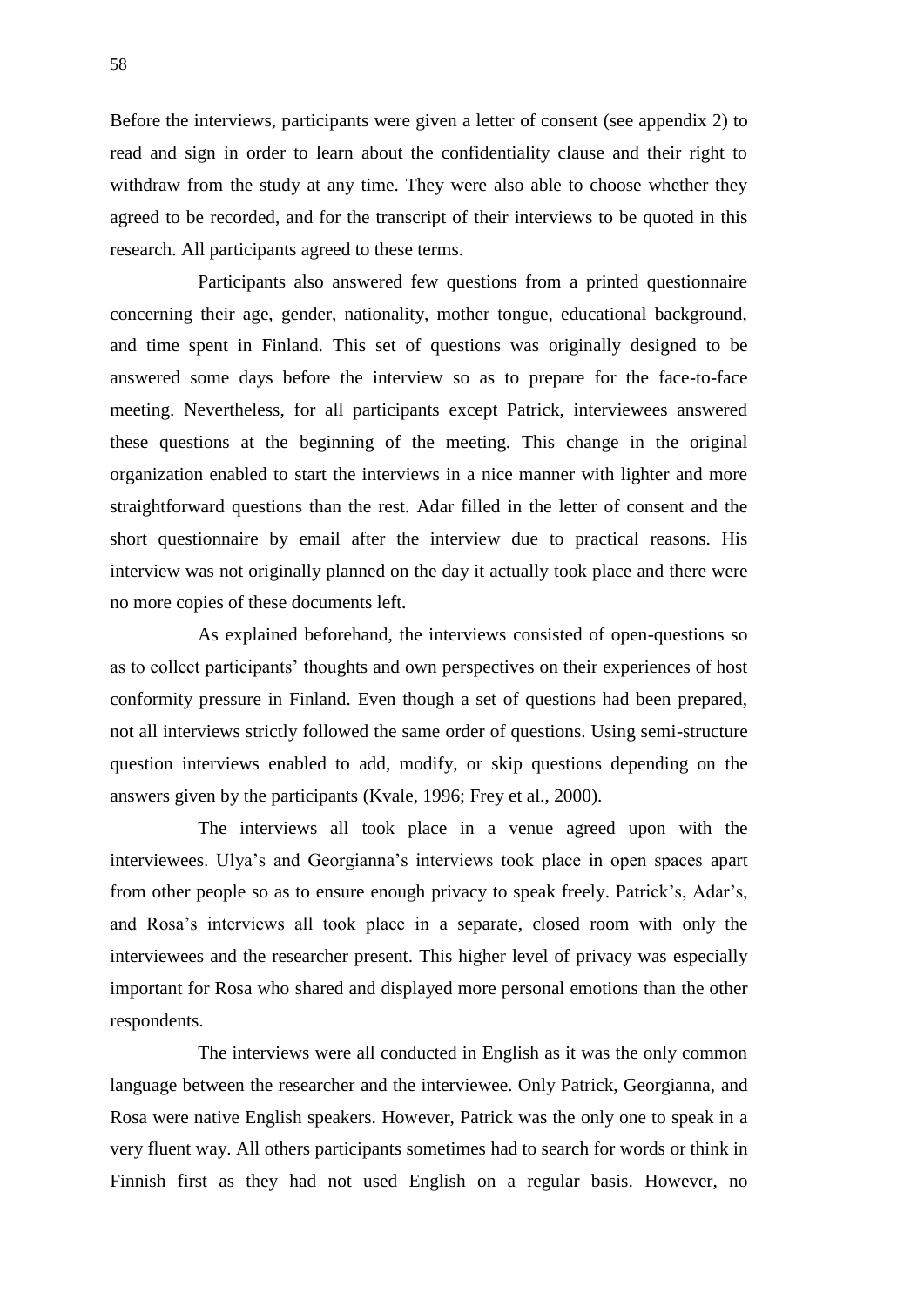misunderstandings or communication problems arose during the interviews and all the participants seemed at ease to express themselves in English.

All the interviews were recorded using material lent by the University of Jyväskylä (recorder and player Edirol R1 Portable 24-Bit wave/mp3). No other technical problems occurred expect when during Ulya's interview the recorder stopped for about ten minutes in the middle of the conversation.

All the interviews were transcribed afterwards using the software F4. This study did not rely on discourse analysis methods, that is the study of narratives and the way people talk about their experiences. For this reason, participants' silence, small hesitations, or emotions were not strictly written out. Interviews were meticulously transcribed and changes made only to the extracts used in the results' section of this study in case of obvious and non-ambiguous language mistakes.

#### **4.5 Data analysis**

The data analysis process did not follow one single method but borrowed characteristics from different qualitative ones. The analysis was done throughout time, inductively, and following aspects of grounded theory.

The analysis of the data started immediately after the interviews and throughout the transcription process by taking notes. Qualitative studies investigate the meaning individuals ascribe to their experiences. It is therefore important for researchers to be very familiar with the data so as to gain a deep understanding of participants' testimonies. Lofland, Snow, Anderson, and Lofland (2006) emphasize the importance of taking notes throughout the whole analysis process in order to avoid leaping to conclusions. These notes enable to extend the analysis process and progressively make sense of the whole data. They also introduce the possibility to keep trace of first impulsive ideas of analysis that may be useful towards the end of the analysis process.

Some aspects of grounded theory – especially the coding part – were used in the analysis of the data. Starting by slowly and meticulously reading all of the transcriptions permitted to organize pieces of information from the interviews under different categories (e.g. difficulties when arriving in Finland; process of learning Finnish; relations with Finnish friends). Those groupings were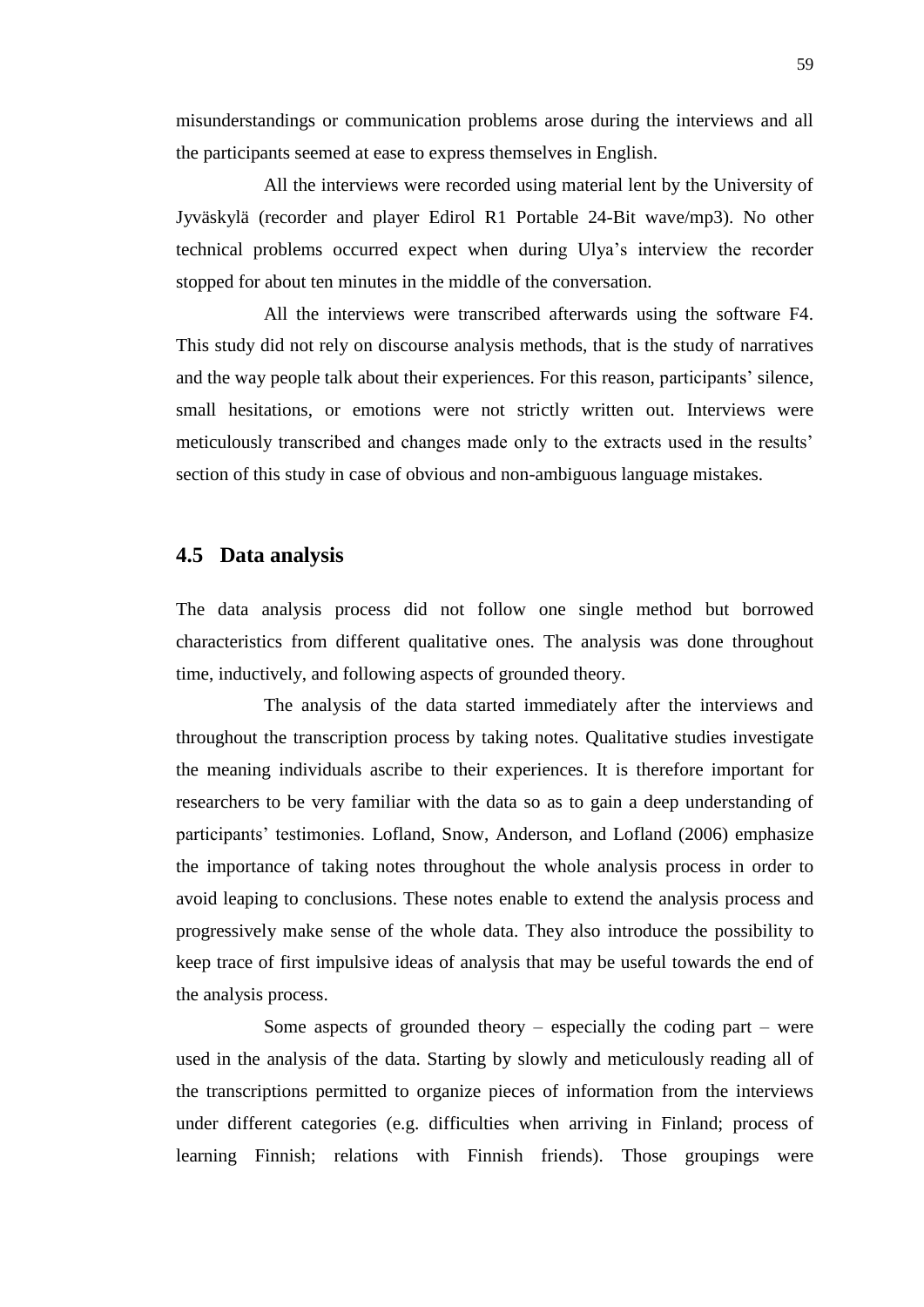spontaneously made while reading the data and were based on what participants had said. Even though the use of entirely inductive analysis is impossible because of the choices made by researchers and their pre-conceptions, it enables to give a greater emphasis to the participants' voices. Inductive approach is particularly important for phenomenological research like the present one which explores individuals' experiences of a phenomenon.

After the first phase of "open coding" or "initial coding", the different categories were examined in relation to each other in order to discover possible relations or contradictions between them. Finding patterns and relations within the data should not lead to generalization but maintain its richness, complexity, and diversity. "Axial coding" or "focused coding" enables to move from linear to analytical reading of the data and proceed towards a deeper analysis. (Creswell, 1998:150; Lofland et al., 2006:201). This stage was particularly important to gradually formulate answer to the research questions. The relations established within the data and with the aim of the study were constantly verified by going back to the collected materials. This was a way to maintain proximity with the data in order to avoid deforming participants' statements and thus ensure accuracy in the long-term. This process contributed to the coherence of the whole research project and its credibility which Lincoln and Guba (1985) describe as one of the fundamental features of qualitative research. Thorne (2008) also points out the risk of detaching oneself too much from the data and unconsciously start producing a deductive analysis where the categories produced become the references. A constant returning to the data enables to give time to the analysis process and keep it open longer.

This whole analysis process, and especially the coding part, permitted to highlight some of the main characteristics of participants' experiences of host conformity pressure (chapter 5.1), to find out what participants perceived as absence (chapter 5.2) and presence of host conformity pressure (chapter 5.3), and to discover factors (chapter 5.4) and consequences (chapter 5.5) of both absence and presence of host conformity pressure. The analysis thus permitted to establish relations between what immigrants judged as instances of absence or presence of host conformity pressure and possible reasons and consequences of those experiences. Coding was also especially important to go beyond each individual experiences and judgments and gain a more general overview of what the participants could understand as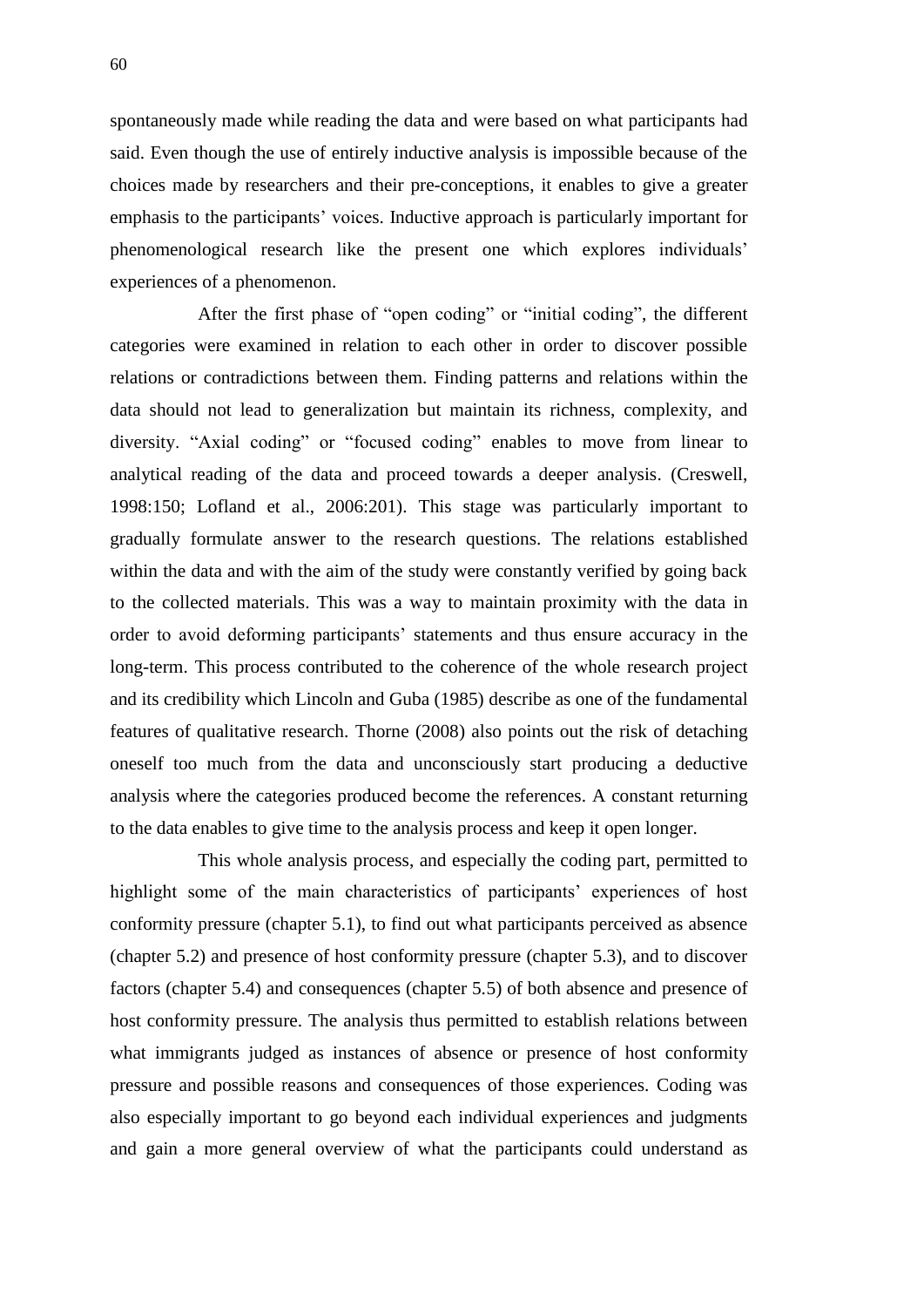instances of absence or presence of host conformity pressure. All of these issues are further discussed in the following chapter.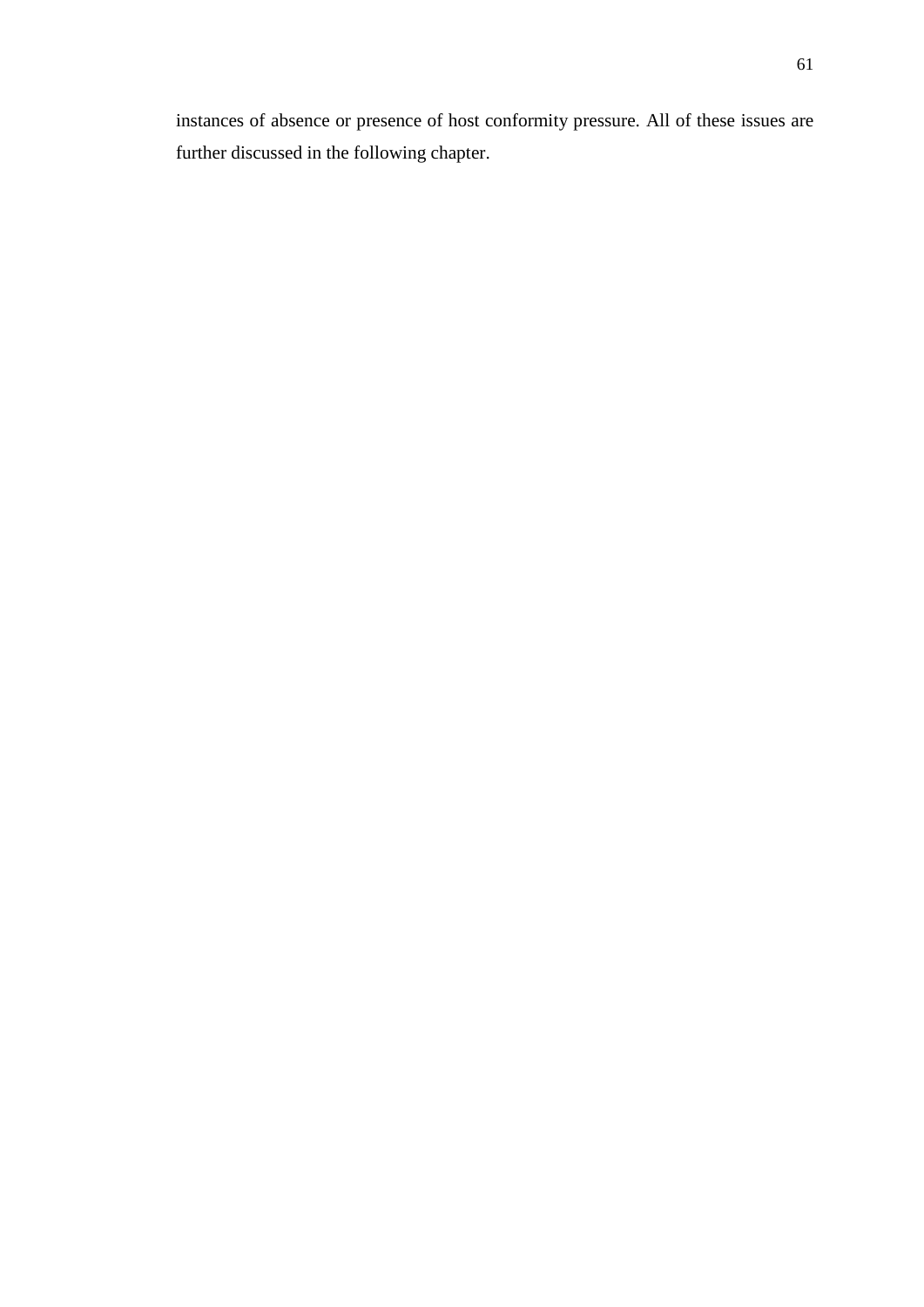## **5 RESULTS**

The main findings regarding the experience of host conformity pressure are presented and highlighted in the present chapter. Using extracts from participants' interviews, the main aspects relevant to the understanding of the phenomenon of host conformity pressure are exposed.

First, the main characteristics of the participants' experiences of host conformity pressure are described and commented on. In addition, various instances of both perceived absence and presence of host conformity pressure are introduced and discussed. Finally, possible factors in the experience of host conformity pressure are presented before talking about the consequences of perceived absence and presence of host conformity pressure on immigrants and their acculturation processes.

# **5.1 Main features of the participants' experiences of host conformity pressure**

Despite the fact that the participants were selected according to criteria which were supposed to reinforce their chances of experiencing host conformity pressure, not all interviewees expressed such views. While some participants hinted at the experience of host conformity pressure, the same interviewees also talked about the absence of host conformity pressure. These results were not anticipated and enabled to expand the understanding of the phenomenon of host conformity pressure by observing different facets of it. Given the large number of references made about the absence of host conformity pressure by the interviewees, it is important to underline the fact that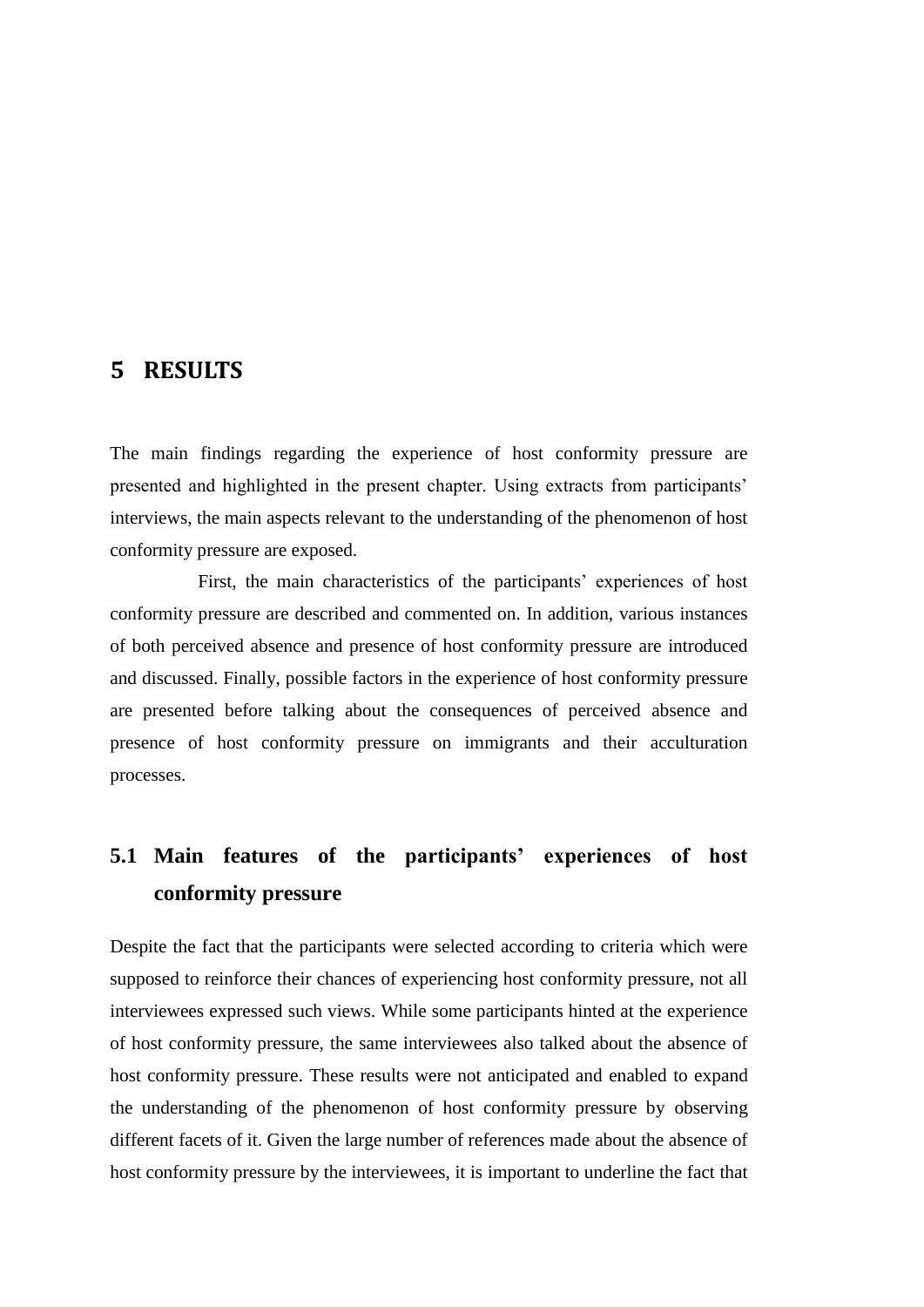four out of five participants worked for the city in the field of immigration. This type of profession is likely to decrease one's experience of host conformity pressure, notably because of the immediate relation it has with their personal situations and skills. It also appeared throughout the interviews that some of the participants had enough distance on their experience to reflect upon them, maybe thanks to their profession which enabled them to observe other immigrants' struggles. The importance of the participants' work is discussed more thoroughly in the analysis part. Throughout the following two subchapters, results present what participants seemed to understand as constituting both absence and presence of host conformity pressure.

All participants had different experiences and opinions about what presence and absence of host conformity pressure can concern. Throughout the interviews, it appeared that Patrick was the one with the weakest sense of conformity pressure and Adar the one with the strongest one. This is noteworthy as Adar was the only participant of this study who had a status of a refugee. That is, he was not originally a voluntary migrant and was still not able to go back to his home country at the time of his interview. This result as well as the fact that previous studies about host conformity pressure – notably by Ruggiero et al. (1996) and Croucher (2006, 2009) – were conducted exclusively with voluntary immigrants highlight the importance of considering immigrants' statuses in further research on the topic.

In addition to the existence of host conformity pressure and its absence, results of this study show that the phenomena can be experienced on different levels and in different contexts. Participants' testimonies highlighted the existence of host conformity pressure and its absence on both micro- and macro-levels. Interviewees identified various contexts or areas in which host conformity pressure and/or the absence of host conformity pressure can appear. In total, 11 different themes appeared to be related to the experience of absence or presence of host conformity pressure out of which five are related to both. These contexts are listed in table 5 below and presented more thoroughly in the next two subchapters.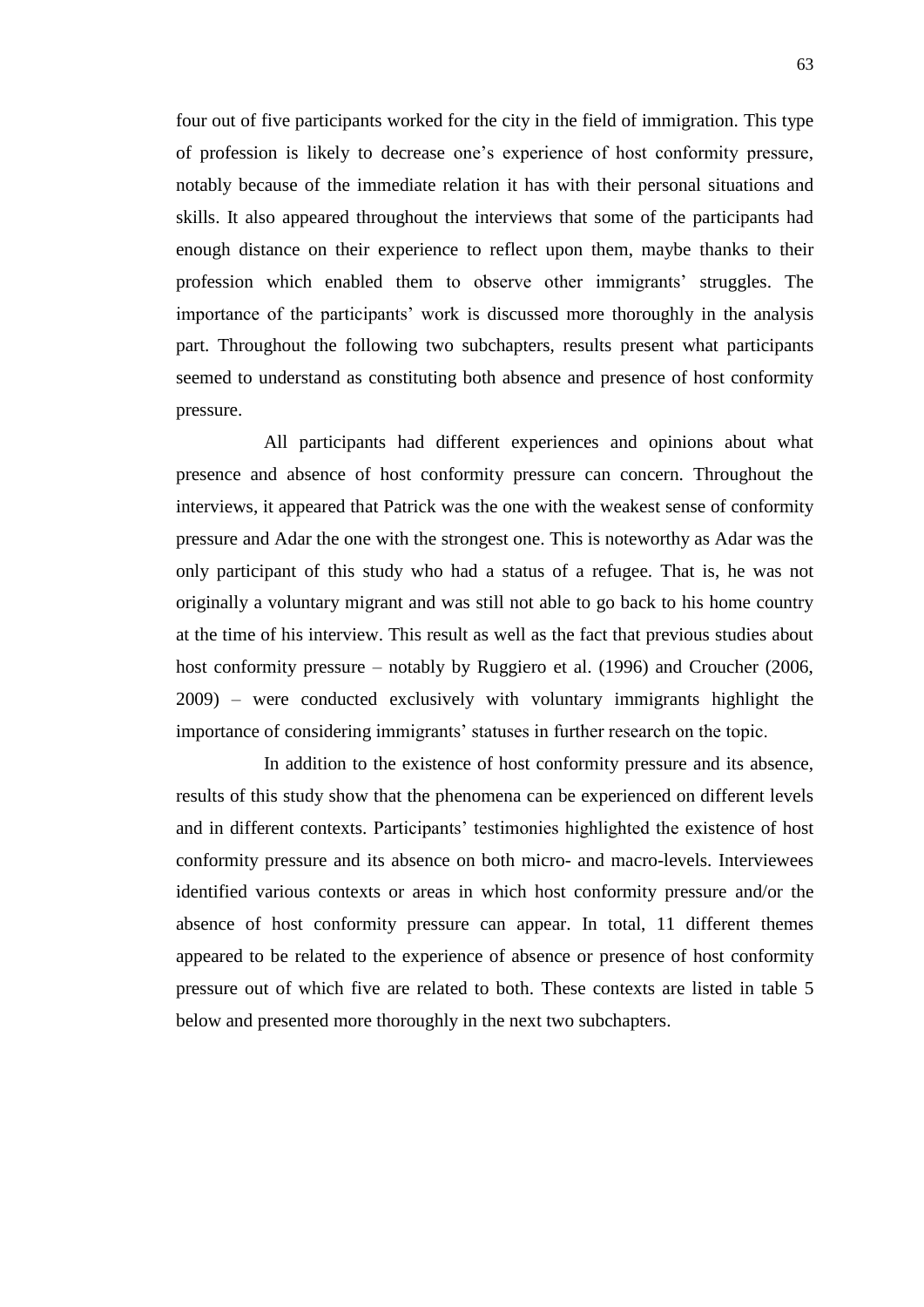|             | <b>Host Conformity Pressure</b> | <b>Absence of Host Conformity Pressure</b> |  |  |
|-------------|---------------------------------|--------------------------------------------|--|--|
|             | <b>Contexts/Areas</b>           | <b>Contexts/Areas</b>                      |  |  |
|             | Way of life                     | State services                             |  |  |
| Macro-level | <b>Mass Communication</b>       | Values                                     |  |  |
|             | Work                            | Work                                       |  |  |
|             | Interpersonal relationships     | Interpersonal relationships                |  |  |
| Micro-level | <b>Status</b>                   | <b>Status</b>                              |  |  |
|             | Perception of immigrants        | Perception of immigrants                   |  |  |
|             | Acculturation                   | Acculturation                              |  |  |
|             |                                 | Public Sphere                              |  |  |
|             |                                 | Ethnic background                          |  |  |
|             |                                 |                                            |  |  |

TABLE 5: Contexts in which host conformity pressure and its absence appear to the participants of this study

The researched group was heterogeneous enough to present various instances of absence and presence of host conformity. Both apparent contradictions and similarities appeared between and within their testimonies, which underlined the subjectivity of the experience of host conformity pressure. Experiences can be identified as absence or presence of host conformity pressure depending on the individual and the situation but other factors are involved as well. Results indeed show that some participants associated the same context with both absence and presence of host conformity pressure. Rosa for instance regarded work as both a source of integration (absence of host conformity pressure) and a source of differentiation between immigrants and Finnish people (presence of host conformity pressure). Results concerning possible factors in the experience of host conformity pressure are exposed in chapter 5.4 and discussed more thoroughly in the analysis part. The way participants can associate the same context to different experiences of host conformity pressure can also evolve throughout time because of the evolution of both the host society and immigrants. Experiences of absence or presence of host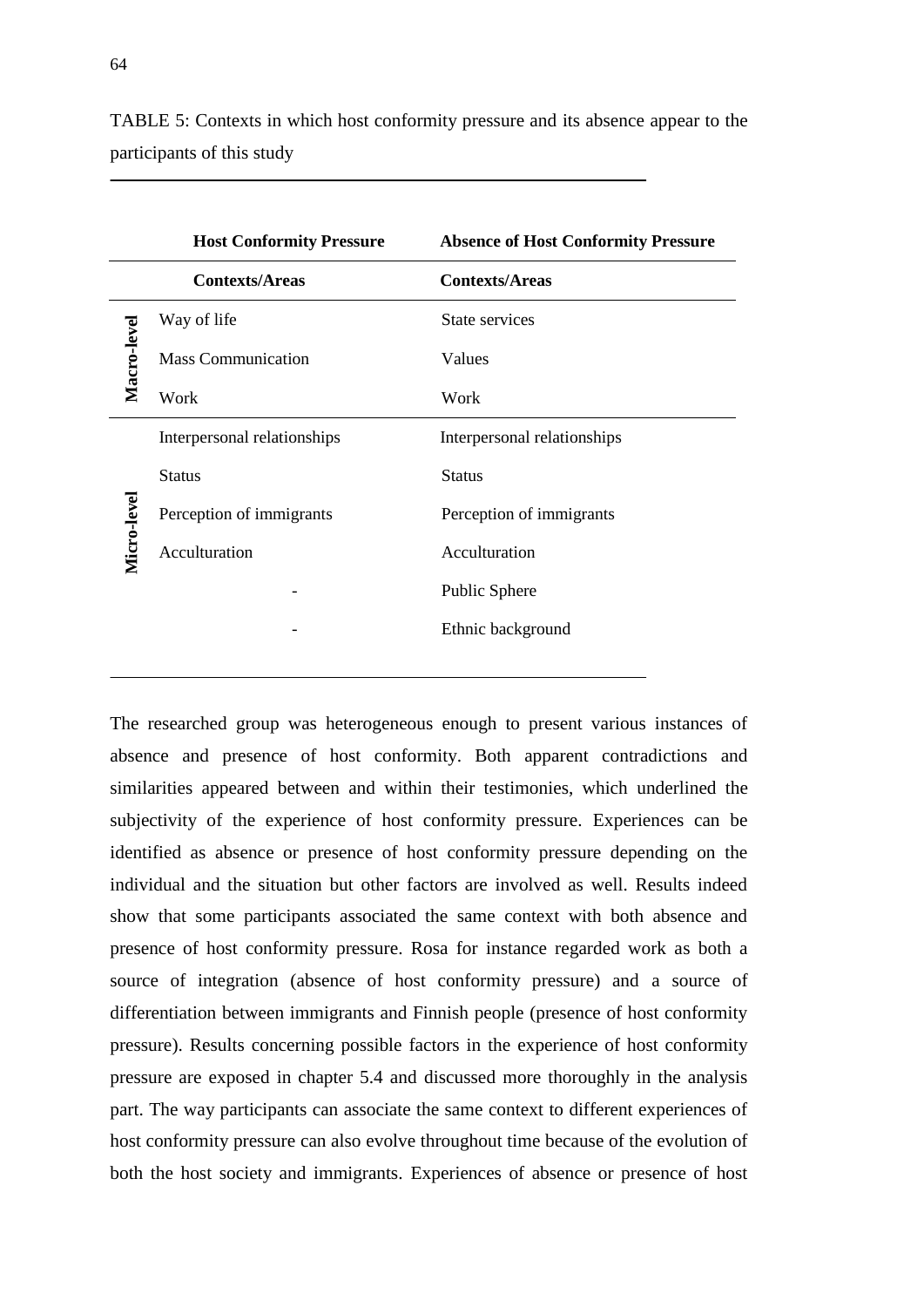conformity pressure can thus not be considered as absolute but rather constantly evolving ones.

Participants associated different ideas of presence or absence of host conformity pressure to the contexts presented in table 5 above. Some of those illustrations were restricted to one context but others corresponded to several ones. For instance, being on an equal footing with hosts was a recurrent aspect of absence of host conformity pressure for some participants who mentioned it both on the macro- and micro-levels in relation to society values, state services, status, or public sphere. However, results showed no regular pattern as some of those illustrations of host conformity pressure could also be regarded as neutral examples by participants. Being judged only through their foreignness was considered by most of the respondents as a sign of host conformity pressure. Rosa's comment below however shows that this interpretation was not systematically made by the interviewees:

…many people say that I'm only, my color is only, it's only African. I'm a bit brown. But I'm so Finnish! [...] They say, many people have told me that if they wouldn't see me, they, that they would think that I'm a Finn when I speak, if they don't see me. (Rosa)

Similarly, Patrick talked about the way his skin color sometimes led hosts to behave differently towards him. He however did not associate it to racism or host conformity pressure:

…because I'm like orange skin; wherever I went the first language someone spoke to me was automatically English. (Patrick)

The way participants identified and interpreted host conformity pressure did not follow a systematic correlational pattern of one person-one interpretation or one context-one interpretation. In some cases, participants' interpretations could even go against outsiders' assumptions, which emphasized the subjectivity of experiencing host conformity pressure or its absence. The respondents' also mentioned the importance of their own attitude in dealing with their experience as an immigrant, and more specifically with their experiences of host conformity pressure:

<sup>[</sup>Communicating with Finns can be easy,] it depends on how, in what situation. But I think it would be with my experience, it is how we deal with them. And that is what I am doing with myself. Just to be open, and just to be honest and then to be this kind of sociable person is very very important and then of course with my positive outlook of thinking or positive thinking (Georgianna)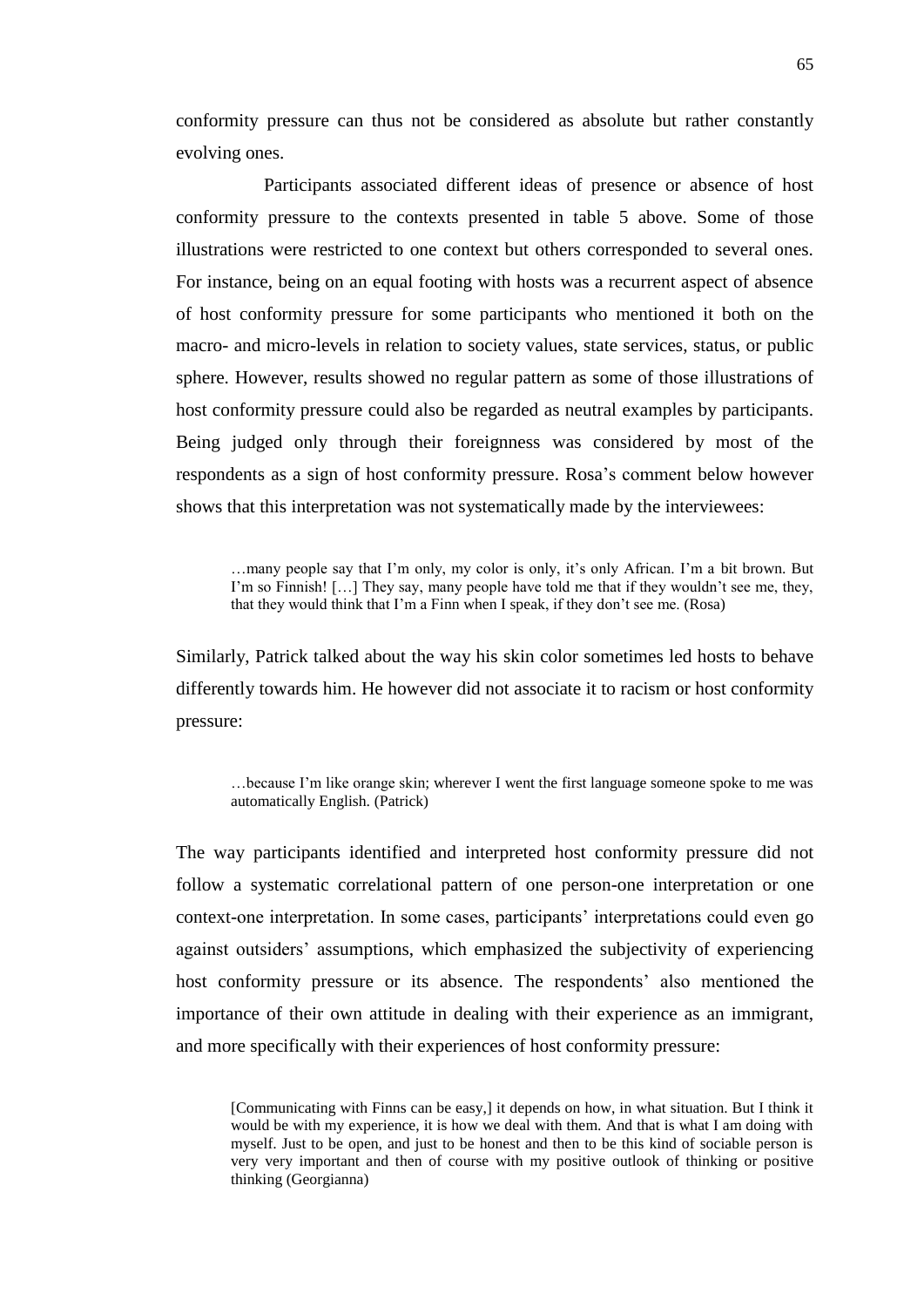The way participants identified but also reacted negatively or positively to the experience of host conformity pressure seemed to come from their personality to some extent. Adar's comment below emphasizes the role played by immigrants to handle what they perceive as host conformity pressure:

You must act, you must learn, you must do something, but it is not easy, it is not easy for everyone. It is very very difficult for some people, in some stages they are disappointed when the Finnish people act towards them badly, don't accept them as a human, accept them only as a foreigner. It is very bad for those, myself sometimes I am flexible, I accept managing, but many people do not accept managing. (Adar)

The interviewees could also identify host conformity pressure in mixed and indistinct ways. These statements – like Rosa's below – revealed a mixture between immigrants' own motivation to adapt that seemed to create internal pressure to acculturate, and external pressure produced by the receiving society:

When I came to stay I think the society ... I feel that this would be good for me to know the system, how the society works, how the educational system works when I went to school, because everything was new at that time. So I felt yes, I felt that I should, I am required to know. (Rosa)

Results highlight the fact that host conformity pressure cannot be restricted to the characteristics of a certain context or to the personality of an individual and that more factors thus need to be considered. Results also show different characteristics of host conformity pressure: its presence on both micro- and macro- levels and in different contexts, its evolution throughout time, and the subjectivity of experiencing it. More specific instances of what participants understood as absence and presence of host conformity pressure are exposed throughout the following two subchapters.

#### **5.2 Instances of the absence of host conformity pressure**

Participants related the absence of host conformity pressure to both micro- and macro- level contexts. On the latter on, the absence of host conformity pressure was judged by interviewees to correspond to services provided by the states, values of the host society, and working life.

The participants regarded the *support* and *universality of Finnish state services* as characteristics of absence of host conformity pressure. The efforts of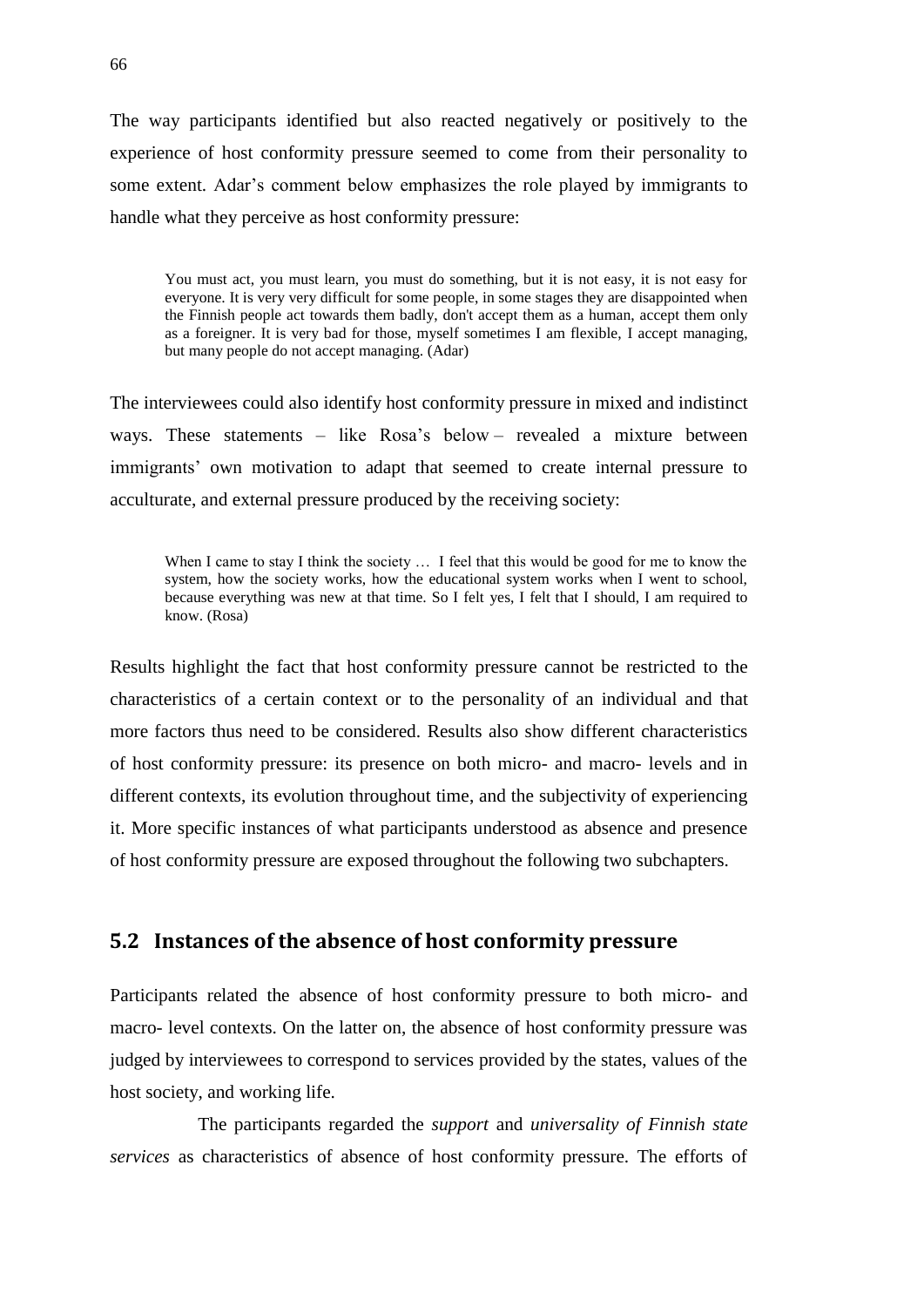Finnish State to help immigrants were for instance described by Patrick who established a comparison with his previous experience in the United Kingdom:

… it's amazing I must actually advertize this thing, or actually say this wonderful thing that there is here in Finland. […] When I came to Finland I was shocked to find out that they actually had a law that helped immigrants with the integration into the Finnish society. That was a shock for me because I had come from England and in England you don't have anything, you're actually on your own. If you wanna attend courses you have to pay, when here the Finnish government pays. (Patrick)

The universality of State services – that is their accessibility to everyone without discriminations – notably appeared in Rosa's discourse who related it to her feeling of security and safeness in Finland:

…being a disabled I have all facilities, all medicals facilities, everything is provided here in Finland, everything… I go to therapy twice per week, sometimes thrice, and so, they take care of me very well in all aspects, so it's very sure. (Rosa)

The feeling of safeness was mentioned by several of the interviewees who associated it with the trust that exists in Finland. Most of them regarded it as a value inherent to the Finnish society and felt that they enjoyed the benefits of it as well. None of the participants thought that the trust or the security present in Finland existed only for Finnish people but that, on the contrary, it was shared by everyone. The universality of the Finnish values seemed to be a factor of participants' sense of belonging to the receiving society as it enhanced their sense of being on an equal footing with the hosts.

The absence of host conformity pressure in state services and societal values illustrates the fact that the receiving society enhances immigrants' sense of belonging. The integration law in Finland is an explicit instance of it whereas the universality of – what participants described as – Finnish values is implicit and can be conveyed in various ways throughout the host society. Another explicit instance of the integration law is mentioned by Ulya who described a *two-way acculturation process* where the host society met some of her needs concerning her cultural and religious practices:

In my area actually, at the daycare almost everyone can speak English so I feel it is easy for me. […] And I have to take care and give some time for praying, for my children as well in the school, like we have to pray five times a day, maybe morning, afternoon, like this way, separate five times. So if they accept our view, then it is easy for me. (Ulya)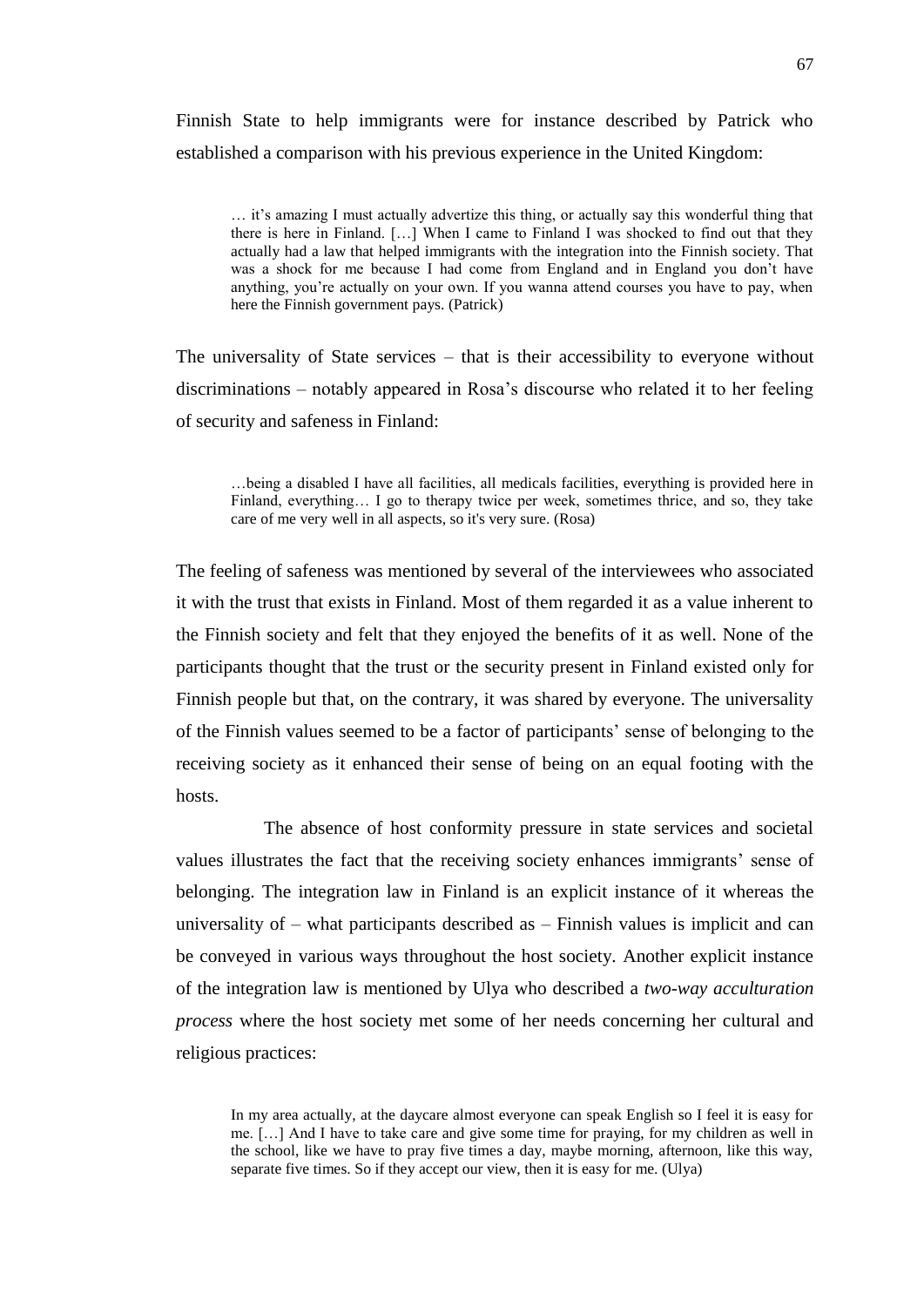Meeting immigrants' needs also appears when referring to *the freedom to express*  and the possibility to *maintain one's cultural identity*, which can exist thanks to associations or state initiatives. Adar's interview illustrated the last one as he expressed his satisfaction to be able to attend Kurdish language courses in Finland, a right he did not have in his home country:

For example in our country, it is impossible to study mother language Kurdish. But in this society it is possible to practice it. […] It is very very important, very very nice in this society far away from our culture that our our children can study. It is very very appreciable. (Adar)

Further illustrations show that the absence of host conformity pressure can have other meanings for participants. It is for instance the case of work, which was regarded as a context in which both absence and presence of host conformity pressure can appear. Patrick, Georgianna, and Rosa gave very positive descriptions of their working experiences in Finland which they regarded as significant factors of integration. Interviewees mentioned various positive aspects in relation to work that contributed to their life in Finland as a whole:

I have always seen myself as an equal member of the society who through work would be able to achieve the things that I want to achieve. (Patrick)

Patrick strongly related his work to his status in Finland as it represented for him the way to be on an equal footing with others. Similarly, Georgianna strongly associated her personal development to her professional achievement in Finland:

…this makes me proud that my work, part of my work here in Finland I develop it myself, as if I am a businesswoman who builds up her own business here. […] it gives me a chance to build up my own skills and my own identity here, and of course myself, to boost my selfconfidence, to develop my self-confidence. (Georgianna)

Some of Rosa's work interviews had also been ways to receive positive feedback from the host society on her language skills:

…when I go to an interview people are so 'oh!', when I go to an interview 'oh! You speak Finnish so well!', that 'you have a foreign name oh it's surprising that you speak Finnish so well'. (Rosa)

In Patrick's case, work had also been a way to improve his Finnish language skills, which facilitated his integration in the host society in general: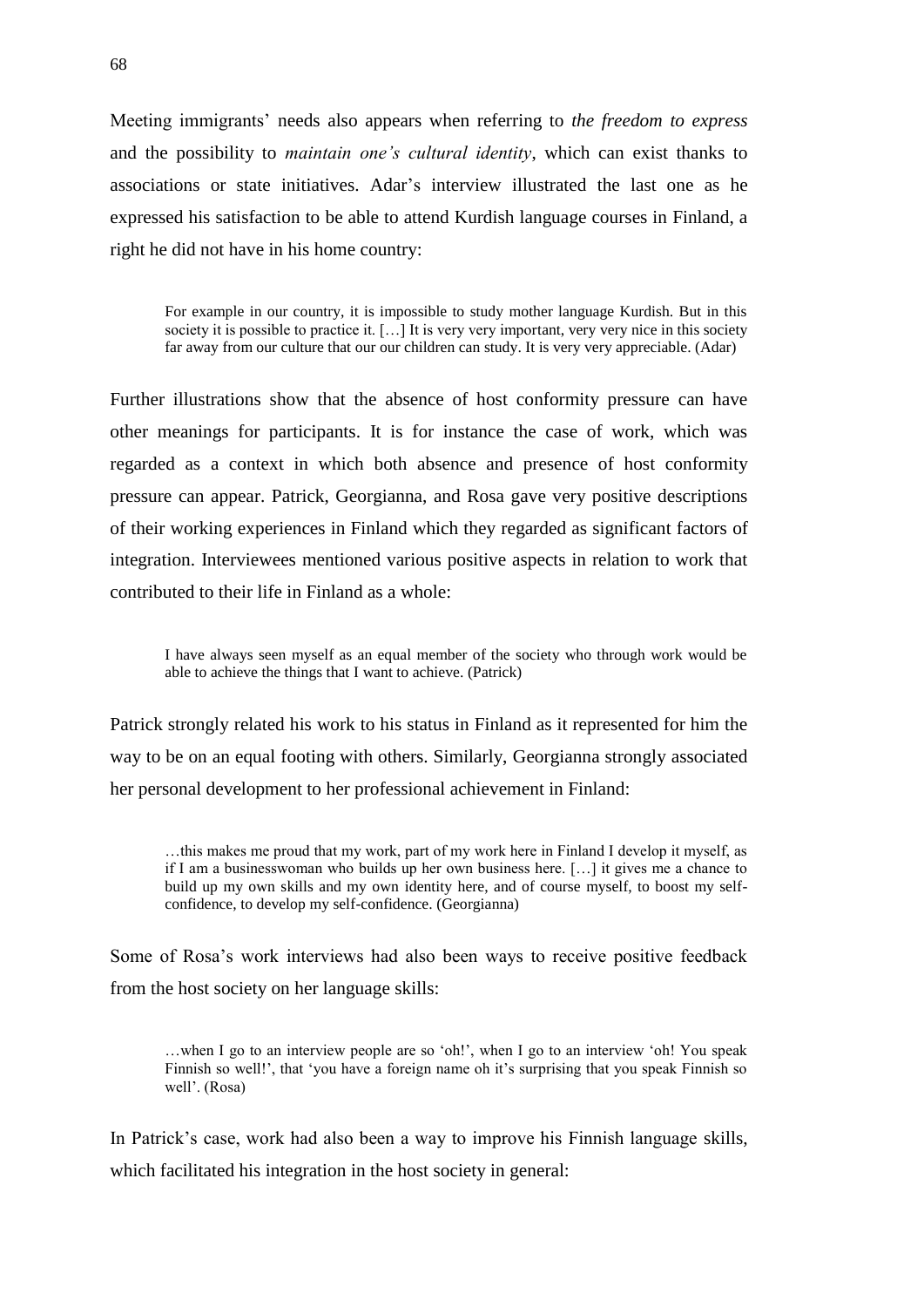…the thing that helped the most was when I started work because you had to communicate, you had to write emails, you had to speak to people, and I was speaking to seminars, and things like that and I had to learn how to express myself in the language […] what actually helped me speak the language was the use of it, and when I was forced to use it, in the village or more importantly at work. (Patrick)

For most of the participants, work was also a medium to build more or less deep relationships with Finnish colleagues and thus create long-lasting contact with some of the hosts. Thus, some of the participants' working lives came to constitute an important bridge between them and the receiving society by helping them to achieve a status in Finland, develop their linguistic abilities, and socialize with hosts. In this study, the perceived absence of host conformity in working life therefore corresponds to the possibility to use work as a factor of integration.

Some participants also considered work to be an illustration of absence of host conformity pressure because it reinforced the congruence between the way host society saw them and the way they saw themselves. Rosa, Patrick, and Georgianna especially appreciated their skills and experiences to be recognized as assets by hosts, for instance through the jobs they were offered:

As I said was shocked that there was a law here, and I felt the law to help immigrants, great as it is, it could be something that could be improved on. And so I wrote in a number of articles on how I feel it could be improved. Then I got invited by a lady who used to work at the office in charge of immigrants affairs. So she said okay what ideas do you have about how this whole immigration process was, could be improved, so I expressed some views to her of how things could be and then […] this lady came to me […] and said look there is a possibility to try one of your ideas. […] And so I was then invited to implement the project here, it was a national project, and my area then was the south of Finland basically (Patrick)

Interpersonal relationships constitute another context of absence of host conformity pressure mentioned by Georgianna, Rosa, and Patrick. The three of them talked about the timidity of Finnish people that can impede or slow down the development of relationships between hosts and foreigners. As opposed to Adar, they did not interpret Finnish people's shyness as being directed only towards foreigners but as a regular trait of character. The difference also lied in the fact that Georgianna, Rosa, and Patrick managed to go beyond this first obstacle and to develop strong intimate ties with several Finnish people. Rosa for instance explained:

…Finns are very … they are very timid, very shy. I know that one but it will take some time to know a Finn, but after you have known a Finn you will be a very good friend. (Rosa)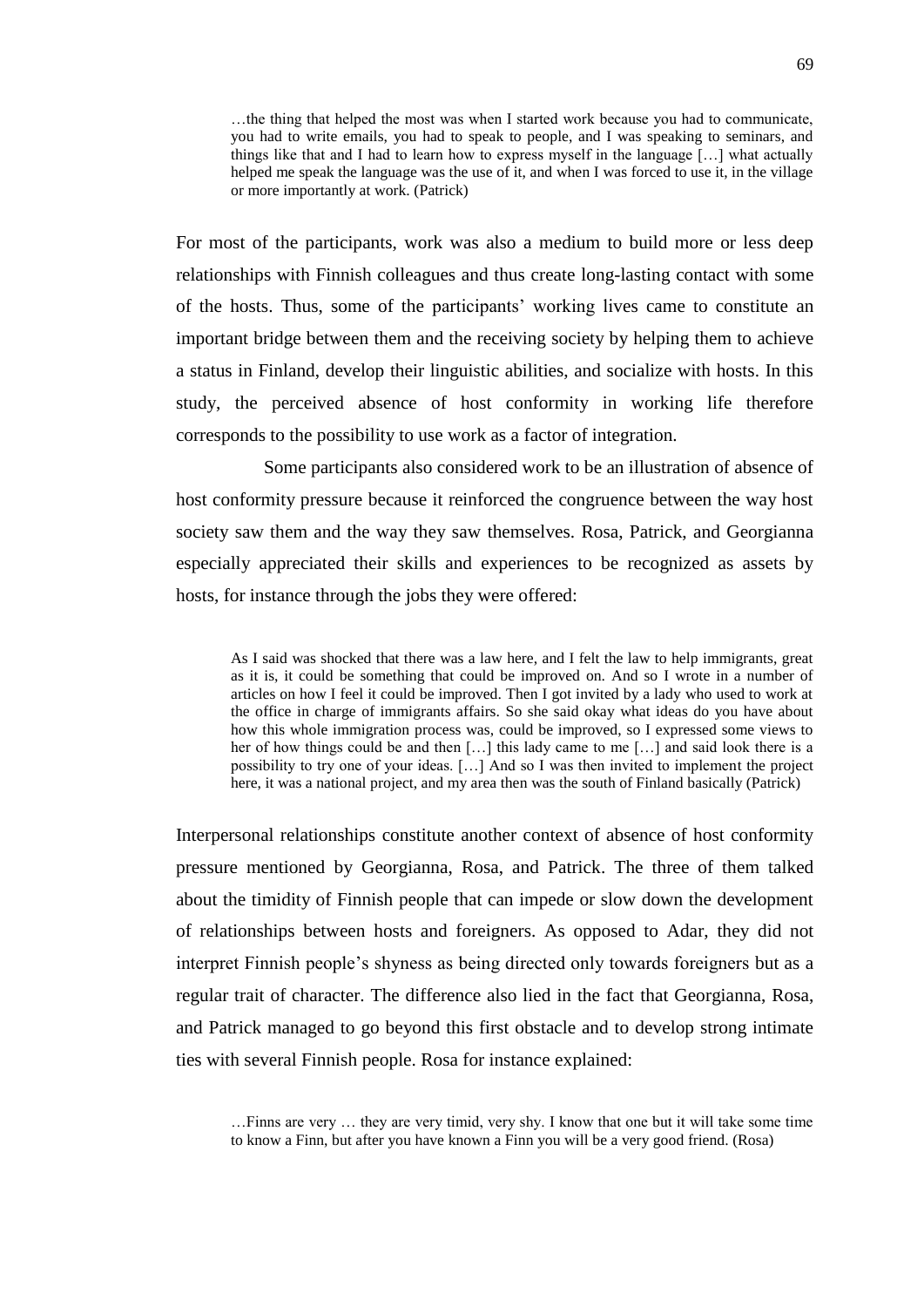*Hosts' interest in foreigners* and *evolution towards immigrants* constituted another factor in the absence of host conformity pressure in interpersonal relationships. Georgianna found that Finnish people were inclined to participate in events organized by immigrants' associations or were at least interested in visiting them:

Because I could see it when we try to arrange different programs or different happenings, they participate here in the centre. That is why I would say that the Finnish people are very interested when it comes to cultural events like that, getting to know different cultures. (Georgianna)

She also noted the increase of intercultural couples in Finland over the last decades as a consequence of the increase of foreigners coming to the country. In her opinion, the higher number of immigrants had positively contributed to the relation between Finnish and foreigners:

…they (Finns) are more open now, because at that time they were a little bit distance. But then, as little by little, as the immigrants grow and the foreigners grow, they also change and are much more open than before. Yes, there are changes. (Georgianna)

Adar had also noticed the same evolution:

…the beginning was difficult but now things have changed. Also, Finnish people have learnt how they can act to immigrants. (Adar)

Developing relationships with hosts, witnessing their interest and evolution towards immigrants all correspond to the same idea of absence of host conformity pressure. These three different illustrations generally hint at the openness of hosts towards immigrants.

Similarly, the absence of host conformity pressure on the micro-level was also mentioned through the *accessibility of the public sphere.* That is, the possibility to influence society in general by talking to other members of the society. This was described by Patrick as a clear form of empowerment.

As the illustrations introduced over the last pages showed, the absence of host conformity pressure can correspond to multiple realities. The participants in this study mentioned different illustrations of absence of host conformity pressure. Some of these enhanced the participants' sense of belonging, some functioned as factors of integration, some illustrated the openness and accessibility of the host society, and some were related to the capacity of the host society to meet the participants' needs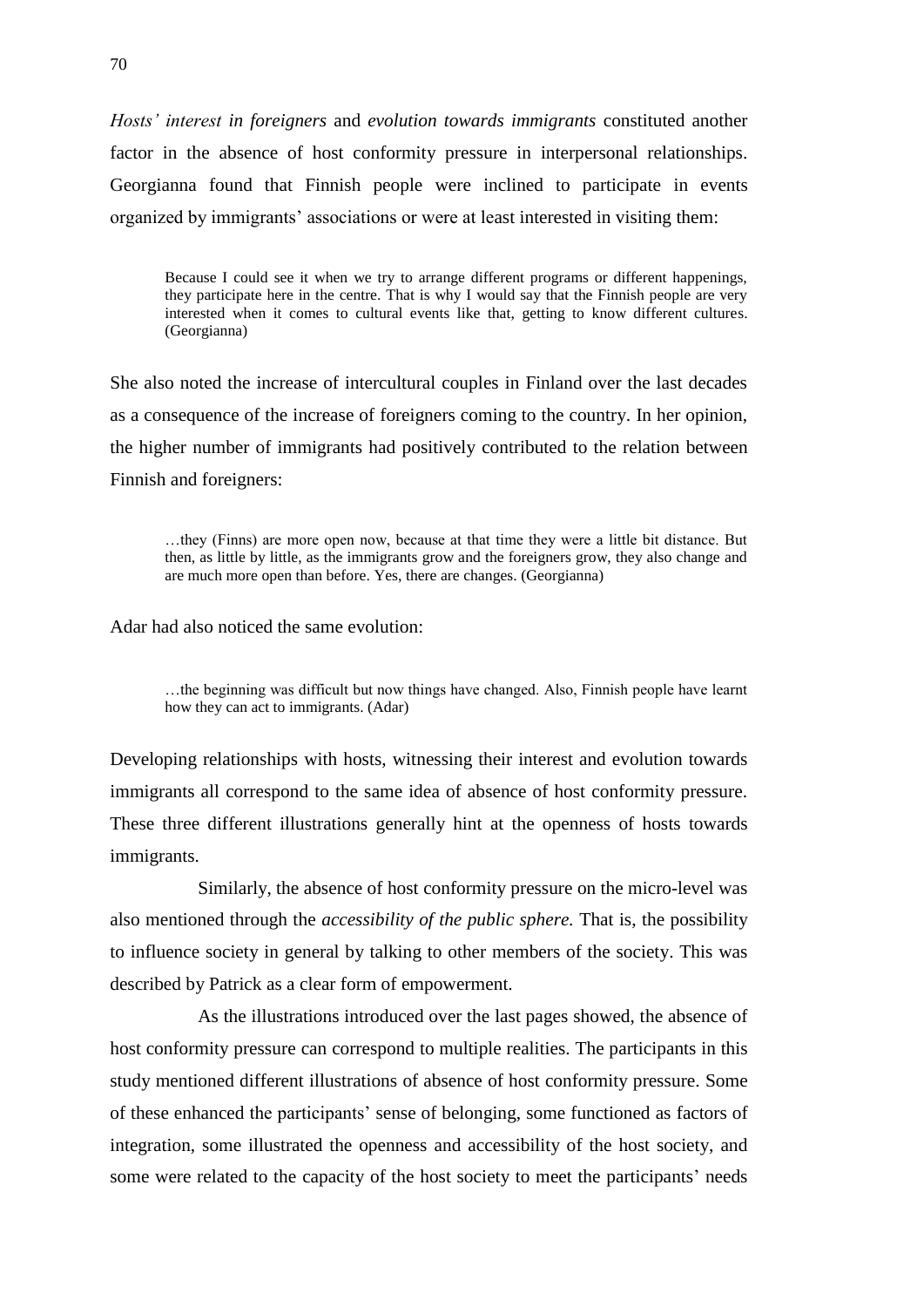and promote their skills. These different instances show that participants in this study regarded two main aspects as being characteristics of absence of host conformity pressure. First, the fact that the receiving society tends to *bring people together* by being an environment which offers integration tools, whether they are explicit (like the integration law) or implicit ones (like participants' work experiences). Second, the fact that the receiving society accepts others as they are and thus *accepts differences*, for instance by meeting immigrants' needs or appreciating their skills. The interviewees' conceptions of host conformity pressure are tackled hereafter which also show a great variety.

#### **5.3 Instances of perceived host conformity pressure**

The nature of the participants' relationships with Finnish people was related to the experience of host conformity pressure by Adar. He described his relation to hosts as resulting only from his initiative, which he felt put him in a position of *inferiority*  where he had the impression that the power to agree on starting a relationship was only in the hands of the hosts:

We live here, it is not well, not good for me every time... it is not up to me to push it away. If I push away everything, in the future I will be alone, and alone is not good […] you must be with them, but sometimes it is very difficult. Sometimes they don't accept you… sometimes when you are going like this maybe they come, but only the time you are going. (Adar)

Adar's testimony showed that the sense of hierarchy between the status of Finnish people and immigrants can be transmitted through interpersonal relationships. He also referred to the *distance* that he felt was maintained by Finnish people:

If it is according to my culture we don't really have friends [in Finland]. According to my culture friends come to visit, friends come and call anytime, friends are together at anytime, they can borrow anything. But with the Finnish people sometimes it is difficult, but how to say this … sometimes, nowadays my Finnish friends respect me but I couldn't well … really ask something; to visit my house, can I visit you, can we go somewhere. According to some, some say we are friends, but out of the same thing we are not friends. Only with "hey", "hello", "how are you?" or something like this. (Adar)

Hosts' perceptions of immigrants can also contribute to creating a sense of hierarchy between hosts and newcomers. Adar for instance regretted having his identity reduced to a status of a foreigner. He moreover deplored being judged only through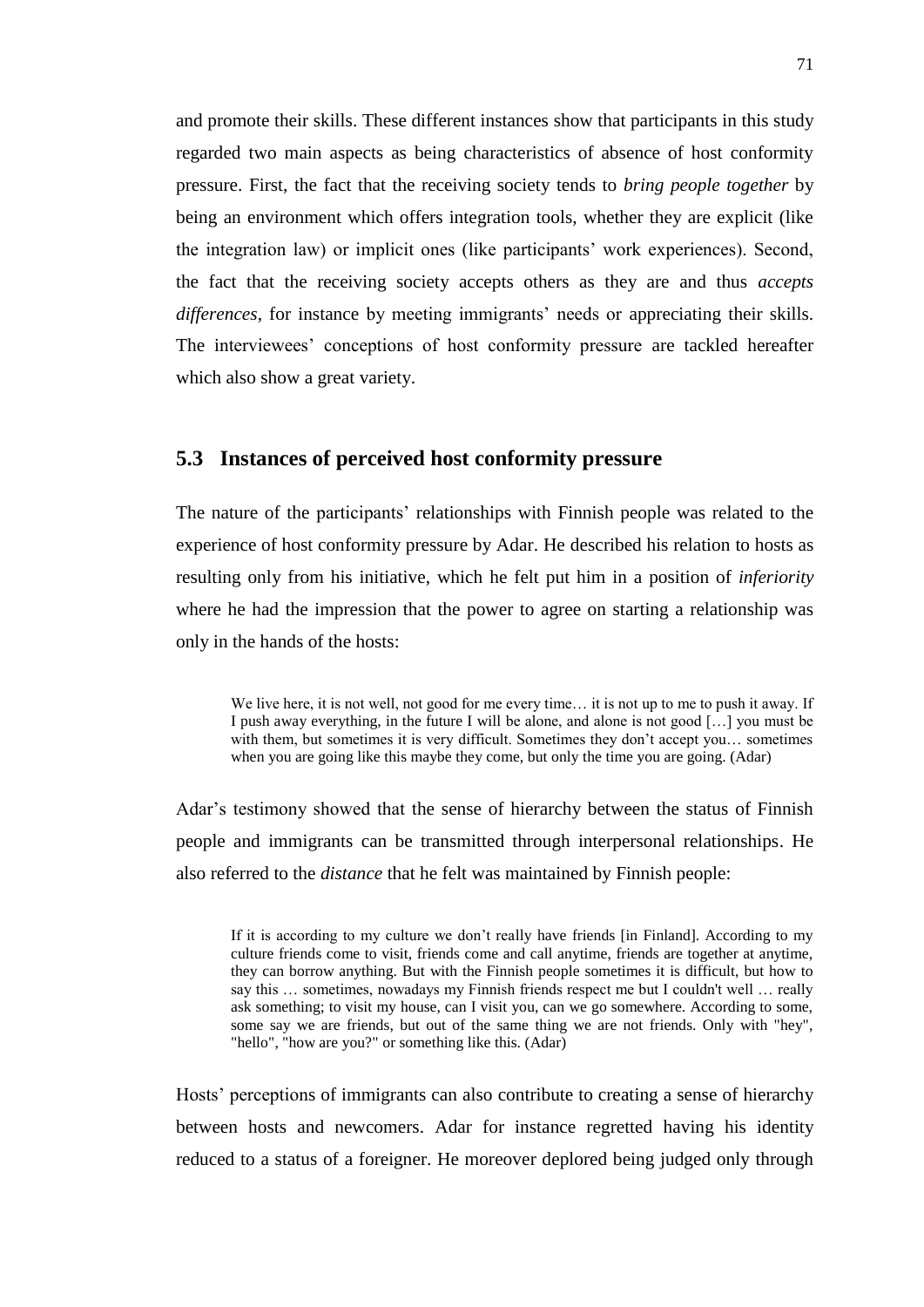the Finnish cultural prism, which he felt negated part of his skills, knowledge, and identity:

Even if you cannot speak the Finnish language you have your own experiences as well, you are an own man, you have gradually built your personality in your homeland. But in this society sometimes it feels that they act to you as a child. (Adar)

The process of acculturation was another area that some of the participants related to the experience of host conformity pressure. The interviewees believed that their acculturation experience was marked by host conformity pressure when they felt that *changing was required* by the receiving society and that it was exclusively a *one-way process*. Ulya for instance referred to the use of the language:

…they want me to speak Finnish. You should know Finnish language like that. They didn't want to speak English. They told us they prefer to speak Finnish. (Ulya)

Some of the participants also interpreted the *absence of feedback or positive reaction* to their acculturation as a form of host conformity pressure.

Work was another area where the interviewees explained that host conformity pressure could appear. Two main aspects stood out within this category: *hiring criteria* and one's *status as a worker*. The process of searching and applying for work was described by several of the interviewees as being difficult. Rosa associated her difficulties in finding work to her physical impairment as she stated that the reason was also explicitly given by employers. She nevertheless thought that her ethnic background may have sometimes been an obstacle to find a job:

Many places have told me no. Some of them ... [she shows the wheelchair] the reason, they told me that there are steps, that they don't have a lift. Yes… but we were talking in the employment office that maybe it's because I'm not a Finn, that it is maybe the reason but they put it behind the wheelchair. So, but we don't know … because my name is not a total Finnish name, so you cannot know. (Rosa)

Whether Rosa's assumptions were true or not is, to some extent, less interesting than the fact that she made those assumptions. In her mind, being a foreigner in Finland can lead to difficulties when looking for a job. Adar also related his struggle to find a workplace to his ethnic origins: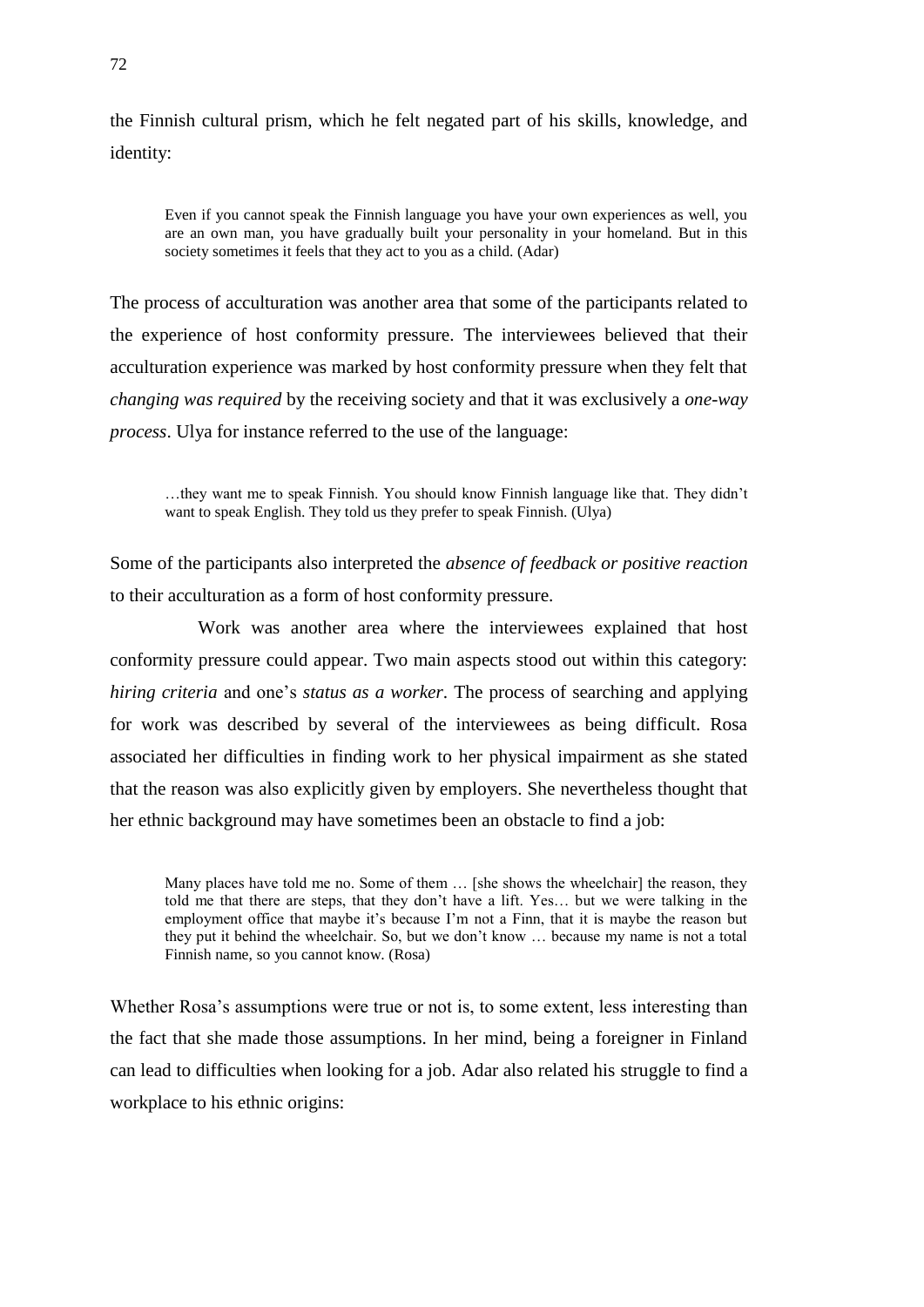For 1 year, 2004-2005, all the time, I sent CV in Finland. I never received any answer. Because I haven't any relations, you must know someone. If I send my CV to some company when they see my name they throw it out. (Adar)

Rosa and Adar thus both shared the idea that in the Finnish work system it is possible to be dismissed because of one's foreignness. Adar also mentioned the hiring criteria – and notably the language skills that need to be as good as natives' – as another impediment to enter Finnish working life:

There is this opening for work for example. They put that you must speak Finnish language, writing, reading, speaking well. But it's not as well as the Finnish people our language. I manage, there is no problem at all, but they put the criteria here. […] the criteria it is discrimination how can I say it. (Adar)

Host conformity pressure appeared in two closely related ways in Rosa's and Adar's experiences. First, the feeling they had that foreigners face more difficulties than natives when looking for work. Second, their impressions that one needs to be or speak like a native and that being different – for instance by having an accent – will make one fail. The fact that work was regarded as maintaining or increasing differences between hosts and immigrants was also shown through Ulya's professional experience in Finland. Ulya's profession indeed seemed to be determined by her status as an immigrant rather than by her knowledge and skills:

I think for my career, I think it is not good to be in Finland. In my country I was a lecturer in the physical therapy department […] my career was very high in my country but here I am just doing cleaning job, part time. (Ulya)

In this subchapter, the participants' experiences of one-way acculturation process, their sense of hierarchy, inequalities regarding one's chances, and impression that differences can be a factor of failure were presented. These different illustrations of perceived host conformity pressure could all be grouped as they correspond to the same perceived phenomenon of maintaining differences. Other instances show that participants' can also perceive host conformity pressure as being pressures towards uniformity.

This is for instance the case of the *perceived omnipresence of the Finnish way-of-life* mentioned several times by Adar who saw it as an obstacle to the expression of his cultural identity: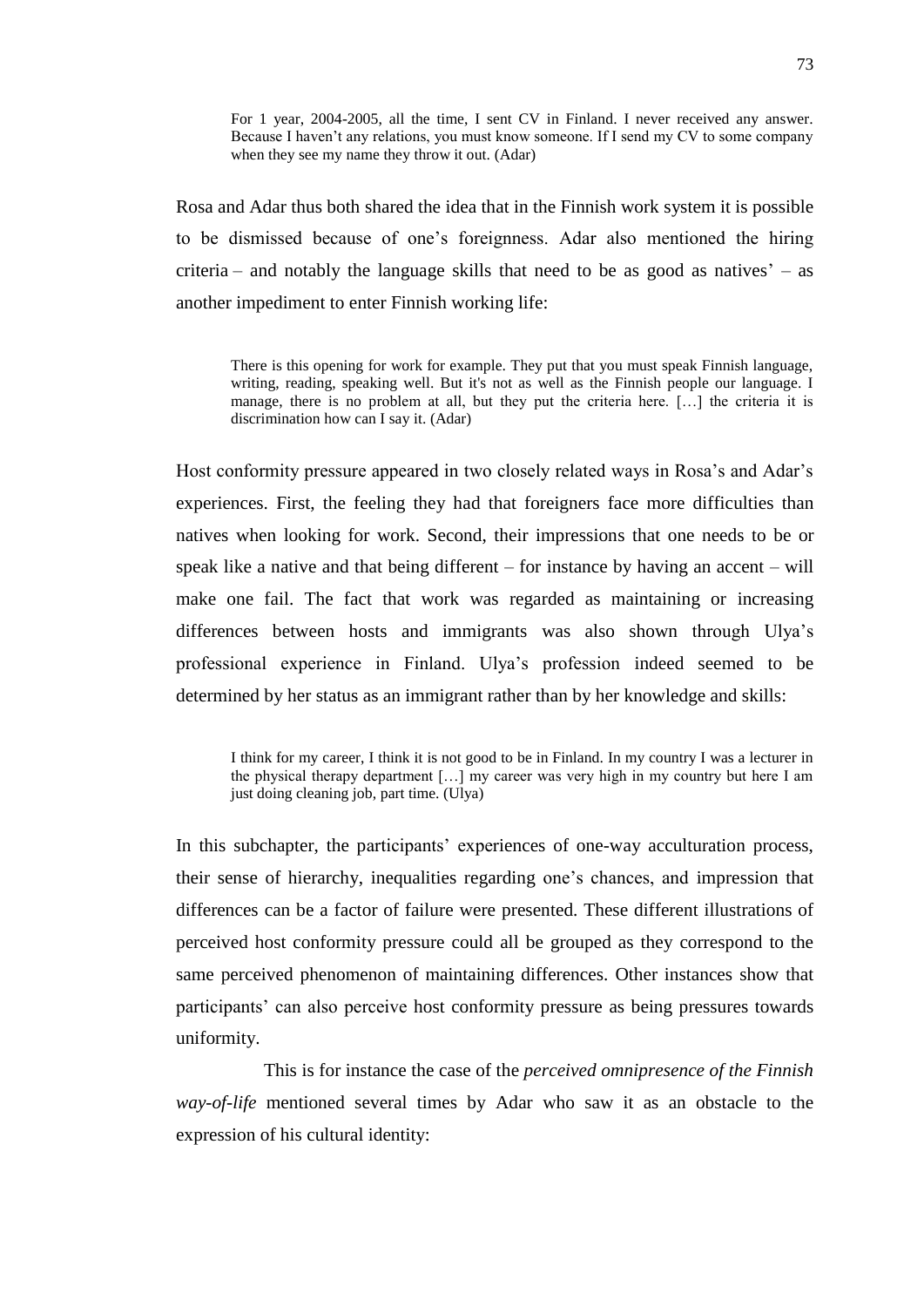It is not easy to practice our nationalities, celebrations, or to keep our traditions. It's not easy because our life situations do not let us practice those. (Adar)

The Finnish way of life and the *impression of uniformity in the mass communication* were closely related to one another in terms of host conformity pressure. Both were regarded as obstacles for immigrants to maintain their ethnic cultural background:

…but day by day it is very difficult to keep it because all around you is Finnish, Finnish culture, Finnish language, Finnish people, and we are at work all the time. (Adar)

Mass communication was also regarded as complicating the adaptation process by Ulya. Whereas Adar referred to the whole environment, Ulya's experience of host conformity pressure in the context of mass communication concerned the use of *only Finnish in administrative documents*:

First time when I came here I found it's much too difficult for me because I don't know their language […] and I found that any official letters, and anything anything in official papers, everything is in Finnish. (Ulya)

As explained beforehand, the experience of host conformity pressure – or its absence – is a subjective one. For this reason, the list of contexts and areas concerned by host conformity pressure over the last pages is far from being exhaustive. The various instances presented here however hint at the existence of two fairly clear types of host conformity pressure behaviors: *pressures from the host society towards uniformity* or *to maintain differences* with newcomers. The latter one is thus a more indirect type of host conformity pressure where disapproving of divergence is a way to highlight the importance of convergence, that is conformity.

#### **5.4 Factors in the experience of host conformity pressure**

Results suggest that participants' understanding of and stance on both conformity and acculturation can affect their perceptions of host conformity pressure. Their views on these two notions are introduced hereafter.

The participants of this study all positively regarded the cultural changes that one undergoes when adapting to a new society. All but one participants had a positive understanding of the term conformity and the fact that one would change in order to conform to the norms of a receiving society. Only Patrick had a negative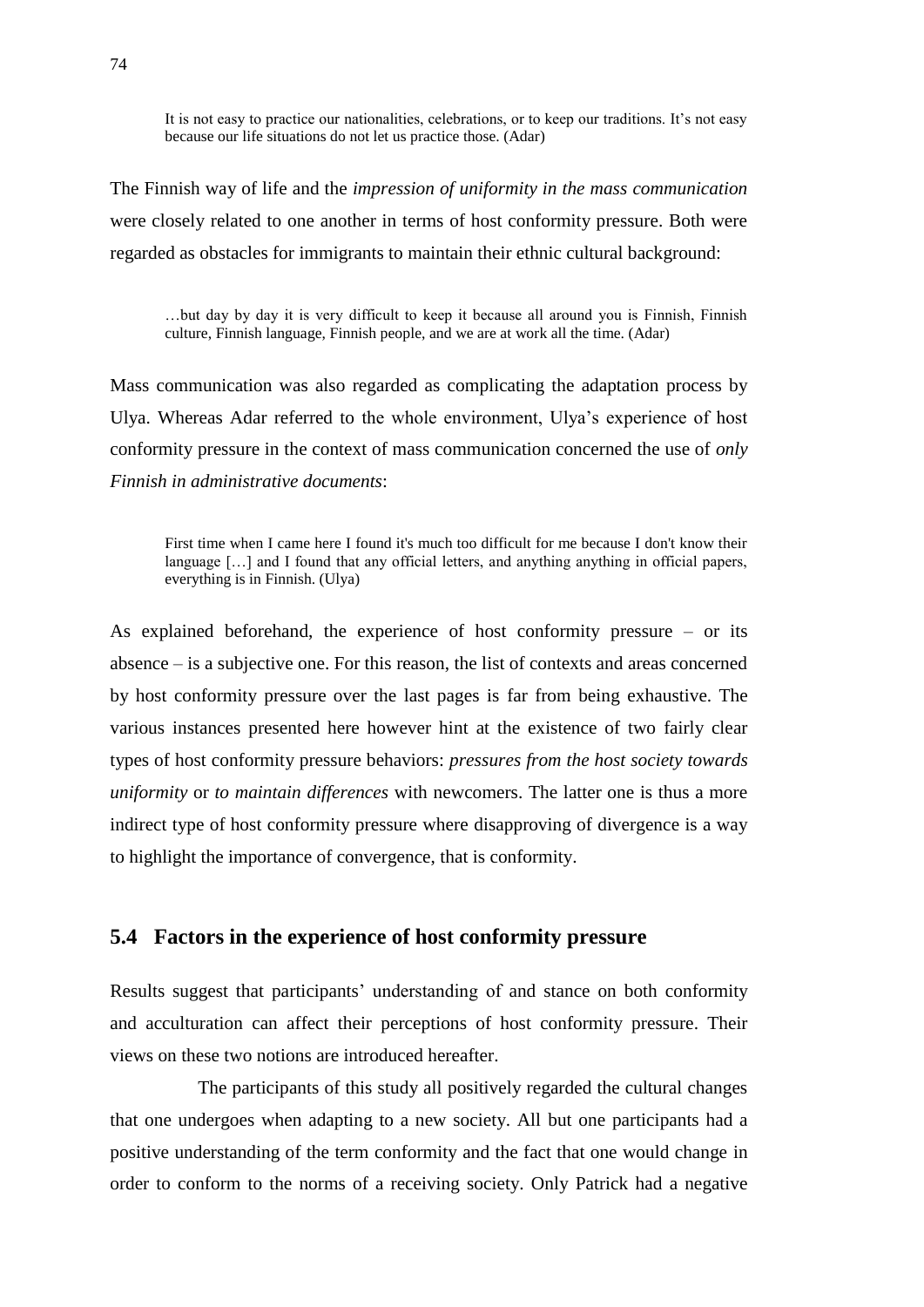stance when explaining the meaning he gave to the word conformity because of the notion of pressure or imitation of others that he attached to the word. Even though Patrick regarded conforming as a bad thing, he defined change as a very positive feature that contributes to developing oneself throughout life. In his opinion, conformity and change differed in the way individuals have or have not the freedom to decide how to change. Other participants explained conformity to be positive as long as the changes to be made did not necessarily concern everything about themselves. That is, conformity is good to some extent.

The participants also gave different reasons why one would benefit from conforming or acculturating to a new society. Georgianna saw it as a way to develop oneself in a new environment; Ulya explained that it was a way to learn new things and respect others; Adar regarded it as a way to become a member of the receiving society; Rosa saw it as way to integrate and also survive in a new environment. Patrick did not associate conformity to any experience in his life but considered change as a main feature of his existence. He explained change as a way to learn from others, and develop oneself and one's understanding of the world.

All five participants' descriptions of their favored acculturation strategy corresponded to the one named *integration* in Berry's model (1997). That is, all participants expressed the will to adapt to some Finnish habits and be in contact with Finnish people while maintaining some aspects of their cultural identities and customs. Not all participants expressed those choices directly but implied them through their interviews. Ulya for instance insisted on the importance of changing so as to adapt to a new environment. She explained being inclined to modify some of her habits when she judged the Finnish ones to be better. Similarly to other participants, Ulya accepted to conform to Finnish customs that mostly concerned superficial aspects but did not want to modify her deepest and most important values. Her experience of conformity was thus related to what Moscovici (1976) calls "external conformity":

I am a Muslim, so our culture and here their religious views are totally different and I don't want to change myself on that point of view, I am Muslim so I don't wanna change myself from a religion perspective (Ulya)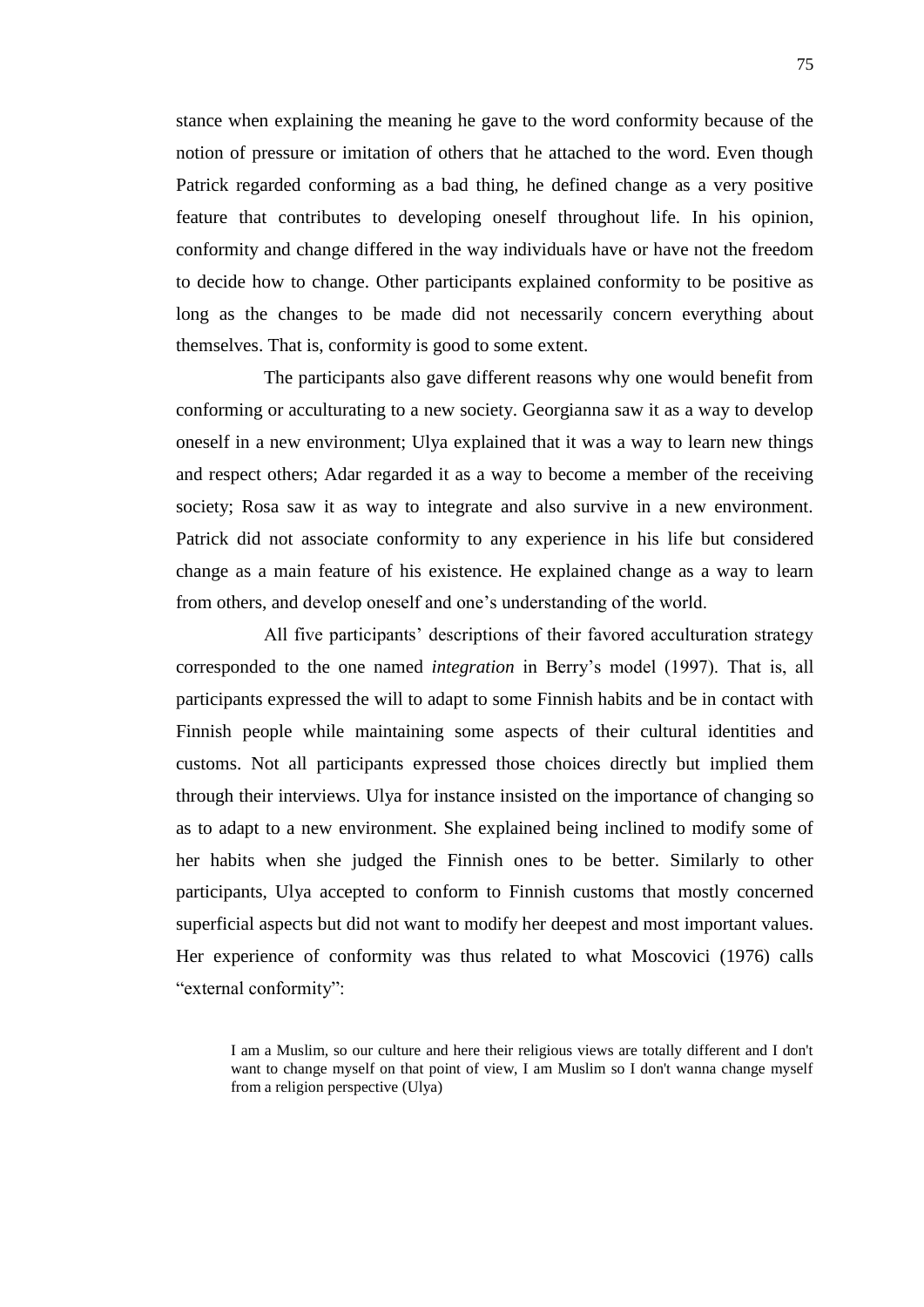Georgianna, Rosa, and Patrick also emphasized their will to change only to some extent and preserve the manners that they considered to be better or more important to them:

But if you know that you have better values than the other one don't give them up, just live with them, let they help you develop yourself. Do not get that value that does not work on you, that is how I see it. But if that value will help you develop yourself, okay I can get it. But if it will make me more, more as a person, as a bad person, I will not do it. (Georgianna)

Results highlight the importance of taking into consideration participants' understandings and judgments of the notions of acculturation and conformity in order to investigate their experiences of host conformity pressure and their possible consequences. The relation between acculturation, conformity, and host conformity pressure seems to be highly intertwined. One's conception of acculturation and conformity can affect one's perception of host conformity pressure, which in turn seems to influence one's acculturation. Results concerning eventual consequences of perceived host conformity pressure and its absence are discussed in the next subchapter.

# **5.5 Consequences of perceived presence and absence of host conformity pressure**

Results show that the experience of absence or presence of host conformity pressure has consequences on participants' acculturation but also beyond that.

It appears that the perception of host conformity pressure can affect individuals themselves but also the people with whom they are in contact. It can especially have an impact on immigrants' acquaintances among other foreigners. Newcomers' judgments and expectations of the receiving society are likely to be shaped through former immigrants' experiences. Negative feelings resulting from the experience of host conformity pressure can thus be conveyed to other immigrants and newcomers through the ethnic network:

Also, it's bad for the newcomers. They receive a bad image, that bad picture of this society when the new refugees or immigrants arrive to this society. When they see us, that we are very very in the start and how many years we have been here … it's very disappointed for the most of them. (Adar)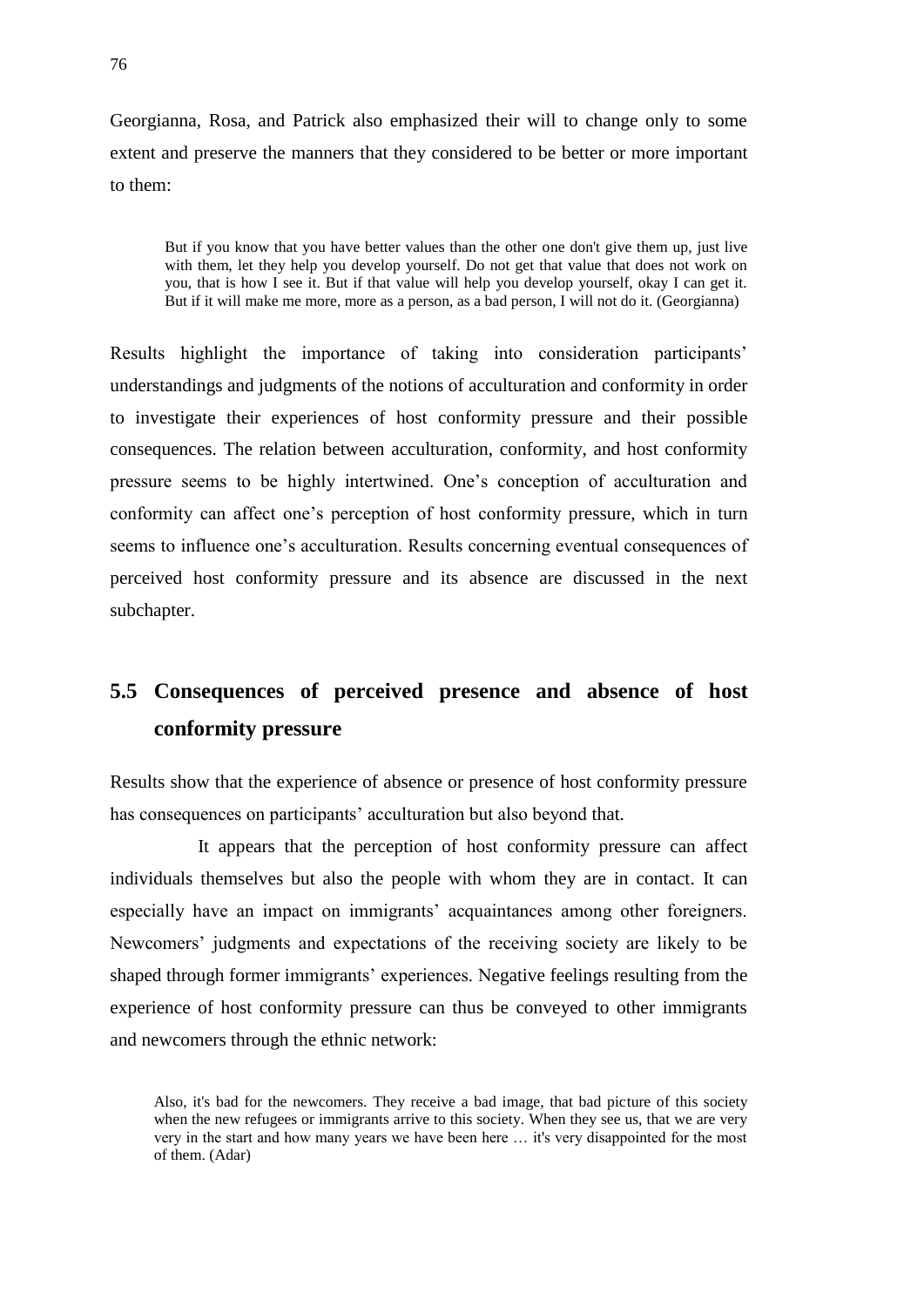Immigrants themselves can be affected by host conformity pressure in different ways and in particular regarding their acculturation processes, which is explained hereafter.

Out of five interviewees, four did not report perceived pressures from the host society on how much or at which pace to acculturate. On the contrary, they emphasized being in charge of the aspects they wish to change and the extent to which they acculturate. Adar did not refer to host conformity pressure in relation to his acculturation process. However, he did not express the same decision-making power as other participants in terms of managing his own acculturation process. He was the participant to report the strongest experiences of host conformity pressure and associated them with negative consequences on his acculturation process and status in the host society:

Sometimes I feel that it's impossible to be as a member when you see something that put you down, forbid you, it's a disappointment for us. It's very very difficult, very very hard for us. You are 100% trying to learn and when they put you down, they stop you. It's very very difficult, it's a disappointment, you feel that you will never never go up, you will never be as a ... active member in the society. (Adar)

Results thus suggest that the absence of perceived host conformity pressure encouraged participants to follow the acculturation path of their choice by modifying their customs and habits as they wish. Georgianna, Rosa and Ulya described instances of acculturation that were entirely free of host conformity pressure. They explained having a feeling of freedom to choose which cultural changes to undergo, which ones to refuse, and at which pace to acculturate.

Results also imply that perceived host conformity pressure and its absence have consequences on the relationships between participants and hosts. All interviewees explained that they aimed at having positive relationships with Finnish people. To the exception of Adar, all participants felt that they had good and genuine relationships with at least some Finnish people. Ulya and Georgianna both made such descriptions but also said that their relationships with hosts were in general more superficial than the ones they had with people from their ethnic groups. When talking about her free time, Ulya for instance explained spending most of it at home or with her friends from Bangladesh living in Finland. When describing the nature of her relationships in general, Georgianna attributed most of the ones she had with Finnish people to work, and most of the ones she had within her ethnic group to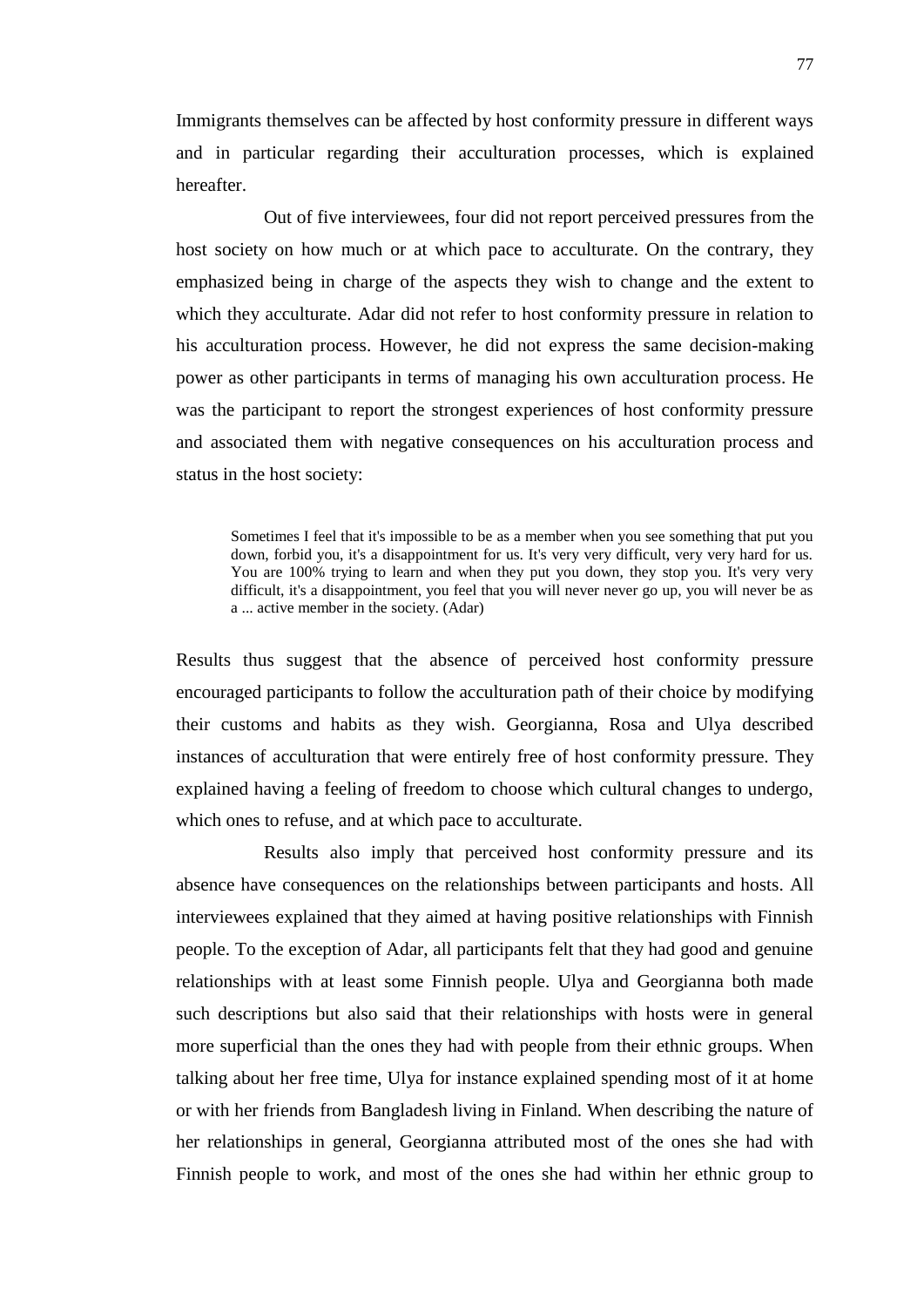leisure. Those variations in the nature and depth of relationships show that participants have different ways to fulfill their intention to positively relate to hosts.

Relations between participants' experiences of presence and absence of host conformity pressure and their acculturation processes appeared as they talked about their living situations in Finland and their understanding of acculturation and conformity. Results suggest that participants' experiences of host conformity pressure can influence their acculturative strategies. Consequences of the experience of presence and absence of host conformity pressure therefore are not that straightforward as regards the impediment or acceleration of one's acculturation process. Rather, the consequences seem to concern the types of acculturative strategies developed by participants in reaction to instances of perceived absence or presence of host conformity pressure.

#### **5.6 Summary of the results**

Not all participants necessarily identified the same aspects of the receiving society or hosts' behaviors as instances of host conformity pressure. All respondents however reported negative experiences to illustrate the phenomenon. Feelings of inferiority, hierarchy, and foreignness were reinforced by the experience of host conformity pressure which tended to emphasize the existence of a gap between hosts and participants. On the contrary, positive experiences were associated to the absence of host conformity pressure. Notions of equality, universality, accessibility, freedom, interest, support, and evolution contributed to participants' development and positive adaptation to the Finnish society. Experiences of host conformity pressure seemed to correspond to two main categories: *pressures from the host society towards uniformity* and *pressures to maintain differences between hosts and immigrants*. That is, host conformity pressure can appear to immigrants as pressures to be brought together or kept apart. Participants' different experiences of absence of host conformity pressure also showed similarities that made it possible to group them under two main categories: *bringing immigrants and hosts together* while *accepting differences*.

Participants' testimonies implied that there is a relation between the perception of host conformity pressure and the way one understands and judges the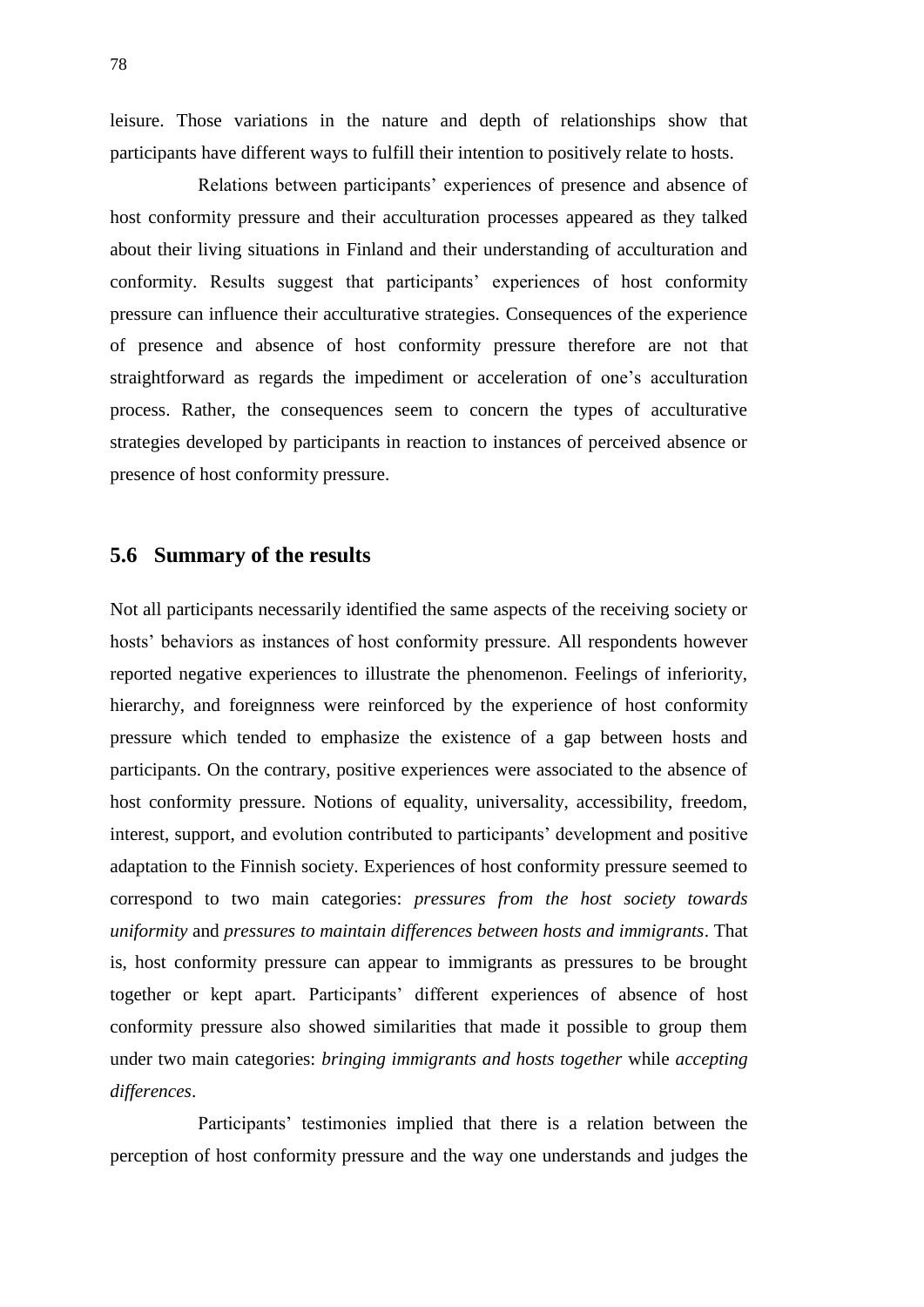notions of conformity and acculturation. This relation seems to have an impact on the types of acculturative strategies developed by the participants. Most of the interviewees seemed for instance more inclined to accept host conformity pressure when it involved superficial changes than deep and value related ones. Participants also seemed to adapt their relationships to hosts, quantitatively or qualitatively, so as to positively relate to them in their own way.

The results of this study have numerous implications for the phenomenon of host conformity pressure and the understanding of immigrants' acculturation strategies. These findings are discussed in the following chapter.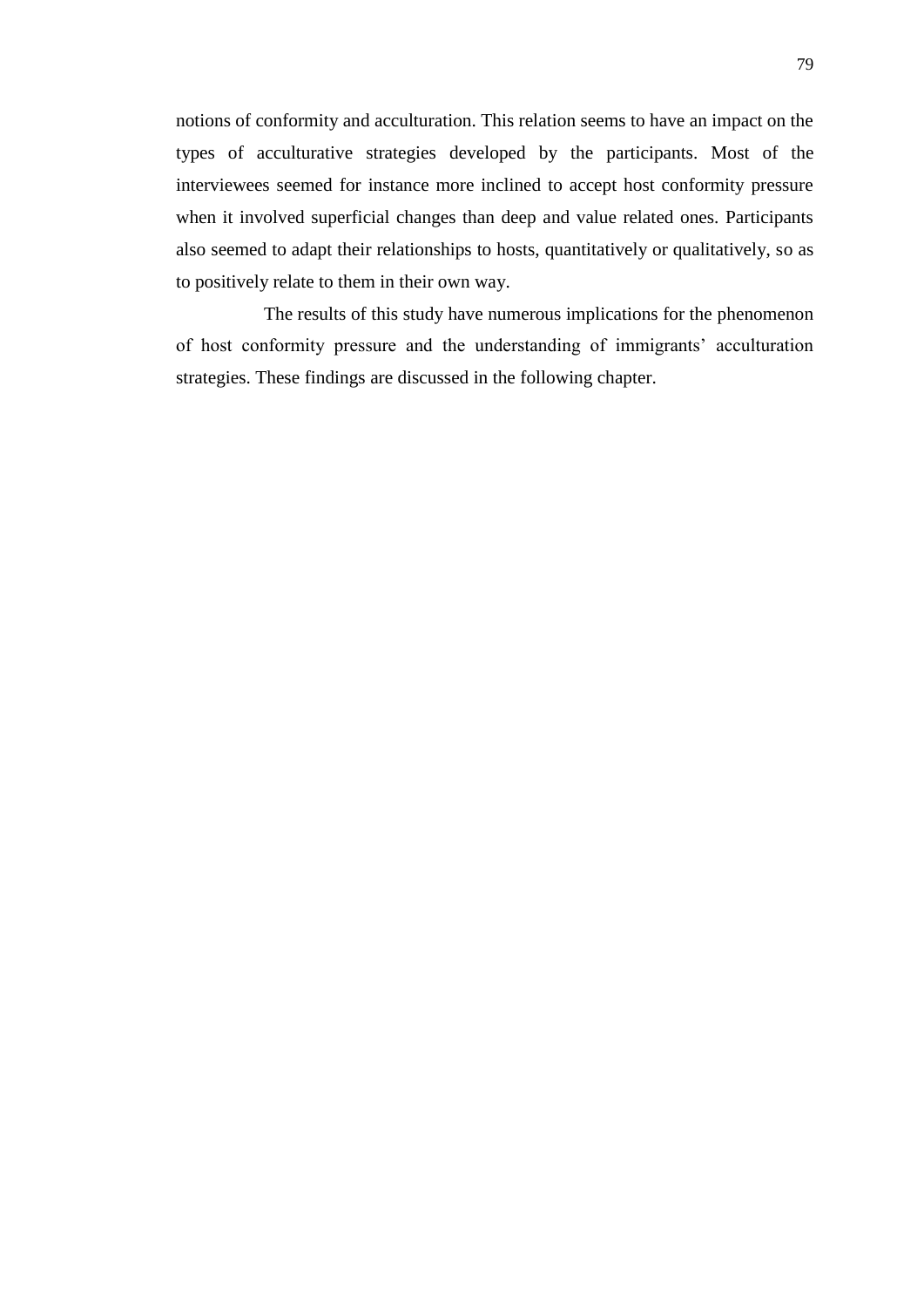### **6 DISCUSSION**

The present research investigates immigrants' experiences of host conformity pressure in relation to their acculturation processes. The results show that participants can have different experiences of host conformity pressure in Finland. Some of the interviewees mostly discussed the absence of host conformity pressure while others mentioned instances of both conformity pressure and its absence. Those different experiences of the phenomenon can vary depending on the situation but can also occur within the same context. This chapter examines the possible reasons behind the variety of experiences and compares the results with previous studies in more detail. Consequences of presence and absence of host conformity pressure on acculturative strategies are also investigated in the light of the participants' testimonies and former research.

#### **6.1 Factors in the experience of host conformity pressure**

A majority of the participants reported experiences of absence of host conformity pressure. Most of them also talked in ways which suggested that they were in control of their acculturation experiences in Finland. As explained in the results section, some of the participants' statements could be interpreted as illustrations of host conformity pressure but informants presented them as neutral instances. Because of the subjectivity of people's testimonies, it is important to be critical and careful when analyzing them. Some of the participants may for instance have a positive judgment on some of their experiences for psychological benefit. A previous study by Ruggiero and Taylor (1997) explains that immigrants tend to underplay instances of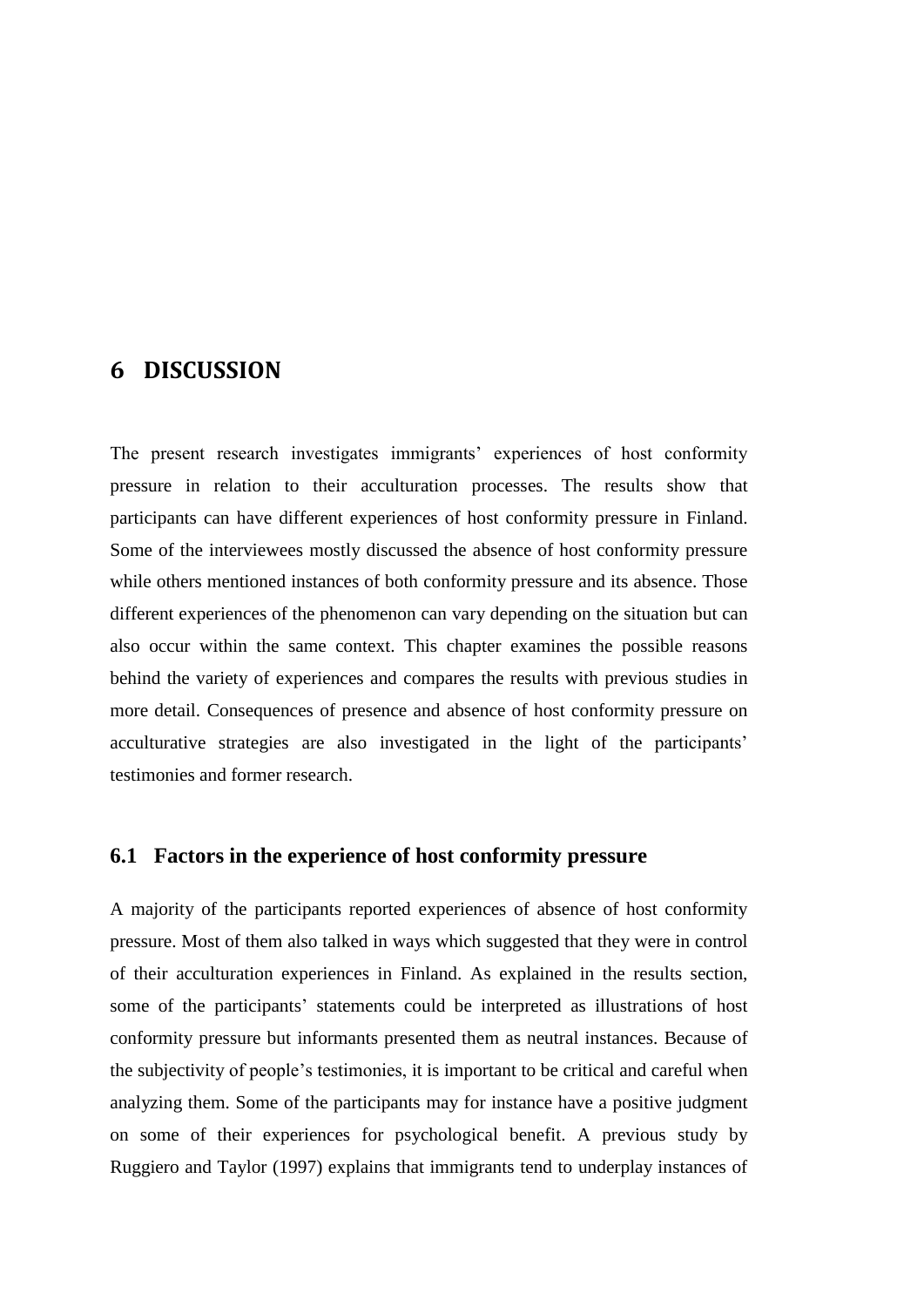discriminations as it increases their sense of security and control in social exchanges. Disregarding discriminations or host conformity pressure can therefore be a conscious or unconscious strategy so as to feel more confident and eventually ease the adaptation process. The present study also suggests that immigrants' positive state of mind is intertwined with positive acculturation experience as it is both a factor and an outcome of it.

The congruence between immigrants' and the host society's understanding of acculturation also seems to be central in a positive adaptation. As stated earlier, all the participants of this study favored the acculturative path named *integration* in Berry's model (1997). In addition, they all emphasized the necessity for newcomers to make some changes in their behaviors or customs. Respondents explained those changes as ways to ease the adaptation process, learn from the host society, find a place in the receiving society, or show respect to others. All participants of this study regarded change as a positive feature and some even considered it to be indispensable. One possible reason for not identifying host conformity pressure could be the congruence between the extent to which immigrants are ready to change and the changes the host society demands from them. The notion of pressure may disappear if both sides have similar expectations regarding the acculturation process since the changes made are not forced upon or regarded as illegitimate. Previous studies indeed show that such influence is regarded as pressure and is likely to be opposed (French et al., 1960; Zipf, 1960 cited in Bandura et al., 1963).

On the contrary, the participants of this study seemed to identify host conformity pressure when it affected what they saw as the logical or wanted outcome of their acculturation. Adar for instance explained that changing is positive and necessary as it enables to be on an equal footing with hosts and to belong to the receiving society. Adar's motivation to acculturate was to become a member of the Finnish society, a status that he expected to be granted through hosts' behaviors towards him. His feeling of failing to reach this acculturation outcome was therefore attributed to hosts and regarded as a form of host conformity pressure. He seemed to think that only natives or immigrants who go native by extensively conforming to the norms are accepted as equal members. Adar's situation shows the relevance of examining immigrants' expectations of acculturation in understanding their experience of host conformity pressure. Contrarily to Roccas et al., (2000:332) who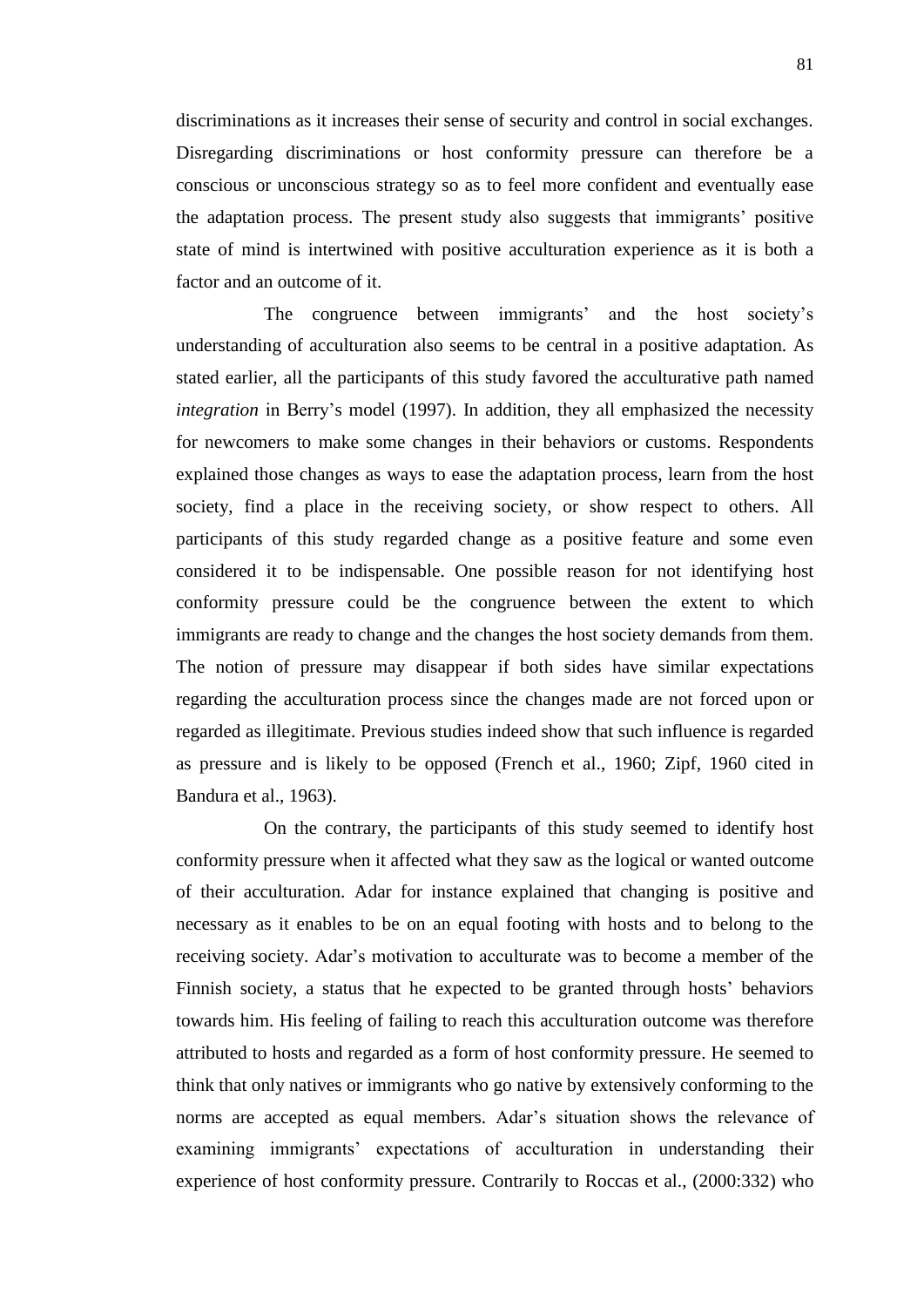assert that "acculturation attitudes reflect only the desire to assimilate, integrate, or separate", results of this study indicate that immigrants have more personal and varied reasons to acculturate. The participants for instance mentioned the will to develop themselves or learn from the receiving society. Those wanted outcomes are possible reasons to acculturate and reaching them represent the achievement of one's acculturation process. Whether host societies allow immigrants to reach their goals may determine to some extent newcomers' sense of host conformity pressure. Participants of this study who reached their wanted outcome of acculturation were also the ones to give the most instances of absence of host conformity pressure. This ties up with Ruggiero and Taylor's study (1997) that emphasizes the importance of self-confidence and esteem in order to positively adapt. Enabling immigrants to reach their acculturation goal may be a way to enhance their sense of achievement regarding their acculturation process, but also their identity and status in the host society.

Having a secured identity and status in the receiving society is also emphasized by the results of this study as a factor to undergo less host conformity pressure. Patrick, Rosa, and Georgianna were the participants whose interviews illustrated such correlation. All of their testimonies highlighted the importance of work in developing one's identity and status in the receiving society. They all had found jobs thanks to their previous qualifications and special skills such as their linguistic abilities. Being recognized as a skillful and capable person was regarded by the interviewees as highly contributing to their self-esteem and development in Finland. Such findings contradict Kim's (2001) assertion that work is a factor of dependence on host societies and is therefore likely to increase experiences of host conformity pressure. For the participants of this study, work was a factor of independence as it enabled them to go beyond their statuses of immigrants and become actively involved in the receiving society. Here again, it is important to remember that four out of five participants worked in the field of immigration for the municipality, a professional position which is likely to have positively affected their experiences as immigrants on the whole. One interviewee (Patrick) explained that being hired enabled him to perfect his Finnish speaking skills, which contributed to his acculturation process on the whole. This experience highlights the numerous benefits of work for immigrants. Other participants' interviews also revealed the different contributions of work to one's acculturation process: connecting with hosts,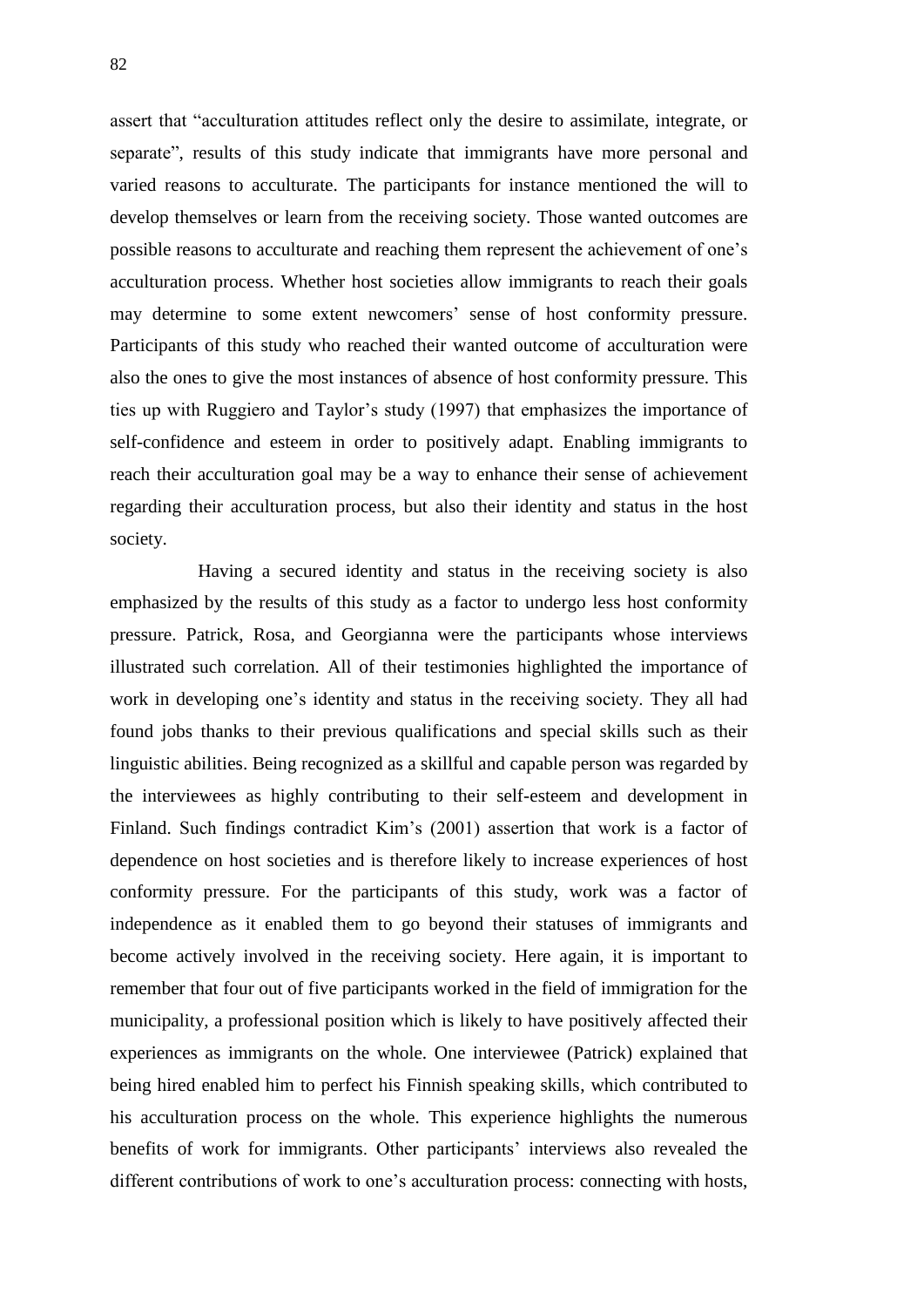developing oneself, or/and achieving a status in the receiving society. Those findings emphasize the role of work as a factor of integration rather than an outcome. That is, work should be regarded as a medium in facilitating immigrants' integration rather than an award for the potentially and successfully integrated immigrants.

The professional situation of immigrants is especially important to examine in Finland because of the gap between foreigners' and hosts' employment rates. Heikkilä and Peltonen (2002) indicate that immigrants' unemployment rate is significantly higher than the one of natives and their qualifications often disregarded by employers. Putting immigrants on the fringes of working life may put them on the fringes of the society in general; as explained by Heikkilä and Peltonen (2002). The present study indicates a similar but positive correlation between work and integration. Being involved in the working life of host society thanks to one's qualifications and skills is likely to enhance immigrants' involvement in the receiving society.

Two interviewees (Patrick and Rosa) were spontaneously hired to join municipal services so as to contribute to the improvement of immigrants' experiences in Finland. Beyond the individual benefits gained from their professions, the participants also operated as a bridge between the integration policies and practices of Finland, and immigrants. Their work in immigration offices can illustrate a more global will of the receiving society to include immigrants at the very core of its integration policy. The outcomes of involving immigrants in the working life of the receiving society therefore seem to be positive for the immigrants concerned but also for the society in general and other newcomers. Those results are also supported by Heikkilä, Gómez Ciriano, and Ojalehto (2011) who advocate for more ethnic diversity in state services to improve integration. The benefits of immigrants' involvement in the working life of host societies also mirror Nye's (2010) definition of reciprocal power gains. Recognizing immigrants' skills and allowing them to enter working life could be a way for host societies to grant power to immigrants. In return, immigrants' could develop themselves, a secured identity and status, and contribute to the host society as active members. For the participants of this study, work was the medium to achieve such virtuous circle where positive experiences of immigrants affect them, other foreigners, and the receiving society.

As explained so far, results show that factors in the experience of host conformity pressure are multiple. Participants' expectations regarding their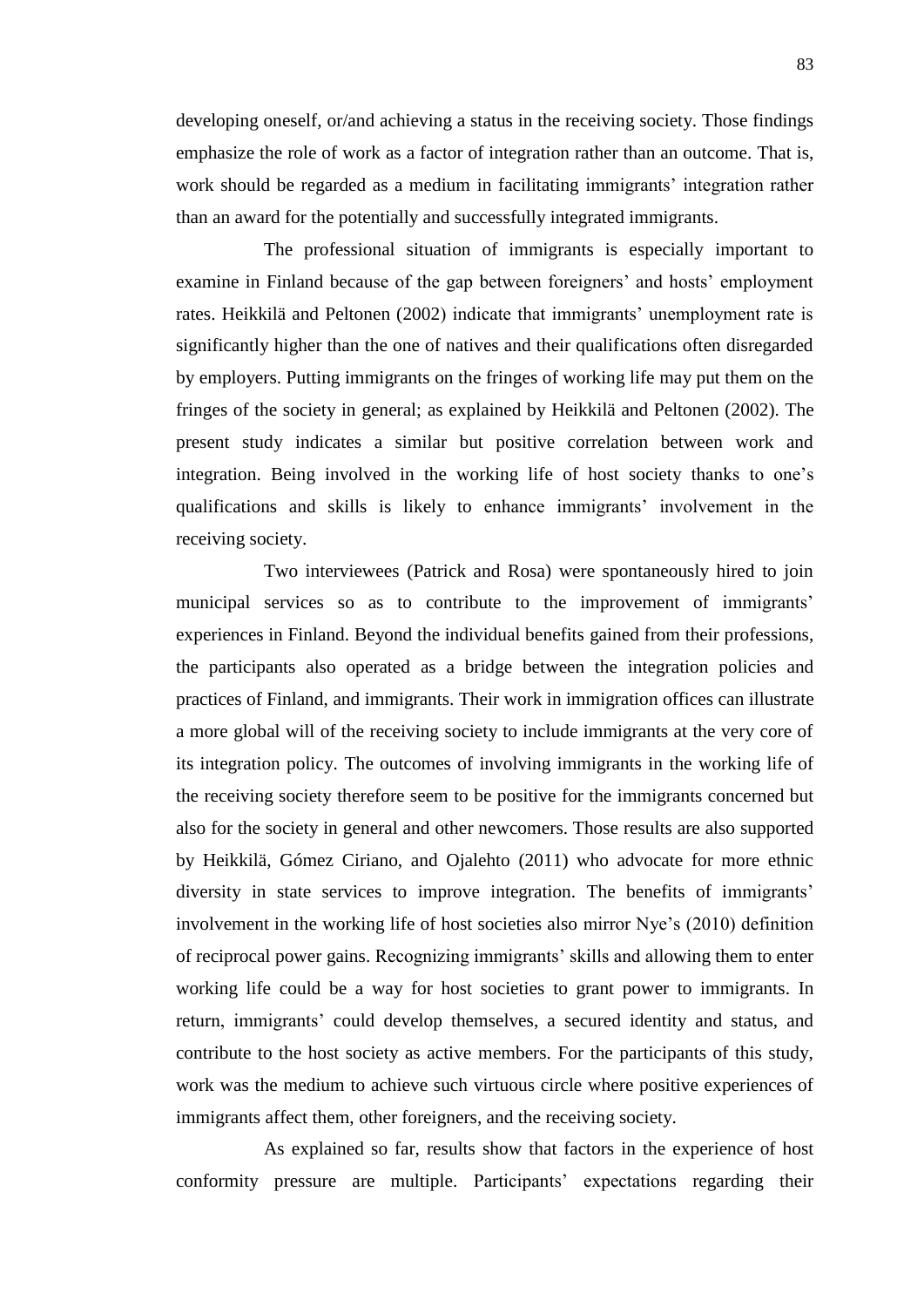acculturation process are a relevant cause. Their previous experiences – as immigrants or in their home countries – can also play an important role. Immigrants' original cultures can influence their judgments of receiving societies and consequently their experiences of host conformity pressure.

All the participants of this study described their cultures as being more collectivistic than the Finnish one. According to Griffin (2009:392) collectivistic cultures favor "similarity and mutual concern within the culture". Because of the importance of groups' interests over individuals', it could be assumed that conformity is more important in collectivistic societies than in individualistic ones. Four out of five participants of this study explained the notion of conformity as a positive one. They also seemed to have higher expectations of conformity and conformity pressure than what they actually experienced in Finland. Their understanding and expectations of conformity may have been factors in the diminution of their experience of host conformity pressure. The way conformity is regarded in both immigrants' original cultures and in the host culture seems central to measure experiences of host conformity pressure. Similarly to the notion of acculturation, the congruence between immigrants' and hosts' expectations of conformity may contribute to the decrease of experiences of conformity pressure.

Those results emphasize the importance of considering the concept of host conformity pressure in relation to other factors and not as a unique entity. They notably suggest the importance of collectivistic and individualistic characteristics in examining experiences of host conformity pressure. Previous studies on conformity pressure highlight the role played by features of homogeneity and heterogeneity. Moscovici (1976) and Cartwright and Zander (1968) point out that the more uniform a majority group is, the more likely it is to exert conformity pressure on deviant individuals. That is, homogeneity can cause conformity pressure. Kim (2001) also explains that heterogeneous urban areas tend to exert less conformity pressure on newcomers than homogeneous rural areas. The present study suggests that explaining the experience of host conformity pressure only in terms of homogeneity and heterogeneity may be too limited. Finland is largely regarded as a homogeneous society in Europe, notably because of its low immigration rate (Heikkilä & Peltonen, 2002). However, the participants of this study put more emphasis on Finland's individualistic characteristic than on its homogeneity. This may suggest that the way receiving societies are can sometimes matter less than the way they want to be.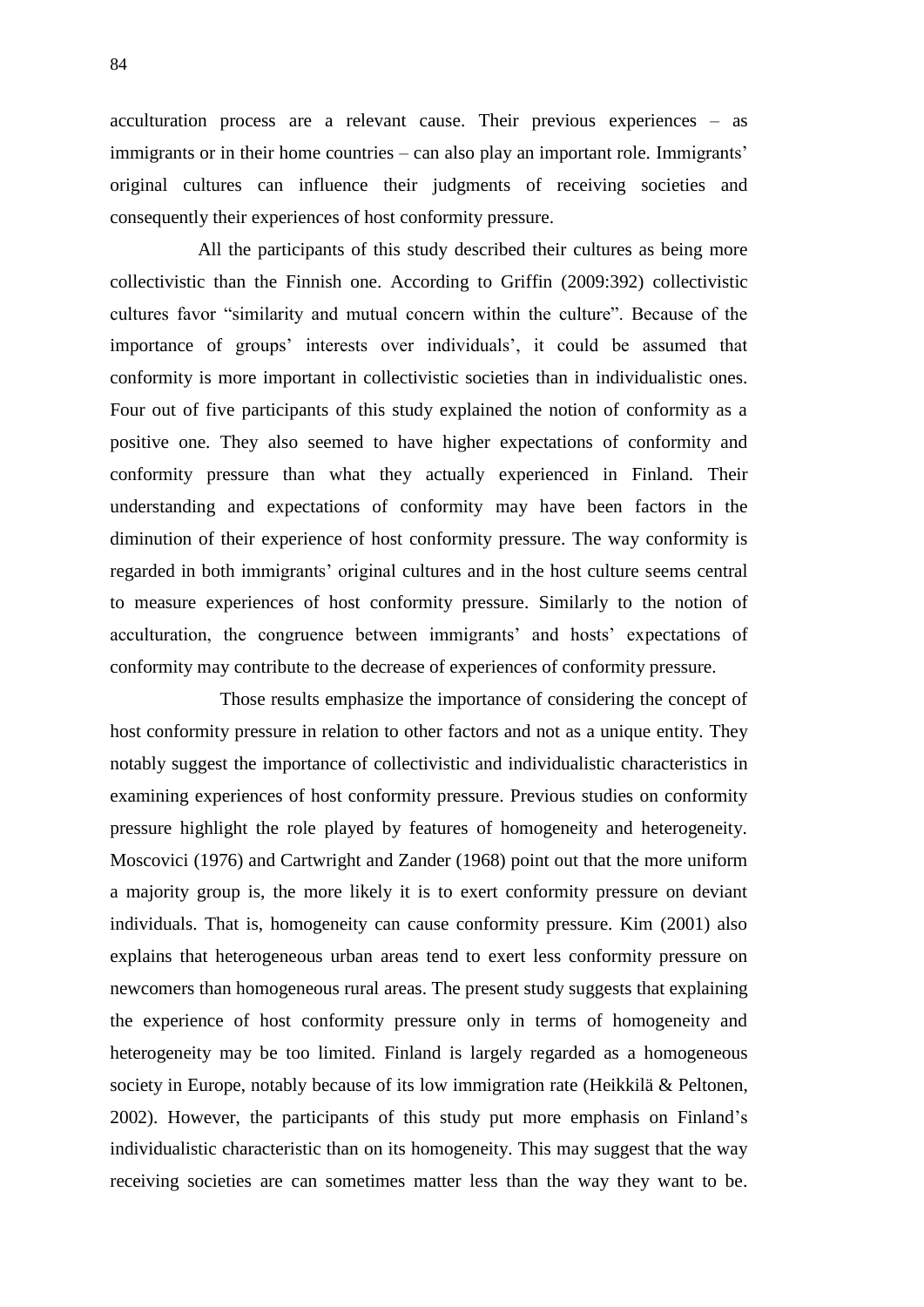Homogeneity in itself may not be a decisive factor in exerting host conformity pressure. It may instead be the value attached to homogeneity that drives societies to impose host conformity pressure. Since homogeneity is positively regarded in collectivistic societies, those cultures may enforce more pressure to conform. Going from a collectivistic society to an individualistic society, and vice-versa, may thus be an important factor in the experience of host conformity pressure.

The results of this study show that identifying host conformity pressure depends on numerous factors. The participants' testimonies emphasized the importance of work as a factor of positive adaption that benefits immigrants, their network, and the receiving society. Work gave respondents opportunities to develop themselves and their status in the receiving society, which consequently diminished their experiences of host conformity pressure. Immigrants' and hosts' understanding of the notions of acculturation and conformity also seems to be a significant cause to the experience of host conformity pressure. Results notably highlight the importance of considering viewpoints from both immigrants' and host societies' perspectives so as to examine and relate their discrepancies and similarities.

# **6.2 Host conformity pressure and immigrants' acculturative strategies**

The reasons and consequences of experienced host conformity pressure or its absence are manifold. Similarly to previous studies (Croucher, 2006, 2009; Ruggiero et al., 1996), this research shows that host conformity pressure has an impact on immigrants' acculturation. However, the results do not suggest the existence of a systematic relation between one's willingness to acculturate and hosts' pressure to conform. Moreover, results show the development of two main types of acculturative strategies that can either result from the absence of host conformity pressure or be ways to avoid it. The relation between experienced host conformity pressure and participants' acculturation strategies is detailed throughout the next pages.

Previous studies present contradicting views on the relationship between host conformity pressure and immigrants' acculturation processes. For instance, Croucher (2006, 2009) found that immigrants' willingness to acculturate tend to decrease when facing host conformity pressure, whereas Ruggiero et al. (1996) found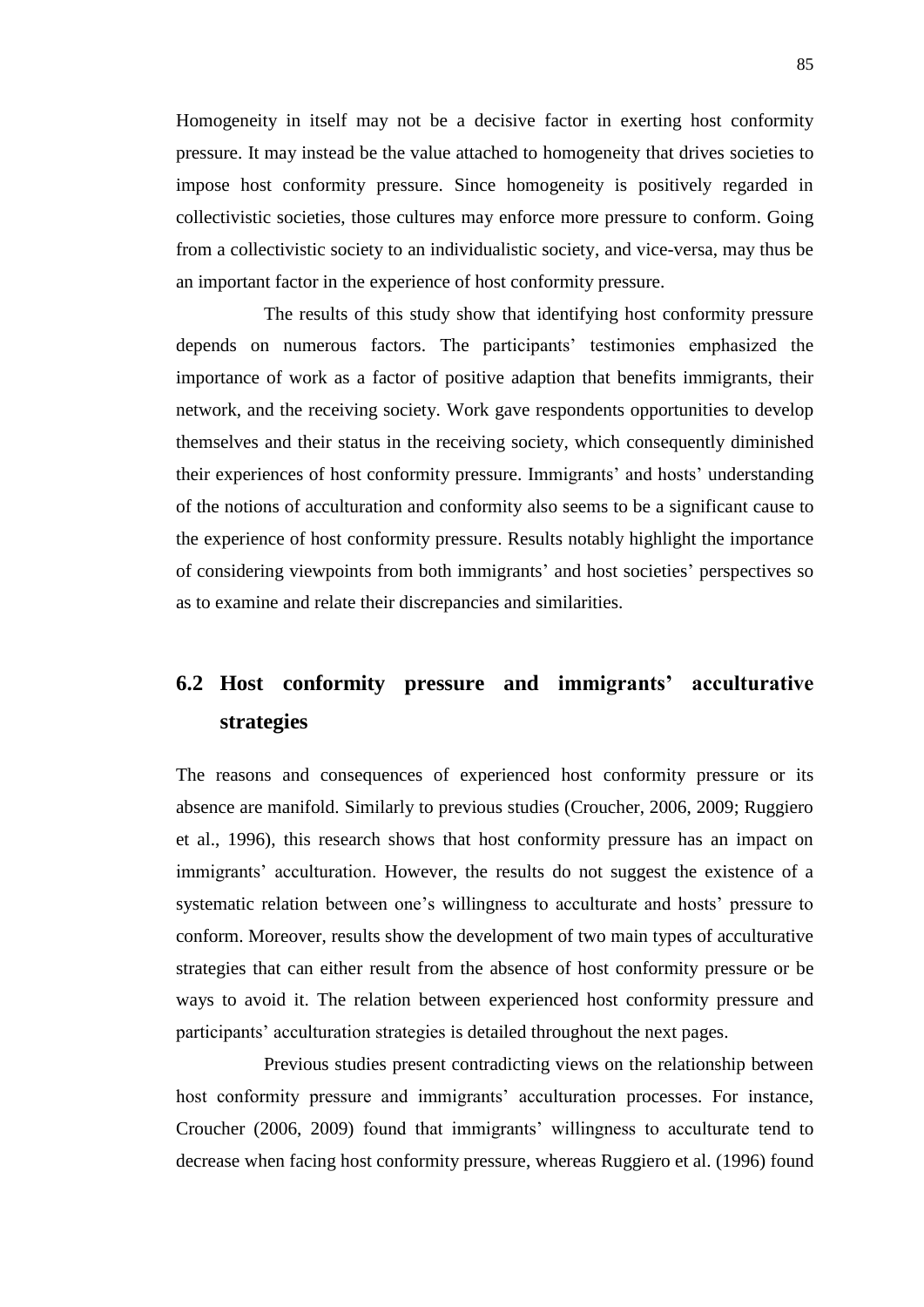that it tends to increase. The results of the present study may help to understand some of the contradictions that appear in previous research. The results suggest that it is more accurate to consider the *reason* for acculturating rather than the *willingness* to acculturate. It indeed seems that host conformity pressure can be experienced without impeding the acculturation process. It may however hinder one's acculturation when it affects the reason one has to acculturate. The relation between host conformity pressure and acculturation is thus not systematic but depends on the area it concerns and the attachment of immigrants to that area.

For instance, Adar's reason to acculturate was to become a member of the society in order to be on an equal footing with hosts. He explained both the importance of being considered like a Finn and his discouragement to keep acculturating when he did not succeed. His willingness to acculturate was thus affected because his experience of host conformity pressure invalidated his reason to acculturate. Immigrants all have reasons – most likely different ones – to acculturate; something they want to reach and for what they are ready to change. When the experience of host conformity pressure impinges on these reasons and prevents immigrants from reaching their goals, it is likely to disturb their acculturation process itself (see figure 3 below). Host conformity pressure and acculturation are therefore interrelated but the relationship may mostly depend on immigrants' own reasons to change. The variety of motivations may explain the differences of host conformity pressure experiences between individuals living in the same environment at the same moment. It also corresponds to the temporal evolution of the identification and experience of host conformity pressure since immigrants' reasons to acculturate are likely to evolve throughout time.



FIGURE 3: Influence of host conformity pressure on acculturation process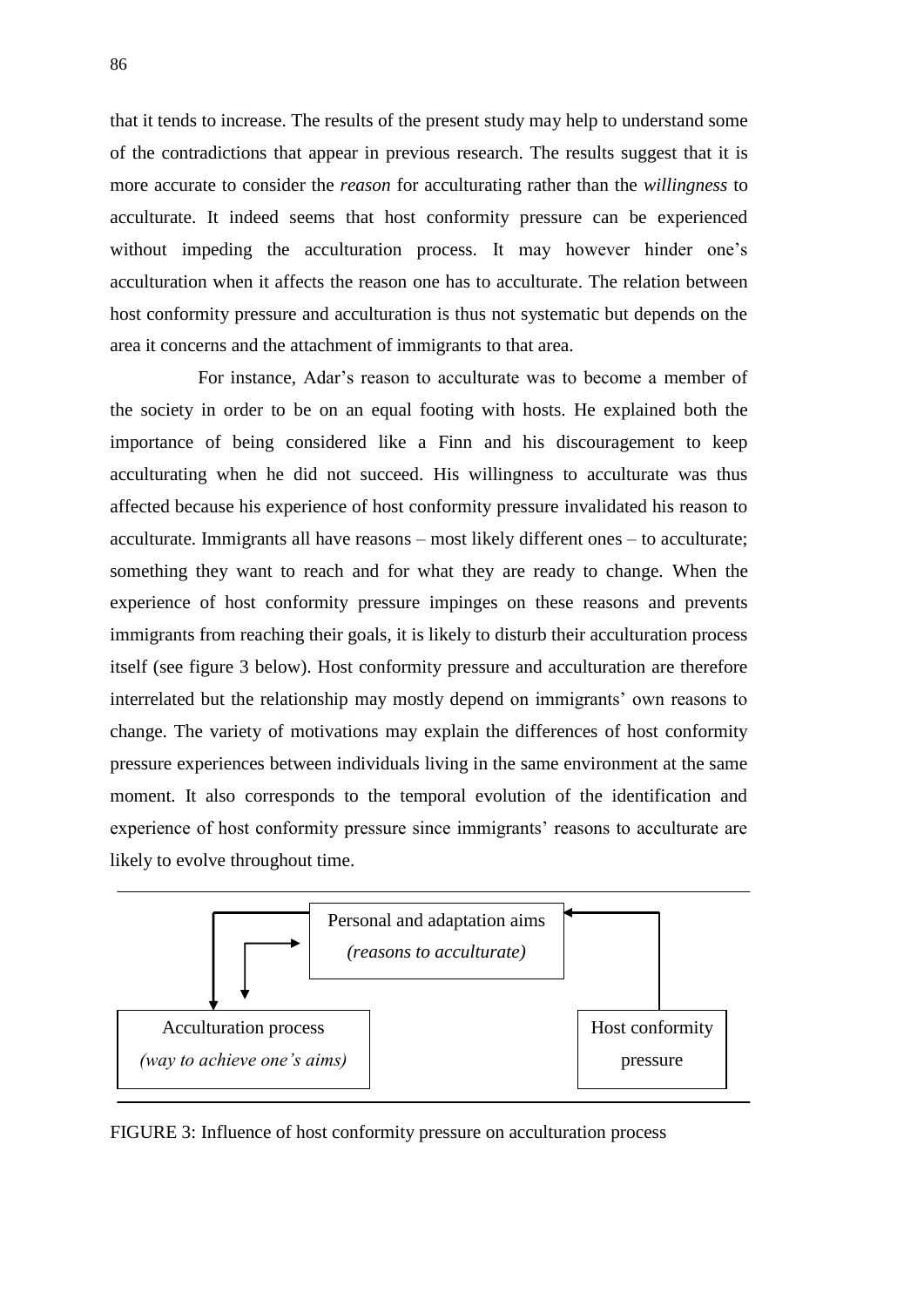The consequences of the absence and presence of host conformity pressure are also visible through the different acculturative strategies chosen by immigrants. Two different patterns of selective acculturation appear through participants' testimonies. The first one seems to derive from the absence of host conformity pressure because immigrants who feel in charge of their acculturation process have more opportunities to diversify their acculturation strategies. They then have the possibility to adapt the acculturation path they favor to make it fit their very own situation. In the present study, all participants found *integration* to be the best adaptation path as it enabled them to both maintain some ethnic cultural background and develop positive relationships with hosts. From this one path, immigrants can take different parallel byways.

Results of this study show that the nature of relationships is a central aspect of selective acculturation, which also corresponds to Valenta's (2009) research. It is indeed possible for immigrants to adapt the strength of their relationships so as to fulfill their acculturation needs. Georgianna for instance explained the way she had positive relationships with Finnish people while maintaining contact with her ethnic friends. The nature of those relationships was however different as she associated her relations with Finns to work, and her relations with ethnic friends to leisure. Her acculturation pattern shows the variety of meanings that can exist behind one single acculturative strategy – in this case the integration path. It also illustrates the active role immigrants play in their acculturation process, whether it is conscious or unconscious.

The second acculturative pattern to appear in this study seems to be both a consequence of absence of host conformity pressure and a way to avoid it. As explained previously, experiences of host conformity pressure can appear in different contexts and on different levels. Immigrants can therefore happen to experience it only in some places. They can also confront it at some moments of their lives and not at others. Results suggest that immigrants can choose to develop relationships so as to avoid contexts where host conformity pressure can be experienced while following their favored acculturation path. For instance, Ulya reported having friendly relationships with both Finnish people and individuals from her ethnic group. Her host friends however all seemed to be from the same environment as they were university students. She explained the way she maintained relationships with them as they regularly spent time together. She however seldom met them outside from the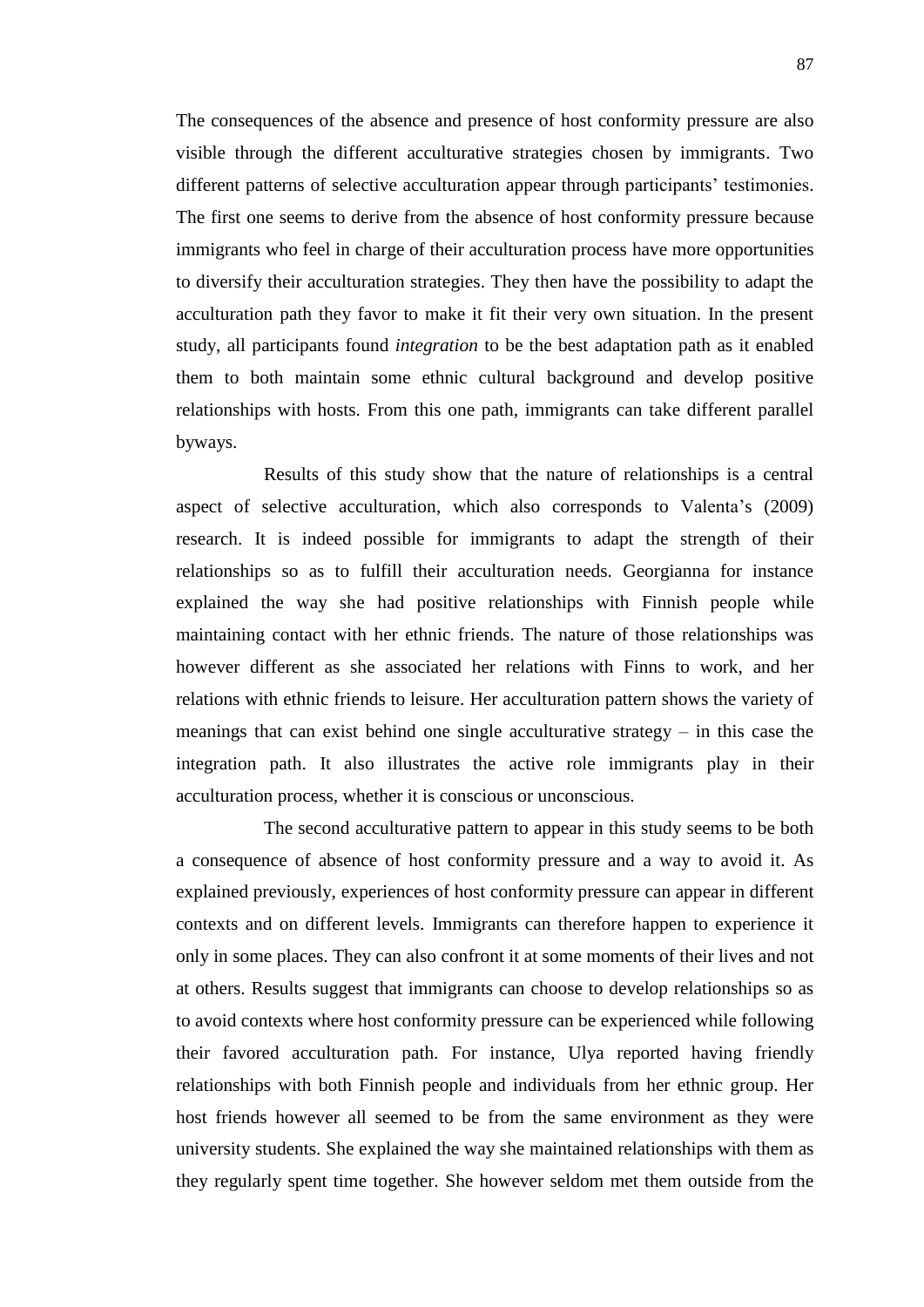university campus and rarely met other natives either. She thus seemed to restrict her relationships with hosts to one environment and type of individuals with whom she was on an equal footing and felt safe. This type of relationship limits the risks to undergo host conformity pressure and can be enough to represent one's connection to the receiving society.

This study shows a correlation between experienced host conformity pressure – or its absence – and the process of acculturating. It suggests that the impact of host conformity pressure on acculturation is not a direct one. Results imply that the experience of host conformity pressure influences immigrants' acculturation because it first affects their personal and adaptation goals. Acculturation seems to be a way to achieve one's aims when living in the host society but not the aim itself. Berry's model (1997) already suggests this as it explains that immigrants choose different acculturative paths depending on the type of relationships they want to develop with hosts and the extent to which they want to retain their ethnic background. These two aims also appear in the present study but as umbrella terms that encompass various realities.

Developing positive relationships with hosts can for instance take on different meanings for immigrants. Selective acculturation is a way for newcomers to adjust one main acculturation path to their own adaptation aims. It can also be a way to avoid host conformity pressure by developing acculturative strategies that ensure to achieve one's personal and adaptive goals. Acculturation is thus an active process that enables immigrants to reach their goals in a new environment. Results of this study reveal that restrictions imposed by host societies on outcomes of acculturation are likely to be regarded as host conformity pressure by immigrants and can therefore affect their acculturation processes.

## **6.3 Host conformity pressure as a dynamic and an interactive phenomenon**

Results of this study have brought factors and consequences of participants' experiences of host conformity pressure to light. These findings enable to move from specific instances of the phenomenon to a broader understanding of it. Examining the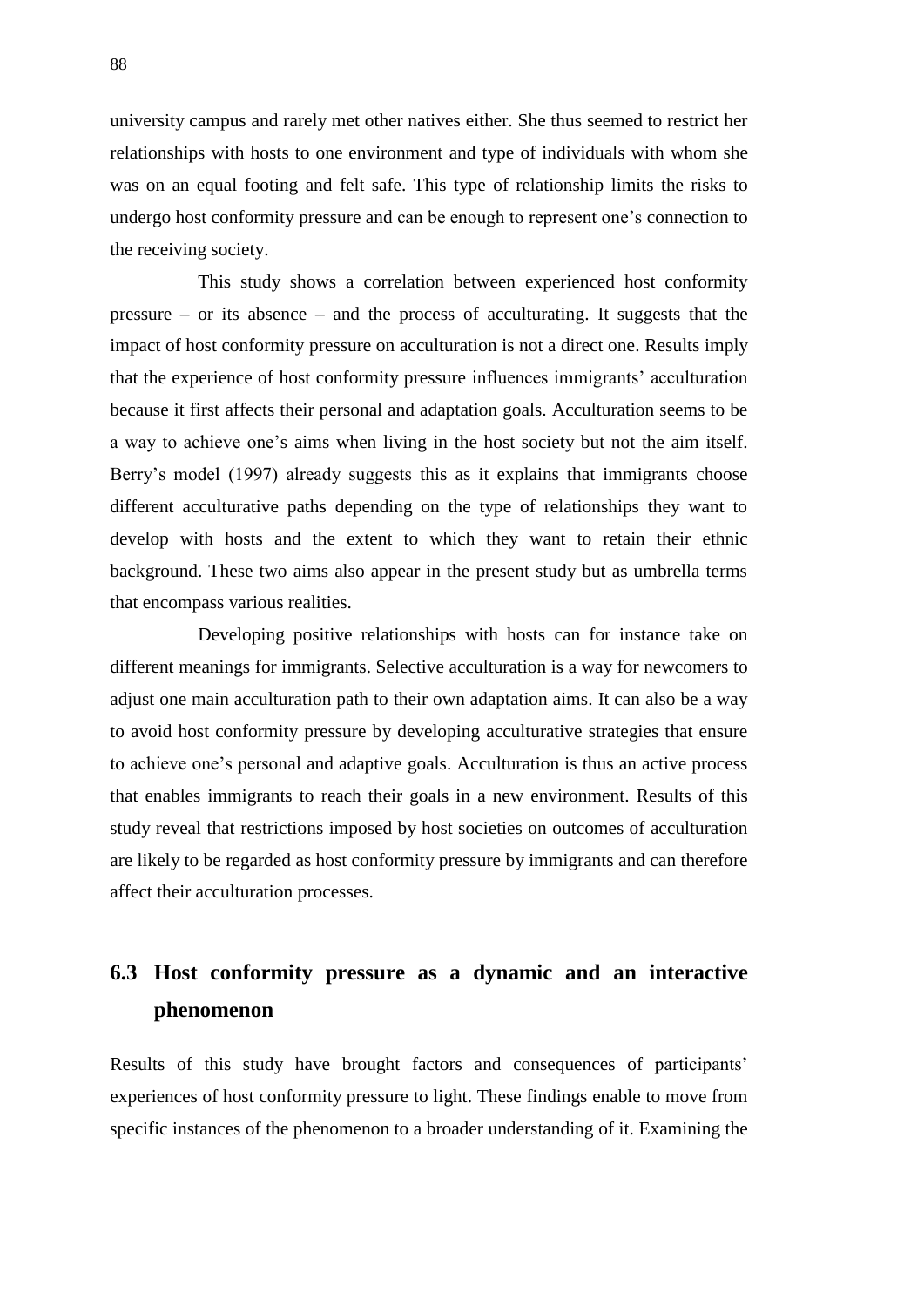The very nature of host conformity pressure hints at its interactive nature since it is exercised by receiving societies and identified by immigrants. It is therefore central to consider characteristics of host societies and immigrants as they both participate in the experience of host conformity pressure. In her definition of the concept, Kim (2001) introduces host conformity pressure as a characteristic of the environment. Her understanding suggests a very direct and one-way influence of host conformity pressure on immigrants. She explains the concept as being mostly a consequence of hosts' behaviors (conscious or unconscious) and national policies of the receiving environment in terms of immigration. The results of this study highlight the limitations of such understanding as it disregards the importance of the interaction between hosts and immigrants in the identification, strength, and consequences of host conformity pressure.

When examining the reasons why host conformity pressure or its absence is identified by immigrants, it appears that it is mostly due to the contact between host society and immigrants. The experience of host conformity pressure partly derives from both host society's and immigrants' characteristics. It is the way those characteristics meet and whether they correspond or not to each other that may determine one's experience of host conformity pressure. Based on the results of the present study, figure 4 below illustrates this interactive model where host conformity pressure emerges out of environmental and individual characteristics. Participants' interviews enabled to gather a list of factors involved in the experience of host conformity pressure, which should however not be regarded as an exhaustive list but rather as instances of the participants' experiences. The divergence or congruence between those environmental and individual factors seems to be respectively responsible for the identification of host conformity pressure or its absence. Results indicate that each individual characteristic corresponds to a feature of the receiving environment. For instance, immigrants' understanding of conformity principally relates to host societies' tendency to be individualistic or collectivistic. Immigrants' understanding of acculturation is associated with immigration policies. Finally, immigrants' expectations are connected to host societies' receptivity.

These results emphasize the fact that host conformity pressure is not an absolute characteristic of the environment but rather a subjective experience. They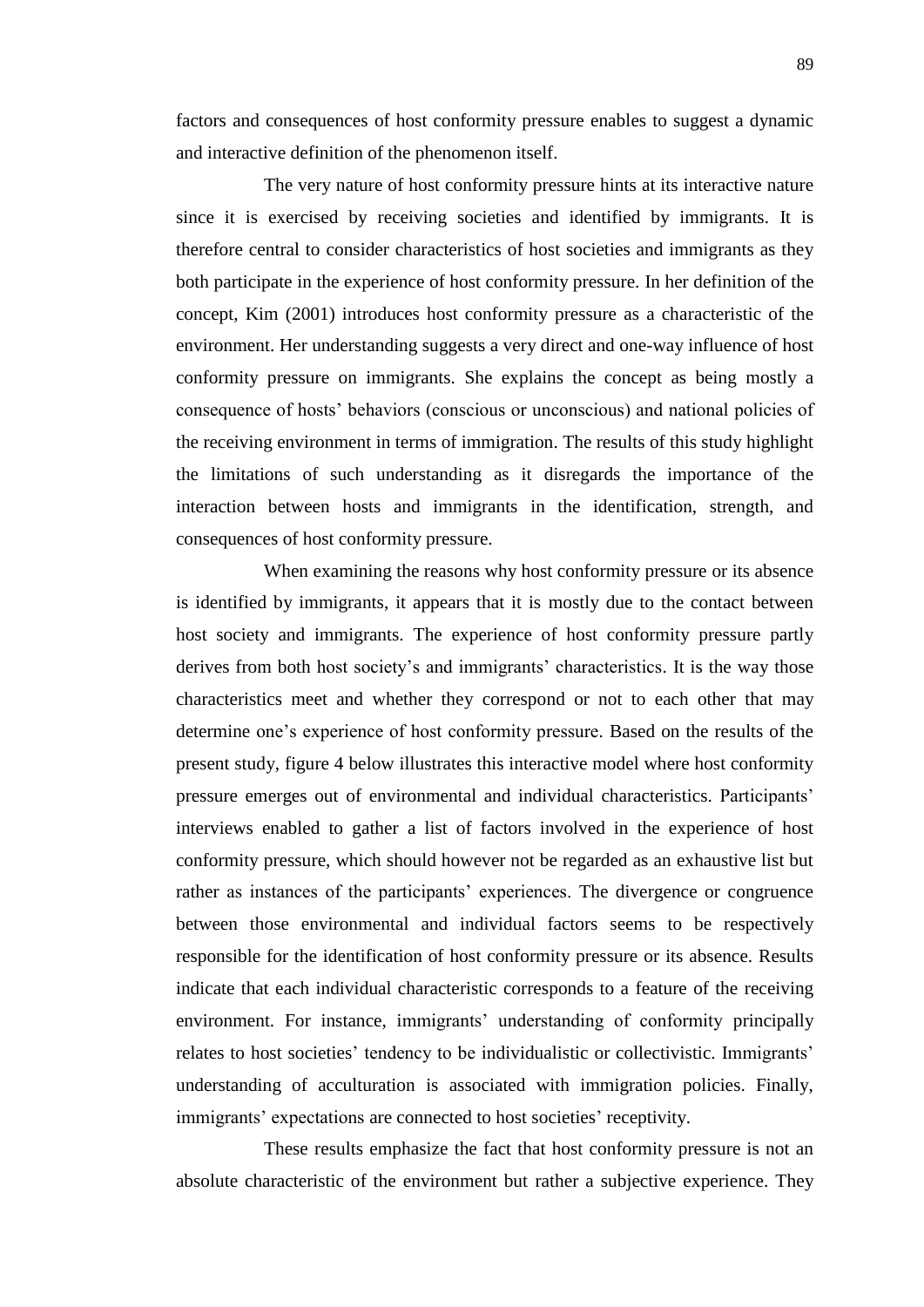also enable to make a parallel between host conformity pressure and Emerson's (1968) understanding of power. That is, similarly to power, host conformity pressure is not an intrinsic feature but a construction that appears through interaction and communication. From this perspective, host conformity pressure cannot be predicted solely based on host society characteristics since it emerges out of immigrants' responses to them.



FIGURE 4: Host conformity pressure as a dynamic and an interactive phenomenon

Describing host conformity pressure as a dynamic concept highlights the fact that it evolves throughout times and depending on situations. As immigrants develop, so do their understandings of acculturation and conformity, reasons to acculturate, and expectations towards the receiving society. Host societies also undergo societal changes that affect their structure and national policies. The constant evolution of individuals and societies contribute to the variety of experiences of host conformity pressure even for the same person. The different factors involved in the emergence of host conformity pressure also highlight the constant interaction between individual and cultural characteristics that exist between and within people.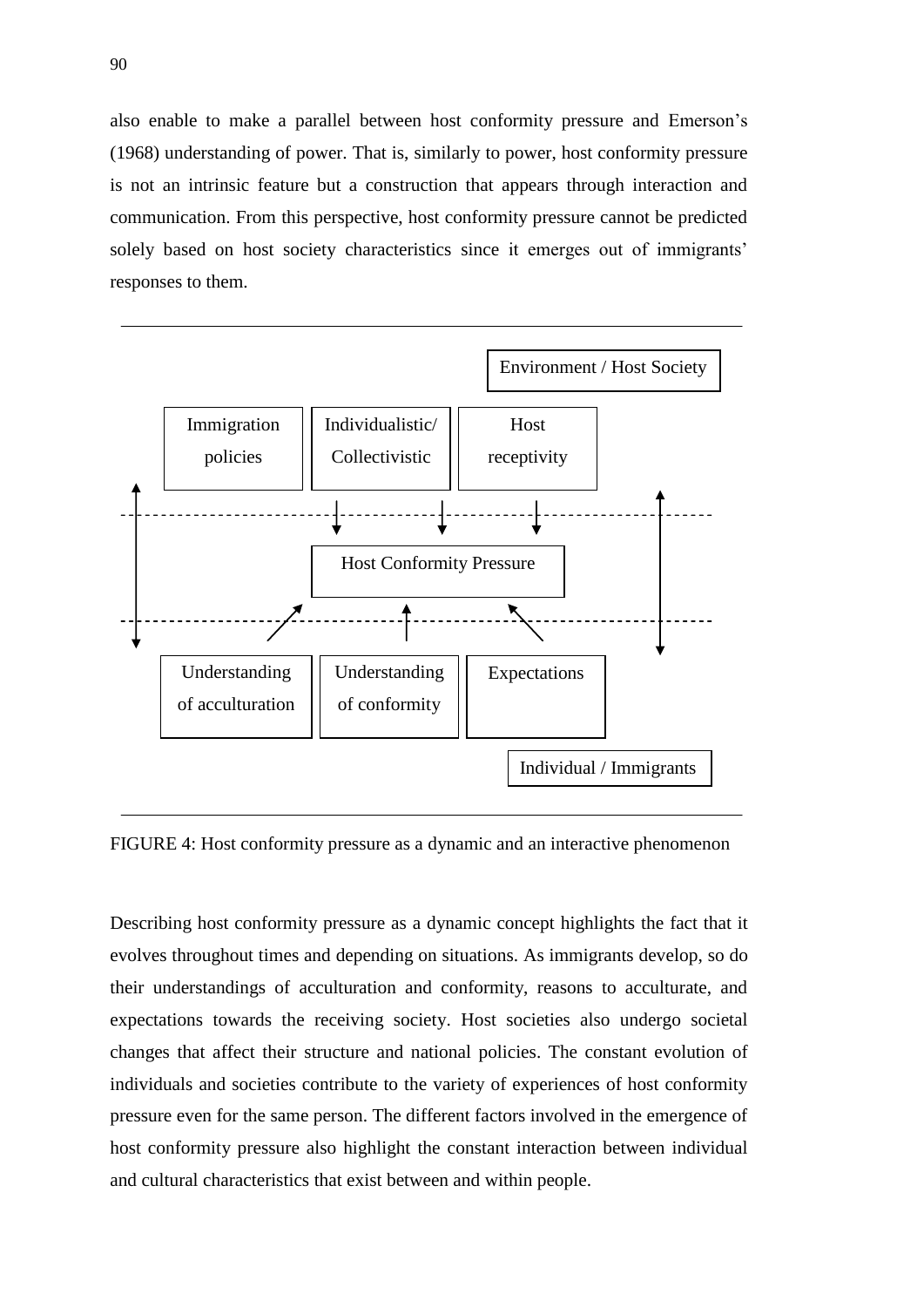Finally, understanding host conformity pressure as a dynamic and interactive concept is especially relevant when studying immigration from an intercultural communication perspective. It reminds of the human experience of individuals crossing borders, entering new environments, and dealing with cultural differences. It enables us to focus on the possible consequences of different cultures coming together, especially concerning the meaning and values attached to central notions such as acculturation and conformity.

The results of this study are manifold and their implications concern both the experience of host conformity pressure and the understanding of the phenomenon. It is however important to consider the possible limitations of the present research and their influence on the results, which is discussed in the following subchapter.

#### **6.4 Evaluation of the study**

Constant care has been given to ethical considerations during the present study to protect participants' anonymity and ensure the quality and coherence of the research. However, despite efforts to be as objective as possible, subjectivity can never be totally dismissed. The choices made throughout the study are evidence of the researcher's implication and influence. As one's impact cannot be entirely avoided, it is important to be aware of the risk by continuously question one's pre-conceptions about the topic researched (Cresswell, 1998; Lincoln & Guba, 1985). It is especially true when dealing with issues such as adaption that are highly anchored in time and hardly ever neutral. Researchers often belong to the assimilationist or the multiculturalist paradigm and have to consider the influence that this might have on their work. Being aware of one's biases is also particularly important in intercultural communication studies. Investigating the possible consequences of different cultures and their values coming together requires being aware of one's own culture and values (Lindlof & Taylor, 2002).

The researcher and his or her choices are central to the quality of the work. The methods used in the present study were selected in relation to the aims of the research in order to obtain relevant results. The ways to ensure the credibility and transferability of this study have been described in the methods section following the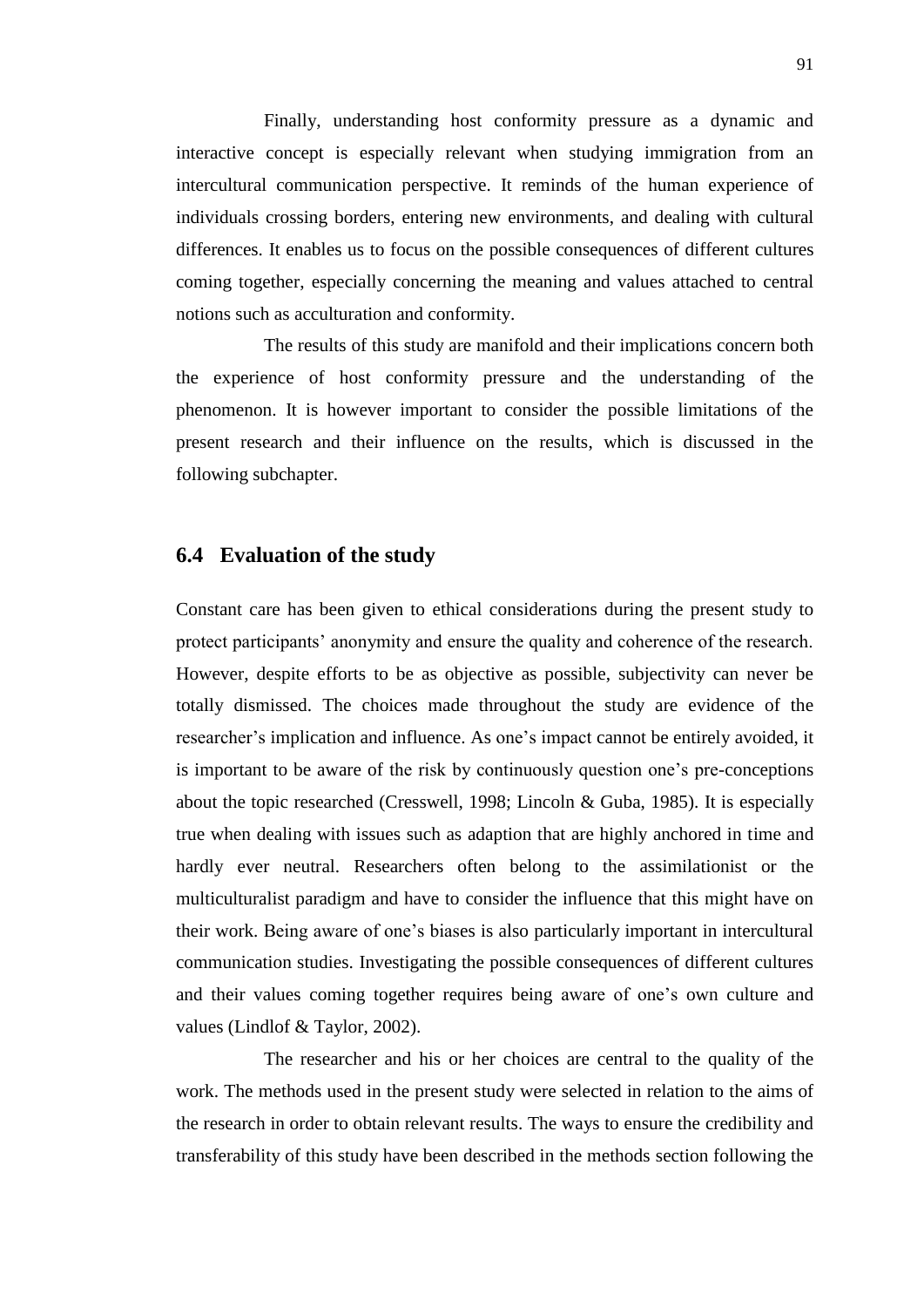understanding of Lincoln and Guba (1985). It could be argued that the small number of participants (5) limits the scope of the results. This is indeed true and corresponds to the aim of such qualitative research with a phenomenological approach. The purpose of this study was to gain an in-depth understanding of the experience of host conformity pressure from immigrants' points of view. The small amount of participants did not prevent from collecting varied experiences and opinions since having a reduced number or respondents enabled to collect expanded and detailed testimonies.

Most of the participants conveyed very positive feelings towards their acculturation process in Finland, which must be considered with precaution. First, informants with positive experiences might be more inclined to participate in a research. Moreover, as Ruggiero and Taylor (1997) explain, immigrants can minimize discriminations or experiences of host conformity pressure for their own psychological wellbeing. This suggests that researching host conformity pressure only from immigrants' point of view may lead to limited results. The experience of host conformity pressure could be explored more thoroughly by being examined from the hosts' perspective as well. This would better correspond to the understanding of the concept as being dynamic and interactive. It would also contribute to verify this view.

As a qualitative research, this study did not look for universal and systematic patterns of the experience of host conformity pressure. It rather intended to discover possible illustrations of it through immigrants' eyes and the meanings attached to those experiences. The main results contribute to the understanding of what immigrants can perceive as host conformity pressure, their feelings towards it, and the possible consequences of the phenomenon on their acculturation process. Those findings and implications for future research are exposed over the next pages.

#### **6.5 Conclusion**

The present study aimed at understanding immigrants' experiences of host conformity pressure and their possible consequences on acculturation processes. Participants' interviews enabled to extend the original scope of this research by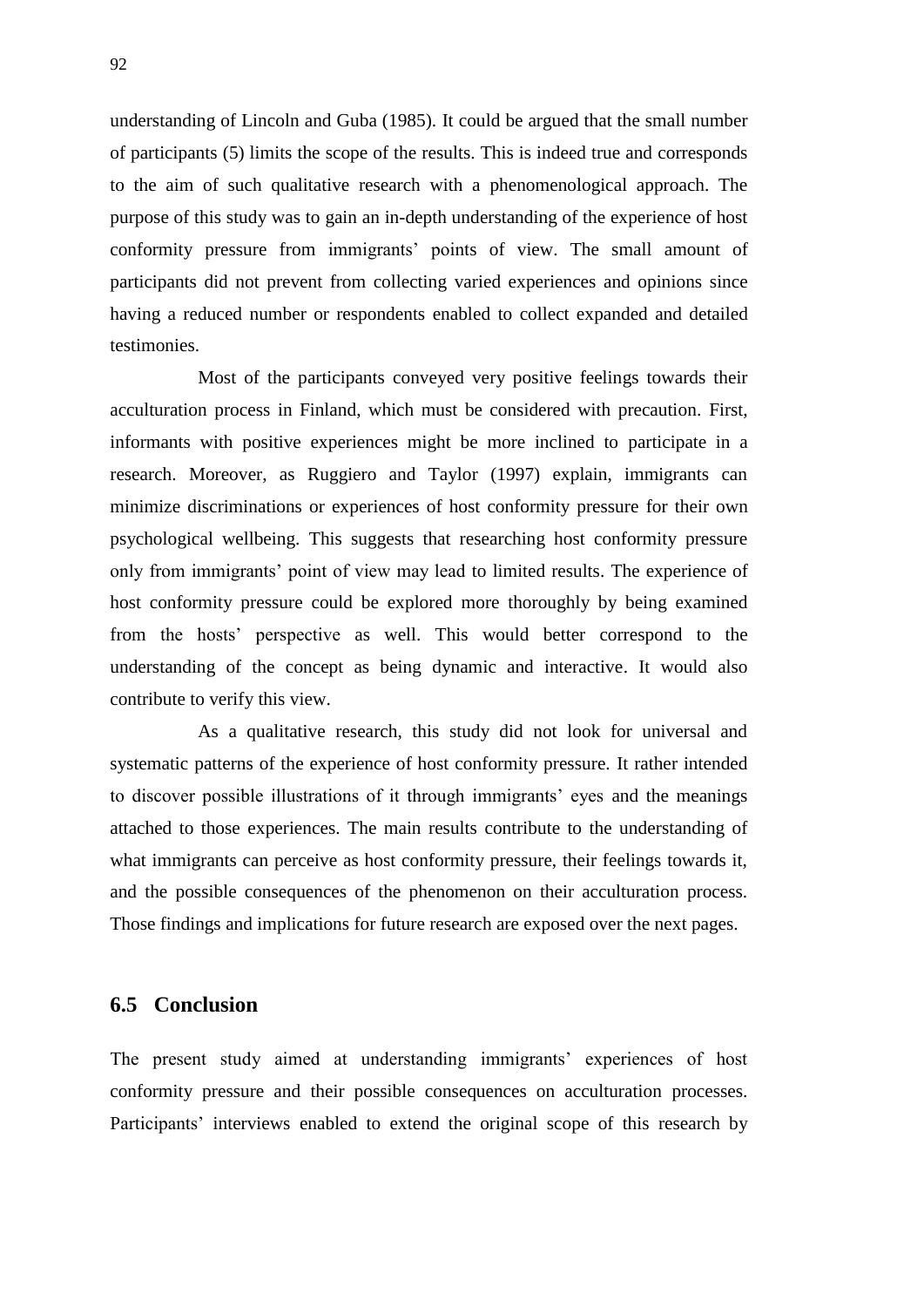providing varied illustrations of both host conformity pressure and the absence of host conformity pressure.

Results showed that both phenomena can occur on the macro- and microlevels and concern multiple areas of everyday life. Participants had mentioned different contexts where host conformity pressure or its absence appeared to them. Their experiences differed from one another but also had some similar features. Despite those resemblances, no generalization can be made at this point regarding the contexts and aspects of life concerned by the absence of presence of host conformity pressure.

One of the main results of this study indeed revealed that the experience of host conformity pressure is a subjective one that can vary throughout time and depending on people. The illustrations reported by the participants of this study are not universal ones but rather some instances of the experience of the phenomenon. Even though undergoing host conformity pressure may be very subjective, the reasons for identifying it may nevertheless be true for other people than the participants of this study. Respondents' experiences of host conformity pressure depended on a combination of factors and the way they correspond to each other. This study highlighted immigrants' understanding of conformity, their opinions about acculturation, and their expectations towards the host society as three main individual factors in the experience of host conformity pressure. Results implied that the way these individual factors correspond to the following characteristics of the receiving society contributes to the experience of host conformity pressure: immigration policies, individualistic or collectivistic society, and host receptivity.

Results also revealed that the participants' feelings towards host conformity pressure mostly depended on the aspect it concerned and whether it seemed legitimate to them. However, informants mostly associated negative feelings to the experience of host conformity pressure and positive ones to the experience of absence of host conformity pressure. Furthermore, the respondents appeared to have higher expectations of conformity pressure than what was actually exerted by the Finnish society. From this result, it was hypothesized that conformity pressure may be stronger in collectivistic cultures, which would decrease the sense of host conformity pressure for immigrants moving to individualistic societies. People from collectivistic cultures may regard a wider range of conformity pressures as legitimate because of the positive connotation of the term conformity. The present study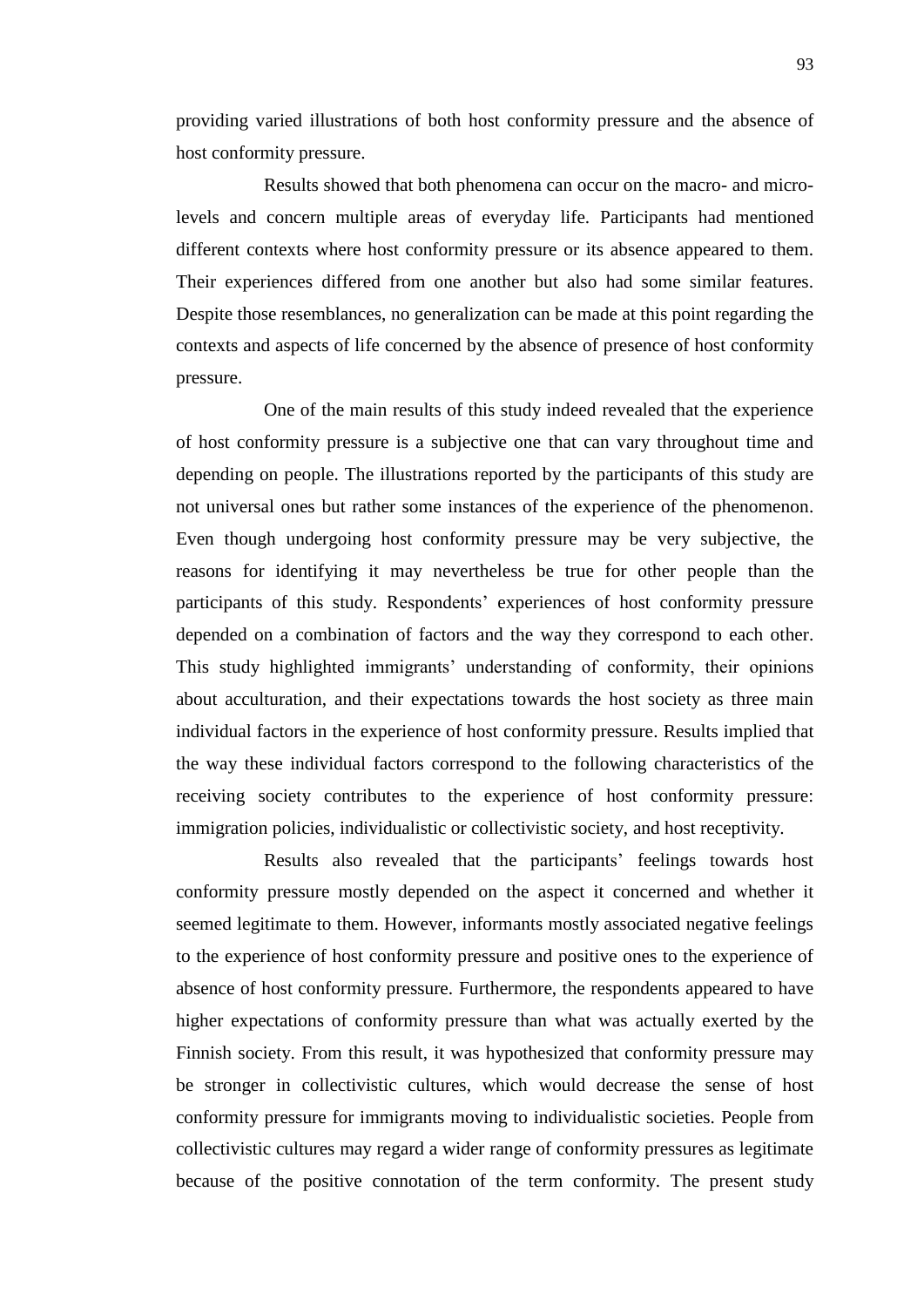however suggested that if host conformity pressure affects the aim that immigrants have for their acculturation process, it is regarded negatively by them. Similarly, if host conformity pressure prevents immigrants from achieving their acculturation aims, it can impede their acculturation process.

On the other hand, the participants related their experiences of absence of host conformity pressure to their sense of security, achieved status, and freedom to acculturate in their own way and at their own pace. The respondents emphasized the importance of work as a positive factor to develop oneself and one's integration in Finland. In this research, work appeared to be a significant way to decrease one's experience of host conformity pressure.

This study provided many insights into the phenomenon of host conformity pressure by examining immigrants' experiences of it. Results highlighted the subjective nature of experienced host conformity pressure. These findings indicate the relevance of regarding this phenomenon as a dynamic and interactive one that stems out of the interaction between immigrants and receiving societies. Even though Kim (2001) does not explicitly associate host conformity pressure to the notion of power, definitions of it were used in the present study. They happened to complement well previous explanations of conformity pressure in social psychology studies. The definition of power as a product of social relations and communication is especially relevant to the understanding of host conformity pressure (Cartwright & Zander, 1968; Emerson, 1968; Festinger & Thibaut, 1951). Similarly to power, host conformity pressure and its absence are not static features. They both are phenomena that appear through interpersonal communication and the interaction between immigrants' and host societies' characteristics. Those characteristics (e.g. understanding of conformity and acculturation) are differently valued and understood by individuals and across cultures. Host conformity pressure is thus a phenomenon that illustrates very well the complexity and challenges of intercultural encounters.

The present research only focused on immigrants and not on hosts. It would therefore be worth investigating both sides so as to increase the understanding of the phenomenon and examine its possible interactivity. It would also be important to further test the suggested correlation between collectivism and the experience of host conformity pressure. Conducting more studies in different settings would contribute to deepen the understanding of this relation. It would also be a way to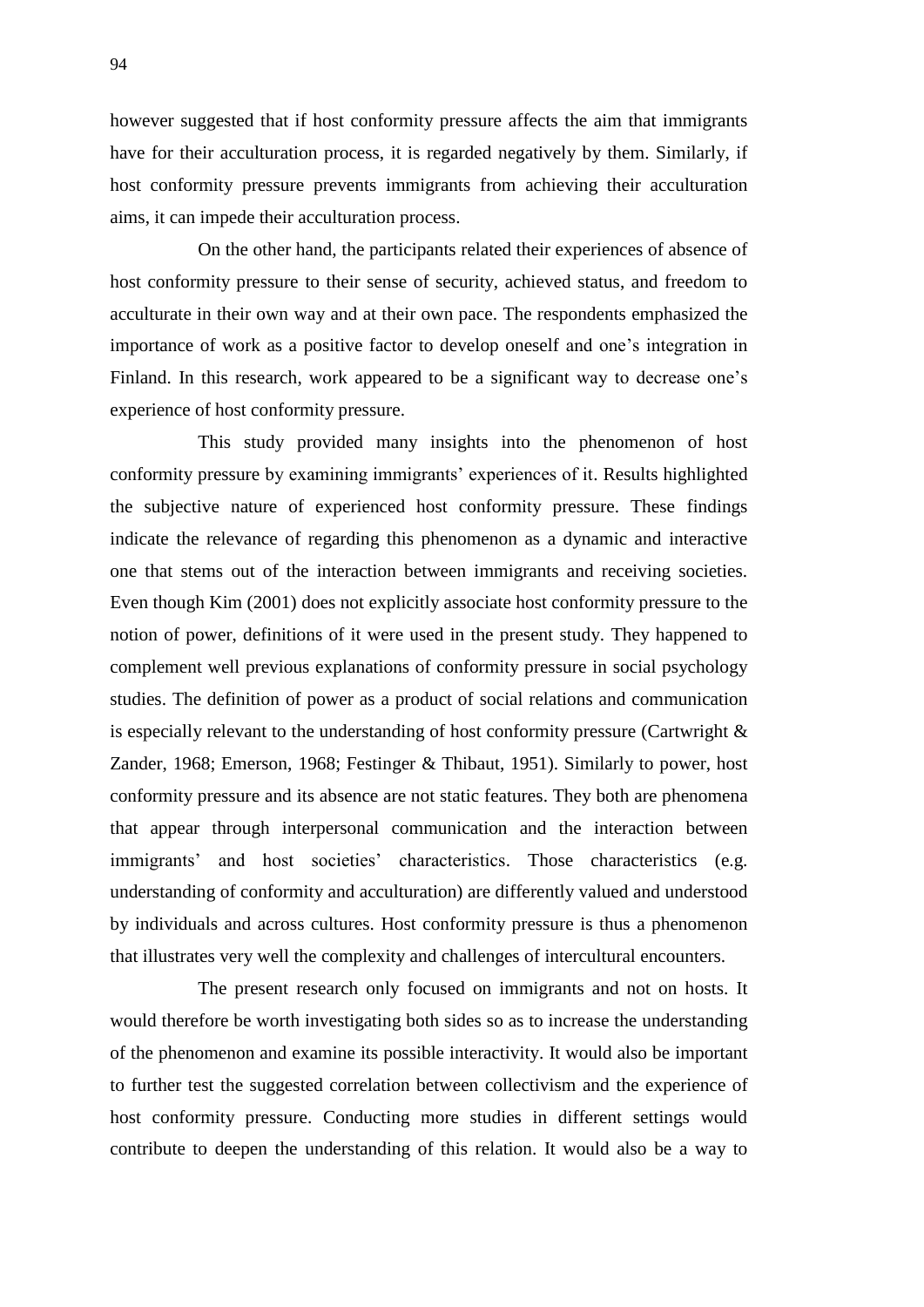extend the factors, illustrations, and possible consequences of host conformity pressure, which would undoubtedly increase the understanding of this phenomenon.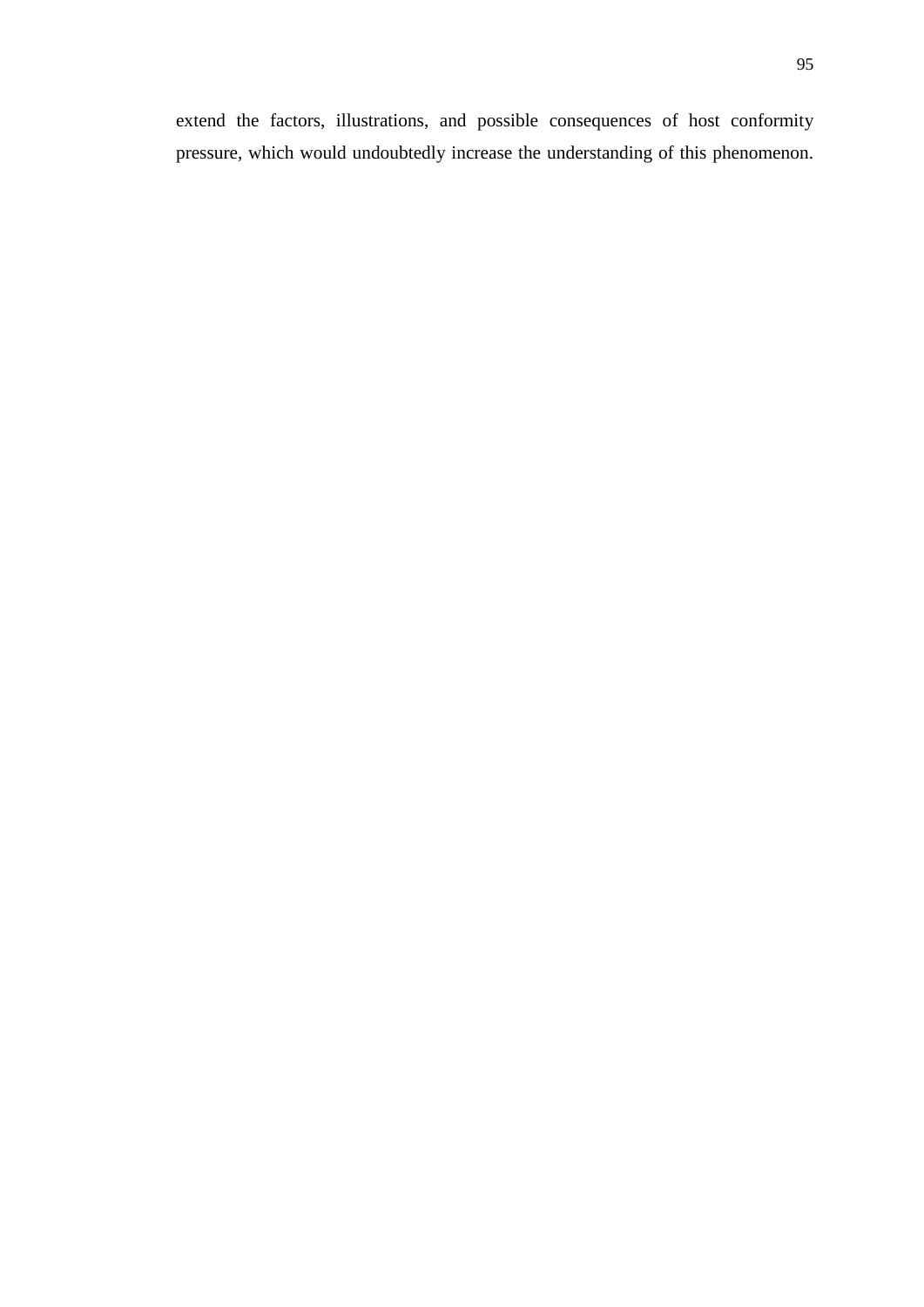### References

- Alba, R., & V. Nee (1997). Rethinking Assimilation Theory for a New Era of Immigration, *International Migration Review*, 31(4), 826–874.
- Bandura, A., D. Ross, & S.A. Ross (1963). A Comparative Test of the Status Envoy Social Power, and Secondary Reinforcement Theories of Identificatory Learning, *Journal of Abnormal and Social Psychology*, 67(6), 527–534.
- Bennett, J.M. (1993). Towards Ethnorelativism: A Developmental Model of Intercultural Sensitivity*.* In: Paige, M.R., (ed.), *Education for the Intercultural Experience*. USA: Intercultural Press, 21–73.
- Bennett, J.M. (1998). Intercultural Communication: A Current Perspective. In, Bennett, M.J (ed.), *Basic Concepts of Intercultural Communication*. USA: Intercultural Press, 1–34.
- Berry, J.W. (1980). Acculturation as Varieties of Adaptation. In: Padilla, A.M. (ed.), *[Acculturation: theory, models and some new findings](https://jykdok.linneanet.fi/cgi-bin/Pwebrecon.cgi?SC=Title&SEQ=20110924155956&PID=muMyjcK0o_sAO2dVIHMyQffpyMoL&SA=Acculturation+:+theory,+models+and+some+new+findings+/)*. USA: Westview Press, 9–25.
- Berry, J.W. (1997). Immigration, Acculturation and Adaptation, *Applied Psychology: an International Review*, 46(1), 5–68.
- Berry, J.W. (2004). Fundamental Psychological Processes in Intercultural Relations. In: Landis, D., J.M. Bennett, & M.J. Bennett (eds.), *Handbook of Intercultural Training*. 3<sup>rd</sup> ed. USA: Sage Publications, 166-184.
- Berry, J.W., Y.H. Poortinga, M.H. Segall, & P.R. Dasen (2004). *Cross-cultural Psychology Research and Applications.* 2<sup>nd</sup> ed. UK: Cambridge University Press.
- Berry, J.W., & D.L. Sam (1997). Acculturation and Adaptation. In: Berry, J.W., M.H. Segall, & C. Kagitçibasi (eds.), *Handbook of Cross-Cultural Psychology Volume 3: Social Behavior and Application.*  $2^{nd}$  ed. USA: Allyn and Bacon, 291–327.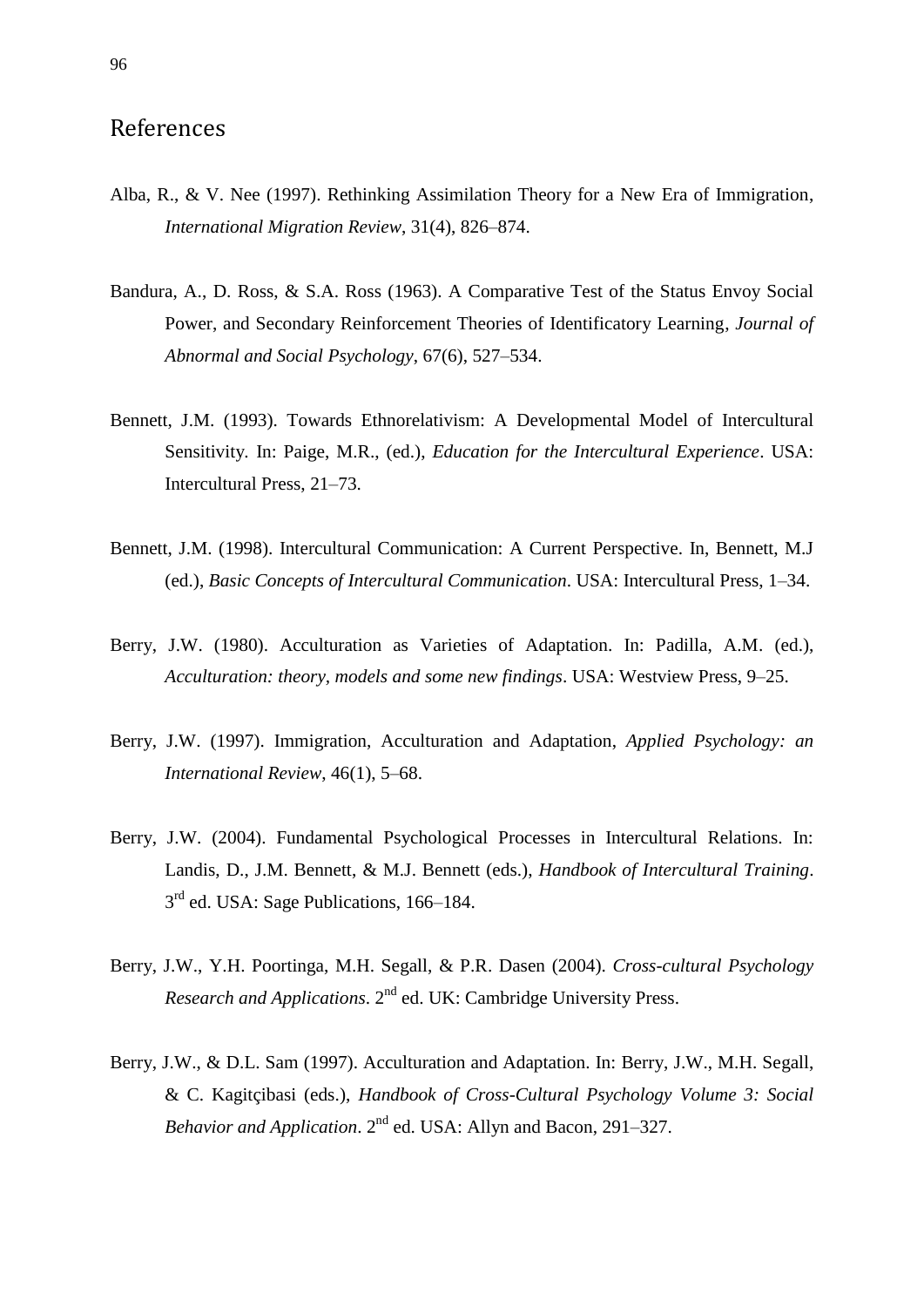- Bond, R., & P.B. Smith (1996). Culture and Conformity: A Meta-Analysis of Studies Using Ash's (1952b, 1956) Line Judgment Task, *Psychological Bulletin*, 119(1), 111–137.
- Cartwright, D., & A. Zander (1968). *Group Dynamics Research and Theory*. 3rd ed. USA: Harper and Row Publishers.
- Chirkov, V. (2009). Critical Psychology of Acculturation: What do we Study and How do we Study it, When we Investigate Acculturation?, *International Journal of Intercultural Relations*, 33(2), 94–105.
- Clément, R., R. Gauthier, & K. Noels (1993). Choix Langagiers en milieu minoritaire : attitudes et identités concomitantes, *Revue Canadienne des Sciences du Comportement*, 25(2), 149–164.
- Creswell, J.W. (1998). *Qualitative Inquiry and Research Design*. Choosing Among Five Traditions. USA: Sage Publications.
- Croucher, S.M. (2006). The Impact of External Pressures on an Ethnic Community: the Case of Montréal's Quartier Chinois and Muslim-French Immigrants, *Journal of Intercultural Communication Research*, 35(3), 235–252.
- Croucher, S.M. (2009). How Limiting Linguistic Freedoms Influences the Cultural Adaptation Process: an Analysis of the French Muslim Population, *Communication Quarterly*, 57, 302–318.
- Emerson, R.M. (1968). Power-Dependence Relations, *American Sociological Review*, 27(1), 31–41.
- Favell, A. (1998). *Philosophies of Integration Immigration and the idea of Citizenship in France and Britain*. Great-Britain: Palgrave.
- Festinger, L., & J. Thibaut (1951). Interpersonal Communication in Small Groups, *Journal of Abnormal and Social Psychology*, 46(1), 92–99.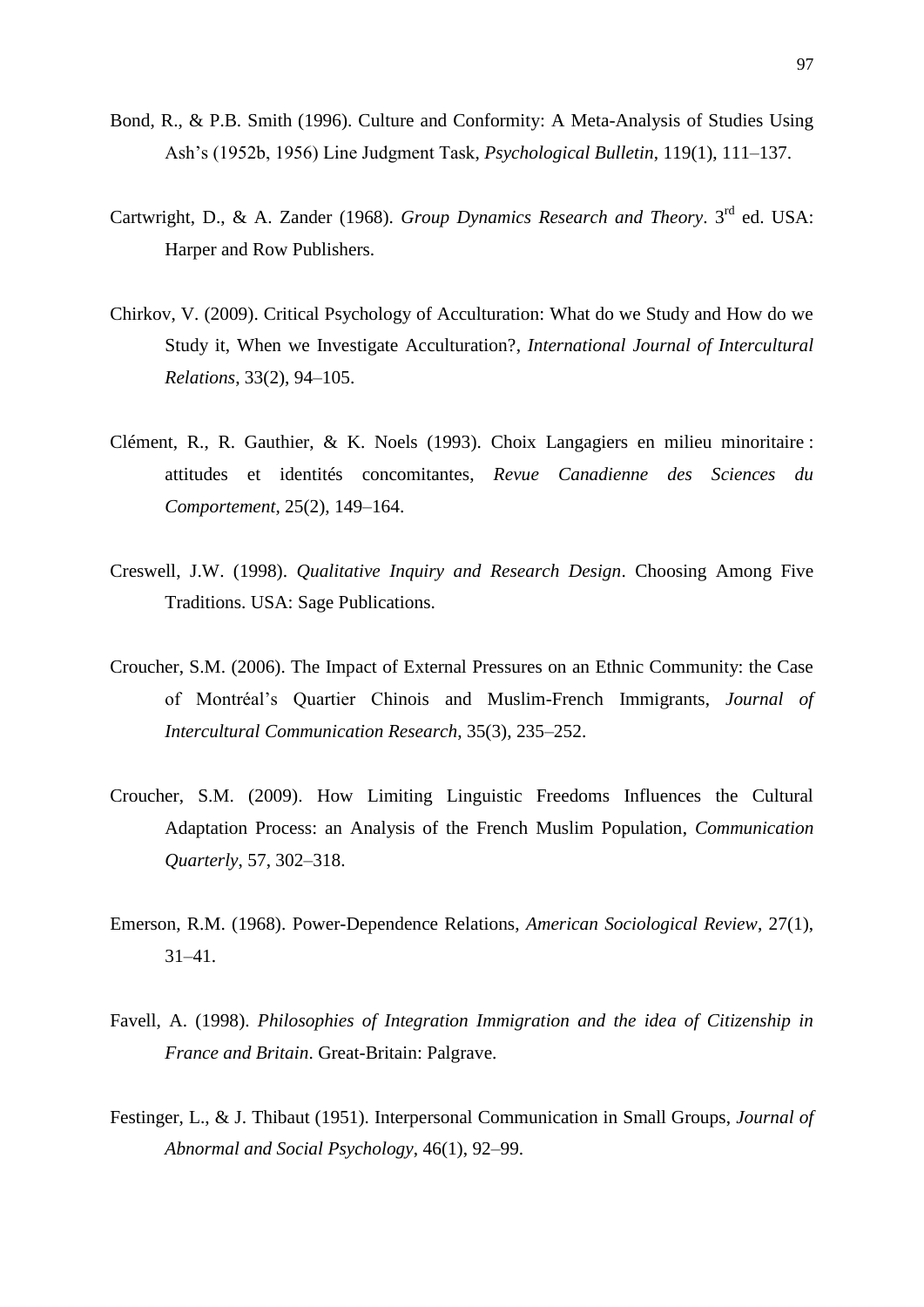- Foa, U.G., & E.B. Foa (1974). *Societal Structures of the Mind*. USA: Charles C Thomas Publisher.
- French, J.R.P., H.W. Morrison, & G. Levinger (1960). Coercive power and forces affecting conformity, *Journal of Abnormal social Psychology*, 61, 93–101.
- Frey, L.R., C.H. Botan, & G.L. Kreps (2000). *Investigating Communication. An Introduction to Research Methods*. 2nd ed. USA: Allyn and Bacon.
- Glazer, N. (1993). Is Assimilation Dead?, *The Annals of the American Academy of Social and Political Sciences*, 530(1), 122–136.
- Gleason, P. (1964). The Melting Pot: Symbol of Fusion or Confusion?, *American Quarterly*, 16(1), 20–46.
- Gleason, P. (1982). American Identity and Americanization. In: Thernstrom, S., A. Orlov, & O. Handlin (eds.), *Dimensions of Ethnicity*. USA: Belknap Press, 57–144.
- Gordon, M. (1964). *Assimilation in American Life: The Role of Race, Religion, and National Origins*. New York: Oxford University Press.
- Griffin, E. (2009). *A First Look at Communication Theory*. 7<sup>th</sup> ed. Singapore: Mc Graw-Hill.
- Gudykunst, W.B., & Y.Y. Kim (2003). *Communicating with Strangers: an Approach to Intercultural Communication*. 4<sup>th</sup> ed. Boston: Mc Graw-Hill.
- Güngör, D. (2007). The Interplay Between Values, Acculturation and Adaptation: a Study on Turkish-Belgian Adolescents, *International Journal of Psychology*, 42(6), 380–392.
- Heikkilä, E., E.J. Gómez Ciriano, & M. Ojalehto (2011). Reflections. In: Heikkilä, E., M. Danker, E.J. Gomez Ciriano, H. McLaughlin, & H. Reubsaet (eds.), *Working Together for Better Integration*. *Immigrants, Police and Social Work.* Finland: Institute of Migration, 181-188.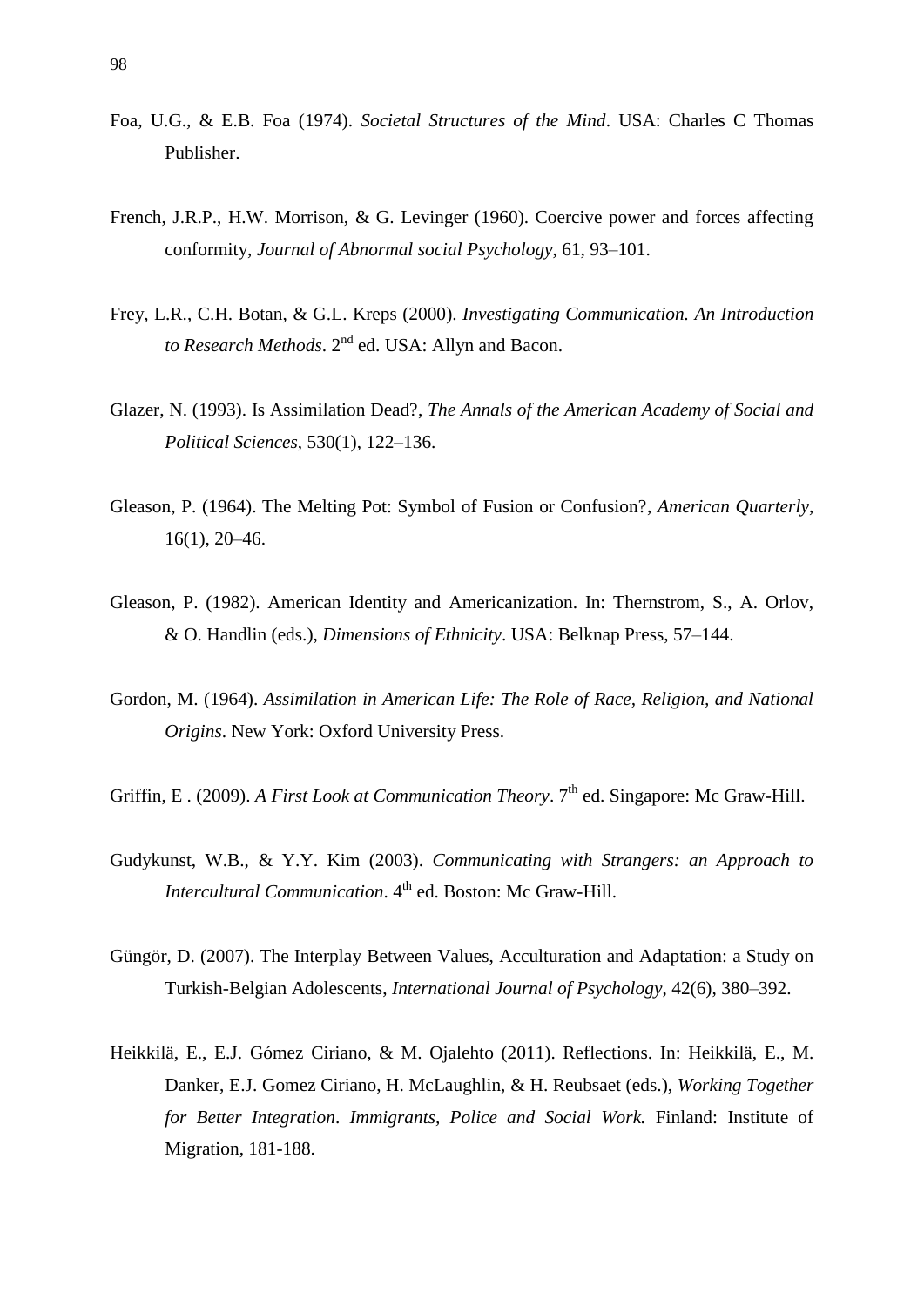- Heikkilä, E., & S. Peltonen (2002). Immigration and Integration in Finland*. Institute of Migration*. Reference Online. Retrieved 24 May 2012 from: http://www.migrationinstitute.fi/articles/069\_Heikkila-Peltonen.pdf
- Hirschman, C. (1983). America's Melting Pot Reconsidered, *American review of Sociology*, 9, 397–423.
- Jasinskaja-Lahti, I., & K. Liebkind (1999). Exploration of the Ethnic Identity among Russian-Speaking Immigrant Adolescents in Finland, *Journal of Cross-Cultural Psychology*, 30(4), 527–539.
- Kim, H., & H.R. Markus (1999). Deviance or Uniqueness, Harmony or Conformity? A Cultural Analysis, *Journal of Personality and Social Psychology*, 77(4), 785–800.
- Kim, Y.Y. (1989). Intercultural Adaptation. In: Asante, M.K., & W.B. Gudykunst (eds.), *Handbook of International and Intercultural Communication*. USA: Sage Publications, 275–295.
- Kim, Y.Y (2001). *Becoming Intercultural: an Integrative Theory of Communication and Cross-Cultural Adaptation*. USA: Sage Publications.
- Kramer, E.M. (2000). Cultural fusion and the defense of difference. In: M.K. Asante, & J.E. Min (eds.), *Socio-cultural Conflict between African and Korean Americans*. USA: University Press of America, 183–230.
- Kramer, E.M. (2003). Cosmopoly: Occidentalism and the New World Order. In: Kramer, E.M. (ed.), *The Emerging Monoculture: Assimilation and the "model minority"*. USA: Praeger, 234–291.
- Kraus, J. (1999). How *The Melting Pot* Stirred America: The reception of Zangwill's Play and Theater's Role in the American Assimilation Experience, *MELUS*, 23(3), 3–17.
- Ku, J. (2011). Ethnic activism and multicultural politics in immigrant settlement in Toronto, Canada, *Social Identities*, 17(2), 271–289.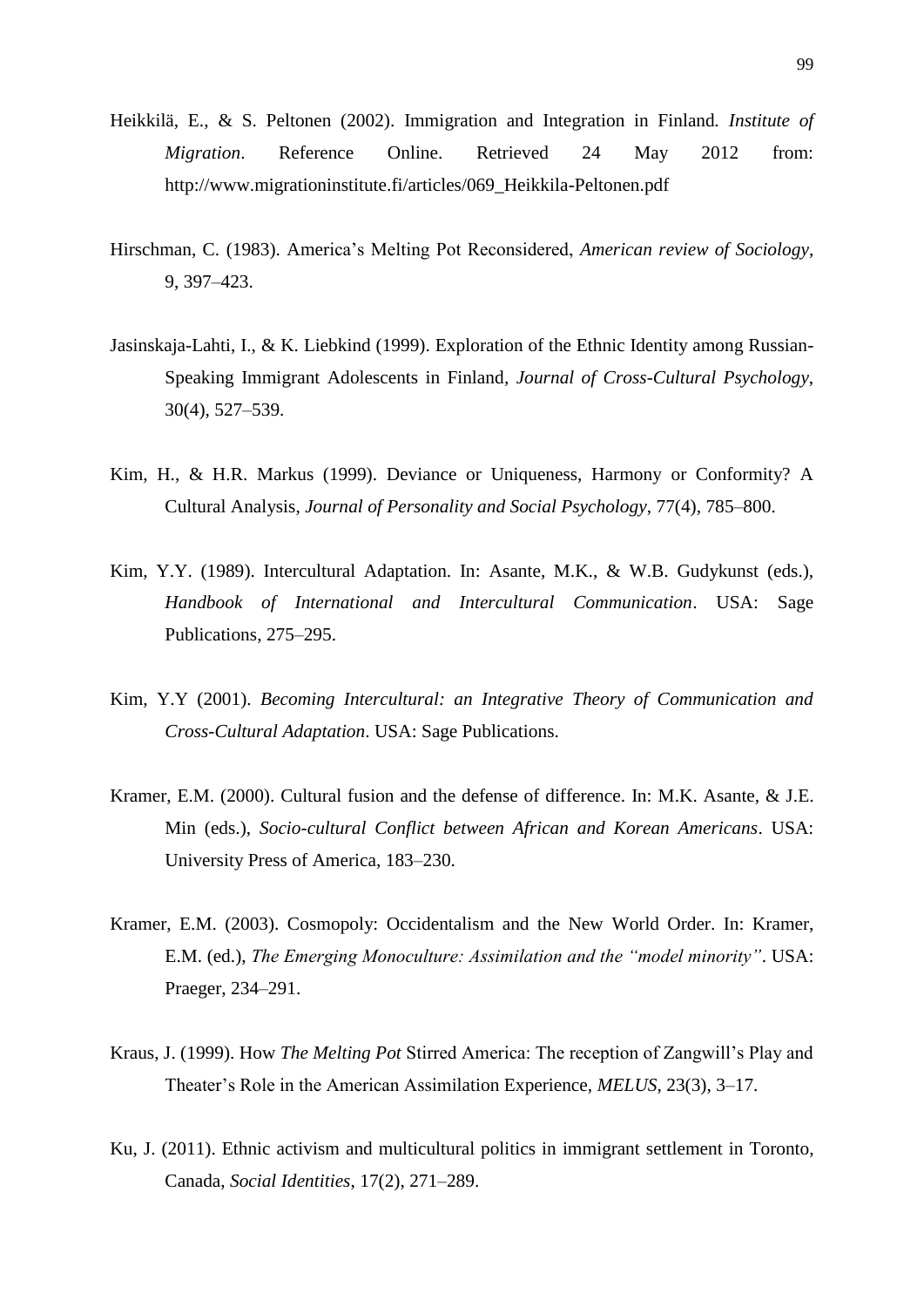- Kvale, S. (1996). *InterViews An Introduction to Qualitative Research Interviewing*. USA: Sage Publications.
- Laungani, P.D. (2007). *Understanding Cross-Cultural Psychology*. Great-Britain: Sage Publications.
- Lincoln, Y.S., & E.G. Guba (1985). *Naturalistic Inquiry*. USA: Sage Publications.
- Lindlof, T.R., & B.C. Taylor (2002). *Qualitative Communication Research Methods*. 2<sup>nd</sup> ed. USA: Sage publications.
- Lofland, J., D.A. Snow, L. Anderson, & L.H. Lofland (2006). *Analyzing Social Settings. A*  Guide to Qualitative Observation and Analysis. 4<sup>th</sup> ed. Canada: Thomson Wadsworth.
- McLaren, L.M. (2003). Anti-Immigrant Prejudice in Europe: Contact, Threat Perception and Preferences for the Exclusion of Migrants, *Social Forces*, 81(3), 909–936.
- Mann, L. (1988). Cultural Influences on Group Processes. In: Bond, M.H. (ed.), *The Cross-Cultural Challenge to Social Psychology*. USA: Sage Publications, 182–195.
- Markie, P. (2008). Rationalism vs. Empiricism. The Stanford Encyclopedia of Philosophy*.* E.N. Zalta (ed.). Reference Online. Retrieved 23 November 2011 from: http://plato.stanford.edu/archives/fall2008/entries/rationalism-empiricism
- Martin, J.N., & T.K. Nakayama (2007). *Intercultural communication in contexts*. USA: McGraw-Hill.
- Matthews, K.C. (2006). Perceived Discrimination: Psychological and Sociopolitical Barriers, *Journal of International Migration and Integration*, 7(3), 367–388.
- Ministry of the Interior [Sisäasiainministeriö]. Act on the Integration of Immigrants and Reception of Asylum Seekers. PDF. Finlex. Reference Online. Retrieved 28 May 2012 from: http://www.finlex.fi/en/laki/kaannokset/1999/en19990493.pdf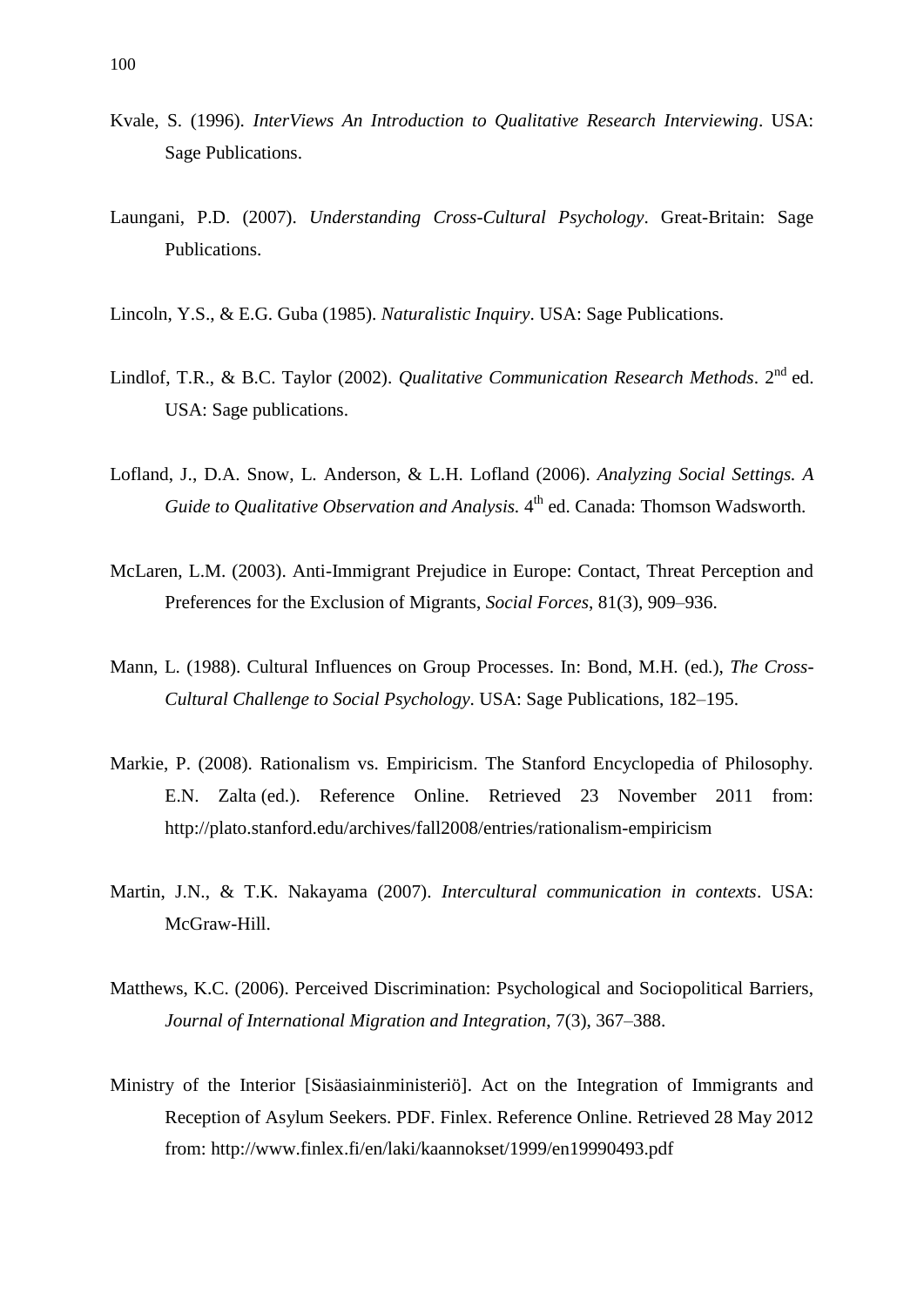Ministry of the Interior [Sisäasiainministeriö]. No date. Annual Report on Migration 2010. Ministry of the Interior. PDF. Reference Online. Retrieved 28 May 2012 from: http://www.intermin.fi/intermin/images.nsf/files/621cd663e02d2687c22578f1003cfee 6/\$file/maahanmuuton\_vuosikatsaus\_eng\_netti.pdf

Moscovici, S. (1976). *Social Influence and Social Change*. UK: Academic Press.

Novak, M. (1973). The New Ethnicity, *Humanist*, 18–21.

- Nye, J. (2010). Joseph Nye on global power shifts. Video. TED. Reference Online. Retrieved 27 March 2012 from: http://www.ted.com/talks/joseph\_nye\_on\_global\_power\_shifts.html
- Oyamot, C.M., P.T. Fuglestad, & M. Snyder (2010). Balance of power and influence in relationships: The role of self-monitoring, *Journal of Social and Personal Relationships*, 27(1), 23–46.
- Patton, M.Q. (2002). *Qualitative Research and Evaluation Methods*. 3<sup>rd</sup> ed. USA: Sage Publications.
- Phinney, J.S., G. Horenczyk, K. Liebkind, & P. Vedder (2001). Ethnic Identity, Immigration, and Well-Being: An Interactional Perspective, *Journal of Social Issues*, 57(3), 493– 510.
- Piontkowski, U., A. Florack, P. Hoelker, & P. Obdrzálek (2000). Predicting acculturation attitudes of dominant and non-dominant groups, *International Journal of Intercultural Relations*, 24(1), 1–26.
- Rainwater-McClure, R., W. Reed, & E.M. Kramer (2003). A World of Cookie-Cutter Faces. In: Kramer, E.M. (ed.), *The Emerging Monoculture: Assimilation and the "model minority"*. USA: Praeger, 221–234.
- Redfield, R., R. Linton, & M. Herskovits (1936). Memorandum on the Study of Acculturation, *American Anthropologist*, 38, 149–152.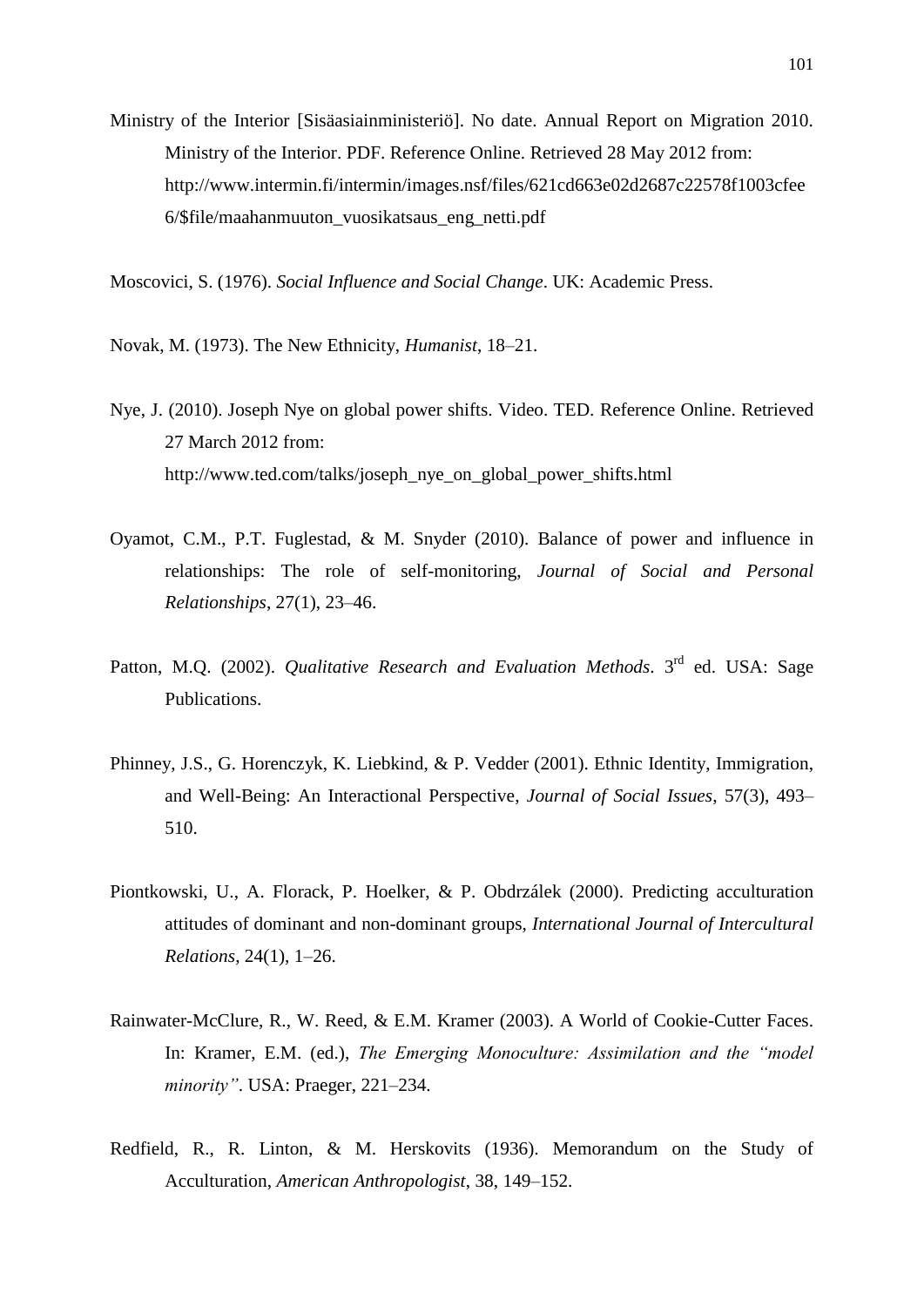- Roccas, S., G. Horenczyk, & S.H. Schwartz (2000). Acculturation discrepancies and wellbeing: the moderating role of conformity, *European Journal of Social Psychology*, 30, 323–334.
- Ruggiero, K.M., D.M. Taylor, & W.E. Lambert (1996). A Model of Heritage Culture Maintenance: The Role of Discrimination, *International Journal of Intercultural Relations*, 20(1), 47–67.
- Ruggiero, K.M., & D.M. Taylor (1997). Why Minority Group Members Perceive or Do Not Perceive the Discrimination That Confronts Them: The Role of Self-Esteem and Perceived Control, *Journal of Personality and Social Psychology*, 72(2), 373–389.
- Samovar, L.A., R.E. Porter, & L.A. Stefani (1998). *Communication Between Cultures*. 3rd ed. USA: Wadsworth Publishing Company.
- Sandel, T.L., & C. Liang (2010). Taiwan's Fifth Ethnic Group: A Study of the Acculturation and Cultural Fusion of Women who Have Married into Families in Taiwan, *Journal of International and Intercultural Communication*, 3(3), 249–275.
- Signorini, P., R. Wiesemes, & R. Murphy (2009). Developing alternative frameworks for exploring intercultural learning: a critique of Hofstede's cultural difference model, *Teaching in Higher Education*, 14(3), 253–264.
- Smith, D.W. (2011). Phenomenology. The Stanford Encyclopedia of Philosophy. E.N. Zalta (ed.). Reference Online. Retrieved 23 November 2011 from: <http://plato.stanford.edu/archives/fall2011/entries/phenomenology>
- Szapocznik, J., & W. Kurtines (1980). Acculturation, Biculturalism and Adjustment among Cuban Americans. In: Padilla, A.M. (ed.), *[Acculturation: theory, models and some](https://jykdok.linneanet.fi/cgi-bin/Pwebrecon.cgi?SC=Title&SEQ=20110924155956&PID=muMyjcK0o_sAO2dVIHMyQffpyMoL&SA=Acculturation+:+theory,+models+and+some+new+findings+/)  [new findings](https://jykdok.linneanet.fi/cgi-bin/Pwebrecon.cgi?SC=Title&SEQ=20110924155956&PID=muMyjcK0o_sAO2dVIHMyQffpyMoL&SA=Acculturation+:+theory,+models+and+some+new+findings+/)*. USA: Westview Press, 139–157.

Szuberla, G. (1995). Zangwill's *The Melting Pot* plays Chicago, *MELUS*, 20(3), 3–20.

Thorne, S. (2008). *Interpretive Description*. USA: Left Coast Press.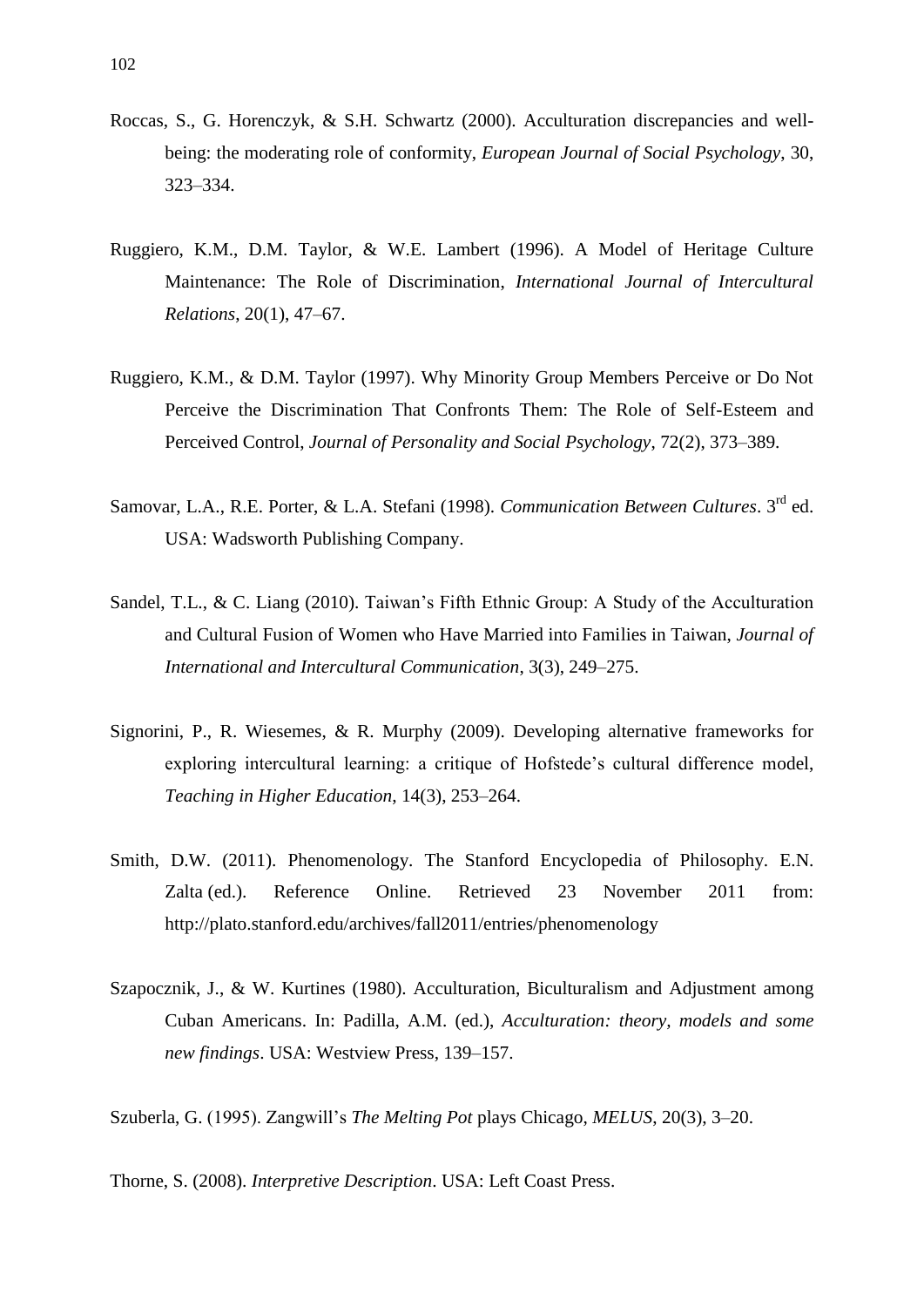- Trochim, W.M. (2006). Qualitative Measures. In: The Research Methods Knowledge Base (2nd ed.). Reference Online. Retrieved 23 November 2011 from: <http://www.socialresearchmethods.net/kb/qual.php>
- Valenta, M. (2009). Selective networking as identity project: the social integration of first generation immigrants in Norway. *International Migration and Integration*, 10(2), 177–195.
- Verkuyten, M. (2005). Ethnic Group Identification and Group Evaluation Among Minority and Majority Groups: Testing the Multiculturalism Hypothesis, *Journal of Personality and Social Psychology*, 1, 121–138.
- Ward, C. (1996). Acculturation. In: Landis, D, & R.S. Bhagat (eds.), *Handbook of Intercultural Training.* 2<sup>nd</sup> ed. USA: Sage Publications, 124–148.
- Yoon, B., A. Simpson, & C. Haag (2010). Assimilation Ideology: Critically Examining Underlying Messages in Multicultural Literature, *Journal of Adolescent and Adult Literacy*, 54(2), 109–118.
- Zick, A., U. Wagner, R. Dick, & T. Petzel (2001). Acculturation and Prejudice in Germany: Majority and Minority Perspectives, *Journal of Social Issues*, 57(3), 541–557.
- Zipf, S.G. (1960). Resistance and conformity under reward and punishment, *Journal of Abnormal Social Psychology*, 61, 102–109.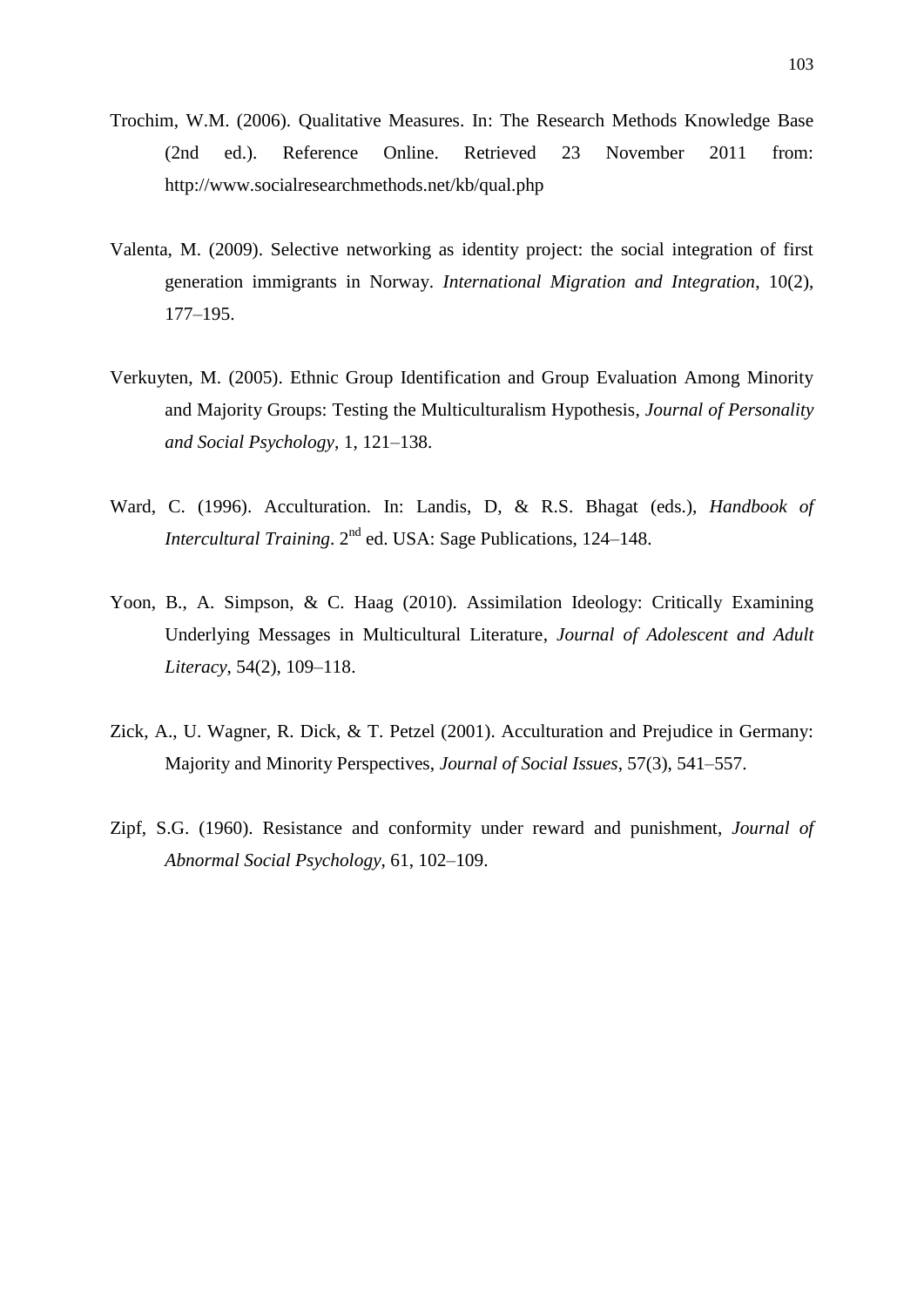# Appendices

## **Appendix 1: The Interview Questions**

#### 8-Theme interview:

- 1) Characteristics of the interviewee
- 2) Characteristics of the host society from the interviewee's point of view
- 3) Communication with the hosts
- 4) Relation with the hosts
- 5) Motivation to adapt
- 6) Conformity
- 7) Relation with the ethnic group and foreigners
- 8) Dependence on the host society

## 1) Characteristics of the interviewee

- Why did you come to Finland in the first place?
- How would you describe your living in Finland so far?
- What status would you say is yours in the host society?
- What aspects of your identity do you see as most important here in Finland?

## 2) Characteristics of the host society from the interviewee's point of view

- How do you feel that Finns reacted to you when you first arrived in Finland?
- What expectations would you say the hosts have towards you, if any?
- Do you think people see you differently now compared to when you arrived?
- What adjectives would you use to describe the host society?

## 3) Communication with the hosts

- What would you say is your level at Finnish?
	- How did you learn Finnish?
	- How did you feel towards the process of learning the language?
- What language(s) do you use the most nowadays in your everyday life?
- When do you communicate with the hosts?
	- In which places?
	- On which occasions?
- Which language do you use to communicate with the hosts?
- How often would you say you communicate with the hosts?
- How would you define the communication?
	- (When you speak Finnish) Is somebody particularly leading the conversation?
	- How easy is it to communicate?
	- How do you feel after those conversations?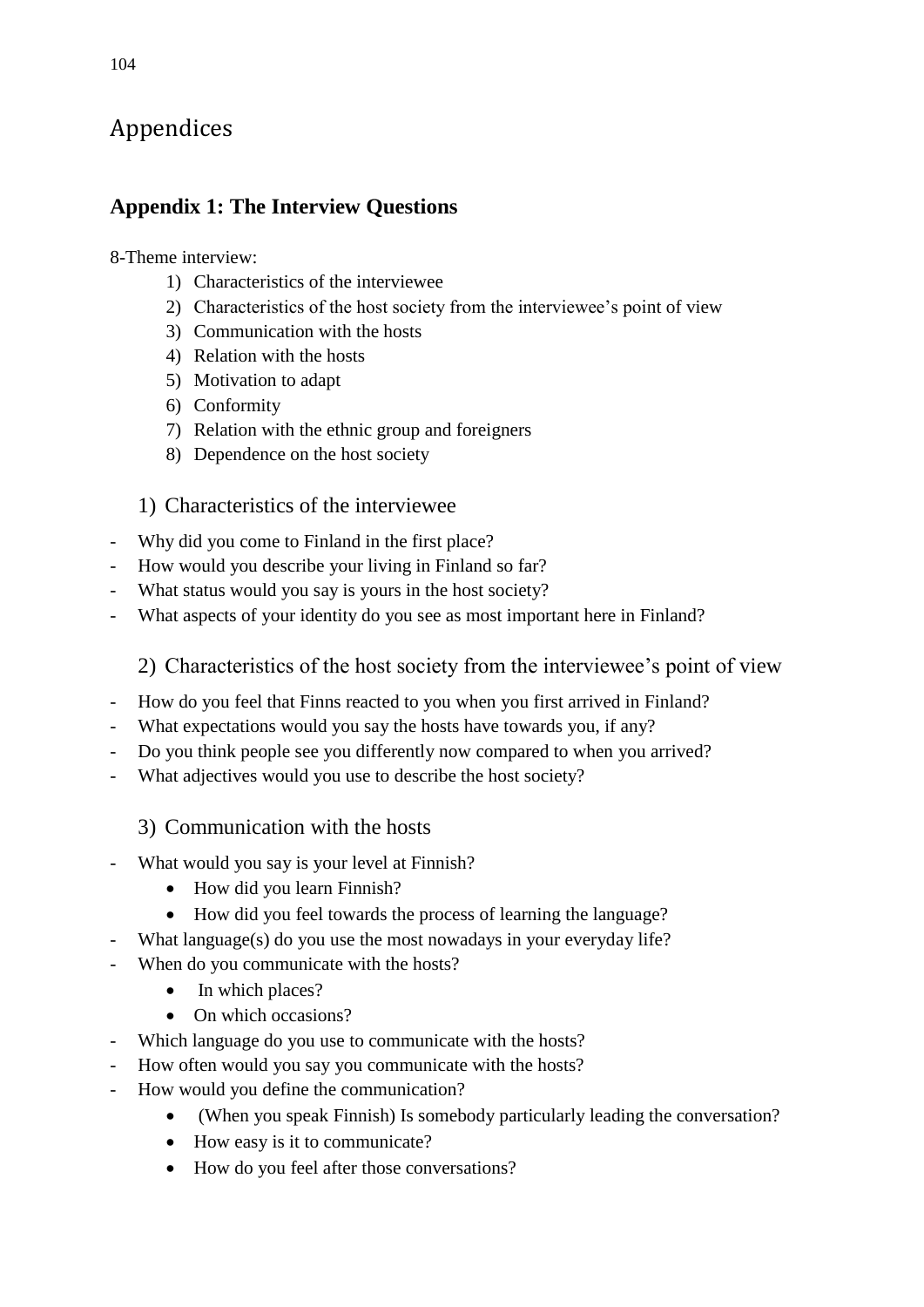- Give an adjective to characterize the communication. *One way/two way? // Friendly/dominating? //Pleasant/Awkward/Irritating?*
- 4) Relation with the hosts
- Among the Finnish people you know, would you call any of them "friends"?
- Is it important for you to have Finnish friends?
	- $\bullet$  Why?
- What do you do with your Finnish friends?
- What feelings do you have towards the hosts?
- What feelings do you think they have towards you?
- What adjectives would you use to define your relation with the hosts?

### 5) Motivation to adapt

- Ideally, do you think that it is important to try to have positive relations with Finns?
- Ideally, do you think that it is important to keep your cultural identity and customs?
- How is the situation concretely?
- What could/has come on the way of how you wanted it to be?
- Think about the two questions again, what do you think Finns would answer to that?
	- Based on what?
- What changes have you made since you live in Finland?
	- Why did you make these changes? // Why did you make no changes?
	- What motivation did you have to make these changes? // What could motivate you to make changes?
	- Would you be ready to change more?
- Do you feel that you are the one deciding on how much you change?

## 6) Conformity

- What is conformity to you?
- To whom or what would you say that you conform?
- How willing are you to conform?
- Do you associate the term "conformity" to any particular aspect of your life?
- What consequences does conforming have on your life?
	- On your state of mind?
	- How does it make you feel about yourself?
	- On your relation with others?
- What adjectives would you use to talk about conformity?

### 7) Relation with the ethnic group and foreigners

- Where do you most often go to leisure, what kind of environment?
- How close are you with your ethnic group?
- What place do you give to your ethnic group in your life?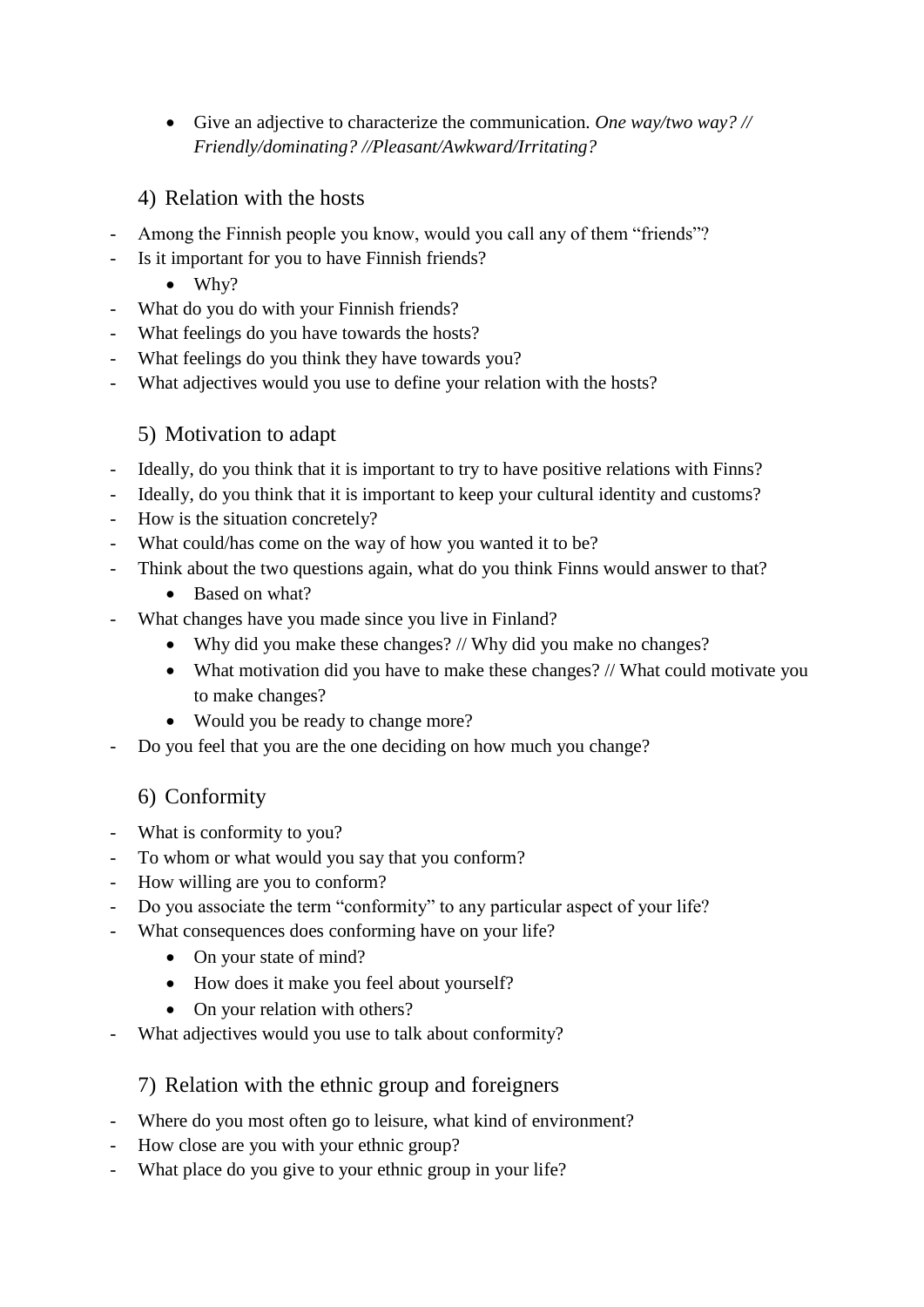- How often do you meet?
- How many friends are from your ethnic group?
- How important is your ethnic group in your life?
- How important are the values of your ethnic group in your life?
	- Are they in opposition to the value of the Finnish society?
- Among your friends, with whom do you feel the most at ease?

## 8) Dependence on the host society

- What services do you use that are from the host society?
	- What services do you use that are not from the host society?
- What is your current professional position?
	- How did you find this job?
	- How long did it take you to find a job in Finland?
	- How do you regard your experience of job hunting in Finland?
	- Can you recall any particular event related to it?
	- Do you feel that your experience of job hunting has influenced you in any way? If yes, which ones?
- How often do you go back to your previous place of residence outside from Finland?
	- How easy is it for you to go back there?
	- How important is it for you to return there?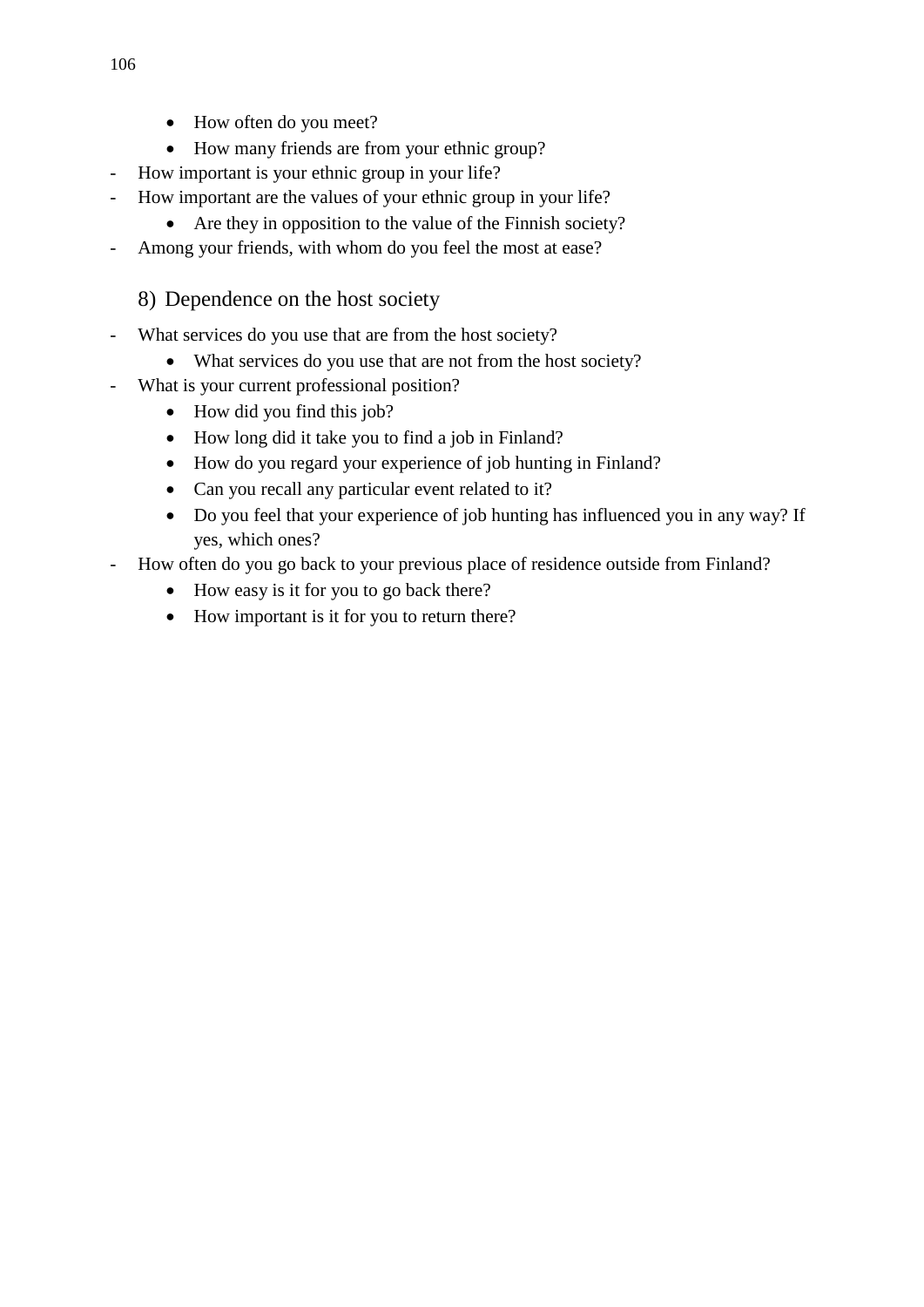### **Appendix 2: Letter of Consent**

# **LETTER OF CONSENT**

Dear participant,

I am very grateful that you accepted to take part in this study. I am a Master's Degree student in Intercultural Communication at the University of Jyväskylä, Finland. My research project investigates immigrants' life experiences in the Finnish society.

Your contribution in this study involves taking part in an interview that I will personally conduct and that will be audio taped. Your participation is **voluntary**, you are entailed to withdraw at any point and ask your data to be taken out after the interview has been conducted.

The interview will be written out and only used in ways you agreed to. You are entailed to ask for a copy of the written transcript of your interview. The results of the research may be published but **your name will be kept confidential at all time**.

If you have any question concerning the research project feel free to contact me to this email address (------). A copy of this letter of consent will be addressed to you.

Respectfully Yours, Mélodine Sommier

I agree to take part in this study by being interviewed and audio-taped.  $Y_{\text{es}} \Box$  No  $\Box$ 

The written transcript of my interview can be attached to or quoted in the present research project.